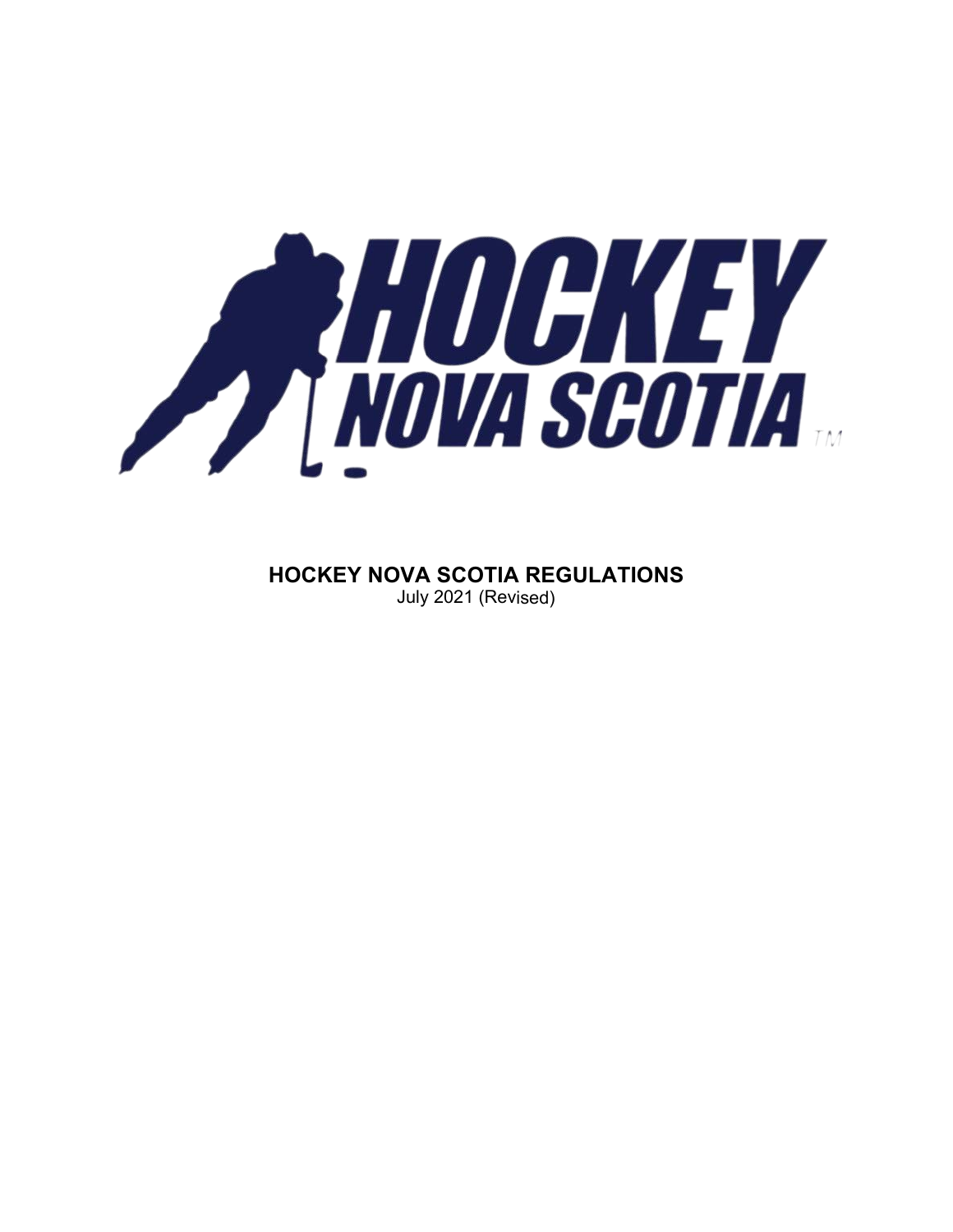# **Hockey Nova Scotia-Official Dates**

| Start of season                              | September 1-Regulation: 1.23         |
|----------------------------------------------|--------------------------------------|
| Team registration deadline                   | October 15-Regulation: 1.23 & 5.9    |
| Team staff submission deadline (not U7 & U9) | October 15-Regulation: 5.10          |
| U 7 & U 9 Registration Date                  | October 31-Regulation 5.10           |
| Team staff submission deadline U7 & U9       | November 15-Regulation: 1.21 & 11.10 |
| Leagues AGM deadline                         | June 30-Regulation: 2.5              |
| U9 half ice / cross ice games allowed        | December 1-Regulation: 19.4          |
| U 9 Full Ice Scrimmages Allowed-February 15  | Regulation: 19.4                     |
| Team staff certifications deadline           | December 1-Regulation: 11.9          |
| Team classifications by Minor Council        | December - Regulation: 3.4           |
| Deadline for player registration             | February 10-Regulation: 5.12         |
| Deadline for competitive team roster changes | February 10-Regulation: 5.12         |
| End of season                                | April 30-Regulation: 1.23            |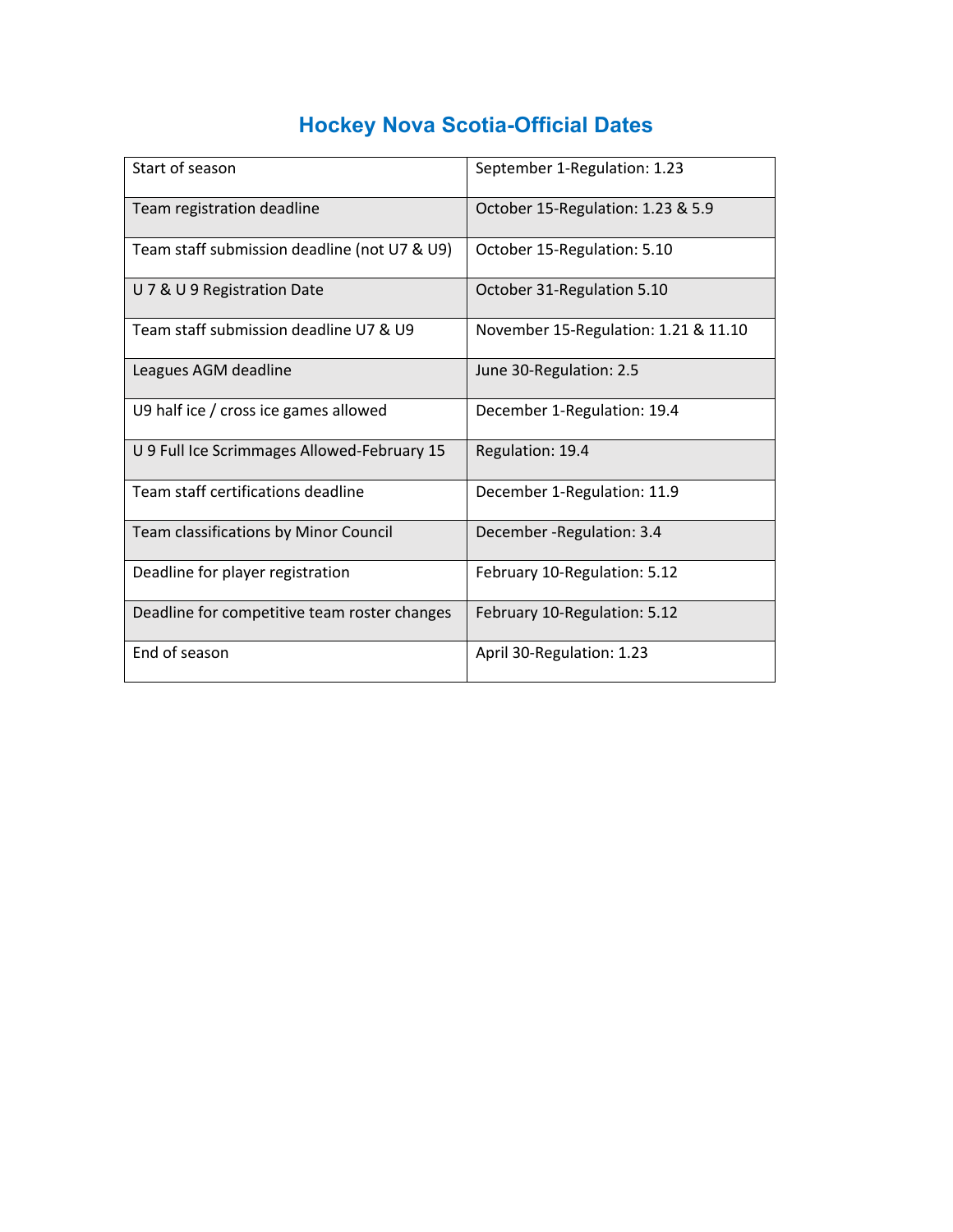### **TABLE OF CONTENTS**

| REGULATION EIGHT - EXHIBITON GAMES/TOURS AND TOURNAMENTS  21        |  |
|---------------------------------------------------------------------|--|
|                                                                     |  |
| REGULATION TEN - PROTECTIVE EQUIPMENT/INSURANCE/SAFETY  23          |  |
| REGULATION ELEVEN -CERTIFICATION REQUIREMENTS  24                   |  |
|                                                                     |  |
|                                                                     |  |
|                                                                     |  |
| REGULATION FIFTEEN - STANDING COMMITTEES AND COUNCILS  32           |  |
| REGULATION SIXTEEN - MEETINGS OF THE ASSOCIATIONS/COUNCILS  47      |  |
|                                                                     |  |
|                                                                     |  |
|                                                                     |  |
|                                                                     |  |
| REGULATION TWENTY-ONE - NON-SANCTIONED HOCKEY ACTIVITY  64          |  |
|                                                                     |  |
| REGULATION TWENTY-THREE - PROVINCIAL CHAMPIONSHIP TOURNAMENTS       |  |
| REGULATION TWENTY-FOUR - U15 AA PROVINCIAL CHAMPIONSHIP TOURNAMENTS |  |
|                                                                     |  |
|                                                                     |  |
| REGULATION TWENTY-SEVEN - RELEASES AND TRANSFERS  80                |  |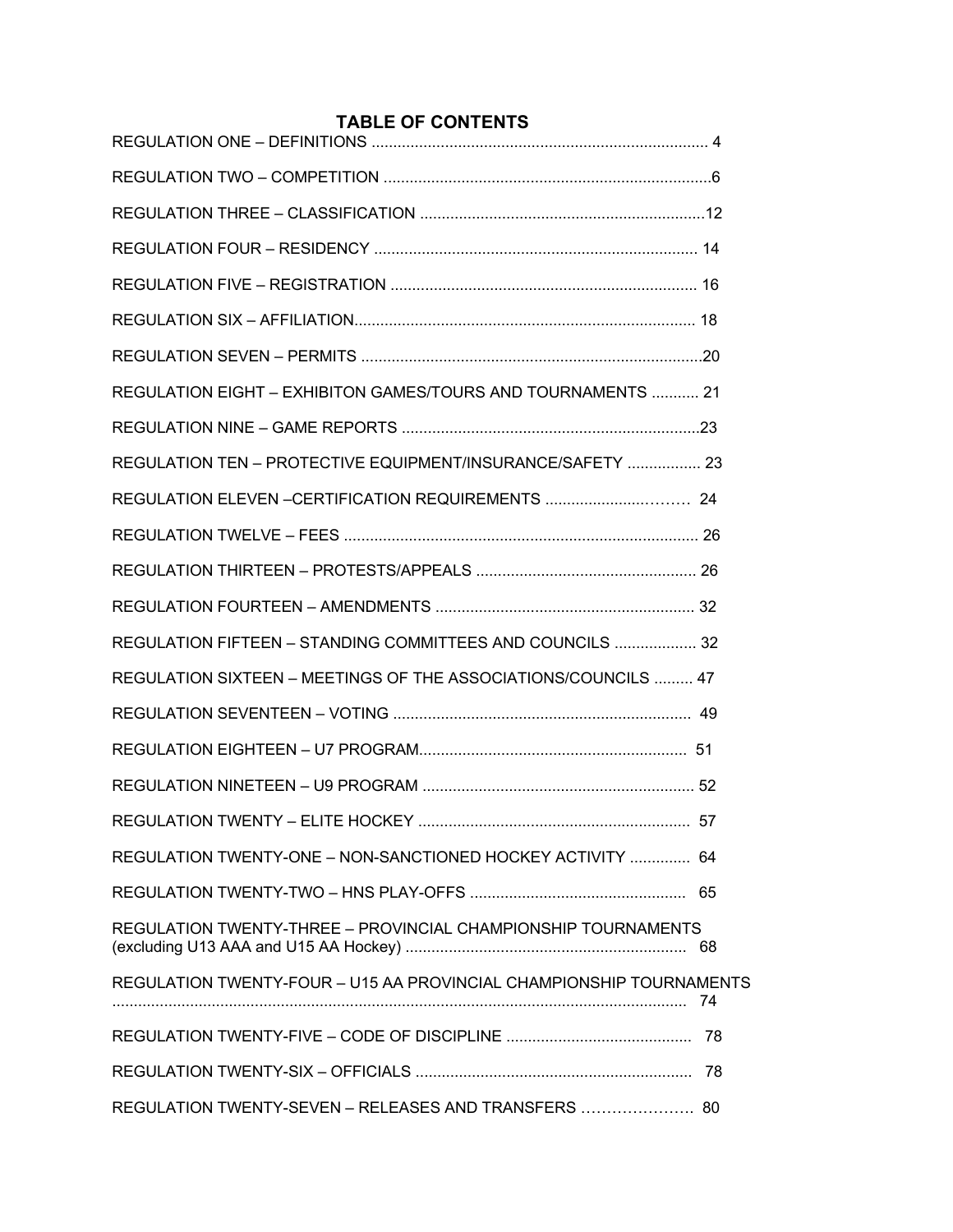#### **REGULATION ONE – DEFINITIONS**

1.0 For the purpose of all Hockey Nova Scotia Regulations, unless otherwise defined in a specific regulation, the definitions of the words, terms and expressions contained in Hockey Canada Regulations shall apply.

1.1 Affiliate Player (AP) - refers to those players from club teams, affiliated teams, or specially affiliated players when such player(s) are participating with a higher Division/Category team.

1.2 All Stars - means a selection of exceptional players registered with various teams from a common league, association, Branch, Region or the Nation-at-Large, grouped together for a specific competition.

1.3. Association - Refers to Hockey Nova Scotia unless identified as a Minor Hockey Association.

1.4. Certification – Refers to Bench Staff / Team Officials requirements as per HNS Reg. 11.

1.5. "Club" - Is a local Minor Hockey Association operated and controlled by a duly elected Board of Directors, the members of which shall designate from among themselves the signing officers for that club (Hockey Canada Reg. 20)

1.6. Provincial Day of Champions (Doc) – Day of Champions (DoC) – HNS sponsored event at the end of the season that will declare provincial champions in the following HNSMC divisions and categories: U11 AA, A, B; U13 AA, A, B; U15 A, B; U18 A, B.

1.7. Exhibition Game – A game that is not part of the regular season, tournament, or play-off schedule.

1.8. Goaltender(s)/Goalkeeper(s) - Means all players other than skaters

1.9 High School Player - A player registered in high school having played at least one regular scheduled high school game in the current school season.

1.10. HNS - Hockey Nova Scotia

1.11. HNSMC - Hockey Nova Scotia Minor Council

1.12. HNSFC - Hockey Nova Scotia Female Council

1.13. Meaningful Games - Are regularly scheduled games, sanctioned tournament games and pre-approved exhibition games verified on the Hockey Canada Registry (HCR) by the Regional Director or his/her designate. HNSMC games that are added to the schedule after a suspension has occurred, will not count as meaningful games. A game must take place in order to count towards a suspension.

1.14. M.H.A. - Means a Minor Hockey Association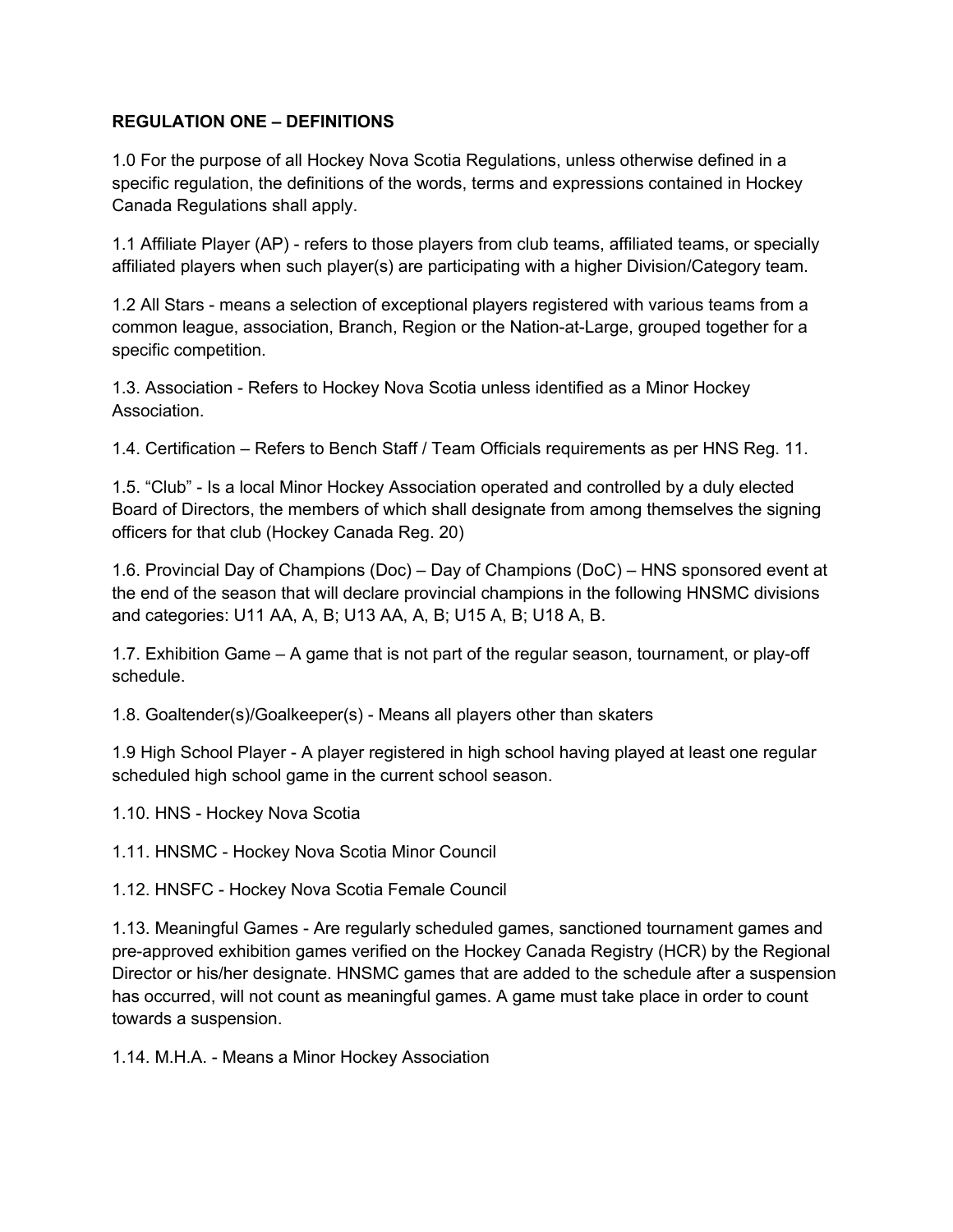1.15. Minor Hockey Player - A minor hockey player shall be a player whose date of birth falls within the age limits (for the various divisions of minor hockey) approved by Hockey Canada.

1.16. Minor Hockey Bench Staff - Minor Hockey Bench staff shall be defined as one (1) Head Coach, one (1) trainer and assistant coaches up to a maximum number of bench staff (5) permitted on the bench. A minimum of two (2) certified bench staff must be on the bench to start any game.

1.17. Minor Hockey Season - HNS does not support and will not sanction any hockey activities between May 1st and August 31st of any year, unless Hockey Canada or its Branches sponsor these activities. The normal HNS season shall be interpreted to be from September 1st to April 30th of the calendar year, during which all Hockey Canada and HNS rules must be adhered to.

1.18. New Coach - Someone who is assisting on the ice and/or the bench that has not been registered with Hockey Canada at any time previous.

1.19. HNS Playoff Game – A hockey game or series of games that are used to declare a league, a Regional, a Conference, a DoC, or a Provincial Championship.

1.20. Players - Means goaltenders and skaters.

1.21. Pre-Season - That time period prior to October 15th of the current season when Minor Hockey Association teams are permitted to play exhibition games and must receive approval from their Regional Director. (Travel Permit)It is the responsibility of the MHA President to ensure all players are properly registered with their Association during the pre-season. This date is to be November 15th for U7 and U9.

1.22. Recreational (Level C) - Defined as a community-oriented minor hockey program structured to provide development and competition at the recreational level. Recreational/Noncompetitive teams are not eligible for Provincial Championships.

1.23. Regular Season - The approved Regular Hockey Season is from September 1st to April 30th. By October 15th annually all Minor teams from U11 to U18 must register and receive approval from Regional Director prior to participation in regular season games.

1.24. Release - Means the unconditional discharge of a player from team or MHA, except where defined herein.

1.25. Representative Team - Competitive teams registered and classified under regulations defined herein, eligible for Provincial Championships and for the purposes of affiliating players.

1.26. Skaters - Means all players other than goaltenders.

1.27. Sledge Hockey - Is an innovative team sport that incorporates the same rules and discipline structure as ice hockey. Players sit on specially designed sleds, or sledges, with skate blades under the seat. Two sticks are used to not only pass, stick handle and shoot the puck, but also to propel and maneuver the sledges.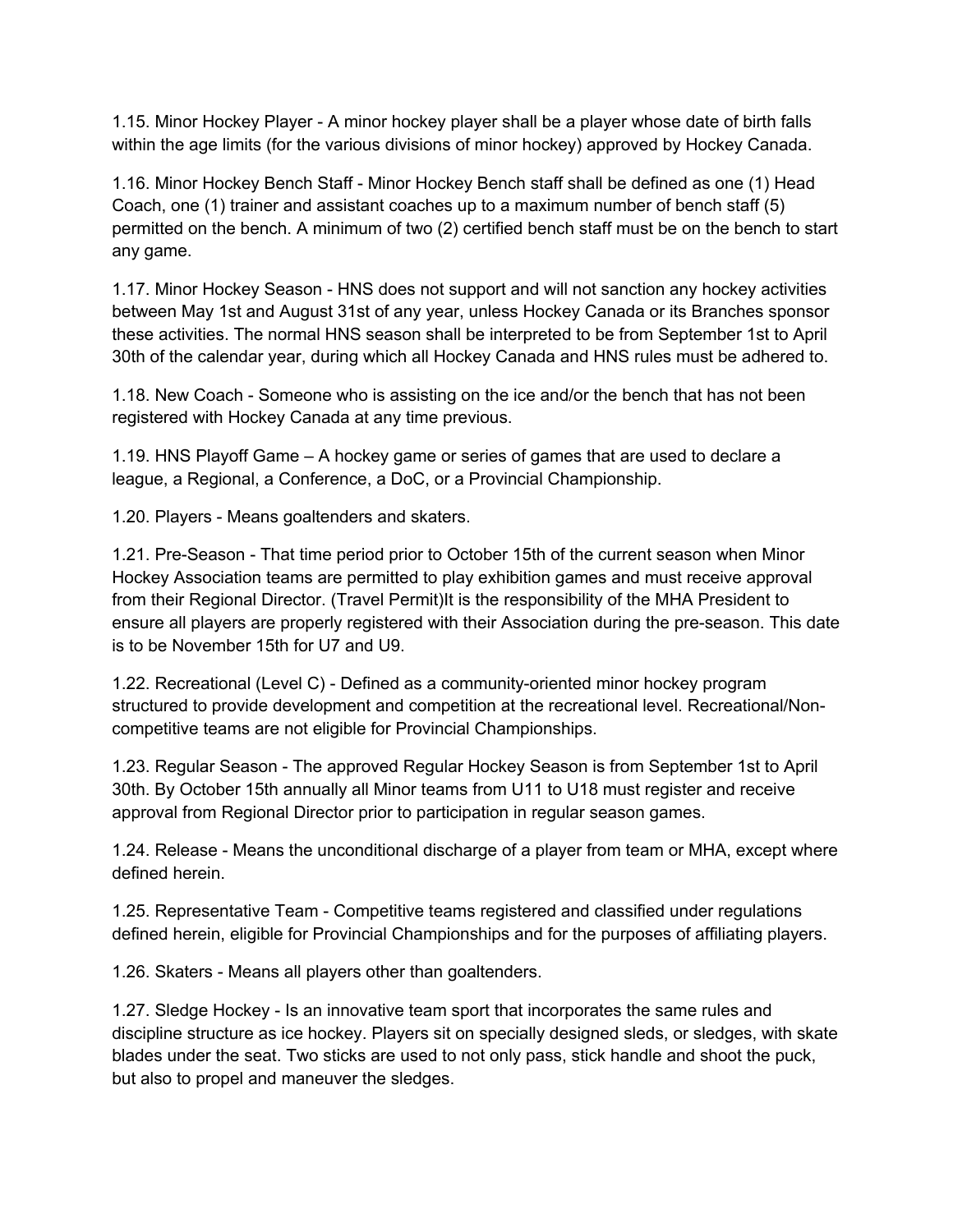1.28. Tournament - A schedule of games played among three (3) or more teams, which follows an inter-locking schedule and leads to an eventual winner.

1.29. Quorum - The number of members of a group or organization required to be present to transact business legally, usually a majority.

1.30. Hockey Team or Team means a group of persons comprised of:

1. A maximum of 19 players, at least two of whom must be goaltenders. HNS Regulation  $2:15$ 

2. For Major U18 and U18 AA and U16 teams, a maximum of 20 players, at least two of whom must be goaltenders HNS Regulation 2:15

3. For teams in an MHA that have a maximum of 23 players or fewer in a Division, permission may be granted by the Regional Director to register all 23 or fewer players to one roster in the A,B or C category, [maximum of 21 skaters and two goaltenders]. For any given game, a team may only dress 19 players including two goaltenders. HNS Regulation 2.27

4. Teams competing in National or Regional Events, a minimum of 17 players, two of whom must be goaltenders.

5. Teams competing in HNS Provincial Play-off games, a minimum of 12 players, one of whom must be a goaltender. HNS Regulation 22.4

6. Teams at the B & C levels that under exceptional circumstance may experience a shortage of players, a minimum of 10 players, one of whom must be a goaltender. This exception requires the approval of both the HNSMC Regional Director and the Conference Coordinator.

1.31. Pre-Approved Exhibition Game – A game request entered in to ehockey prior to a player suspension.

1.32 A game of hockey is defined as: A meeting of two teams playing for a specific length of time for the purpose of declaring a winner through the scoring of goals.

# **REGULATION TWO - COMPETITION**

2.1. The By-Laws, Regulations and Playing Rules of HNS along with those of Hockey Canada govern competition within HNS.

2.2. The normal Hockey Nova Scotia season shall be interpreted to be from September 1st to April 30th of the calendar year, during which all Hockey Canada and Hockey Nova Scotia rules must be adhered to.

2.3. The playing rules of the game shall be the standing rules of Hockey Canada.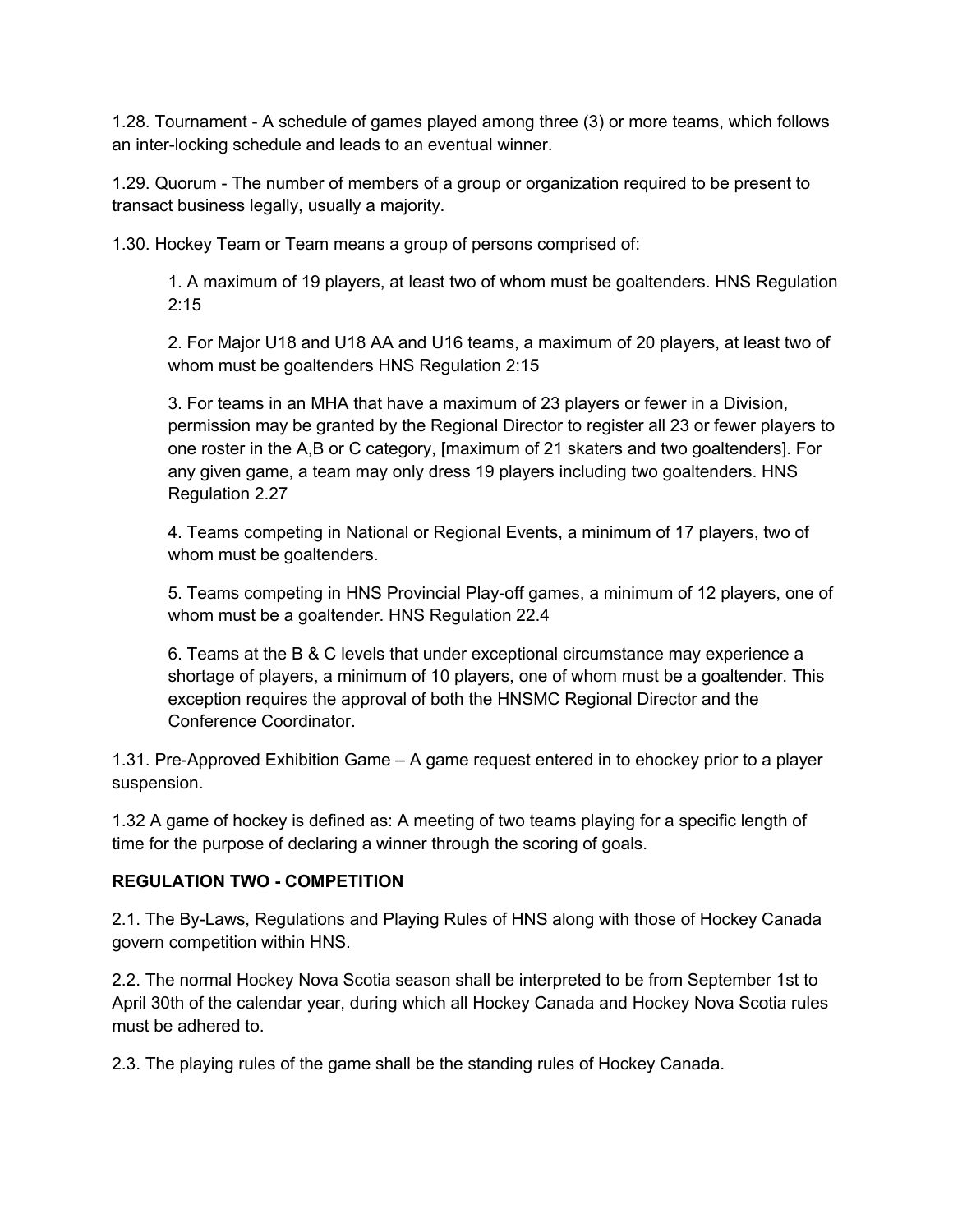2.4. For the purpose of these regulations, a league must consist of three (3) or more registered teams playing a minimum of 6 home games and 6 away games. (Excluding Junior and Senior).

2.5. Each League must hold its Annual Meeting no later than June 30th in each year.

a) Leagues must follow all of the Regulations as outlined by HNS

b) A league is made up of representatives from all of the member associations.

c) A league Executive must have the following minimum structure:

President (or Co-presidents) Vice president (if no co-presidents) **Secretary Treasurer** 

Chair/or Division Rep for each division within the league

d) Wherever possible, the League Executive shall not be made up of players, managers, coaches, or trainers of member teams. Special circumstances can be brought before the league executive committee for a vote if approved by the HNS Regional Director.

e) A league must provide HNS with a year-end financial report.

f) A league may apply for a blanket travel permit (through the Regional Director) to cover all regular season games

g) All playoffs must follow HNS approved format

h) A league is responsible for:

- The scheduling of regular season games
- The organization and scheduling of league championships
- Providing a code of conduct for league executives
- Providing a constitution outlining the purpose, structure, governing values and duties of each of the executive members.
- Recording and tracking the regular season game wins/losses of its member teams, in a timely manner

i) A league is not responsible for:

- Issuing discipline to players or parents
- Organizing officials
- Booking regular season game ice. (Exceptions for league championships can be made)
- Determining the final classification of hockey teams

2.6. Each League must file with the Executive Director or designate of Hockey Nova Scotia on or before the first scheduled game complete copies of its schedule of games. This includes Minor League games.

2.7. Any Minor team wishing to participate in exhibition games with member teams must first make application to the appropriate Regional Director stating when, where and against whom they wish to compete.

2.8. All sanctioned games played by members and the qualifications of all players competing in such games as members of the teams shall conform with all of the Bylaws and the rules of competition.

2.9. All league winners must be declared in time to meet Hockey Nova Scotia's Playoff dates. Any league that fails to declare its league winner in time to meet the playoff dates set by the Association forfeits its right to be eligible for playoffs and is liable for suspension.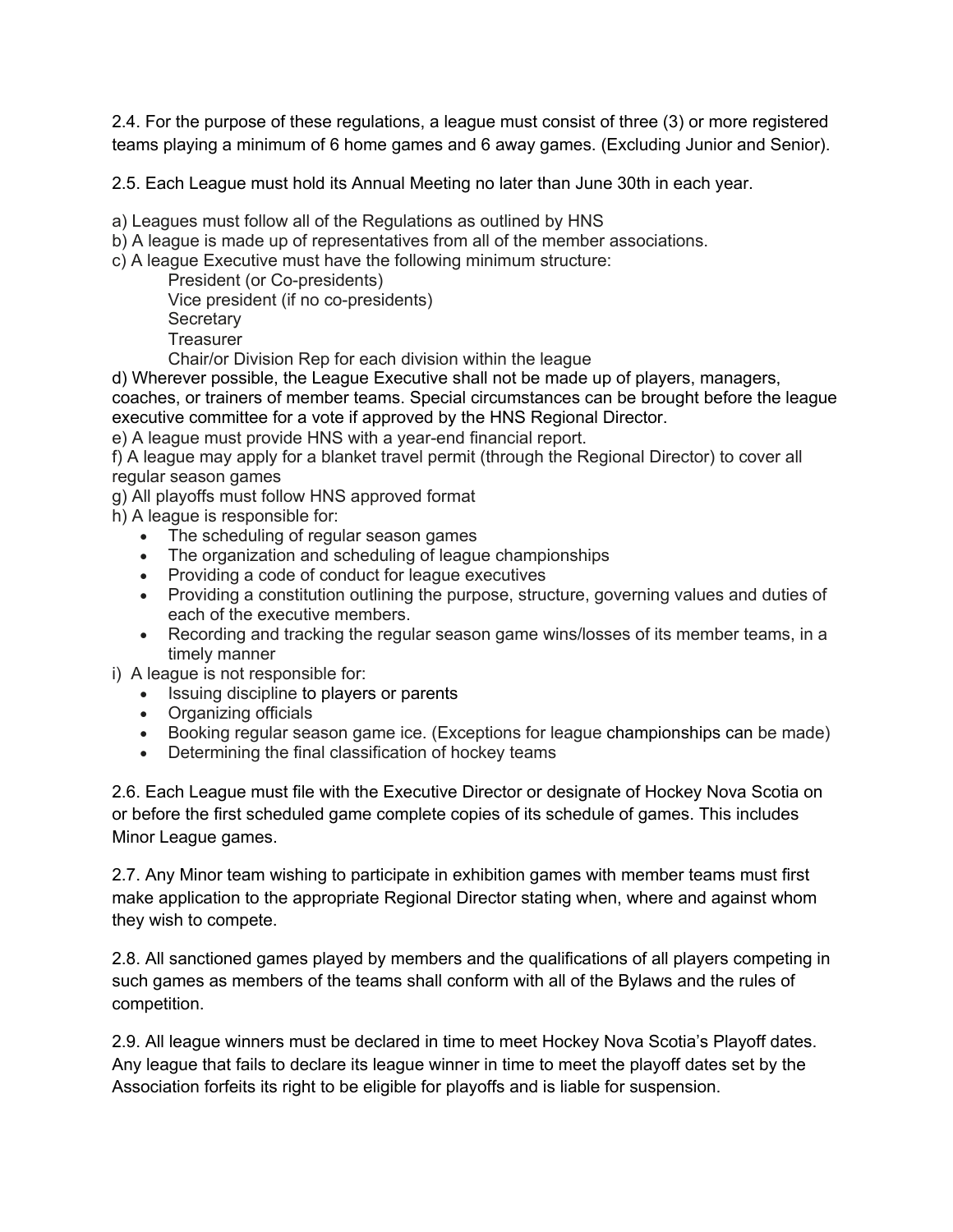2.10. Any team wishing to compete in playoffs must comply with cut-down dates as established by Hockey Canada.

2.11. Leagues must declare their final league winner in time to allow winners to engage in interbranch competition.

2.12. To be eligible for Provincial Championships and Conference play downs Minor teams and players must play 10 League or scheduled Exhibition/Tournament games. The games that will be considered eligible towards Provincial play downs will be at the discretion of the appropriate Council.

2.13. In all divisions of Minor, (except for Major U15, U 16, Major U18, U18 AA and where applicable in AAA, which can play 20-minute stop-time periods) the playing time of games shall not exceed 45 minutes normally divided into three,15-minute straight time or stop-time periods unless approval is received from the appropriate council to change.

2.14. Timeouts are only allowed in Day of Champions and Provincial qualifying games or provincial tournaments. Only one,30-second timeout, per team, per game is allowed and if games go into overtime additional time outs are not allowed.

2.15. Minor teams may dress a maximum of 19 players providing two are goalkeepers. If only one goalkeeper is dressed, the maximum number dressed is 18. Major U18 and U18 AA, U 16 may dress 20. If only one goalkeeper is dressed, the maximum number dressed is 19.

2.16. Any team which fails to compete in any scheduled league or playoff games may be suspended by Hockey Nova Scotia.

2.17. Games sanctioned by Hockey Nova Scotia must involve only teams and players registered with Hockey Nova Scotia or with a Branch of Hockey Canada or teams outside Canada, which have been approved by Hockey Canada for competition. Games with nonassociation teams or non-Hockey Canada teams are not sanctioned and all medical and liability insurance is void.

2.18. All Minor teams registering at the B and C level shall be non-checking. A team registered as B and C can only play against other teams registered as B and C.

2.19. All Minor teams should strive to achieve a practice to game ratio of two practices for each game played, but in all cases the number of games must not exceed the number of practices.

2.20 Players playing female hockey on teams or in programs comprised of all female players must be registered with an approved Female Hockey Association or Female Regional Executive **Committee.** 

2.21. The maximum number of games to be played by division shall be as follows:

- U9 Development -Maximum 30 Half ice games
- U9 Intermediate -Maximum 30 Half ice games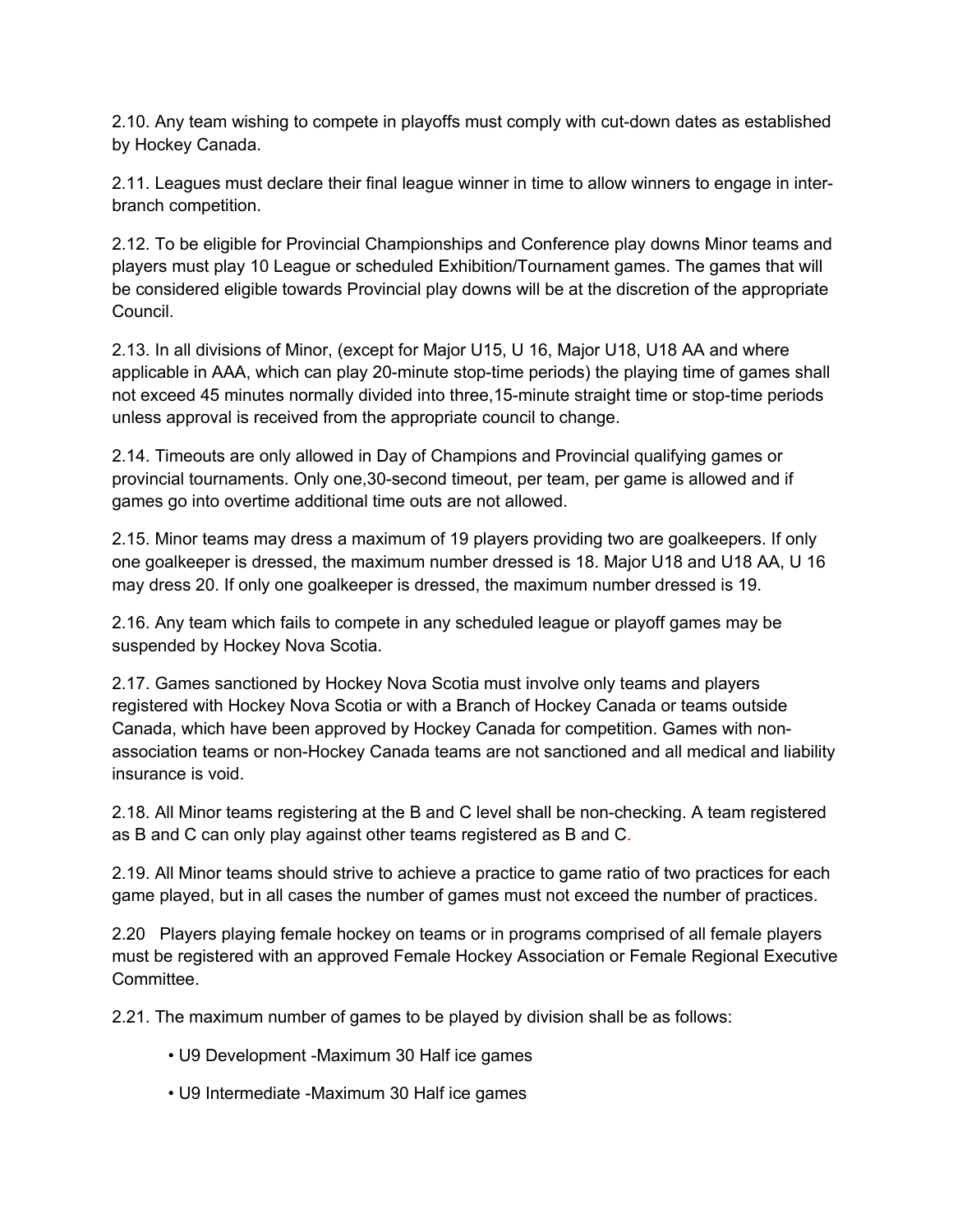- U9 Advancing -Maximum 30 Half ice games
- U9-Max six (6) full ice scrimmages after February 15
- U11 Maximum 45 games
- U13 Maximum 60 games
- U15 Maximum 65 games
- U18 Maximum 65 games
- Minor Jr. Maximum 65 games

Games noted above are defined as all exhibition, league and tournament games. A tournament would count as three games. The above cap would include all hockey games except for Conference, Day of Champions and Provincial and League Playoff games.

2.22 Provincial Leagues for U11 AA can be formed. Each year HNSMC will establish a playoff format leading to the Day of Champions where only two teams will advance to the HNSMC Day of Champions, one team from each Conference.

2.23 A female player will be permitted to try out for a minor team. Female players choosing to play female hockey must attend the female tryout process from the beginning and will not be permitted to be part of both a minor tryout process and female tryout process at the same time.

2.24 Body checking will be permitted in certain levels above the U13 Division. It will be the responsibility of each MHA to ensure all U15 Rep players and coaches have completed the HNS Checking Program. Effective 2014-15 season, all players entering U15 and U18 checking levels of hockey for the first time must have completed the Approved 2014 HNS Checking Clinic or attend an HNS Development Approved Checking Clinic. U15 B and C, U18 B and C levels will be non-checking.

2.25 A Minor Team wishing to compete at the U11 AA, U13 AAA,U15 AA, or U18 AA level shall advise the Regional Director in writing of their intent by September 15th of the playing year. If the team does not have the numbers in the division as per Regulation 3.7, they must appeal in writing through the Regional Director to the Executive Committee of Minor Council to be permitted to form a team. This must also be done by September 15th of the playing year.

2.26 Minor Hockey Associations can join together to form an U11 AA, U13 AAA, U15 AA or U18 AA team as follows:

• In the Western, Nova, Fundy, and Strait Regions, a maximum of four associations can contribute to the makeup of the team.

• In the Halifax, Dartmouth, Highland, and Cape Breton Regions, a maximum of three associations can contribute to the makeup of the team.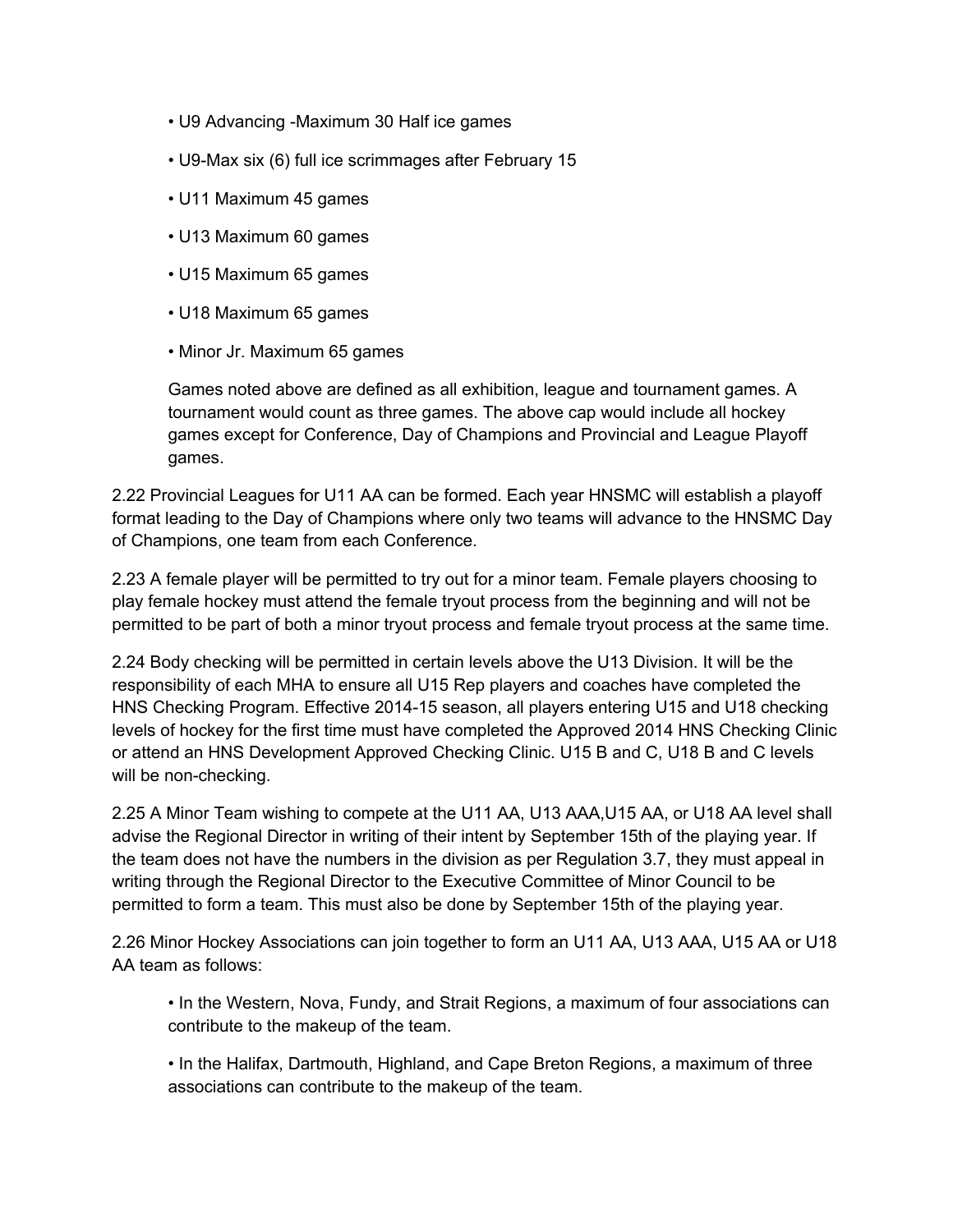2.27 Minor Hockey Associations that have a maximum of 23 players or fewer in a division may be granted permission by the appropriate Regional Director to register all 23 or fewer players (maximum 21 skaters and two goaltenders) to one roster in the A, B or C category. For any given game, a team may only dress 19 players including two goaltenders. Any teams eligible to play in Inter-Branch competition would not be permitted to exercise this regulation. No affiliations will be permitted.

2.28. A Minor player who wishes to play at the U11 AA, U13 AAA, U15 AA, or U18 AA classification of competition, but whose MHA does not provide that classification, may try out for those teams in that division from another Association in his/her Region. A player may try out for up to two of these teams per year. A U11 player may try out for only one AA team per year.

Any U11, U13, U15 or U18 age player whose Association does not provide U11 A, U13 AA, A, U15 A or U18 A may try out for one team at these levels in another Association in their Region.

Any player requesting to move from one MHA/Region to another MHA/Region shall be referred by the Regional Director to the Minor Council Executive through the Conference Coordinator. Transfer from one association to another within a zone can be approved by the appropriate Regional Director.

2.29. Subsequent to Regulation 2.30, all U13 AAA, U15 AA and U18 AA teams within the initial two-week try out period at the start of season, must sign a minimum of 11 players and one goaltender. Players and goaltenders not signed as part of this 12 may be permitted to try out for another U13, U15 or U18 team with permission from the Regional Director, to a maximum of two teams.

2.30. If, in the application of Regulation 2.30 and 2.31, players from more than three Minor Hockey Associations contribute to the makeup of any team, the minimum categorization of the team shall be no lower than AA.

2.31. Should a Minor team play ten (10) or more games against higher category teams; they will be categorized to the higher level, except where approved by the Regional Director. If the team feels that they cannot compete at this higher level, then they can appeal in writing to the Minor Council Executive explaining their reasons to be reclassified.

2.32. Hockey Nova Scotia emphatically endorses Hockey Canada Rule 3.6 (b): While on the ice, all players, including goalkeepers, shall wear a CSA approved hockey helmet, a Hockey Canada approved facial protector must be securely attached and not altered in any way. Any alteration to a CSA approved helmet or facial protector automatically destroys the certification. The chin-strap of the helmet shall be properly fastened under the chin. The straps of the facial protector shall also be properly fastened to the hockey helmet. Players shall remove their helmets during the playing of the anthem(s). Further, all coaches and assistants shall wear CSA approved hockey helmets while on the ice.

2.33. First Aid services shall be available, whenever possible, at arenas during all Minor tournaments, including Day of Champions, Provincial, Atlantic and National Championship Tournaments.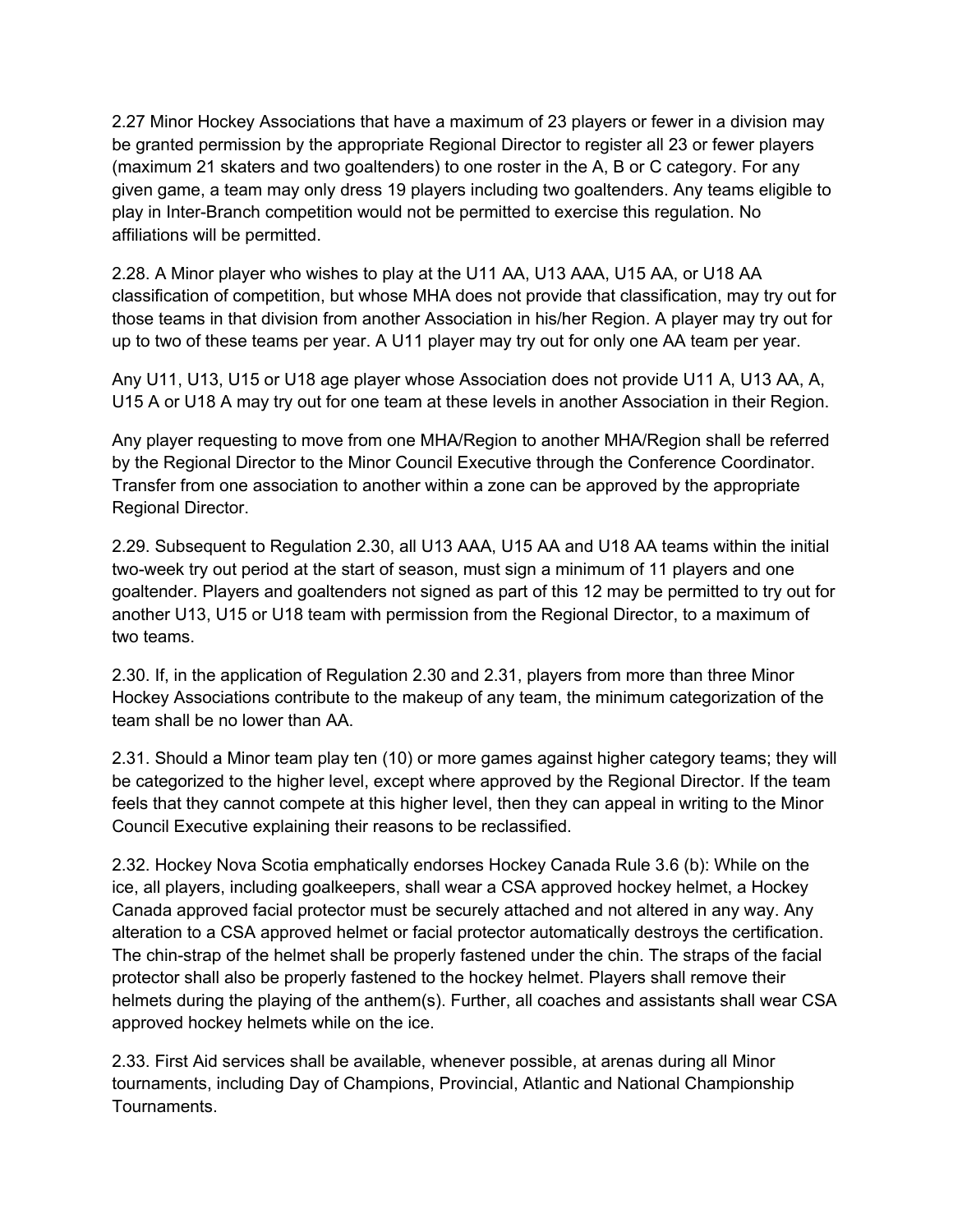2.34. Hockey Nova Scotia will present a plaque and banner to any team winning a Day of Champions, Conference, or Provincial Championship.

2.35. a) Players who are playing Division II and III High School hockey shall be permitted to register in Minor Hockey at a level no lower than B.

b) Division I High School players shall only be permitted to register in Minor Hockey at a level no lower than AA.

c) Players who play Female High School hockey shall be permitted to register in co-ed minor teams within HNS.

2.36 For other teams at the B & C levels who under exceptional circumstance may experience a shortage of players, a minimum of 10 players is required, one of whom must be a goaltender. This exception requires the approval of both the HNSMC Regional Director and the Conference Coordinator.

2.37 All HNS registered teams competing for Provincial Championships must play all scheduled league games unless otherwise approved by the HNSMC Regional Director or Conference Coordinator. As well, all teams must play in their League play-off tournament that leads to Qualifying for Provincial Championships; this includes teams that may be hosting the HNS Provincial Championship Tournament. Failure to comply may result in sanctions against the team or the Minor Hockey Association.

2.38 Hockey Nova Scotia promotes fair play and sportsmanship at all levels of competition, therefore at the conclusion of each game, unless otherwise directed by the referee, all players and coaches are to shake hands.

2.39 If 19 players or fewer have been registered in a division of hockey within their Minor Hockey Association, and there are not enough players to form two (2) teams, the players who do not make the team can with the approval of the Regional Director in consultation with the Conference Coordinator, move to a Minor Hockey Association within their region that is offering the same level of hockey. Any player wishing to move from one region to another must be recommended by the Regional Director to the Minor Council Executive through the Conference Coordinator. The recommendation should have the approval of both Regional Directors involved.

2.40 In all HNS games, any team found to be playing with illegal players, shall result in a win being awarded to the non-offending team. and the Coach or Team Official will be under indefinite suspension, until dealt with by the HNSMC Executive.

2.41 All Minor Hockey teams are required to be classified as either Competitive or Noncompetitive, and teams at a higher classification are not permitted to play a team at a lower classification (example U11 AA cannot play U11 A) once their classifications have been determined. The only time this is allowed is during a relegation period where classification is being determined. In all situations, approval must be received from the local Regional Director.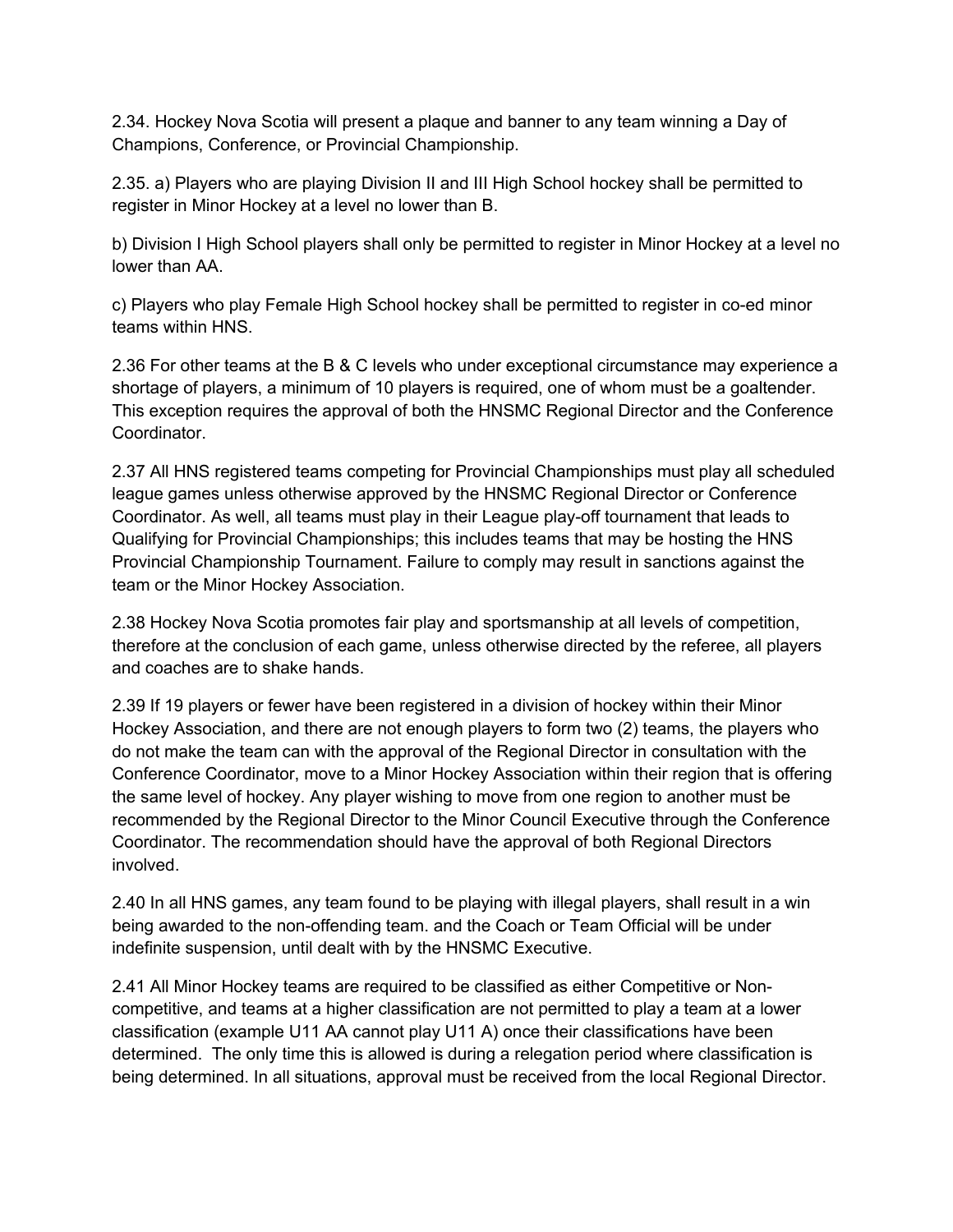#### **REGULATION THREE – CLASSIFICATION**

3.1. The following are the guidelines for registering/classifying players:

Category Age Eligibility

Senior Male: Open to players of any age, Jr. and above

Junior: Open to players 21 years and younger in the current playing season

Minor Junior (Juvenile): Open to players of nominal ages 18 to 23. Players aged 21-23 may not make up more than 50% of the team.

U18: Open to players of nominal ages 15-17 (inclusive). U18 B and C levels may include 18-year-olds as per U18 overage policy

U15: Open to players of nominal ages 13-14

- U13: Open to players of nominal ages 11-12
- U11: Open to players of nominal ages 9-10
- U9: Open to players of nominal ages 7-8
- U7: Open to players of nominal ages 4-6

3.2. Up to four (4) overage players are permitted in Junior. Overage is defined as one (1) year past the division age restriction.

3.3. A player's age is determined for the current season by the player's age at December 31st of the current season. Players must be four years of age prior to January 1st of the current season in order to register with HNS. Players shall not have reached the higher nominal age for the division in which they are registered before January 1st of the current playing year, except where the Overage Player Policy is invoked.

3.4. The Board of Directors of Hockey Nova Scotia, through its appropriate councils, shall have sole discretion in classifying teams, team officials and on-ice officials under its jurisdiction, in accordance with Hockey Canada Regulations.

3.5. Minor Council shall annually determine the divisions and categories of play for competition. Such determination shall be made in December of the playing year. The following divisions and categories shall normally be recognized:

MINOR

- U11 AA, A, B, C
- U13 AAA, AA, A, B, C
- U15 AA, A, B, C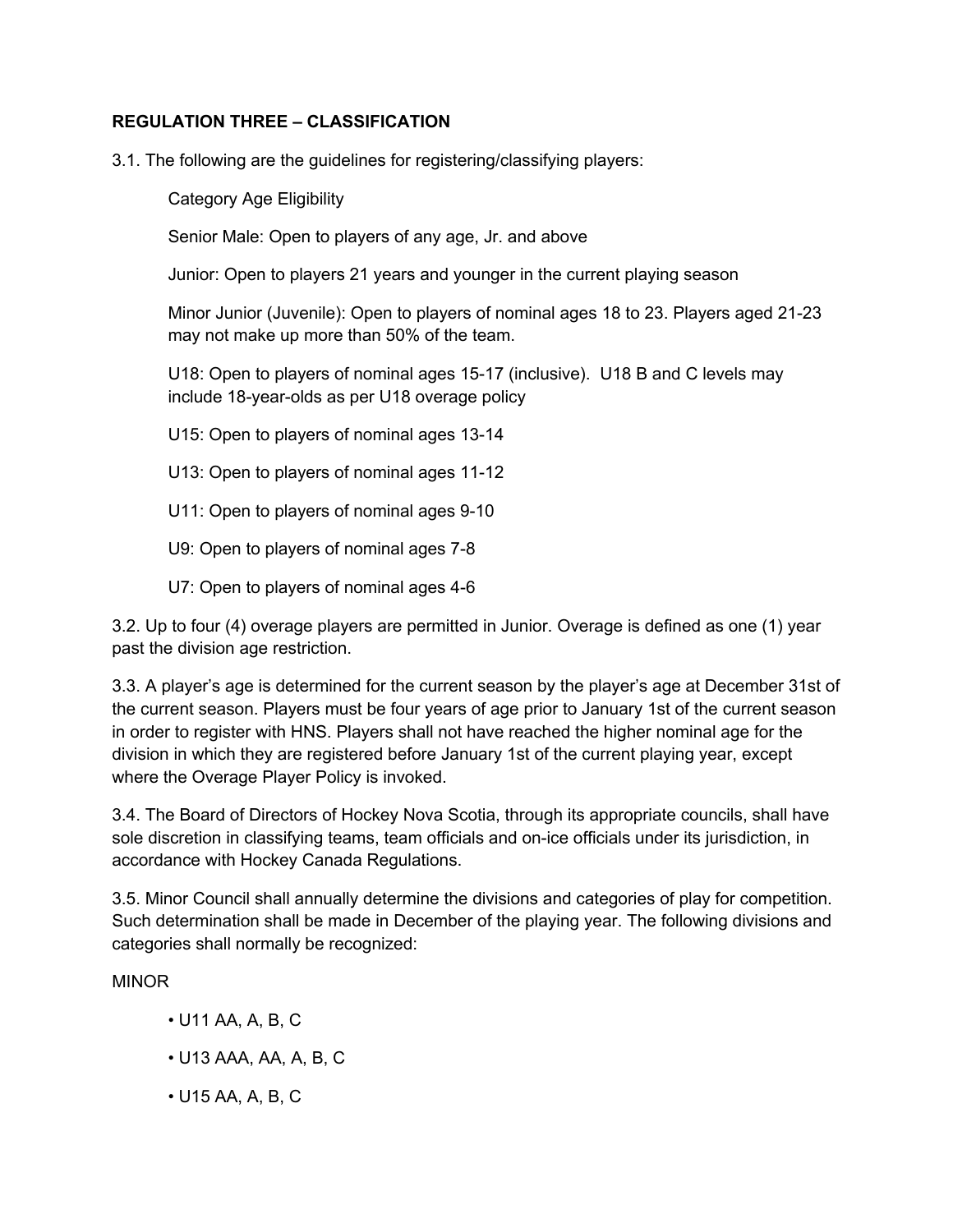- U18 AA, A, B, C
- Minor Junior

3.6. For the initial registration of teams, the number of players registered by an MHA within a division will be used as follows:

**MINOR** 

| U11                                                  |
|------------------------------------------------------|
| $AA + 57$ players (+110 (+/- 10) two balanced teams) |
| A 36-56                                              |
| B 24-35                                              |
| U13                                                  |
| AAA +86                                              |
| AA 50-85                                             |
| A 24-49                                              |
| $B - 24$                                             |
| U15/U18                                              |
| AA +57                                               |
| A 36-56                                              |

B 24-35

If an MHA President makes a request to their HNSMC Regional Director at the start of the season to play at the highest level without meeting the required numbers, it may be permitted with discretion of the Regional Director.

3.7. A Minor association may register more than one team in the same classification within a division. These teams must be made up of equal skilled players and of mixed ages within the division and must be approved by the Regional Director and Manager Member Services prior to starting play.

3.8. At the discretion of the Minor Hockey Association and with the approval of the appropriate Regional Director, a qualified Minor or Minor Female Hockey player may be placed in a higher Division than his/her age would indicate with the consent of the parent(s) (see Regulation 5.4, 5.5, and 5.6 for exceptions). The player must make the highest-level team offered in their MHA. In order for a player to advance beyond the next highest age division in which he/she is eligible according to his/her age, they must apply for a special evaluation.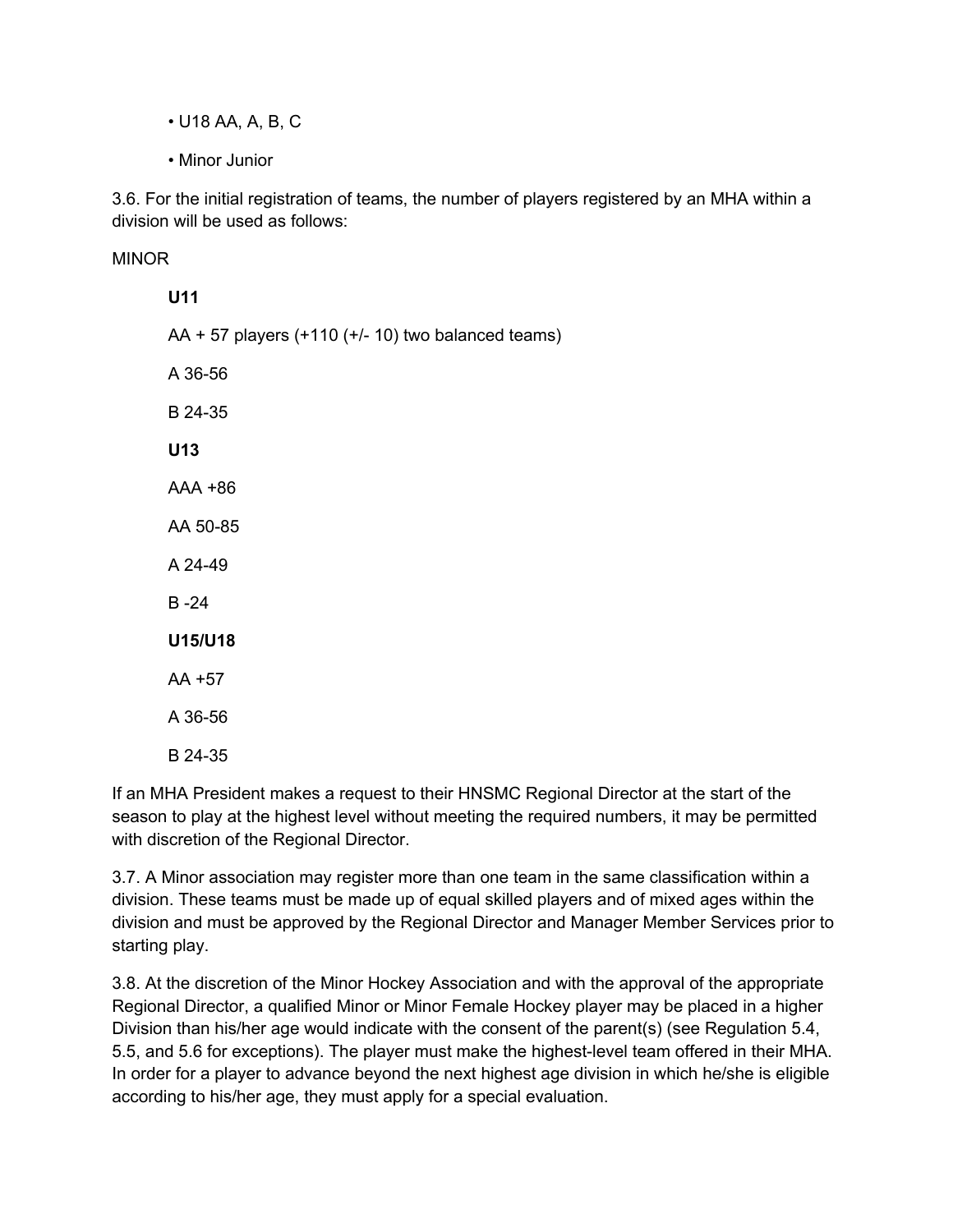3.9. The final placement of teams into classifications is the responsibility of the Minor Council and should reflect the teams' demonstrated ability to compete at the assigned level of competition. Categorization will take place in December of each year.

3.10. Players may not be released to a lower classification team, except under Hockey Canada transfer rules, after December 1st of the playing year.

### **REGULATION FOUR – RESIDENCY**

4.1. It shall be the obligation/responsibility of Hockey Nova Scotia under the authority of Hockey Canada, in its sole and unfettered discretion, to implement residency registration regulations for the formation of teams within its boundaries. The residency regulation must allow for increased movement of players as the age of the player increases.

4.2. Minor and Female Hockey players must play in the Branch where their parent(s)/court appointed guardian(s) reside.

4.3. Residence is established by the following criteria:

1) The parents' usual residence when the parents live in the same house, or if one of the parents is deceased, the usual residence of the surviving parent.

2) In cases where parents do not live in the same residence, the legal residence is the usual residence of the parent having legal custody of the player; or if both parents have legal custody, the usual residence of the parent with whom the player usually lives; or again, if the player lives equally with both parents, his/her place of residence shall be determined by HNS.

3) When legal custody has been granted to a third person, residency is the usual residence of that person.

4) Where the player's parent(s) reside

5) Where the player and his/her siblings go to school; and a letter from the school confirming their registration within the school system

6) The majority amount of time actually spent in alleged place of residence. (4/7 days or 60% of the time)

4.5. In the case of a player who establishes a residence, other than that as described in 4.3 above, for the purpose of attending a private or public school, the player will be eligible to play at the highest level as it applies to U11, U13, U15, U18.

4.6. 1) Hockey Nova Scotia, in its sole and unfettered discretion under powers invested in Hockey Canada By-Law 12 may, on application to Hockey Nova Scotia made by or on behalf of any player, deem such player to be resident in a place within Hockey Nova Scotia other than that where his parent is resident and Hockey Nova Scotia's decision in this regard shall be final and binding.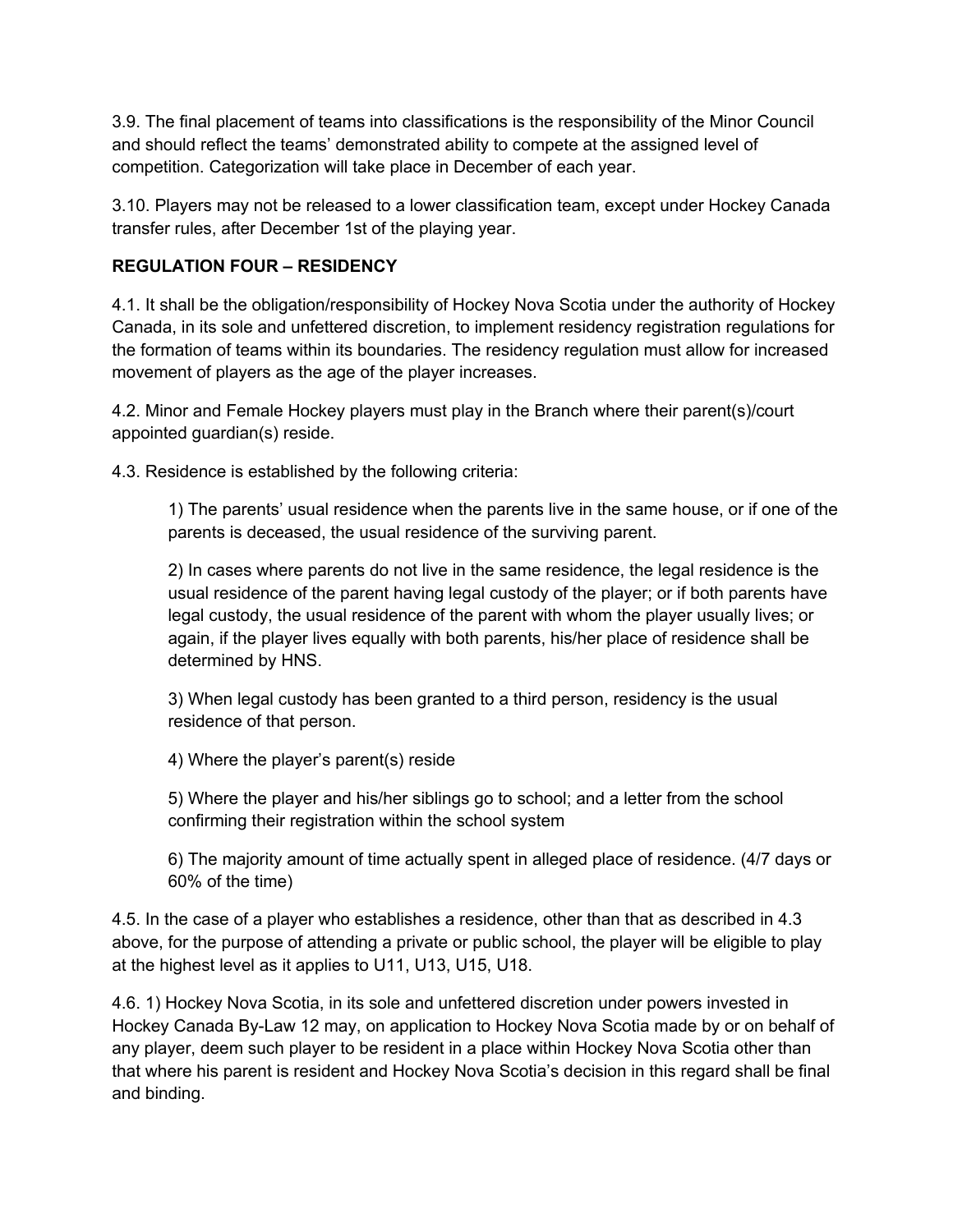NOTE: The term "usual residence" is defined as four (4) out of seven (7) days or 60% of the time).

NOTE: In the application of the above, the term "legal custody" and/or "legal guardian" refers to the granting of custody as determined by a court of law in one of the following circumstances:

a) The application of the Divorce Act,

b) in the case of an order enforcing or recognizing a legal separation agreement, c) loss of parental authority,

c) when it is deemed the child's development is compromised,

d) when both (2) parents are deceased,

e) married or the equivalent of married.

2) Hockey Nova Scotia, in its sole and unfettered discretion under the powers vested in Hockey Canada By-Law 12 may deem a non-Canadian Citizen to be a resident in Hockey Nova Scotia provided that the player is in strict accordance with Hockey Canada regulations F.1, F.2 and F.3

4.7. The eligibility of a player who moves without parent(s) and establishes a continuous habitual residence with someone other than his/her parent(s) as defined in Hockey Canada Regulation F, shall be determined by Hockey Nova Scotia based on regulations 4.1 to 4.6 above.

4.8. There are no Hockey Canada residential qualifications required for players registered with Senior or Junior teams within Hockey Nova Scotia.

4.9. Any player who is in doubt regarding his/her residential status and whether they are permitted to compete in sanctioned games may request in writing a definite ruling of their status from their Regional Director. This also applies to a Minor Hockey Association contesting the residence of a player. If the player or Minor Hockey Association does not agree with the decision of the Regional Director, a request to review may be made through the Conference Coordinator to the Minor Council Executive. Once the teams have been classified for provincial playoffs, no ruling or appeal of a ruling can be made regarding the residency of a player.

4.10. In the event a Minor player moves during the season and establishes a legitimate habitual residence in another regional boundary prior to January 10th in any year, then such player may:

1) Continue to play with his/her current team for the remainder of that season only;

2) play with a team for which he/she is eligible by reason of his new residence, with written approval from the Regional Director.

4.11. The onus of proof to establish habitual residence rests entirely with the player/parent. Documentation from the player's school would serve as proof of residence. (NS Power/ Phone Bills Excluded)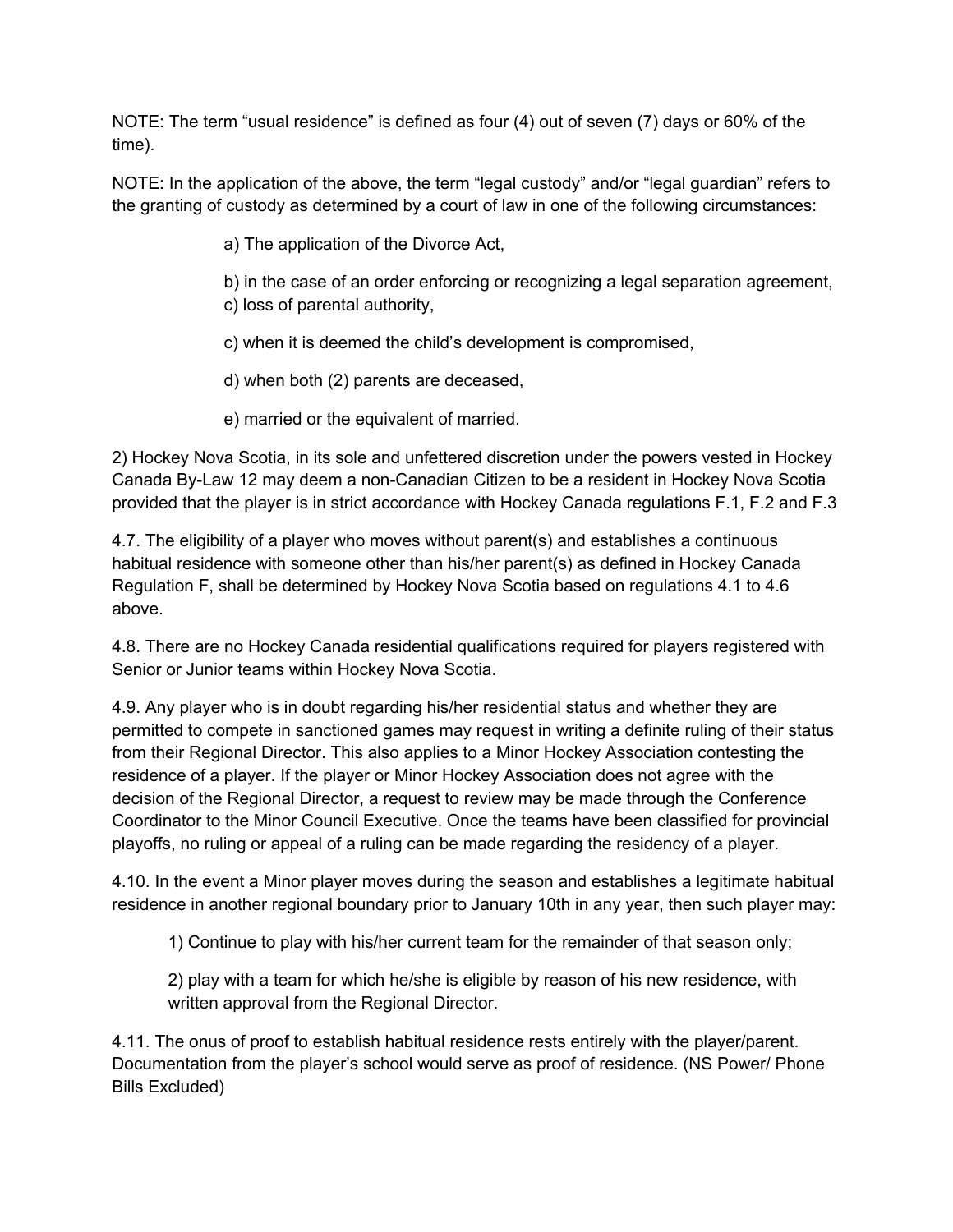4.12. A player who is absent from home, is registered and in attendance at a Residential School where at least 75% of the students reside away from the home of the parent, may at his/her discretion play for a Minor Hockey team where his/her home is situated or with a team where the school is located.

Once the teams have been classified for Provincial Playoffs, no ruling or appeal of a ruling can be made regarding the residence of a player.

The player must signify his/her decision in writing to Hockey Nova Scotia's Executive Director at the time of player registration. Should he/she choose to play for a team where the school is located, the highest level the player will be eligible to play will be AA as it applies to U11, U13, and U15, U18 AA, Minor as per HNS Regulation 4.5 above.

4.13. Situations enabling players to compete on a team in a Minor Hockey Association other than that for which they qualify under residential regulations, are exceptions and will not be permitted unless the proper process is followed and written approvals are granted.

4.14. Minor Council has the right, in its discretion to refuse player movement from one Minor Hockey Association to another within Hockey Nova Scotia, even when authorization has been obtained from the "Local" Minor Hockey Associations.

4.15. Where a release is required under Hockey Canada regulations for a Minor Hockey Age player from a Minor Hockey Association or Major U18 Team for the purpose of an Inter-Branch transfer, such release must be attained through application to the Hockey Canada Registry and approved by the Executive Director or his designate.

### **REGULATION FIVE – REGISTRATION**

5.1. All players and Team Officials must annually register with the HNS by submitting the appropriate forms and remitting the required registration to their Regional Director, League or HNS office. All insurance and registration fees must be remitted to the HNS office within the required time frames.

"Registration" or "Registered" refers to the official acceptance by Hockey Nova Scotia, or designate, of a Hockey Canada Registration Certificate, Team, Registration Form, Nominal List or data entered on the Hockey Canada Registry. All Minor Hockey Associations must also have Director and Officer Insurance. (D&O Insurance).

5.2. Players registered as goaltenders on Minor Hockey representative teams (AAA, AA, A, or B) may play only goal. Goaltenders must be clearly identified on registration form/card. Exception U13 and under.

5.3. Minor U13age hockey players are not permitted to register on Major U15 hockey rosters (unless successful under the Exceptional 12-Year-Old Hockey Male Player Process)

5.4. Minor U15 age hockey players are not permitted to register on Major U18 Hockey rosters (unless successful under the Exceptional Player Process).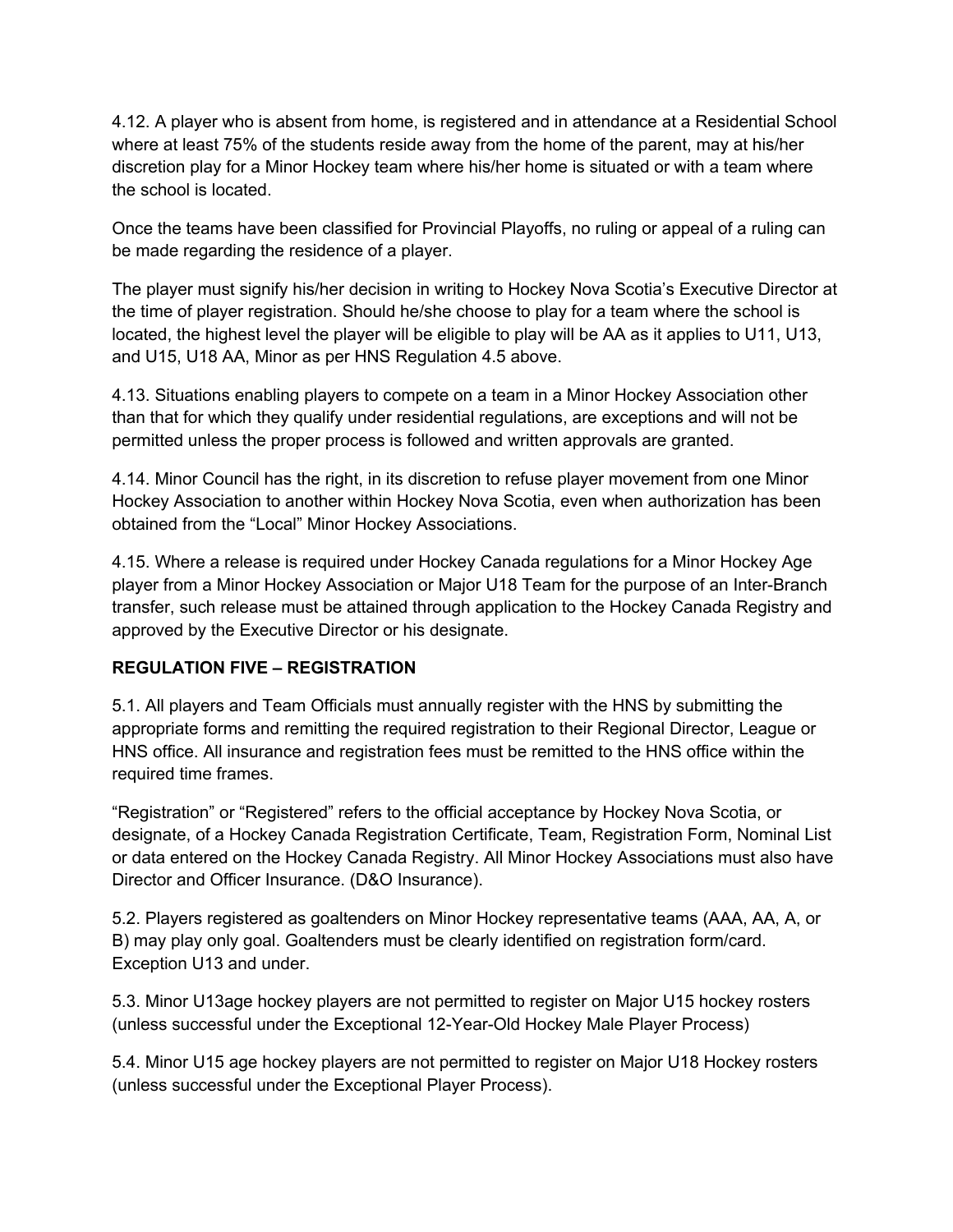5.5. With the permission of the Minor Council Regional Director,U13age hockey players may register on a U15 hockey roster at the beginning of the season provided they have taken the approved 2014 HNS checking clinic and have been approved to move as per Regulation 3.8.

5.6. Minor hockey players may only sign/register with one representative Minor (AAA, AA, A, or B) Hockey team unless released by the team first signed with prior to January 10. Players signing with more than one team without a release could be suspended.

5.7. Players registered on Minor hockey recreational teams are also permitted to register on one (1) competitive team with the approval of the Regional Director. A player may not register on a recreation team after having been approved on a competitive team roster.

5.8. Players previously registered in another Branch/Province must complete an Inter-Branch transfer prior to registering with a Minor Hockey Association for the current season. Refer to Section K of Hockey Canada regulations regarding transfers. A letter must be produced from the parent or guardian that verifies qualifications under Hockey Canada regulations that a player has moved with parents. Final date for processing Inter-Branch transfers is February 10th.

5.9. In Minor Hockey all players and team officials in U11 AA, U13 AAA, U15 AA, and U18 AA must be registered on rosters approved by the Regional Director prior to participating in any game prior to October 15th.

The Registration date for all other divisions/teams, excluding U7 and U9, is October 31st. The Registration date for U7 and U9 is November 15th. The final date to register a team to be eligible for Minor Provincial Championships is December  $1<sup>st</sup>$ , unless otherwise determined by HNSMC.

In all cases, rosters must be entered into the HCR before any league game takes place.

5.10. All Minor Hockey players are required to be on either competitive or recreational rosters.

Competitive teams are identified in HNS Regulation 3.6. Recreational teams cannot enter Provincial Championships.

5.11. The final date to register for Minor Hockey shall be February 10th of the current season.

5.12 Minor Council shall be responsible to the Hockey Nova Scotia Board of Directors for managing the affairs of all minor hockey activities (excluding Elite Development Programs, High Performance Programs, Canada Games Programs, Female players registered under Female Hockey Council on the Hockey Canada Registry, wherein such responsibility shall be that of Hockey Nova Scotia) in accordance with Hockey Nova Scotia By-Laws, Rules and Policies approved by Hockey Nova Scotia

5.13 Minor Council shall be comprised of Minor Hockey Associations that conduct and supervise Minor Hockey within their respective boundaries. No independent clubs or leagues will be accepted from towns, cities or areas having a local Minor Hockey Association.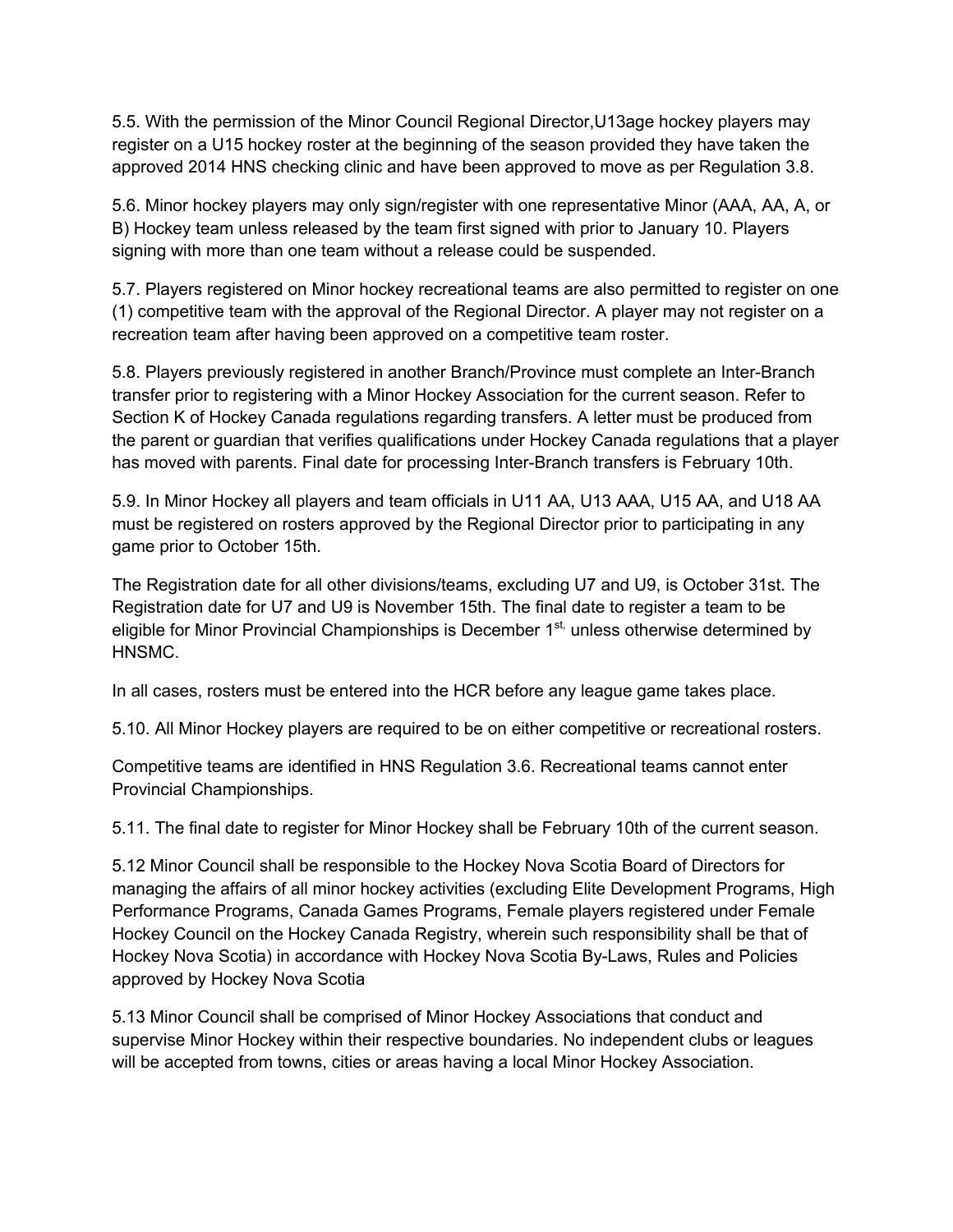5.14 U7 players are not permitted to be assessed for or participate in on ice activities at the U9 age levels except with the approval. Of both the Regional Director and the Conference **Coordinator** 

### **REGULATION SIX – AFFILIATION**

6.0 PURPOSE: To provide an opportunity for higher Division or category teams to dress the maximum number of players allowable for a game in accordance with the playing rules. The first priority for an affiliate player to a higher-level team is to their regular registered team, unless approved by the player's regular coach.

6.1 Teams may use one of the following systems of affiliation:

1) Team to Team Affiliation. Applicable to all divisions Senior, (male and female) Junior, Minor and Minor Female. A team may only have one affiliated team.

2) Major U15 teams are permitted to sign ten (10) special affiliation agreements, one of which must be a goaltender.

3) U16 AAA teams are permitted to sign ten (10) special affiliation agreements, one of which must be a goaltender.

4) Major U18 Teams are permitted to sign (10) special affiliation agreements, one of which must be a goaltender.

5) A player of a team of a lower Division or category of the same club, or of an affiliated team, or a specially affiliated player, may affiliate to a team or teams of higher Divisions and categories at any time, to a maximum of ten (10) games per season. However, if the player's registered team completes its regular season and playoffs before the player's affiliated team or teams, the player may thereafter affiliate an unlimited number of times. For goaltender exceptions, see Hockey Canada Regulations.

6) Exhibition and/or tournament games, which are not part of regular league games or play-off games, are excluded from the number of games referred to in Hockey Canada Regulations.

7) All such affiliations permitted under Reg. 6.1 shall terminate at the end of the current playing season and may not be altered during the current playing season.

6.2 Minor Hockey will follow the "Club System" as defined in 6.1 above and further defined and governed by Hockey Canada Regulations. This does not apply to Major U15 or Major U18.

6.3 Junior and Senior teams use the special affiliate method of 19 special affiliates (as defined in 6.1(b) above and further defined and governed by Hockey Canada Regulations) may do so provided that the 19 affiliate players are members of a registered league competing in a minimum of 12 home and 12 away games, prior to the commencement of the higher category teams' playoffs.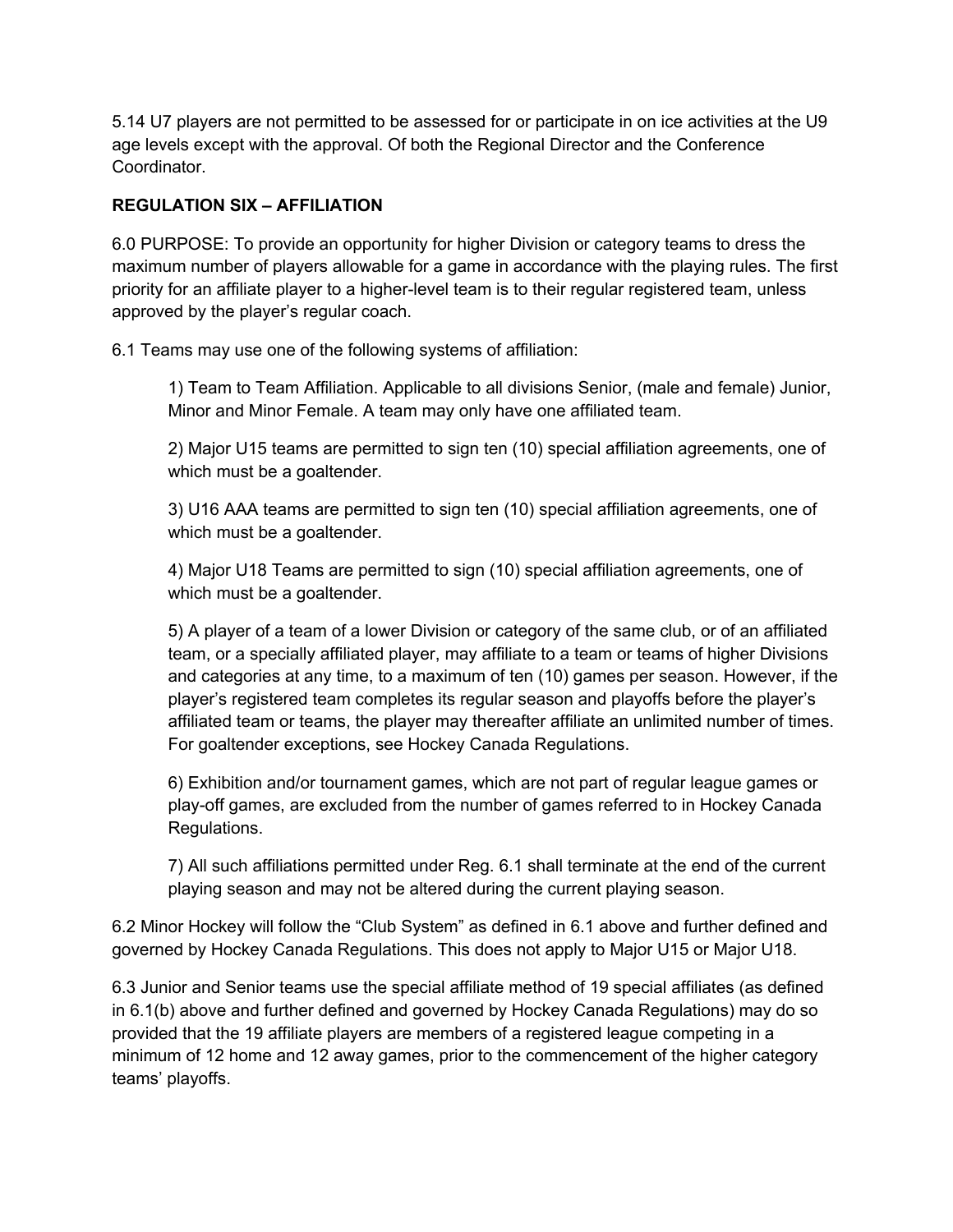6.4 The purpose of using affiliated players is to replace regular team players who are absent from the team and not to be used to fill a roster. Affiliated players are to replace rostered team players who are sick, injured, suspended or away from the team and are not to be used to increase a roster size.

6.5 General Affiliation Regulations for Minor Hockey as defined in 6.1 above and in Hockey Canada Regulation are applicable, except where defined herein.

| $1, 1, 1, 0, 1, 0, 1, 0, 1, 0, 1, 0, 1, 0, 1, 0, 1, 0, 1, 0, 1, 0, 1, 0, 1, 0, 1, 0, 1, 0, 1, 0, 1, 0, 1, 0, 1, 0, 1, 0, 1, 0, 1, 0, 1, 0, 1, 0, 1, 0, 1, 0, 1, 0, 1, 0, 1, 0, 1, 0, 1, 0, 1, 0, 1, 0, 1, 0, 1, 0, 1, 0, 1, 0$<br><b>Division</b> | Affiliates to:       |
|---------------------------------------------------------------------------------------------------------------------------------------------------------------------------------------------------------------------------------------------------|----------------------|
| <b>U18 AA</b>                                                                                                                                                                                                                                     | U18 A, B, C          |
| <b>U18 A</b>                                                                                                                                                                                                                                      | U18 B, C             |
| <b>U18 B</b>                                                                                                                                                                                                                                      | <b>U18 C</b>         |
| <b>U18 C</b>                                                                                                                                                                                                                                      | As approved by HNSMC |
| <b>U15 AA</b>                                                                                                                                                                                                                                     | U15 A, B, C          |
| <b>U15 A</b>                                                                                                                                                                                                                                      | U15 B, C             |
| <b>U15 B</b>                                                                                                                                                                                                                                      | U15 C, U13 A, B      |
| <b>U15 C</b>                                                                                                                                                                                                                                      | As approved by HNSMC |
| U13 AAA                                                                                                                                                                                                                                           | U13 AA, A, B, U11 AA |
| <b>U13 AA</b>                                                                                                                                                                                                                                     | U13 A, B, U11 A, B   |
| <b>U13 A</b>                                                                                                                                                                                                                                      | U13 B, C, U11 A, B   |
| <b>U13 B</b>                                                                                                                                                                                                                                      | U13 C, U11 A, B      |
| <b>U13 C</b>                                                                                                                                                                                                                                      | As approved by HNSMC |
| <b>U11 AA</b>                                                                                                                                                                                                                                     | U11 A, B, C          |
| <b>U11 A</b>                                                                                                                                                                                                                                      | U11 B, C             |
| <b>U11 B</b>                                                                                                                                                                                                                                      | <b>U11C</b>          |
| <b>U11C</b>                                                                                                                                                                                                                                       | As approved by HNSMC |

1) Movement of players is restricted as follows:

Affiliation from all C levels to checking teams will require approval of HNSMC.

2) At no time may a player skip a Division for the purpose of affiliation (i.e.: U13 player cannot affiliate to U18)

3) U15 age players cannot affiliate to U18, with the exception of goaltenders, unless approved by the Regional Director.

4) Only players registered on a Team Registration form, and approved by the Regional Director, may advance to a team of a higher division or category for the purpose of affiliation.

5) Higher Division/Category Minor Teams must attain consent from the lower Division/Category team prior to using an affiliate player. Failure to comply may result in suspension of the offending team's Head Coach.

6) A maximum of three affiliates may be used by one team within one game.

7) With the exception of U13 AAA, U11, U15 or U18 AA, teams from within amalgamated Minor Hockey Associations may only draw upon affiliates from one team.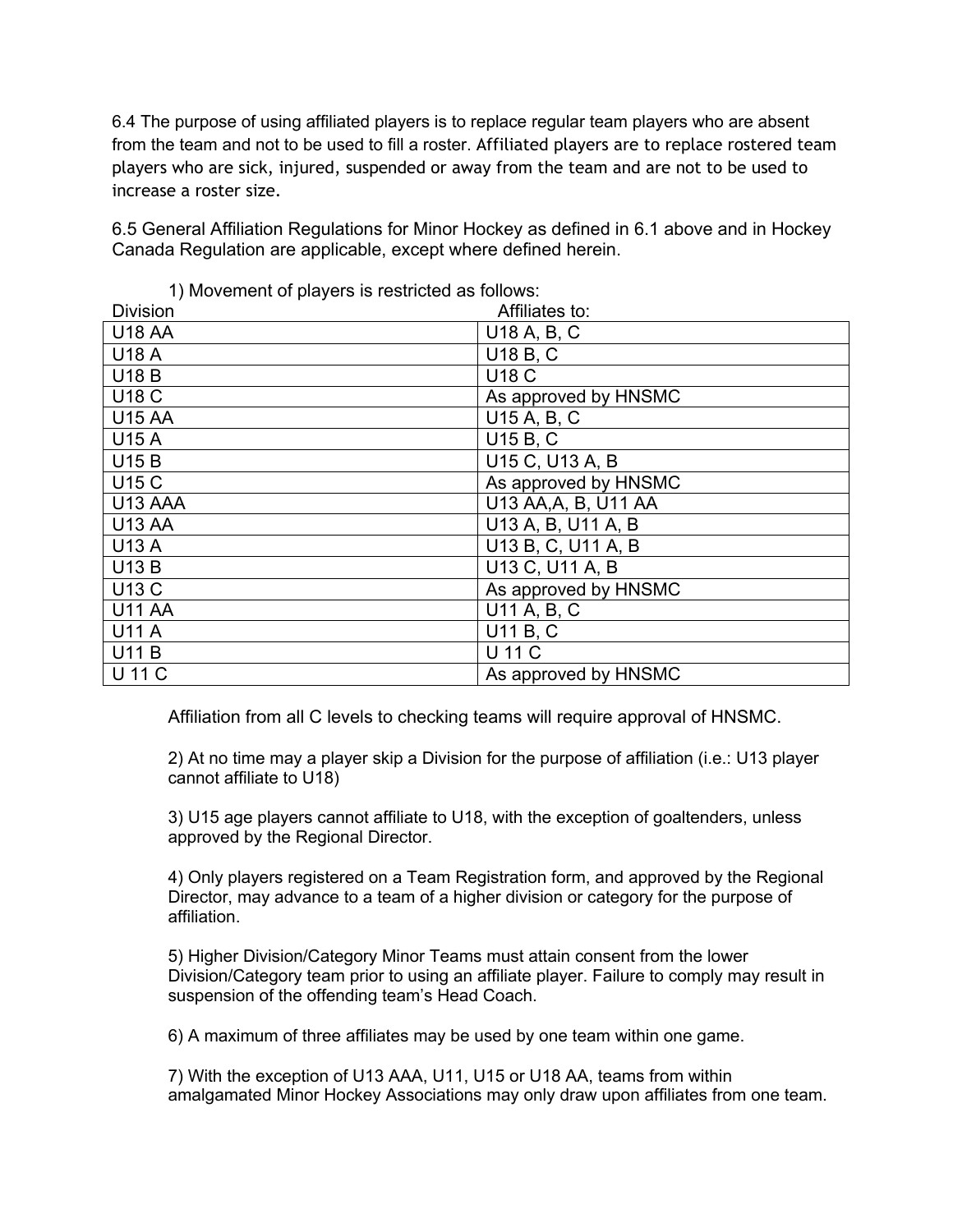(Example - If a Minor Hockey Association has 3 "A" teams, that team must choose one "B" team only, to affiliate with). Affiliate teams are to be selected by December 1st.

8) Minor teams may use players from any combination of teams allowed within their club system affiliation.

9) For Minor Hockey Associations with 35 or fewer registered U18 players, the lowest affected team may, with approval of the Regional Director, affiliate to players in the U15 Division who are in their last year of U15 eligibility, in accordance with the club system.

10) All players above U13 must have taken the Approved 2014 HNS checking clinic before being eligible as an affiliate player at a checking level. This does not apply to goaltenders.

#### **REGULATION SEVEN - PERMITS**

7.1 Travel permits are required by any team wishing to play outside their Region. Travel permits are required for all exhibition games and tournaments whether at home or away.

7.2. Permits for travel within Canada are requested online and are reviewed and processed by the Regional Director Online. Please refer to the HNS website for the new Online Travel Permit Policy and instructions to set up an e-hockey account.

7.3 Permits for travel to the United States are obtained from the Branch through the HNS Executive Director or designate. Application should be made two months in advance.

7.4. Permits for overseas travel are obtained from Hockey Canada by application through the HNS Executive Director or designate. Application must be made by May 1 preceding the season in which the travel is planned.

7.5. Permits will only be issued for sanctioned tournaments or exhibition games. It is the responsibility of the team to ensure that any games or tournaments played in are sanctioned by the Hockey Canada Branch in whose jurisdiction they wish to play.

7.6. Teams at the U9 level shall not be permitted to travel outside the province of Nova Scotia.

7.7. Teams at the U11 level shall only be permitted to travel outside the province twice per season.

#### **Tournament Permits:**

7.9. Permits are required for tournaments hosted by Minor and Minor Female Councils to satisfy the sanction requirements of Hockey Canada.

7.10. Permits for tournaments involving Minor (Branch tournaments) are obtained from the Regional Director. There is no fee for these permits but two weeks' notice is required.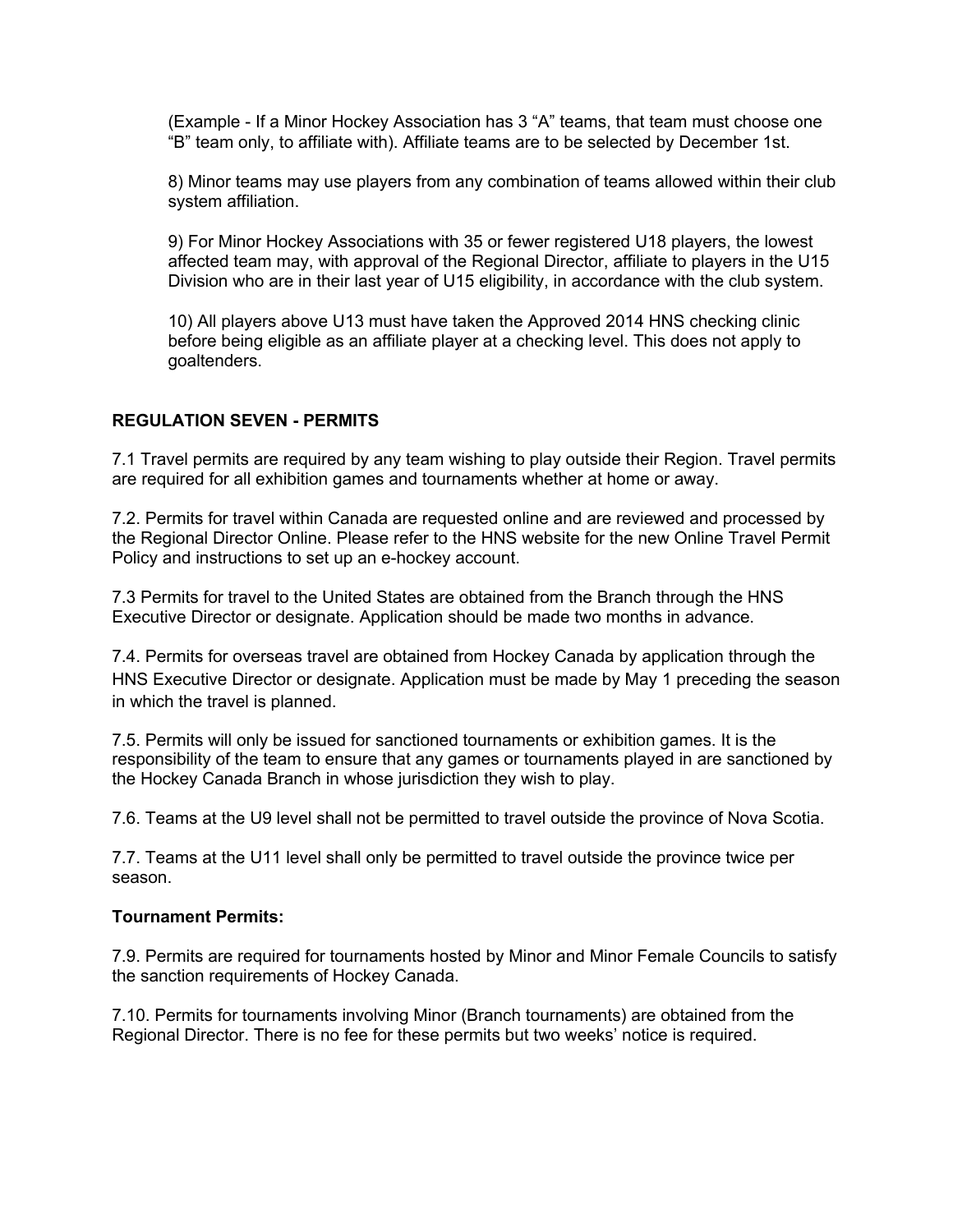7.11. Permits for tournaments involving teams from other provinces (Inter-Branch Tournaments) are obtained from Hockey Nova Scotia's Executive Director. The fee is established by Hockey Canada and depends on the number of out-of-province teams. Two months' notice is required.

7.12. Permits for tournaments involving teams from other countries (International Tournaments) are obtained from Hockey Canada by application through Hockey Nova Scotia's Executive Director. The fee is established by Hockey Canada and depends on the number of out-of-country teams. Application must be made by May 1st preceding the season in which the tournament is planned.

7.13. All tournament hosts are required to submit a post tournament summary to the Minor Council within 30 days of the completion of the tournament. This summary should include teams that participated, scores of games and a detailed financial statement of income and disbursements..

7.14. Tournaments for the U9 level may not include the retention and posting of statistics, the selection of all-star teams or awards, the selection of MVP"s or awards, and shall not include Championship games or any other format that declares a winner.

7.15. Tournament Officials are not permitted to interpret or change suspensions to player(s) or team officials. If any questions arise regarding the Code of Discipline or Regulations, the tournament Chair must refer these to the appropriate level of authority with the appropriate Council (i.e. Regional Director, Conference Coordinator (Minor) or Chair).

7.16 All tournaments game sheets shall be kept by the host association and made available to the Regional Director upon request.

7.17 Failure to comply with Regulation 7 will result in refusal of future tournament sanction permits.

# **REGULATION EIGHT - EXHIBITION GAMES/TOURS AND TOURNAMENTS**

8.1. No team shall be permitted to participate in any Inter-Branch games of any kind without permission of the Hockey Nova Scotia President or designate. All requests must be submitted in writing to the appropriate Regional Director (Minor or Female), Council Chair or the Executive Director of Hockey Nova Scotia at least 10 days prior to the event.

8.2. Application for permission to make National or International tours will only be considered if made by a team whose players are properly registered with Hockey Nova Scotia.

8.3. Exhibition Games with professional clubs may be arranged with permission of Hockey Canada and the President of Hockey Nova Scotia upon such terms and conditions as may be designated by Hockey Canada.

8.4. Tours outside of Canada may be arranged with the approval of Hockey Canada, through Hockey Nova Scotia.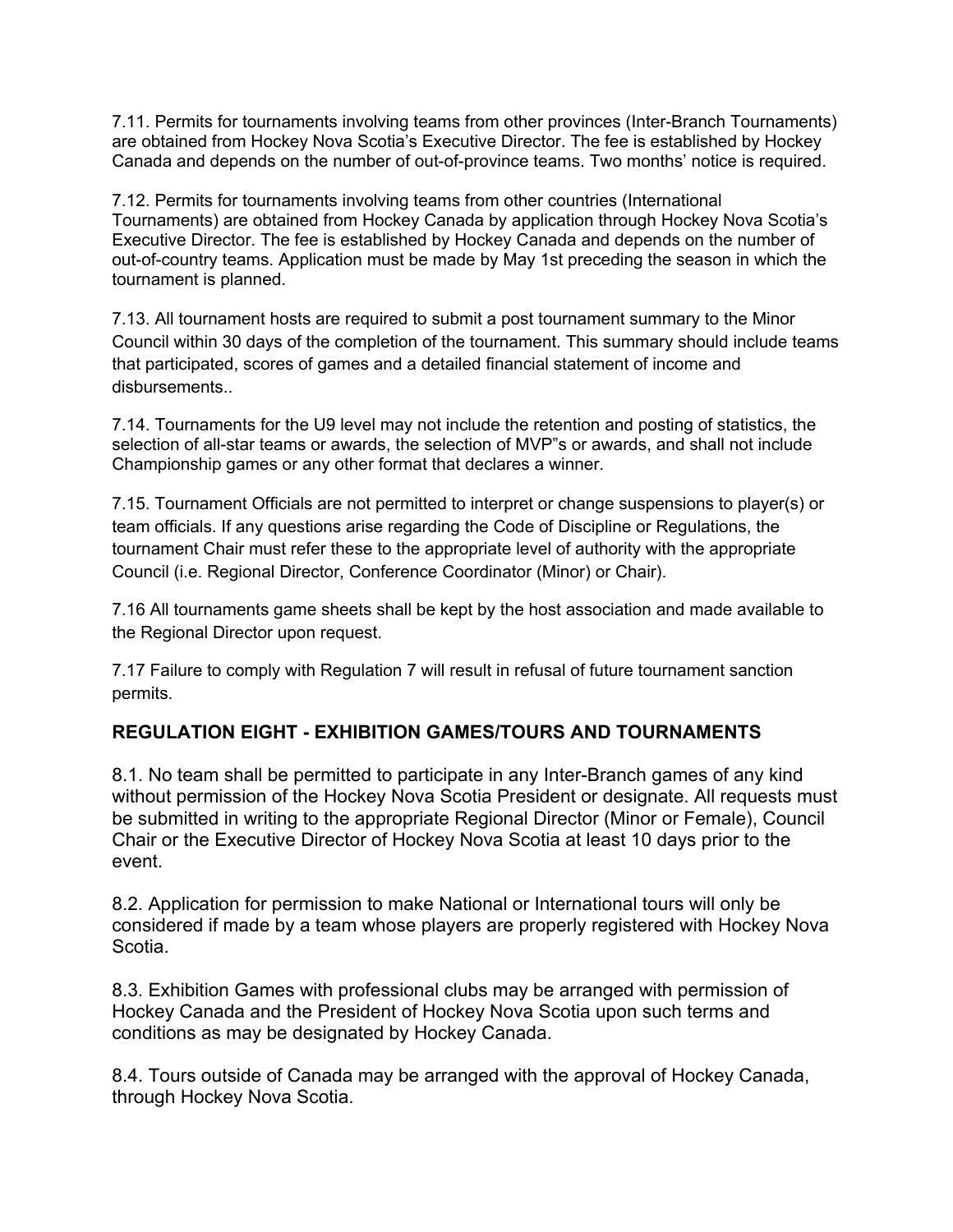8.5. Sanctioning for all tournaments under the jurisdiction of Hockey Nova Scotia must be obtained in accordance with this Regulation.

8.6. Application for sanctioning must be submitted to Hockey Nova Scotia's Executive Director in writing, indicating the date, location, committee chair and category of tournament (HNS, Inter-Branch, or International) applied for. Application for International Tournaments must be submitted to HNS 90 days prior to the event. Application for HNS and Inter-Branch Tournaments must be submitted to HNS 60 days prior to the event.

8.7. All applications for tournament sanctioning must include a detailed budget and be endorsed by the President of the Minor Hockey Association applying to host the event who is a voting member of the tournament committee, or his/her designate.

8.8. Once approved, Hockey Nova Scotia's Executive Director shall issue a Tournament Sanction Permit with one copy forwarded to Hockey Canada, one copy forwarded to the Tournament Host and one copy retained by HNS on file.

8.9. Hockey Canada and HNS must sanction international Tournaments. All international teams (excluding teams from USA Hockey) must have written permission from their respective Federation and approval from Hockey Canada in order to participate in any Hockey Canada/HNS sanctioned International Tournament.

8.10. All games must be officiated by HNS registered officials and must be played under official Hockey Canada playing rules. The only variance to the official Hockey Canada playing rules will be those that are in effect or approved by HNS at the time of application.

8:11 All HNS Minor tournaments and games must be approved by the Regional Director.

8:12 Any Tournament Sanction Permit may be withdrawn if it is found that Hockey Canada or HNS regulations pertaining to such tournaments are not being followed.

8.13. Subsequent permits may not be issued to any tournament host who has been found to conduct an unsanctioned tournament, which has not conformed to Hockey Canada/HNS regulations.

8.14. The Tournament Chair is responsible for submitting to HNS a financial statement of income and disbursements within 30 days of the completion of the tournament. Failure to comply with this requirement will result in refusal of future Tournament Sanction Permits.

8.15. HNS shall appoint a Branch Representative for all sanctioned tournaments. The Branch representative shall serve on the Host Committee as an ex-officio member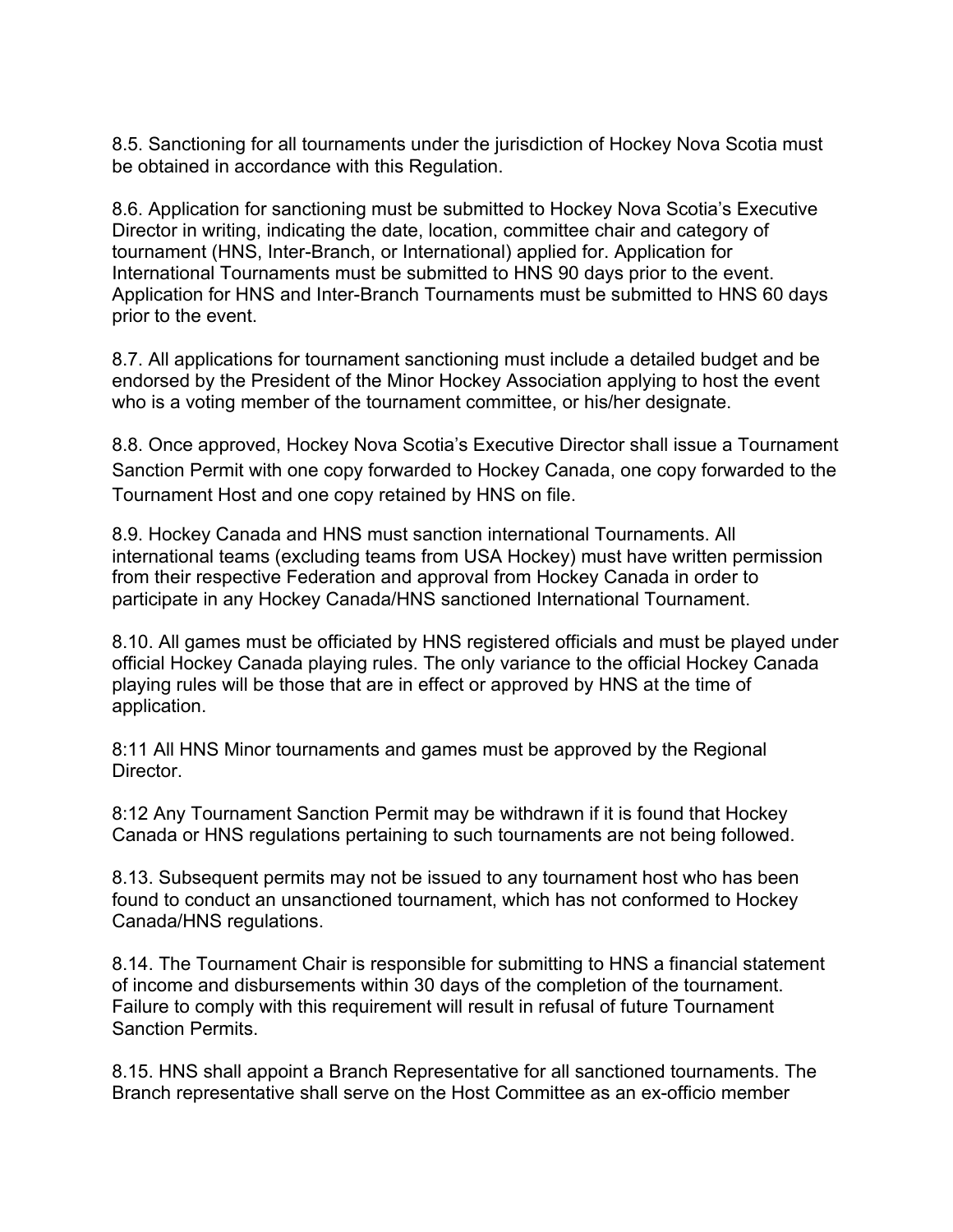responsible for ensuring the tournament is conducted in accordance with Hockey Canada/HNS rules and regulations. The Host Committee shall pay the expenses of the appointed Branch Representative.

8.16. All Minor Hockey Associations granted an International or Inter-Branch tournament permit shall sign a contract with HNS agreeing to abide by playing rules and regulations of Minor Council and shall report all penalties and suspensions daily to the appropriate persons.

# **REGULATION NINE – GAME REPORTS**

9.1. In any game in which a match penalty has been assessed, under Rule 9.6(a), (b) or (c), the game report is to be forwarded to the Regional Director and HNS Suspension Coordinator immediately following the game. Upon receipt of the game report in relation to rule 9.6, the Regional Director or HNS Suspension Coordinator will forward it to the appropriate Council Chair for investigation and action.

9.2. Game Reports for pre-season, exhibition, regular season, playoffs and tournaments shall be completed in triplicate for all games played and are to be clearly legible and must contain the following: date of game, division and level of play, location of game, names of both teams competing, travel permit number, and any other important information. Officials must count the number of skaters and goaltenders on the ice and bench and compare this to the players listed on the game sheet prior to the start of the game.

The only time these game reports may vary is if the league/team or association is using an electronic game sheet.

- Copies shall be distributed as follows within seven days of the date of the game:
- Original to the responsible authority for the game or designate
- 1st Copy to the home team
- 2nd Copy to the visiting team

Note: The home team is responsible for this distribution.

9.3. Any team playing out of province must send a copy of the game sheet to the Regional Director within five days upon the return of the team. There must be one game sheet for each game played.

9.4 Any regularly registered players who are not in the arena at the start of the game but may be arriving late should be discussed with the referee and the opposing coach and added to the game sheet when they arrive. The late arriving player should be noted on the game sheet with the abbreviation (LA) for late arrival.

9.5 All game sheets shall be kept by the host association and made available to the Regional Director upon request.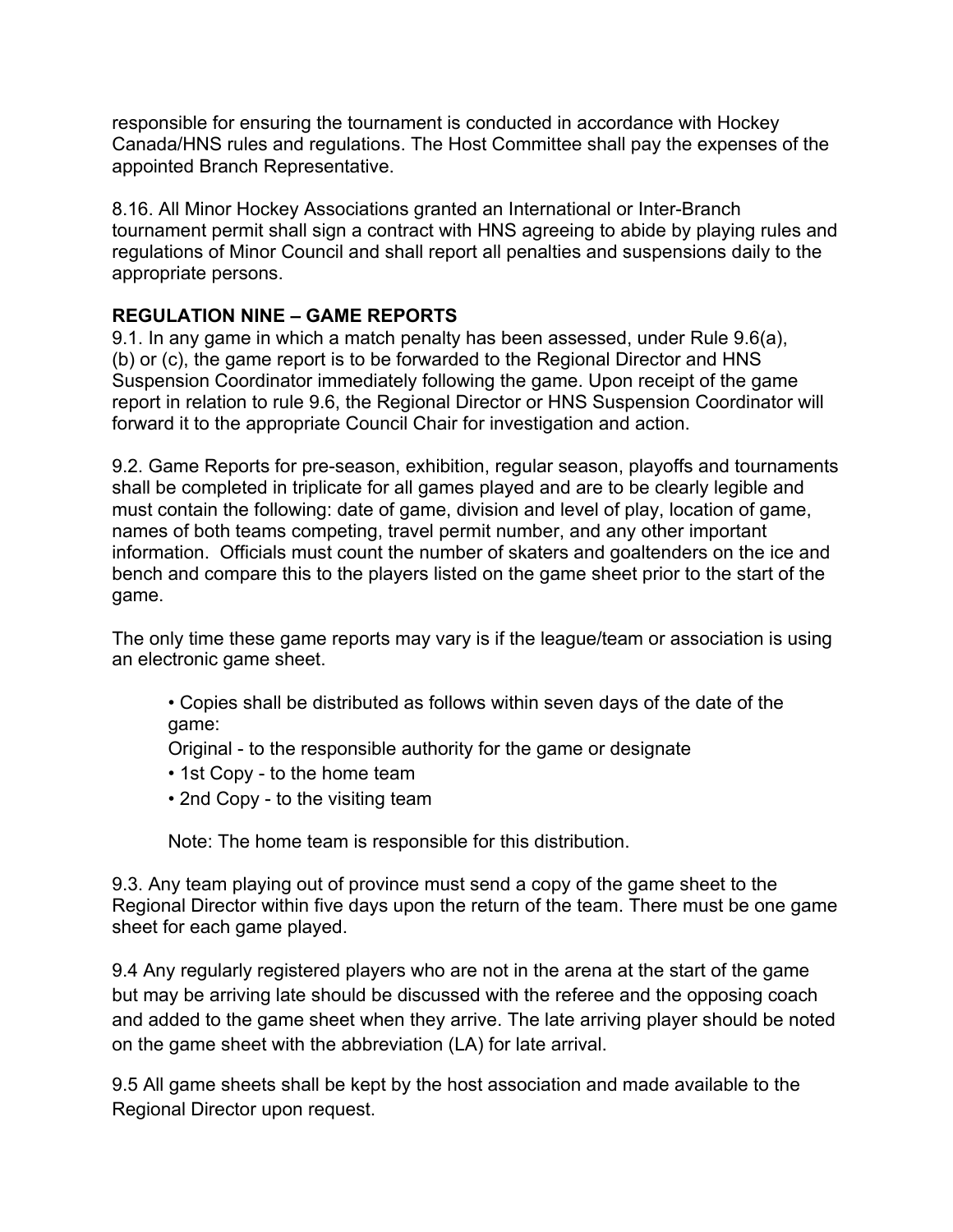# **REGULATION TEN - PROTECTIVE EQUIPMENT/INSURANCE/SAFETY**

10.1. a) All players will wear protective equipment (including a neck guard) as indicated in the Hockey Canada playing rules at any time in the field of play during practice, pregame and games.

b) As of the 2019-2020 hockey season, all teams below Junior A will be required to wear full facial protection.

10.2. All coaches and assistants must wear a CSA certified helmet, properly fastened, while on the ice conducting practice.

10.3. Hockey Nova Scotia is a full participant in the Hockey Canada insurance program, which includes liability, death and dismemberment, and major medical insurance. It is mandatory for all registered teams and leagues to participate in the program.

10.4. Hockey Nova Scotia is a full participant in the Hockey Canada Directors and Officers Liability Insurance. It is mandatory for all Minor Hockey Associations to participate in the program.

10.5. The STOP crest is mandatory on all jerseys for all Minor and Minor Female Hockey players participating within HNS. The STOP crest is to be worn on the back of the jersey, in the center directly above the number and below the name of the player.

# **REGULATION ELEVEN - HOCKEY NOVA SCOTIA CERTIFICATION REQUIREMENTS**

11.1 All Coaches, including assistants, at the U11 AA, A, and B, U11 AAA, AA, A and B, U15 AA, A, B, U18 AA, A, B, and Junior B and C Divisions within HNS must be certified at the NCCP Development 1 level. All Head Coaches at the Major U15, Major U18 and Junior A levels within HNS must be certified at the NCCP High Performance 1 Certification level.

11.2. All instructors at the U7 Division are to be certified in the Intro Coach Program.

11.3. All coaches at the U9 Division are to be certified in the Intro Coach Program.

11.4. All coaches at Level C/Recreational from U11, U13, U15, and U18 must be certified in the minimum Intro Coach Program or formerU7 Program. NCCP DEVELOPMENT I is acceptable for Level C/Rec coaches.

11.5. All bench staff at the AAA, AA, and A Divisions at all levels must be certified in the Hockey Canada Safety Program. Bench staff includes Head Coach, Assistant Coaches and Trainer.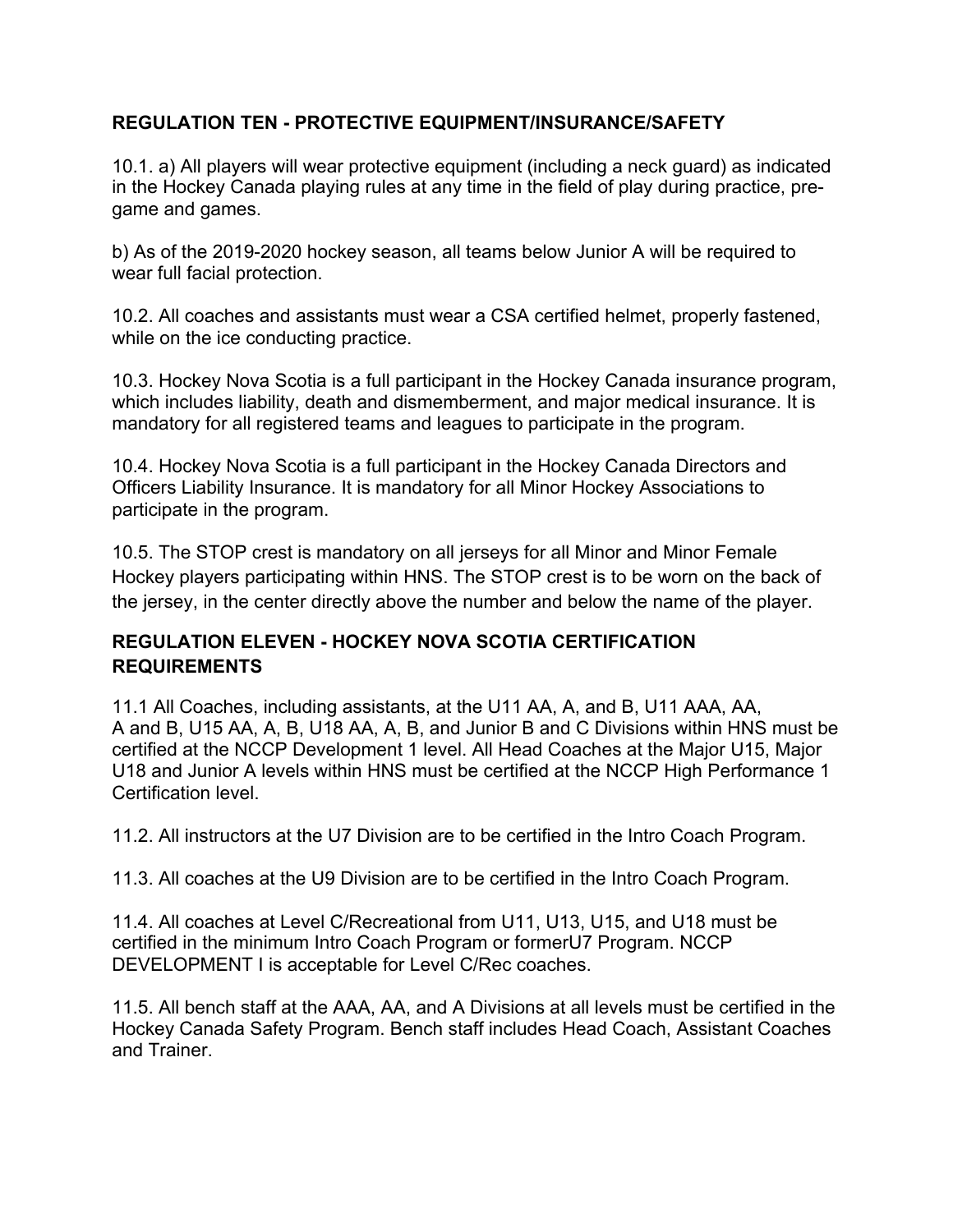11.6. All teams at the Level B and C/Recreational Division must have at least one member of the bench staff certified in the Hockey Canada Safety Program (HCSP). Bench staff includes Head Coach, Assistant Coaches and Trainer. All U7 Program and U9 Teams/Groupings must have at least one coach or instructor certified in the Hockey Canada Safety Program.

11.7. It is recommended that all teams have at least one member of the bench staff seek certification at the HCSP Level II. HCSP Level II is available to individuals who hold current certification in First Aid and CPR from a recognized agency. HCSP Level II is provided once an individual provides proof of certification. There is no training clinic for this certification.

11.8. All Minor Hockey Associations must appoint a Development Coordinator by September 15th annually.

11.9. Minor Hockey Associations must check certifications and verify that all bench staff are properly certified by November 15th of each hockey season. The deadline for certification each season will be December 1st and any submissions for bench staff without certification after December 1st will not be accepted for Provincial Playdowns. No additional clinics will be conducted beyond this date**.**

11.10. A list of all Minor Hockey Association coaches, assistants, trainers, and managers must be submitted to HNS by October 15th of each season. The date for U9 and U7 is November 15th. All coaches, including assistants, trainers and managers, shall have completed the Speak Out or Respect in Sport course by December 1st.

11.11. All HNS registered bench staff, dressing room supervisors, and on-ice Officials must complete the screening process as outlined in the HNS Screening Policy. Coaches/Team Officials and supervisors/ on ice Officials must complete an initial Vulnerable Sector Verification (VSV) which includes a Canadian Criminal Records Check/Local Police Check through the local police or a third-party provider within 30 days of an individual's involvement with any on-ice or off-ice activity within any Association, team or League. Any member as mentioned in this regulation, having been convicted, or having charges pending, of a criminal offence in any jurisdiction, shall complete a Hockey Canada Screening Disclosure Form and submit it directly to HNS, prior to participating in any HNS activity. The responsibility lies with all Hockey Associations/Leagues/teams to ensure that all mentioned participants have completed the process as outlined in the HNS Screening Policy by December 1st of the current playing season.

11.12. A minimum of two certified bench staff must be on the bench to start any game/practice and/or on the roster in the case of U7 andU9 teams in order to be an approved team.

11.13. Any team official who is found to be in violation of any section of HNS-Regulation #11- Coach Certification will be suspended indefinitely until certification for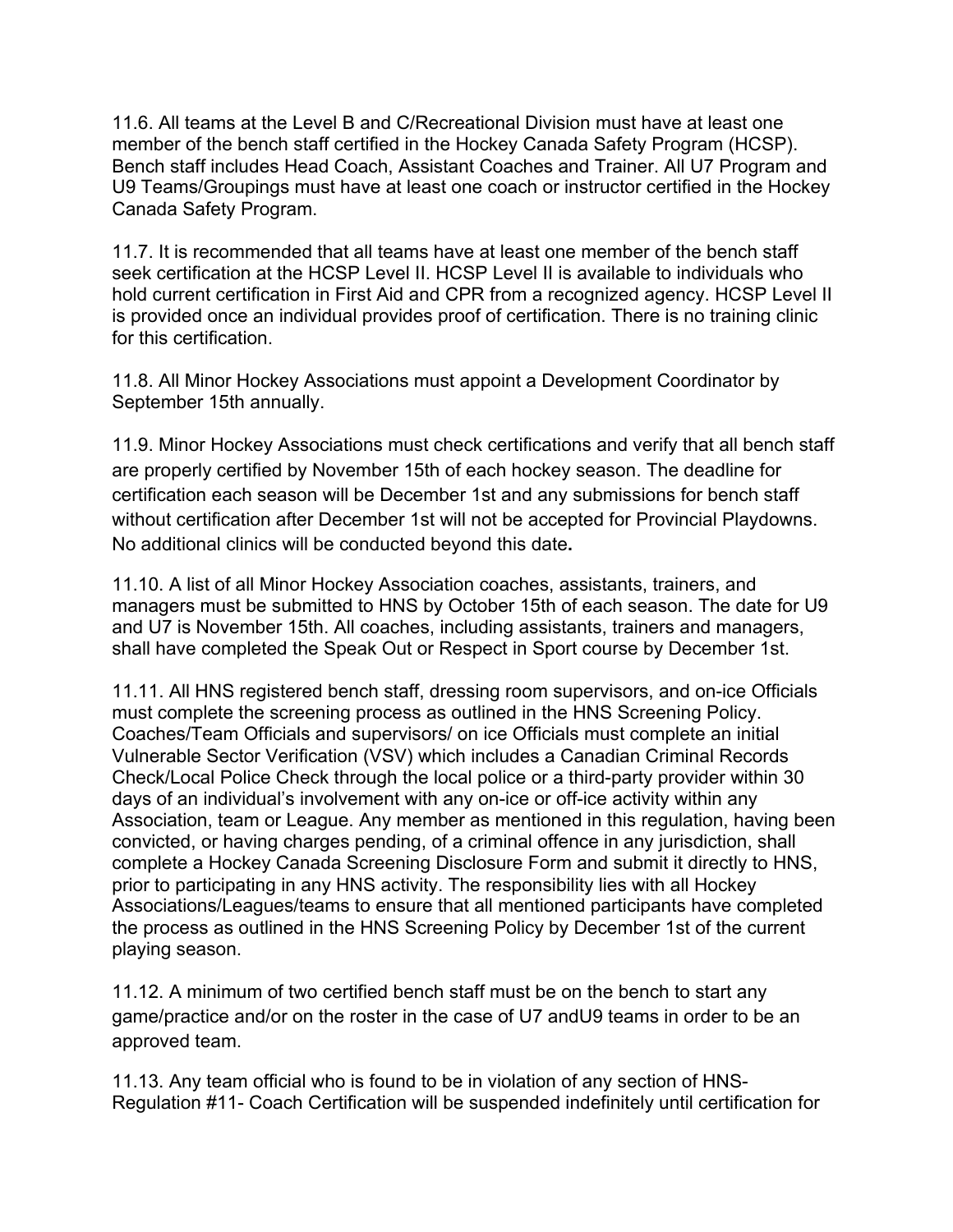that official has been approved by HNS and it has been added to the HCR. The minimum suspension for a first offence is five [5] games, a second offence will result in the team official being suspended for one full calendar year. HNS, HNSMC and HNSFC reserve the right to lengthen these suspensions depending on the circumstances involved in each violation.

11.14. Any Team Official previously registered on the Hockey Canada Registry (HCR) with any team and who was not approved due to lack of the following: Respect in Sport Volunteer Program (RIS), Criminal Records Check (CRC) and Vulnerable Sector Verification (VSV) will NOT be eligible to be registered with any team until these are obtained. This includes on-ice or off-ice activities. This regulation would not include Team Officials that have been approved in the past but whose CRC/VSV have expired. These Team Officials must obtain their renewals prior to December 1.

# **REGULATION TWELVE - FEES**

12.1. The annual fees shall be determined by the Hockey Nova Scotia Board of Directors and approved by the eligible voting delegates at the Hockey Nova Scotia Annual General Meeting. Once approved, the schedule of annual fees shall be distributed by the HNS Executive Director (or designate) to the membership by way of Information Bulletin.

Any member failing to pay such fees within the time prescribed shall forfeit the right to take part in playoffs and tournaments, to compete against member Minor Hockey Association teams, or to host Provincial Championship Tournaments.

12.2. In addition to fees established by Hockey Nova Scotia, Minor Council shall be responsible for setting their own fees to fund their annual operating budget, which shall be subject to approval by the membership of Minor at the Annual General Meeting of Minor Council. If their fees do not cover their actual operating expenses in any year, they must adjust the next year's fee or take monies from their reserve to cover the shortfall. However, if there is excess revenue over operating expenses in any year, the monies shall be put into a reserve account for the exclusive use of Minor Hockey. This arrangement can only be changed by a majority vote by the voting members attending the Minor Council AGM.

12.3. All appropriate annual fees for member registration are due and payable upon registration by the applicable member according to the dates specified by Hockey Nova Scotia.

12.4. Associate Member teams shall pay an annual Associate Membership fee as determined by the HNS Board of Directors.

### **REGULATION THIRTEEN - PROTESTS/APPEALS**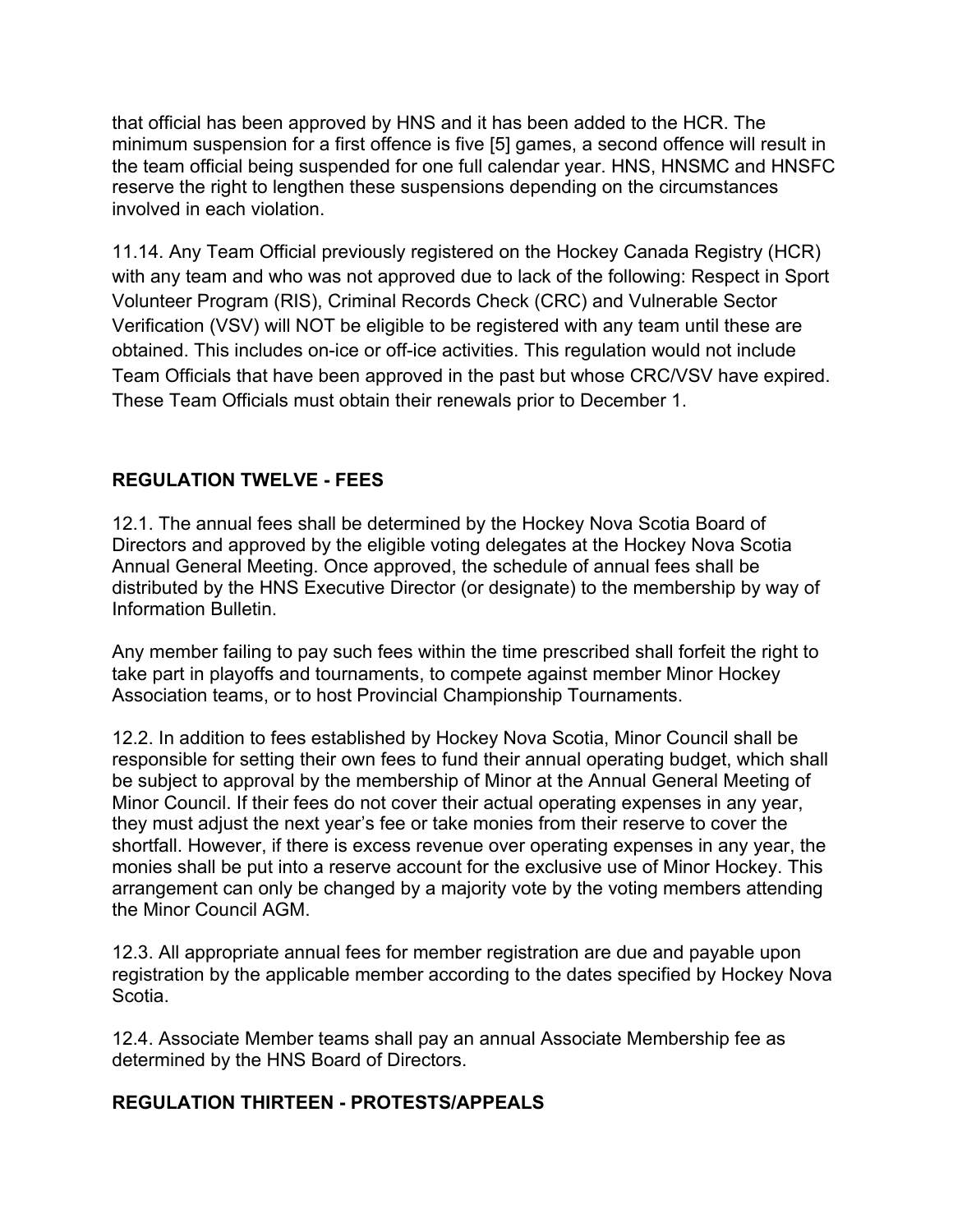13.1. In the event of any dispute, difference or question regarding any matter of any kind arising at any time and only where there is provided a right to appeal per By-laws, Rules and Regulations of HNS and Hockey Canada, a protest or appeal will be the recourse available to any member dissatisfied with a decision.

13.2. Upon receipt of a protest or appeal in the HNS Office, the President of Hockey Nova Scotia, or designate, will determine if the appeal or protest meets the requirements herein and if it does, will direct the HNS Appeals Committee to proceed with the hearing.

13.3. A cash payment or certified cheque in the amount of three hundred dollars (\$300.00) and a non- refundable administrative fee of fifty dollars (\$50.00) for a total of three hundred and fifty dollars (\$350.00), made payable to Hockey Nova Scotia shall accompany all protests and appeals.

13.4. No protest or appeal will be entertained if the fee is not included.

13.5. The President of Hockey Nova Scotia will determine the appropriate level of appeal and his decision in this determination will be final.

13.6. Having completed all points of appeal within Hockey Nova Scotia, the aggrieved may appeal to Hockey Canada if not satisfied with the decision per Hockey Canada Bylaw 12, assuming all requirements have been met.

# **PROTESTS:**

13.7. Protests may only be made in regard to interpretations of Rules, By-laws, Regulations, Rules of Competition and Constitutional matters, not in regard to the decision of a referee or linesman.

13.8. A verbal protest must be made by the captain of the aggrieved team to the referee at the first reasonable opportunity after the action or decision complained of, and in all cases must be made within 5 minutes of the close of the period in which such action or decision was made and same must be noted immediately on the official game report.

13.9. Written Process and Protest Procedure.

1) When a protest arises in a League game and the protesting club has complied with Regulation 13.8, then within 24 hours of the completion of the game protested, a fax or written protest, signed by the President or Secretary of the protesting club, must be in the hands of the Secretary of the League and must be accompanied by the required fee per Regulation 13.3. A copy of such fax or written protest must also be served upon the protested club within 24 hours of the completion of the game protested.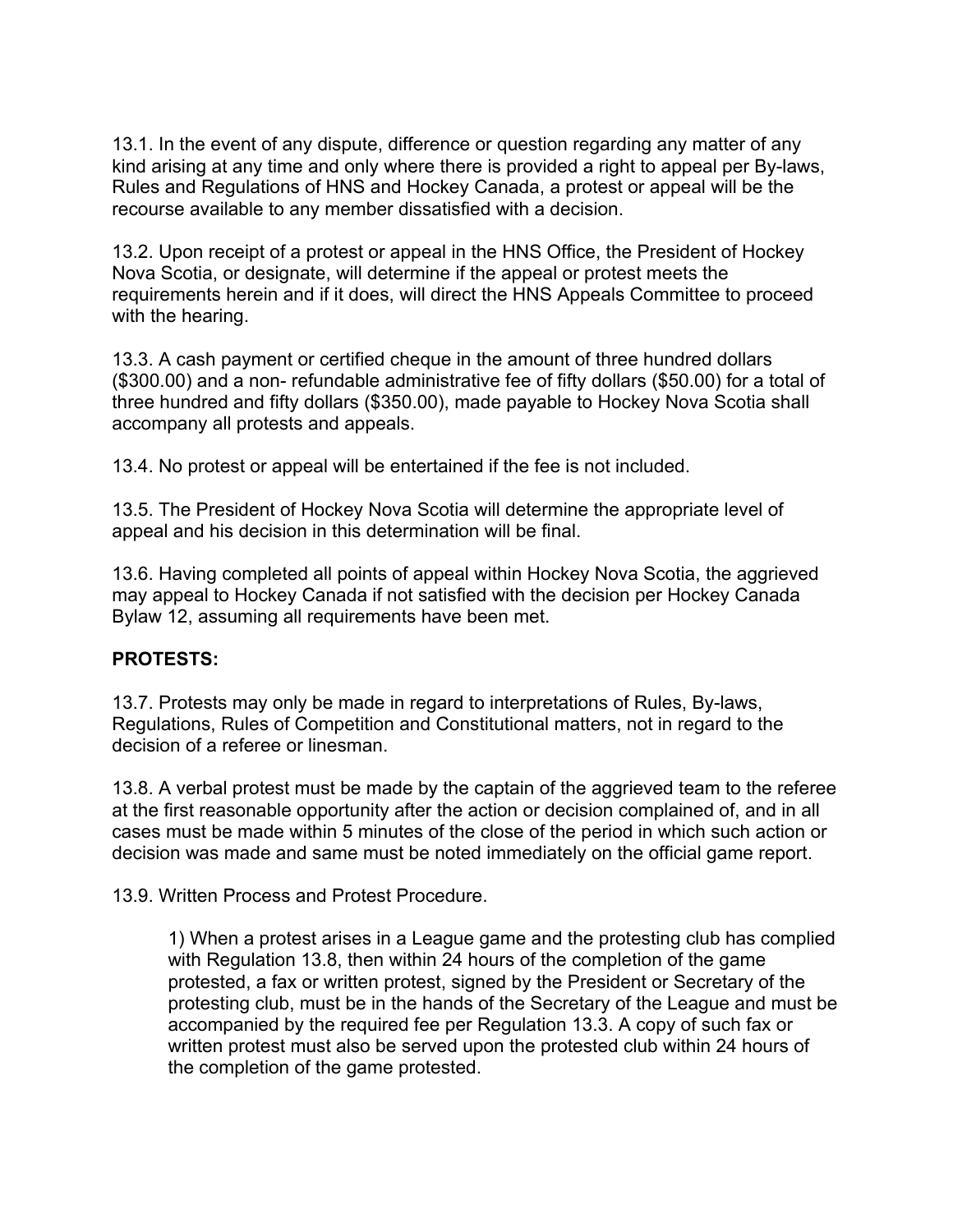2) The club protested against shall, within 48 hours after the completion of the game protested, file its defense with the Secretary of the League and a copy of such defense shall also be served on the President or Secretary of the protesting club within 48 hours after the completion of the game protested.

3) The League President shall fix a time and place for the meeting of the League Executive to consider the protest. Each of the clubs interested may have a person to present its case at the hearing of the protest.

4) An appeal shall be allowed from the decision of the League Executive to the HNS President in accordance with Regulation 13.9 - 3).

#### 13.10. Branch Playoffs: (NOT HNSMC, HNSFC Provincials)

1) When a protest arises in any of Hockey Nova Scotia's playoff games and the protesting club has complied with Regulation 13.8, then within 12 hours of the completion of the game protested, a fax or written protest signed by the President or Secretary of the protesting club must be in the hands of the Executive Director of Hockey Nova Scotia and must be accompanied by a certified cheque or money order of \$350.00. A copy of such fax or written protest must also be served upon the protested club within 12 hours of the completion of the game protested.

2) The club president shall, within 24 hours after the completion of the game protested, file its defense with the Executive Director of Hockey Nova Scotia and a copy of such defense shall also be given to the President or Secretary of the protesting club within 24 hours after the completion of the game protested.

3) A reply to such defense may be entered by the protesting club at least 12 hours before the time fixed for the hearing of the protest by the Protest/Appeals Committee of Hockey Nova Scotia, if the President of Hockey Nova Scotia orders a formal hearing.

4) At the discretion of the Chairman of the Committee, a Committee vote on an appeal may be taken by fax or phone. There shall be no appeal from the decision of the Protest/Appeals Committee of Hockey Nova Scotia.

#### 13.11. Minor and Female Minor Hockey Protest Specifics

1) Written protests must be forwarded to the responsible authority as follows:

a) League President for league and playoff games within sanctioned leagues.

b) Tournament Chairperson for invitational tournament games.

c) Regional Directors for exhibition games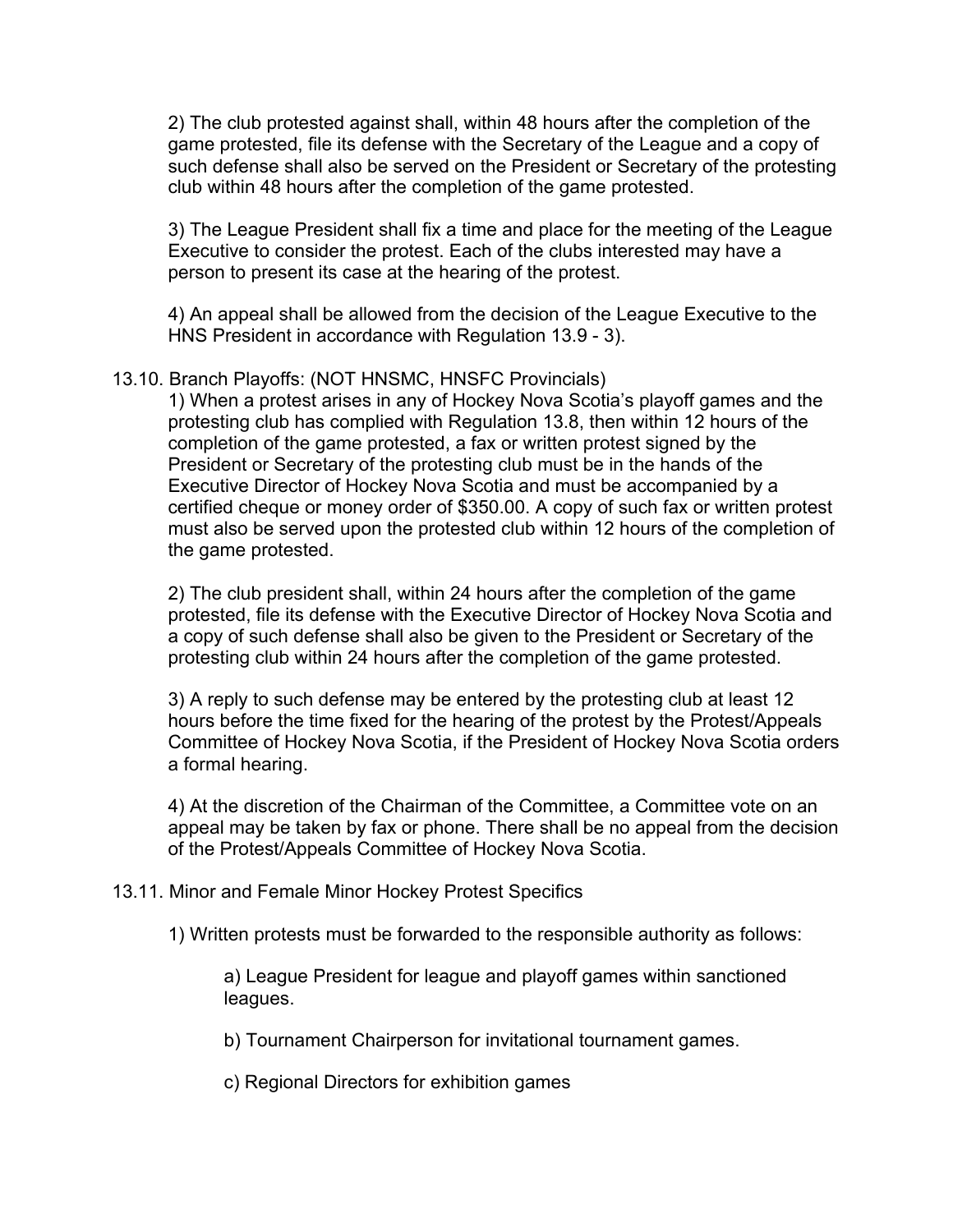d) Conference Coordinator for Minor Conference playoffs and Female Regional Director for Female Conference Playoffs.

e) Chair Minor or Chair Female or his/her designate for Provincial Championship Tournaments.

2) Protests to League Presidents must follow procedures outlined in the By-Laws of that League.

3) Protests to Tournament Chairpersons shall follow the procedures outlined in the tournament rules.

4) Protests to the Regional Directors, Conference Coordinators, shall follow the procedures outlined herein.

5) Decisions on protests to Regional Directors, Conference Coordinators and the Chair Minor Council and/or Chair Female Council during Regional, Inter-Regional and or Provincial Tournaments, shall be final and binding.

### **Appeals**

13.12. Any member wishing to file an appeal on any matter may have their request processed by HNS, where:

1) Any appeals of the By-Laws and or Regulations of HNS or Hockey Canada must first have been dealt with at the appropriate level (League, Council, etc.)

2) Such decision or dispute is in conflict with the By-Laws and or Regulations and Rules of HNS or Hockey Canada.

3) Procedural error was committed.

4) Original decision was not within party's authority or jurisdiction.

13.13. An appeal shall:

1) Be brought within 48 hours of receipt of the written decision.

2) Be in writing.

3) Describe the error/grounds, which provide the HNS appeals committee with jurisdiction under Regulation 13.12.

4) Describe, in numbered paragraphs, the decision appealed from, the grounds for appeal and relevant facts. Pertinent documents, if any, should be attached and the appellants may not introduce any new information and the original protest must accompany the appeal.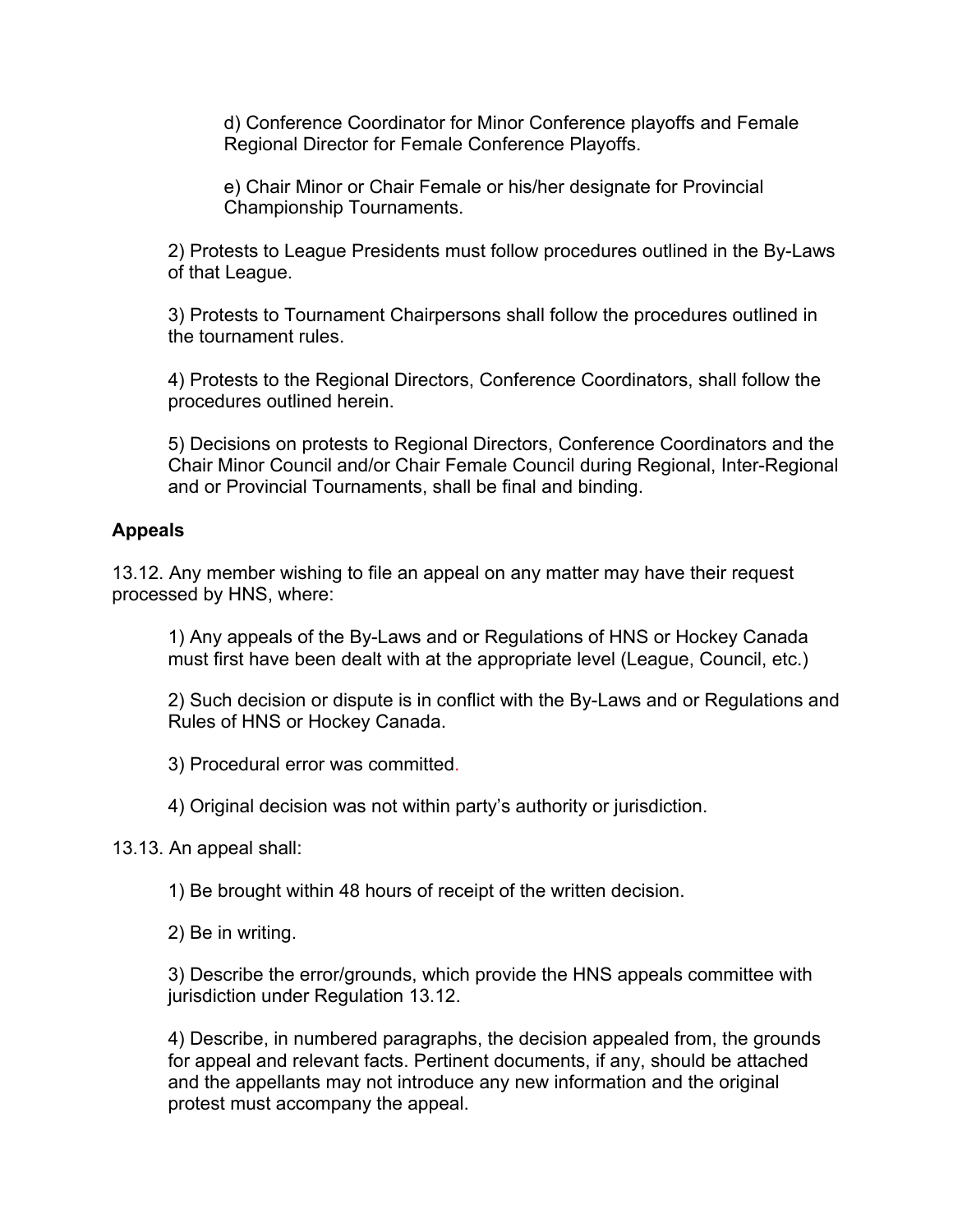5) Be filed, with proof of delivery to the Manager of Member Services together with required fee (\$350.00) per Regulation 13.3.

13.14. The HNS President or designate shall:

1) Determine, within seven days of receipt of the appeal, whether HNS has jurisdiction to hear the appeal and that the requirements of Regulation 13.12 have been met.

2) Notify appellants within seven days of the receipt of the appeal, if requirements of Regulation 13.12 have been met.

3) If requirements of Regulation 13.12 have been met, instruct appeals committee or chair of applicable division to convene a hearing within 14 days of the receipt of the appeal.

4) If requirements of Regulation 13.12 have been met, notify the appellants in writing of the decision, not more than 48 hours after the appeals hearing has convened.

#### **Registration Appeals**

13.15. An appeal may be filed with HNS in disputes involving:

1) A refusal by a team or Minor Hockey Association to release a player for purposes of playing with another team in accordance with HNS and Hockey Canada Regulations.

2) Any dispute over a ruling of residency by a Regional Director in Minor or Female Minor hockey.

13.16. A cash payment or certified cheque in the amount of three hundred dollars (\$300.00) and a non- refundable administrative fee of fifty dollars (\$50.00) for a total of three hundred and fifty dollars (\$350.00), made payable to Hockey Nova Scotia shall accompany all protests and appeals.

13.17. No Registration Appeal will be entertained if the appeal fee is not included.

13.18. Minor Hockey registration appeals are to be forwarded to the Manager of Member Services.

13.19. ALL pertinent documentation must be forwarded to the Conference Coordinator or Chair Female for Minor Female proving the residency of the player. No documentation will be accepted for the purpose of the appeal hearing following the seven-day period or entertained at a hearing if convened.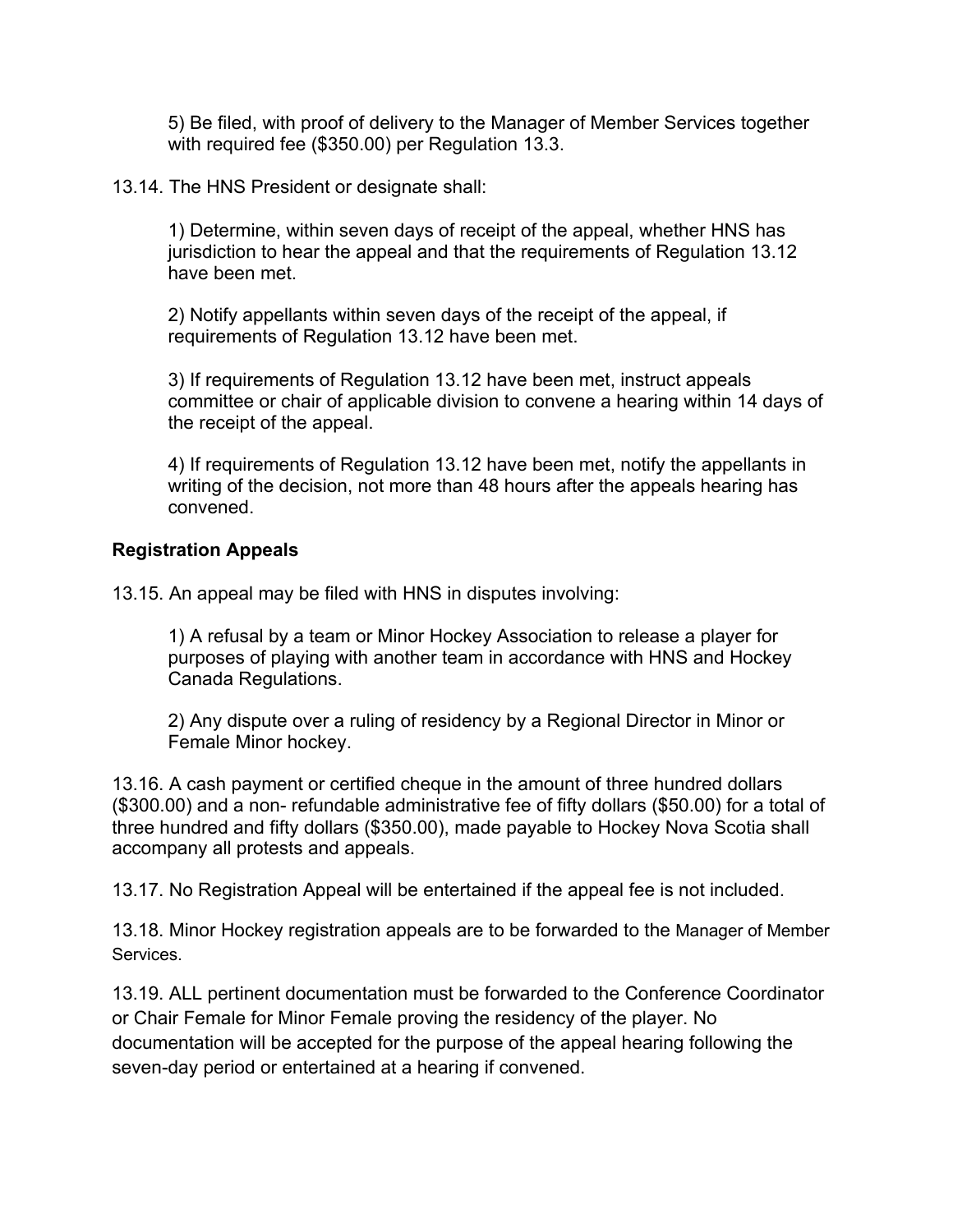13.20. The appellant must clearly request an "in person" hearing if desired. Failure to do so will forfeit the appellant's right to present "in person." In the event such request is not made, a conference call may be conducted.

13.21. On receipt of such an appeal, the Conference Coordinator for Minor, Female Chair for Female Minor will:

1) Within 24 hours fax a copy of the appeal requesting a rebuttal to the Regional Director, the Association to which the Regional Director has determined eligibility and the Association to which the player wishes to register.

2) If such rebuttal is not received within 48 hours of receipt of the request from the Conference.

3) Coordinator/Female Chair, parties named in Regulation 13.22(a) shall lose their right to make a rebuttal.

4) Within 24 hours of receipt of rebuttals, courier information to the President HNS.

13.22. On receipt of ALL documentation from the Manager of Member Services for Minor and the Female Chair for Female Minor, the President HNS shall:

1) Within 48 hours, appoint a committee to convene a hearing to be chaired by the VP of Hockey Operations (note: appellant will have opportunity to attend the hearing ONLY if requested in writing with the appeal).

2) Set a date for a hearing that will be convened to be no later than seven days from the receipt of information from the Manager of Member Services for Minor, Female Chair for Female Minor.

13.23. The VP of Hockey Operations shall report to the President HNS for approval the findings of the committee and recommendation within 24 hours of completion of the hearing.

13.24. Written notice of the decision shall be forwarded from the President HNS within 48 hours of receipt of the committee report and recommendation.

13.25. The preceding concerning timelines shall not be in effect from May 1st to July 31st of each year. Should an appeal within that time frame; a decision will be rendered by September 1st of the current season.

13.26. The next level of appeal for ALL Registration appeals is to Hockey Canada per Regulation 13.6.

### **Board Decisions - Final and Binding**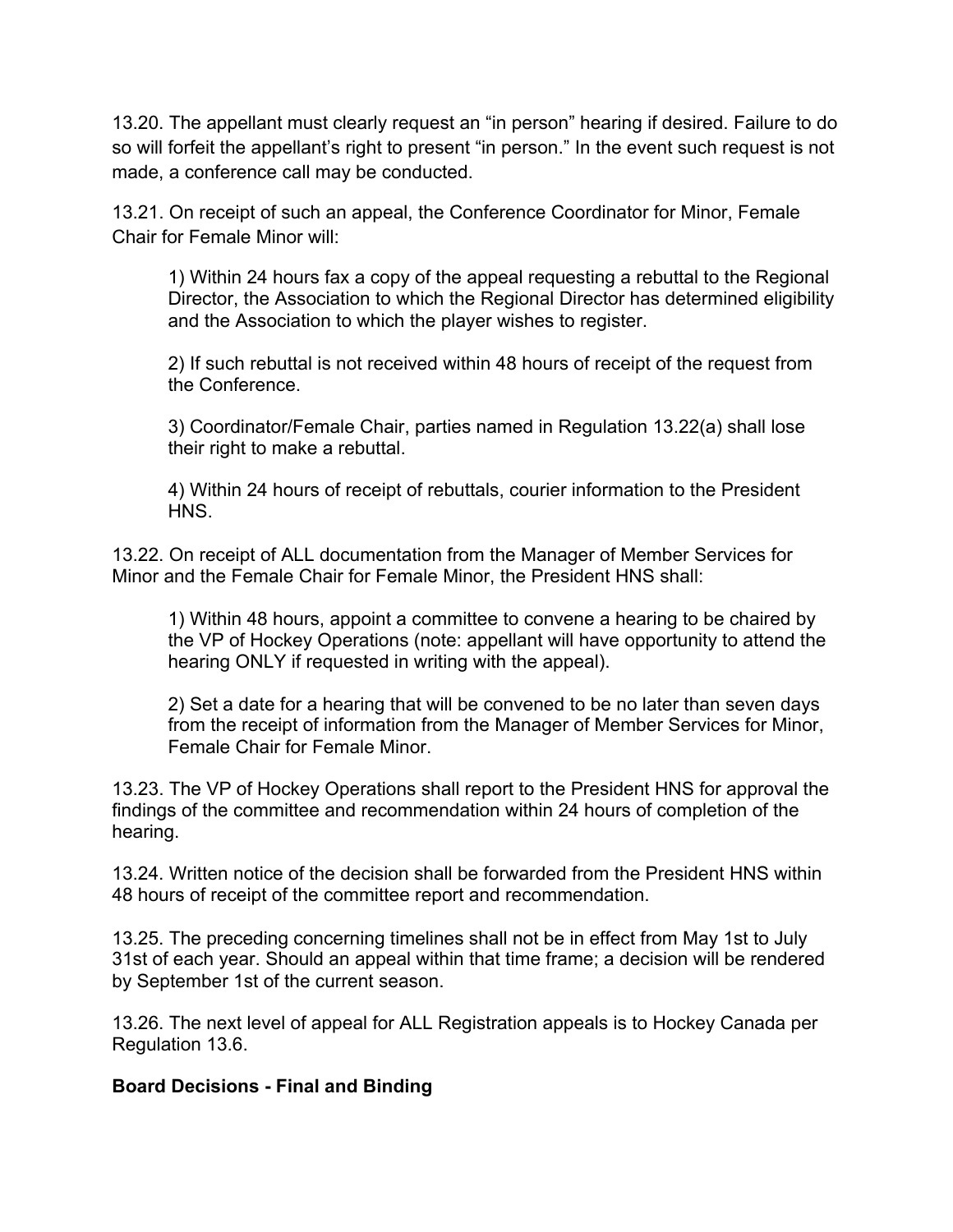13.27. Any recourse to the Courts of any jurisdiction by any member, before all rights of appeal and all the rights and remedies of the By-Laws and Regulations of Hockey Nova Scotia have been exhausted, shall be deemed to be a violation and breach of the By-Laws and Regulations of Hockey Nova Scotia. This violation and breach shall result in the automatic indefinite suspension of such member from Hockey Nova Scotia, including all activities and games played under the jurisdiction of Hockey Nova Scotia or any of its members as defined herein.

13.28. Any member, Minor Hockey Association, Club, League, team, player, coach, manager, trainer, referee who has sought court action before exhausting all proper procedures of appeal shall be liable for all legal costs and disbursement incurred by Hockey Nova Scotia.

13.29. Until full legal costs are paid, at the discretion of the President of Hockey Nova Scotia, the right of membership of the said party will be suspended.

13.30. Any member, Minor Hockey Association, club, league, team, player, coach, manager, trainer, referee who, having exhausted the appeal procedures, proceeds with Court action will be liable for all legal costs and disbursements incurred by Hockey Nova Scotia, should be the Courts rule in favor of Hockey Nova Scotia, prior to reinstatement of said party's membership with Hockey Nova Scotia.

# **REGULATION FOURTEEN - AMENDMENTS**

14.1. Amendments, alterations or additions to Regulations in Hockey Nova Scotia's handbook can be made by the Directors of the Board at a Regular or Special Meeting by a "Special Resolution", that is, a resolution passed by not less than two-thirds majority of the Board of Directors of which notice specifying the intention to propose the resolution as a special resolution has been duly given.

# **REGULATION FIFTEEN - STANDING COMMITTEES AND COUNCILS**

15.1. In addition to the Standing Committees listed in By-Law 9 the following are the other Standing Committees:

- Appeals/Protest Committee
- Awards Committee
- Staff Advisory Committee
- Legacy Fund Committee
- Diversity& Inclusion Committee
- •Risk Management Committee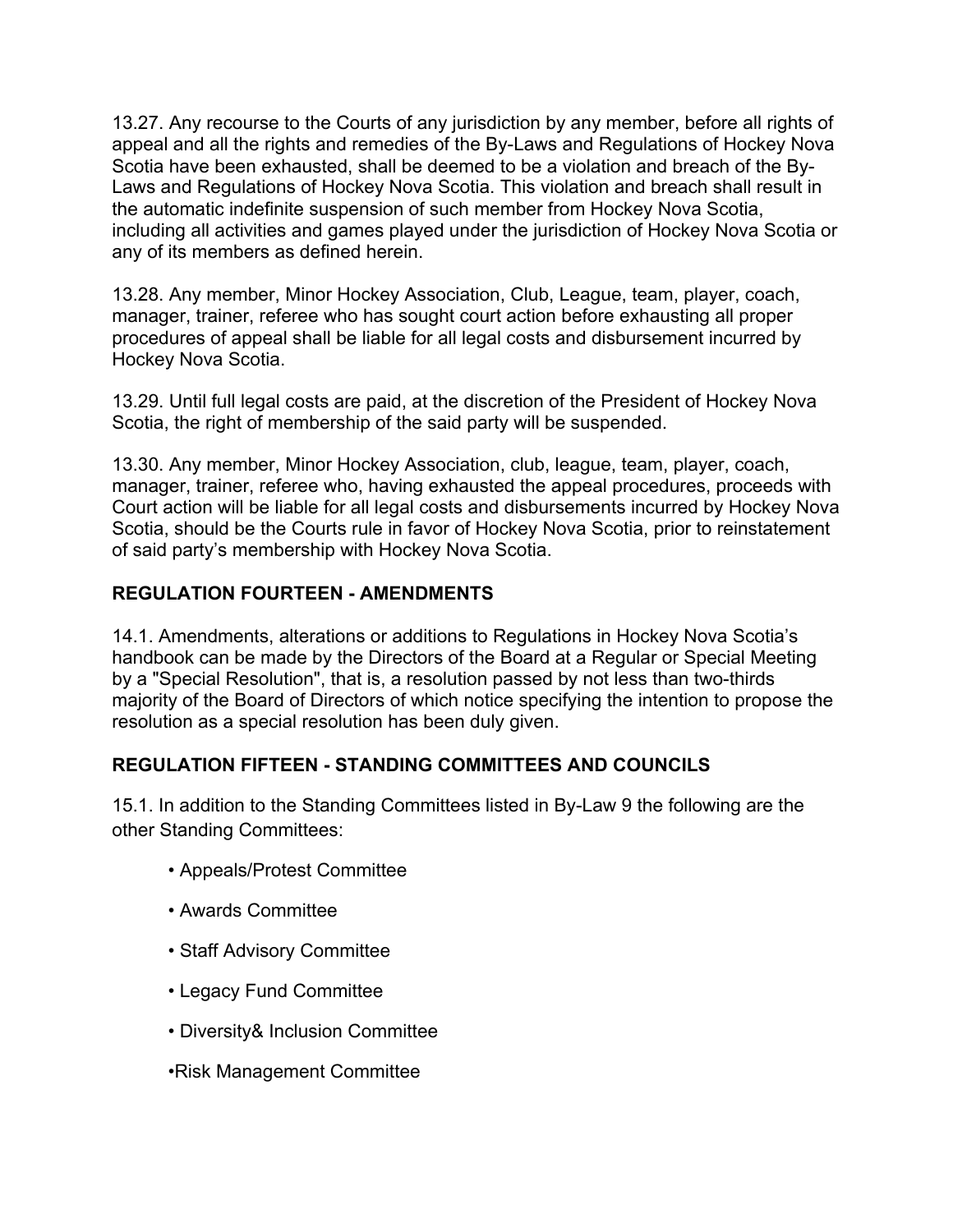•Bylaws Review Committee

•Nominating Committee

•Finance Committee

Members of the Board of Directors will serve on the various Standing Committees listed above.

15.2. The Councils of Hockey Nova Scotia are:

- Minor Council
- Female Council
- Junior Council
- Senior/Adult Recreation Council
- Hockey Development Council
- 15.3. Standing Committees-Reference Bylaw 9
- 15.4. Appeals/Protest Committee

The Appeals/Protest Committee, which shall be chaired by the Past President of Hockey Nova Scotia and two members appointed by the President of Hockey Nova Scotia and at the request of the President of Hockey Nova Scotia, shall deal with:

- 1) Appeals relating to the Articles, By-laws, and Regulations of its members.
- 2) Appeals relating to registration of officials.
- 3) Protest games to the Branch.
- 15.5. Awards Committee

Chaired by the Past President/or designate. Members of the Awards Committee shall be appointed by the President of Hockey Nova Scotia and shall be responsible for the Annual Awards presented by Hockey Nova Scotia, including the distribution of nomination forms, as well as the annual academic/athletic awards. The Awards Committee shall also organize the Annual Awards Banquet to be held in conjunction with the Annual Meeting. The Awards Committee Chair shall also co- ordinate HNS nominations for Sport Nova Scotia, Hockey Canada, and other award programs.

15.6. Staff Advisory Committee (HNS BOD Executive committee)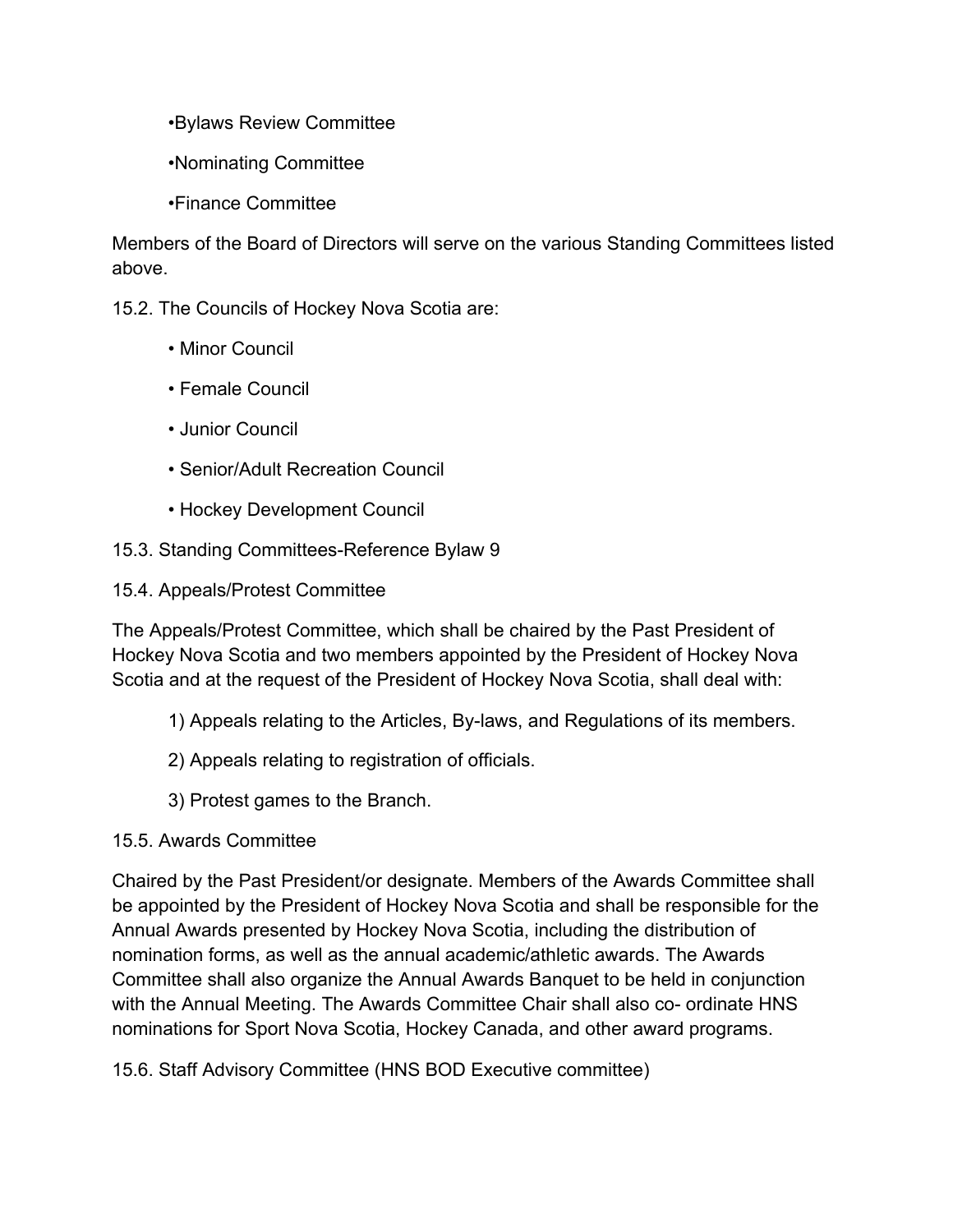### 15.7. Legacy Fund Committee

The Board of Directors hereby authorizes the establishment of a Hockey Nova Scotia Legacy Fund, hereinafter called "The Fund." The purpose of The Fund is to provide a source of revenue for the continued promotion, research, administration and development of amateur hockey programs in Nova Scotia.

All monies received by the Association from hosting International or National events; donations and bequests solely designated for this fund or other sources approved by the Board of Directors shall be for the express purpose of increasing The Fund to a cap of \$750,000.

All monies and investments shall be kept at a recognized financial institution resident in Nova Scotia and shall comply with all laws of Canada and Nova Scotia.

The Fund shall be managed by a Management Committee of not less than three members, those being Hockey Nova Scotia's Vice President Finance and Administration, two non-serving HNS Board, Council or Committee Members appointed by the Hockey Nova Scotia Board of Directors.

Hockey Nova Scotia's Executive Director shall also be a member of the Management Committee (ex-officio). The Management Committee shall report semi-annually to the Board of Directors all activity within The Fund.

All monies received shall be invested to earn income for the purpose before herein set out. The income earned by the fund shall be used to assist the funding of hockey development and Administration in Hockey Nova Scotia, with excess earnings reinvested for the purpose of increasing the fund. The reporting period for investment income of the fund shall be on a calendar year basis with the allocation being for the following fiscal year.

There shall be no withdrawal of capital from the fund for any purpose of Hockey Nova Scotia without the approval of the eligible voting members of Hockey Nova Scotia given by at least a two-thirds vote at an Annual General Meeting after notice of the purpose and the amount of the proposed withdrawal has been given to all members of Hockey Nova Scotia at least 45 days before the date of the meeting.

The interest derived from the Legacy Fund shall be used at the discretion of the Board of Directors of Hockey Nova Scotia.

# **Councils**

15.8. Minor Hockey Council

Minor Hockey Council shall be responsible to the Board of Directors of Hockey Nova Scotia for managing the affairs of all minor hockey activities (excluding Elite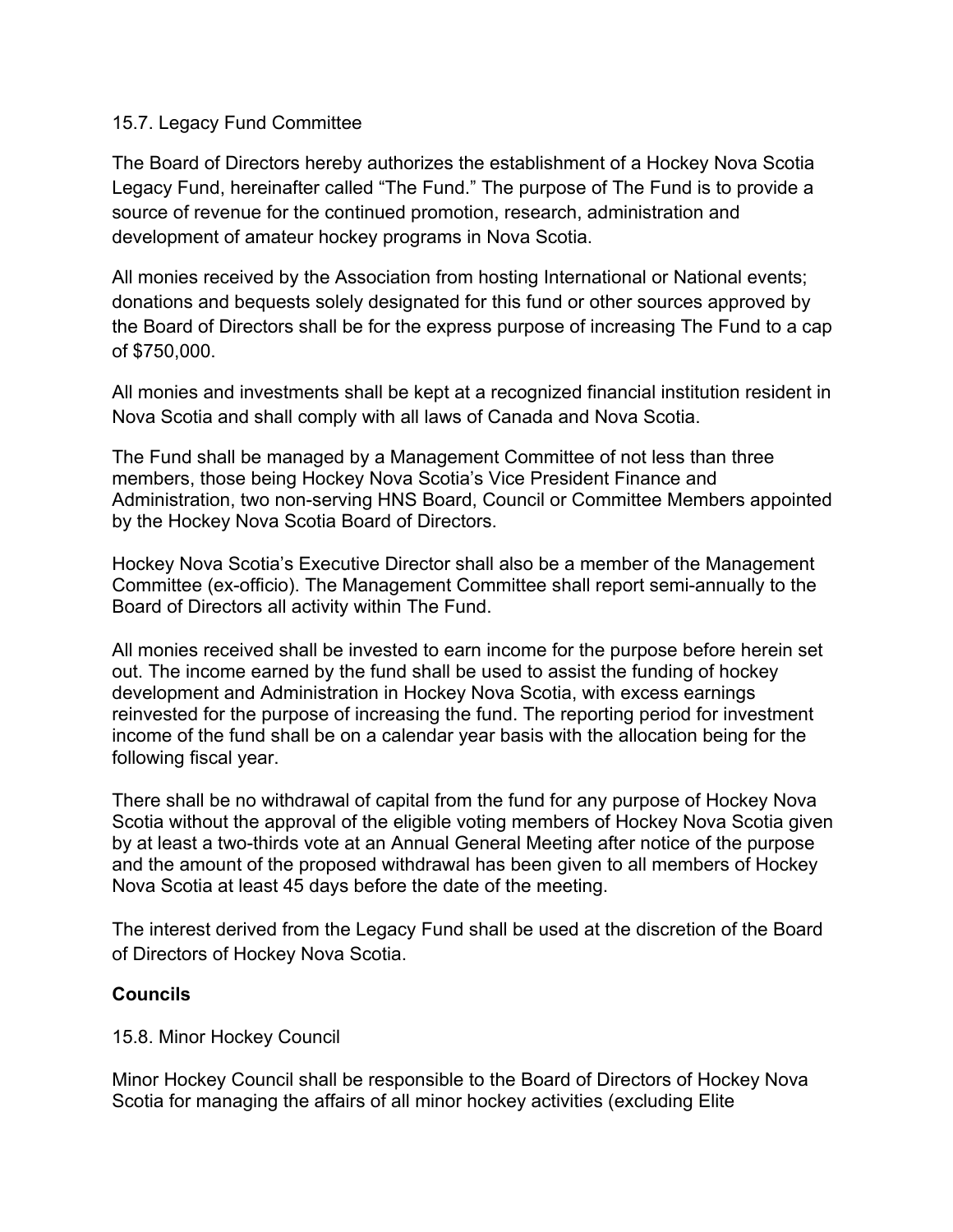Development Programs, High Performance Programs and Canada Games Programs wherein such responsibility shall be that of Hockey Nova Scotia) in accordance with Hockey Nova Scotia and Hockey Canada, Rules, Regulations, By Laws and Special Regulations adopted by Minor Council and approved by Hockey Nova Scotia.

1) Minor Hockey Council shall be composed of Minor Hockey Associations that conduct and supervise Minor Hockey within their respective boundaries. No independent clubs or leagues will be accepted from towns, cities or areas having a local minor hockey association.

2) Membership in Minor Hockey Council is purely voluntary and application for or acceptance of membership entails acceptance of the authority of such council. Such member is empowered to foster, conduct and perpetuate Minor Hockey within its respective area in a manner consistent with the By-Laws and Regulations herein.

3) Each member shall adopt a Constitution and By-Laws in conformity with the By-Laws and Regulations of Hockey Nova Scotia and shall not at any time make amendments to its Constitution or By-Laws conflicting with the By-Laws and Regulations of Hockey Nova Scotia.

4) The Minor Hockey Council shall consist of the following members.

- a) Council Chair
- b) Past Chair
- c) North Conference Coordinator
- d) South Conference Coordinator

e) Directors-At-Large (1 or 2)

f) Regional Directors (8), one representing each of the eight Minor Hockey Regions

5) At each Regular Minor Council Meeting, each Member of Minor Council shall have one vote with the Chair only voting in case of a tie. A quorum at Council Meetings shall consist of the majority of voting members that are entitled to be present.

6) The day-to-day operation of Minor Hockey Council shall be the responsibility of the Executive Committee consisting of:

a) Chair

b) Past Chair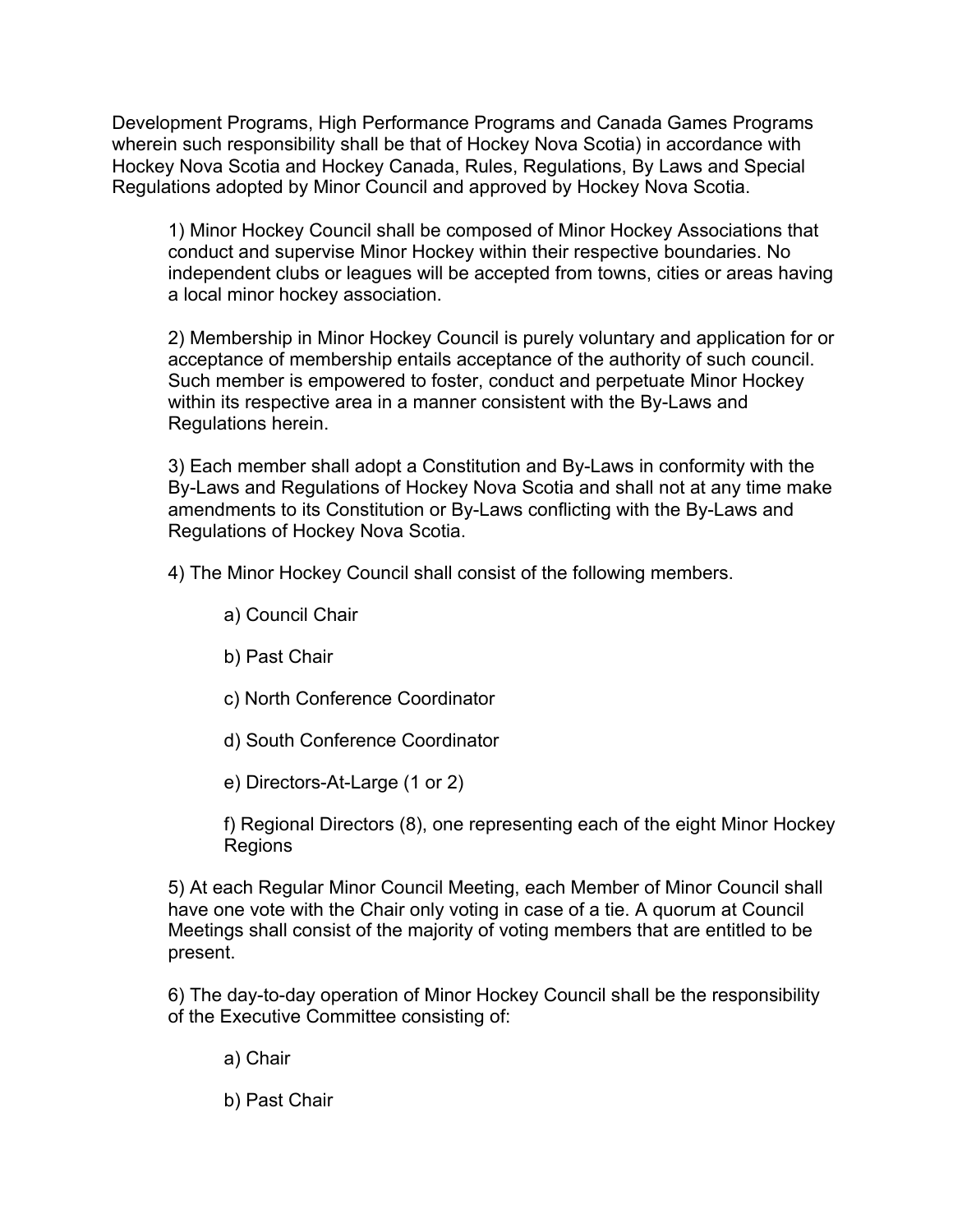c) Conference Coordinators (2)

d) Directors at Large (1 or 2)

e) Manager Member Services (ex officio)

7) The Executive Committee will be the final authority for all membership applications within the Minor Hockey Council.

8) The Executive Committee shall appoint the Members at Large on an annual basis and it will be the sole discretion of the Executive Committee as to whether or not one or two Members at Large are appointed annually.

9) To be eligible as Past Chairperson, a person must have served one complete term as Chairperson. If a Chairperson fails to complete any subsequent term of office, such person shall have the right to serve as Past Chairperson.

10) If a vacancy occurs with any of the Officers of Minor Hockey Council (except for the Chair), the Executive Committee has the right to fill such vacancy until the next annual meeting.

11) All members of Hockey Nova Scotia's Minor Council shall follow the Conflict of Interest Guidelines set out by Hockey Nova Scotia.

12) At Hockey Nova Scotia's Annual General Meeting the Minor Council Annual General Meeting shall be held. The final order of business at the Minor Council Annual General Meeting shall include the election of Council Chair and one Conference Coordinator for a two-year term. The Council Chair and South Conference Coordinator shall be elected in odd numbered years. The North Conference Coordinator shall be elected in even numbered years.

### **Conference Coordinators**

13) There shall be two (2) Conference Coordinators to co-ordinate the activities of their respective Conference:

a) The Northern Conference (comprised of the Fundy, Strait, Highland and Cape Breton Regions); and

b) The Southern Conference (comprised of the Halifax, Dartmouth, Nova and Western Regions).

14) Conference Coordinators must be a resident of the Conference he/she coordinates and be elected by the members of the Conference at the Council's annual meeting. Nominations for the position of Conference Coordinator must be received by the HNS Executive Director or designate no later than thirty (30) days prior to the HNS Minor Council Annual Meeting.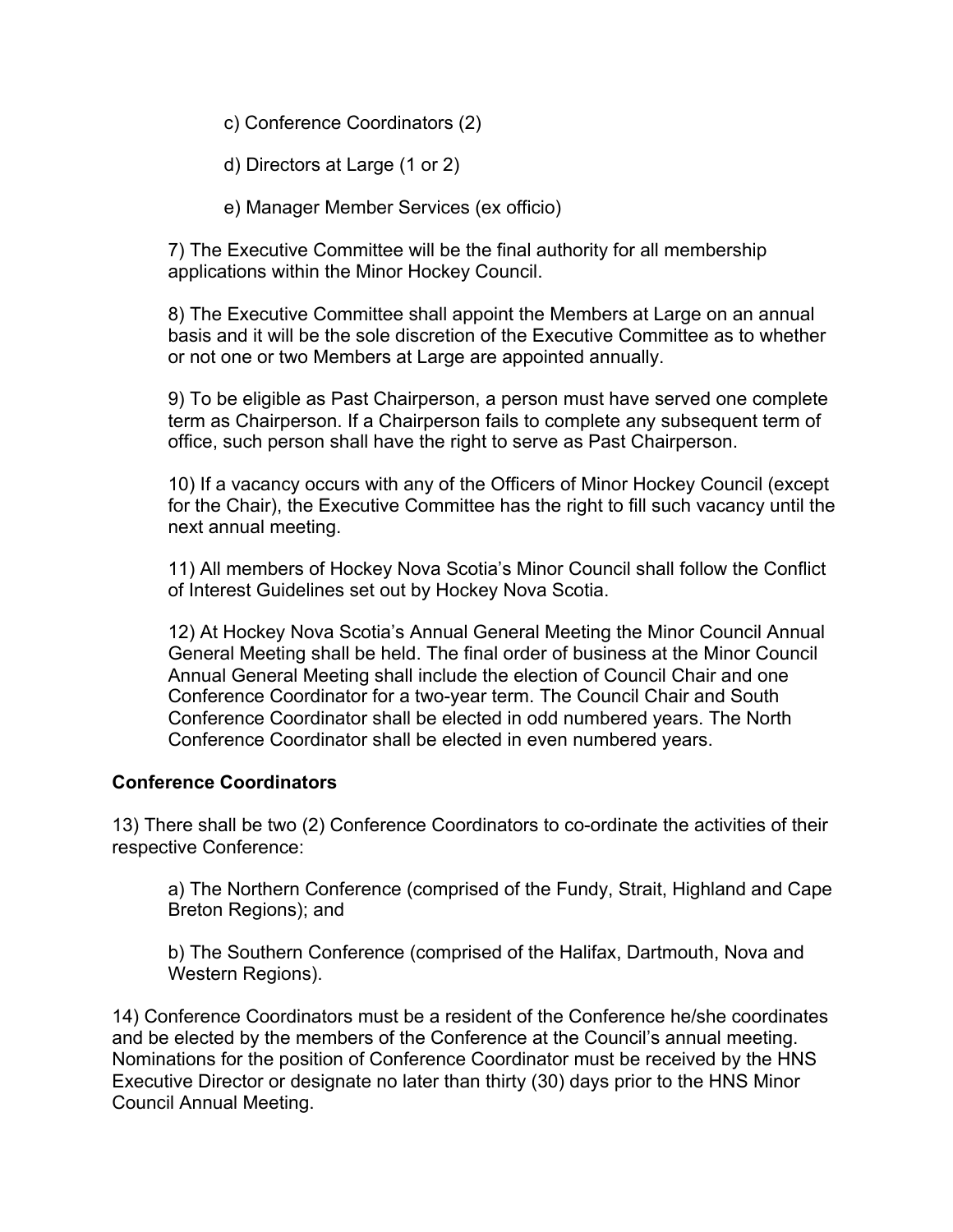15) When two or more are nominated for any office, and all but one declines to serve, that one shall be considered to have been elected. Should more than one ballot be necessary for the election of a Conference Coordinator, the name receiving the fewest votes shall be removed from the ballot before proceeding to another ballot.

16) The Conference Coordinator shall preside over Conference meetings, Regional elections, attend Regional meetings when requested to do so by the Regional Director and co-ordinate categorization of all teams within his/her Conference.

a) Southern Conference shall be elected for two years, effective 2021.

b) Northern Conference shall be elected for two years effective 2020.

17) Conference structures shall be as follows:

a) North Conference Structure

i. Cape Breton Region - consisting of Sydney, Glace Bay, New Waterford, Cape Breton County, and Northside District Minor Hockey Associations.

ii. Strait Region - consisting of Strait/Richmond, and Cape Breton West Minor Hockey Associations.

iii. Highland Region - consisting of Antigonish, Canso, and Pictou County Minor Hockey Associations.

iv. Fundy Region - consisting of Truro & Area, South Colchester, West Colchester, Parrsboro, Cumberland County, and Tatamagouche Minor Hockey Associations.

b) South Conference Structure

i. Halifax Region - consisting of Halifax, TASA, Chebucto, Bedford and Sackville Minor Hockey Associations.

ii. Dartmouth Region - consisting of Dartmouth, Cole Harbour, Eastern Shore, and East Hants Minor Hockey Associations.

iii. Western Region - consisting of Yarmouth, Shelburne, South Shore, Queen's County, and Chester Minor Hockey Association.

iv. Nova Region - consisting of West Hants, Acadia, Western Valley and Clare-Digby Minor Hockey Associations.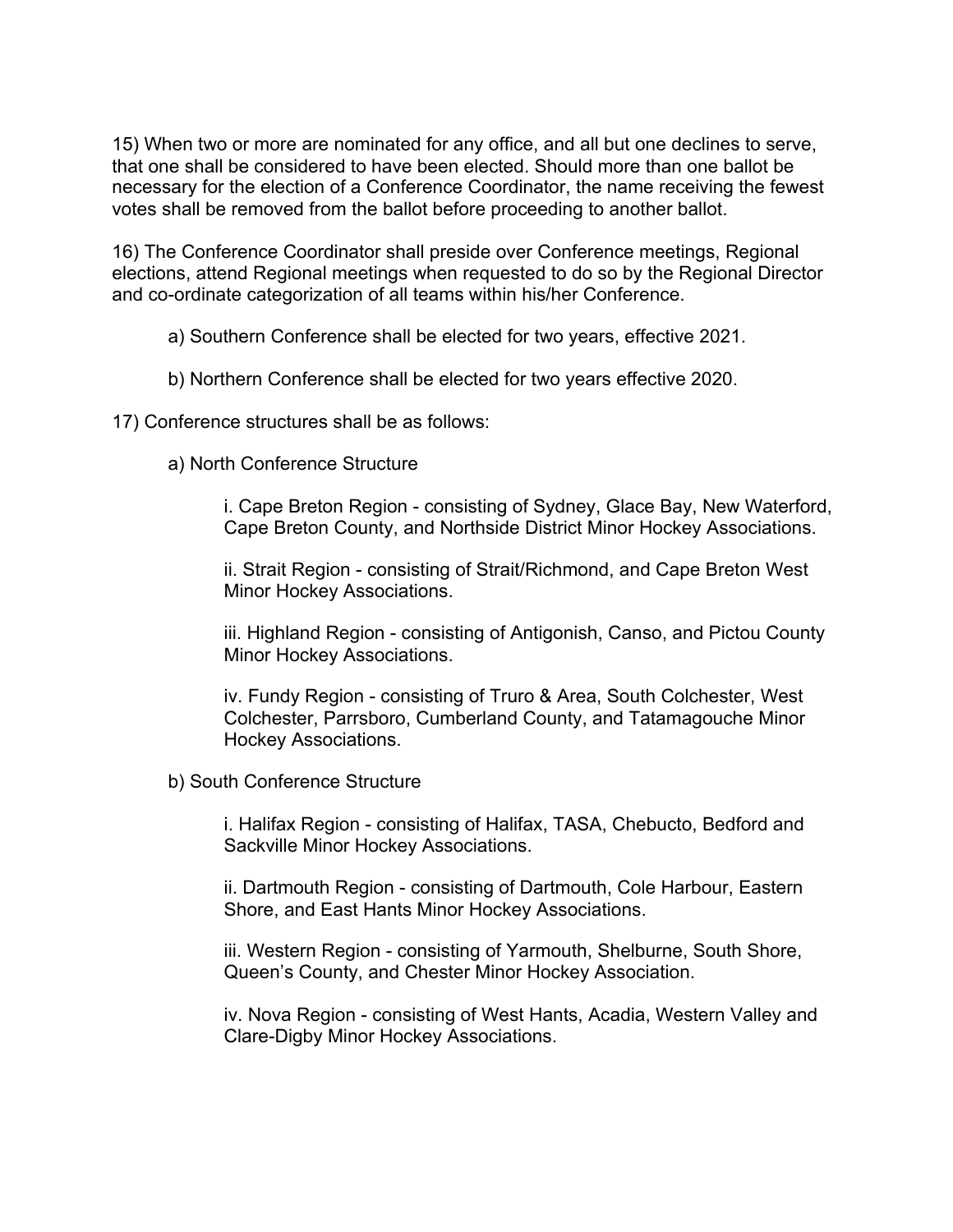#### **Regional Directors**

18) One representative from each of the established Regions, to be known as the Regional Director, shall be duly elected by the members of that Region.

a) Regional Directors must reside within the Region they represent and be elected by the members of that Region.

b) Nominations for the various Regional Directors of the Council must be received by the HNS Executive Director in writing no later than seven days prior to the Regional meeting set for the election. This meeting must be held prior to the Hockey Nova Scotia AGM.

c) When two or more are nominated for any office, and all but one declines to serve, that one shall be considered to have been elected.

d) Should more than one ballot be necessary for the election of a Regional Director, the name receiving the fewest votes shall be removed from the ballot before proceeding to another ballot.

e) Elections shall be held on even number years for the Cape Breton, Highland, Dartmouth, and Western Regions, and on odd number years for Nova, Halifax, Fundy, and Strait; each shall be for a two-year term.

f) Any Regional Director elected must be made by a clear majority vote of the delegates present and eligible to vote. In the event of a tie, the Chair shall call for a new vote until a winner is declared.

g) The successful representative elected as Regional Director at the Regional meeting takes office as soon as the election is over.

h) The number of delegates from any Association allowed to vote for the position of Regional Director shall be the same as the number of votes that the association had at the prior annual meeting of Minor Council.

19) Minor Council Regional Director

a) The duties of the Minor Council Regional Director shall be to carry out the dayto-day functions of his/her Region in conjunction with Minor Hockey Council Chair and shall include:

1. to be the liaison between the Council and Minor Hockey Associations in his/her Region; to holding Regional Meetings/Conference calls with the MHAs/League executives within his/her Region on a monthly basis and represent Minor Council at Provincial Championship Tournaments or series taking place within their Region.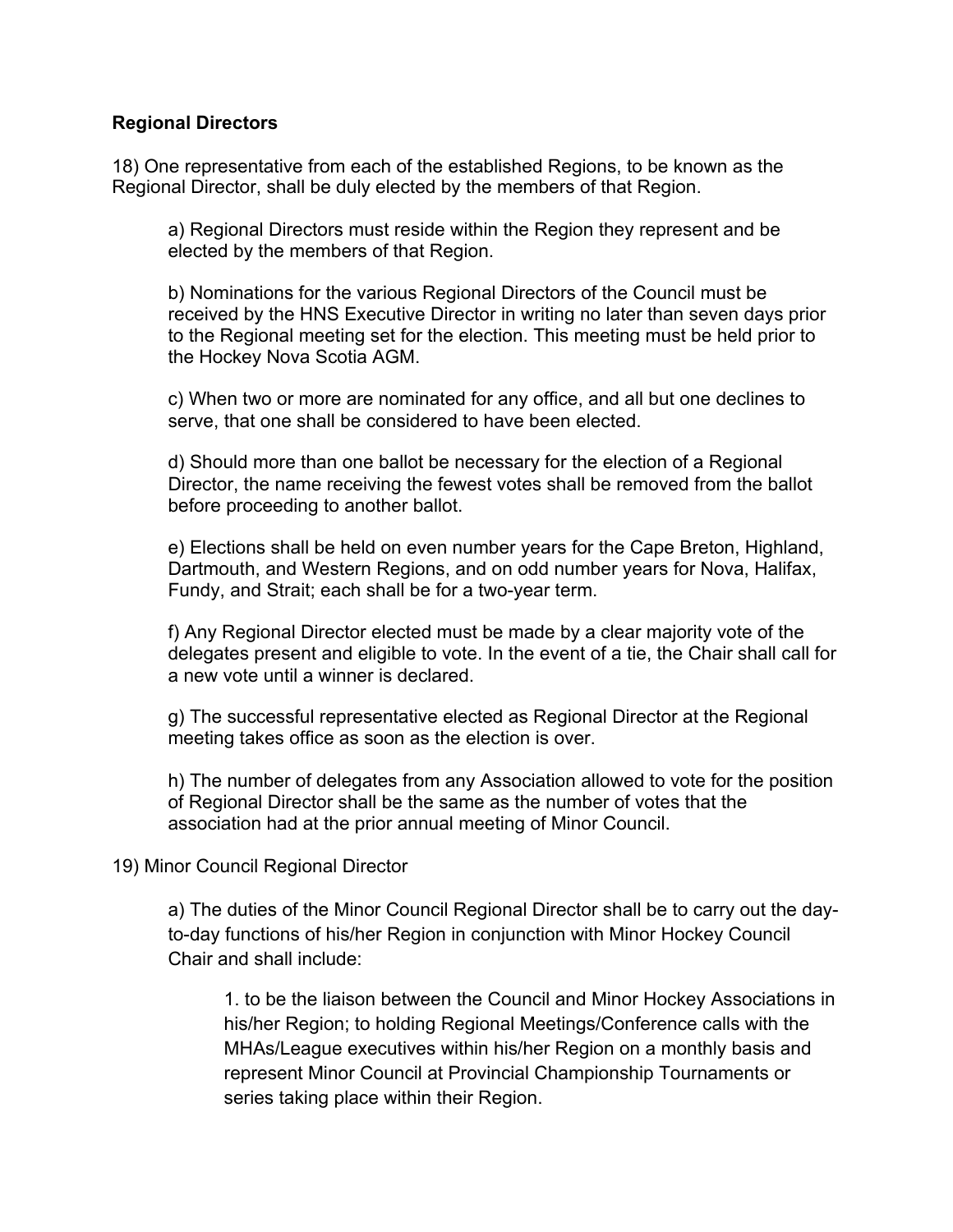2. to approve all HCR transfers, team player approval requests, travel permits for within Nova Scotia, tournament hosting permits, exhibition game permits for his/her Region.

3. to classify teams for Provincial play-offs and DOC play.

4. to approve play-off schedules for League play-offs in his/her area.

5. to receive requests from local Associations wishing to host Provincial Championship tournaments, forwarding same to Manager of Member Services by December 1st each year.

6. to assist in solving disputes between local Associations in his/her Region; and shall ensure the boundaries for Associations within his/her Region are clearly defined, and any changes are completed and approved by all associations involved by August 1st of each year, permitting no change from that date until the end of the playing season.

7. to conduct discipline investigations in conjunction with the Suspension Coordinator and the Risk Management Committee.

8. To monitor adherence to HNS Regulations while at the Arenas.

a) He/she may appoint assistants as the Directors feel are required provided prior approval is obtained from the HNS Executive Committee. Such assistants shall be recognized by the HNS Executive Committee when their name and address is filed by letter with HNS Executive Director. These letters will be authorized by and bear the Regional Director's signature. Assistants will have such powers as the Regional Director permits in his/her name but may not sit or vote on the Executive.

### **Past Chairperson**

20) The Past Chairperson shall be a resource person in providing direction to the Executive on all matters relating to the past conduct of business of the HNSMC. He/she shall be a full member of the Executive Committee and shall have full voting privileges. He/she shall perform only those duties as assigned by the Chairperson.

### **Minor Hockey Council Chair – Responsibilities**

21) The Chair of Minor Hockey Council shall be responsible to the Hockey Nova Scotia Board of Directors through the President and shall:

a) Sit on the Hockey Nova Scotia Board of Directors and Hockey Nova Scotia Executive Committee.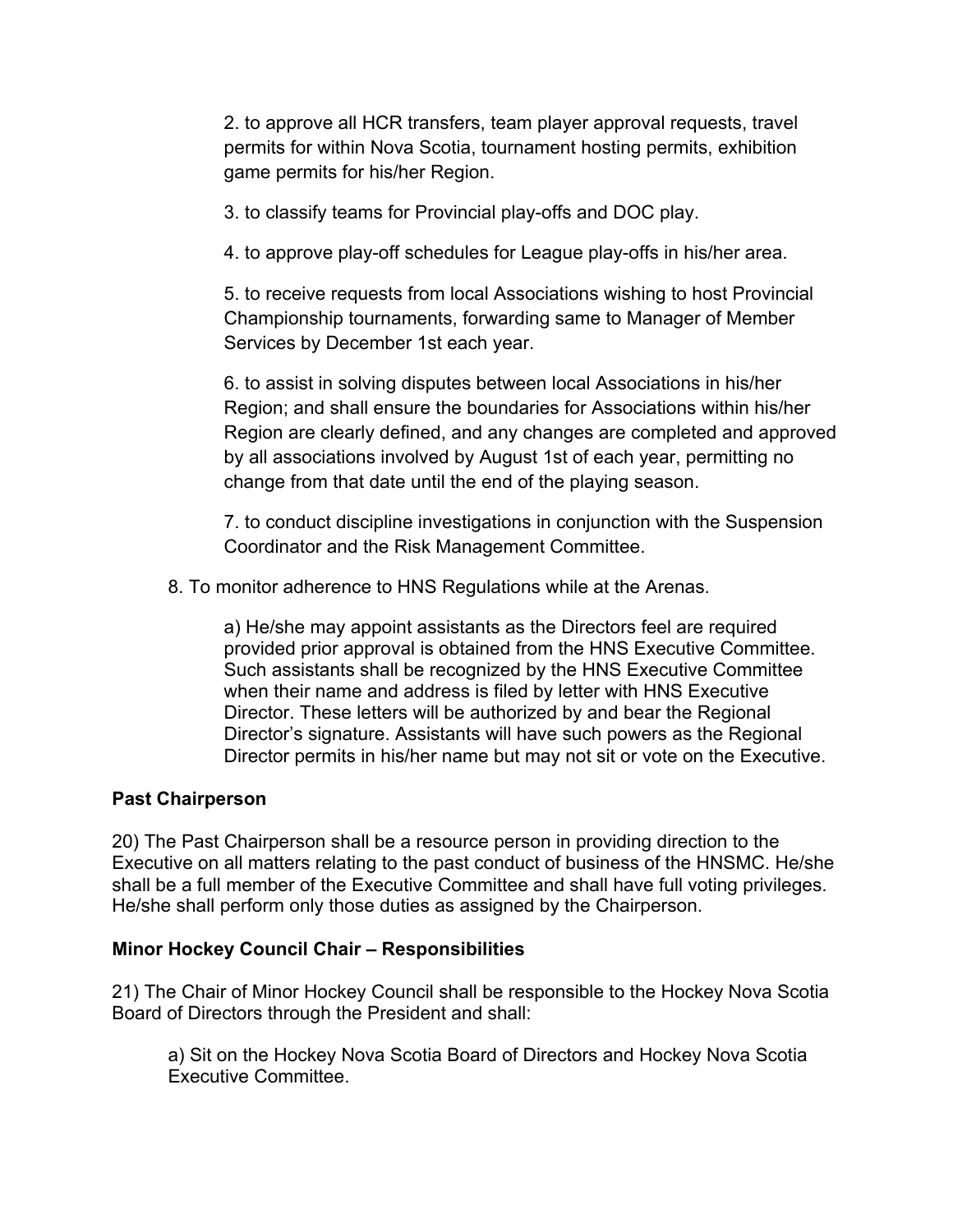b) Preside at all meetings of Minor Hockey Council. He/She shall generally perform the duties usual to the Office of the Chair, and may at his/her discretion, order the calling of a special meeting of the Minor Council or its Committees.

c) In case of emergency may exercise all the duties and powers of any of the Minor Council Officers, but such action shall be referred within fifteen (15) days to the Executive Committee of Minor Hockey for approval or rejection.

e) With the approval of the President of Hockey Nova Scotia, the Chair of Minor Hockey Council or a designated representative shall have the power to suspend any Minor Hockey player, coach, manager, or executive member for misconduct on or off the ice. Such suspension to be referred to the Minor Council Executive Committee within fifteen (15) days, such suspension automatically terminates at the expiration of the period of suspension. All leagues/teams will recognize such suspensions and the Minor Hockey Council's Suspension Coordinator shall notify those necessary of such suspensions and penalties. Any person so suspended shall have the right to appeal.

f) Be an ex-officio member of all Minor Hockey Council committees.

g) Perform other duties as directed by the President of Hockey Nova Scotia.

h) Only vote at Minor Hockey Council Meetings in case of a tie.

i) Serve on committees as directed by the Hockey Nova Scotia Board of Directors or the President.

# 22) Director at Large

- 1) To be the liaison between the Minor Council and the Risk Management Committee of Hockey Nova Scotia.
- 2) To chair special projects as requested by minor council.
- 3) Liaisons with committees and other organizations as needed and or as requested by minor council.
- 4) Review By laws, regulations and policies and make recommendations to council.
- 5) To be a voting member of the minor council executive committee.
- 6) To perform other duties as requested by the chair of minor hockey.

### 15.9. Junior Council

1) Junior Council shall be responsible to the Board of Directors Hockey Nova Scotia for managing the affairs of all Junior Hockey activities in accordance with Hockey Nova Scotia/Hockey Canada Rules, Regulations, By Laws and Special Regulations adopted by Junior Council and approved by Hockey Nova Scotia. Junior Council shall be comprised of:

a) Chair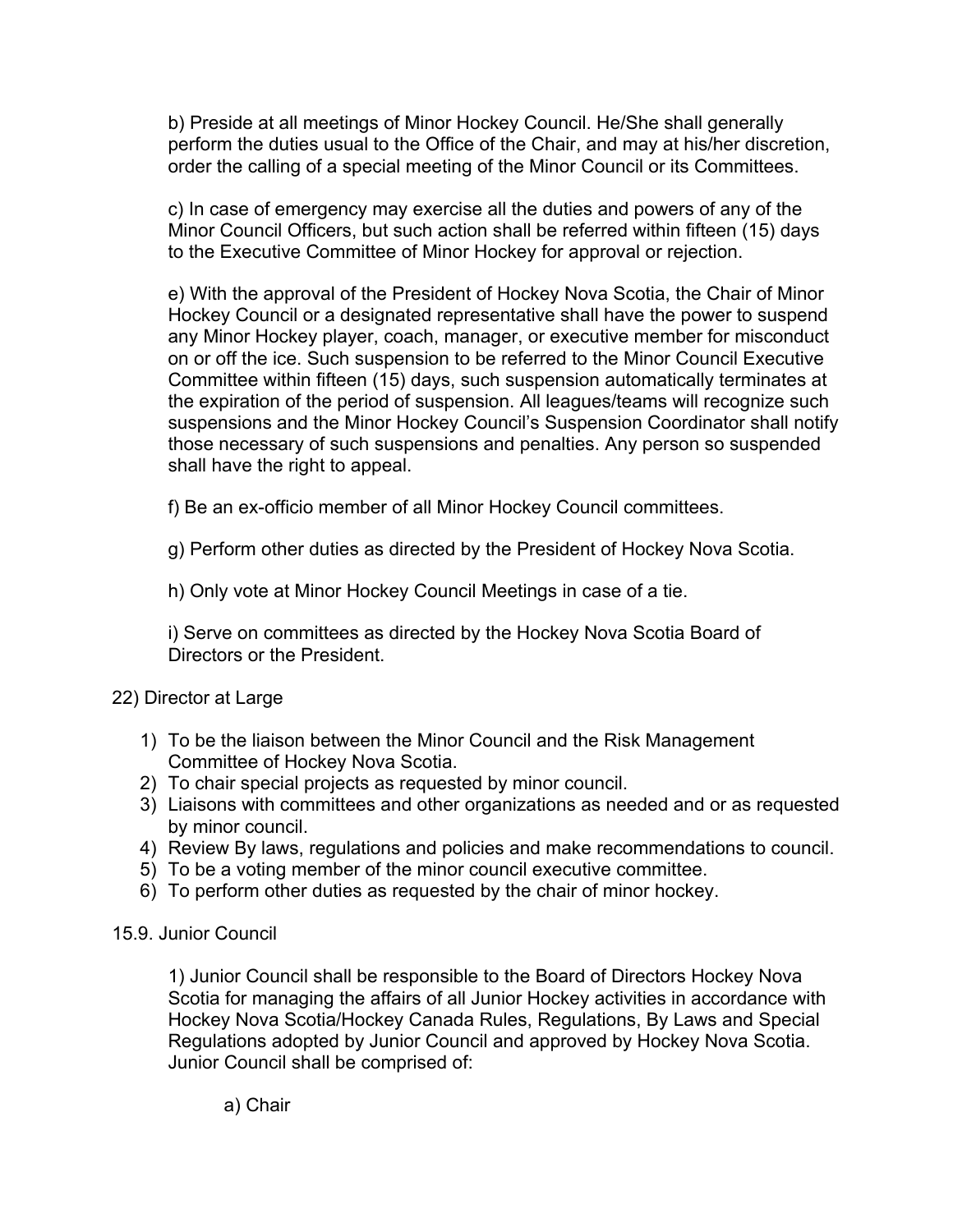b) One representative from each Junior Team registered with HNS, each of whom shall have a vote.

c) The President from each Junior League registered with HNS who shall also sit on the Junior Council Executive Committee, each of whom shall have a vote.

2) The Chair shall only vote in the event of a tie.

3) All members of the Junior Council shall follow Conflict of Interest Guidelines set out by Hockey Nova Scotia (see By-Law 12).

15.10 Junior Council Chair - Responsibilities

The Chair of Junior Council shall be responsible to the Board of Directors of Hockey Nova Scotia through the President and shall:

1) Sit on the Hockey Nova Scotia Board of Directors.

2) Be the official representative of Hockey Nova Scotia on the Hockey Canada Junior Council and attend its meetings.

3) Preside at all meetings of Junior Council and all Committee Meetings. He/She shall generally perform the duties usual to the Office of the Chair, and may at his/her discretion, order the calling of a special meeting of the Junior Council or its Committees.

4) With the approval of the President of Hockey Nova Scotia, the Chair of Junior Council or a designated representative shall have the power to suspend any Junior players, coach, manager, or executive member for misconduct on or off the ice. Such suspension to be referred to the Officers within fifteen (15) days, such suspension automatically terminates at the expiration of the period of suspension. All leagues/teams will recognize such suspensions and Hockey Nova Scotia's Executive Director shall notify those necessary of such suspensions and penalties. Any person so suspended shall have the right to appeal.

5) Be an ex-officio member of all Junior Council committees.

6) Be a Board member of the MJAHL.

7) Only vote at Junior Council Meetings in case of a tie.

8) Perform other duties as directed by the President of Hockey Nova Scotia.

9) Serve on committees as directed by the Board of Directors of Hockey Nova Scotia or the President.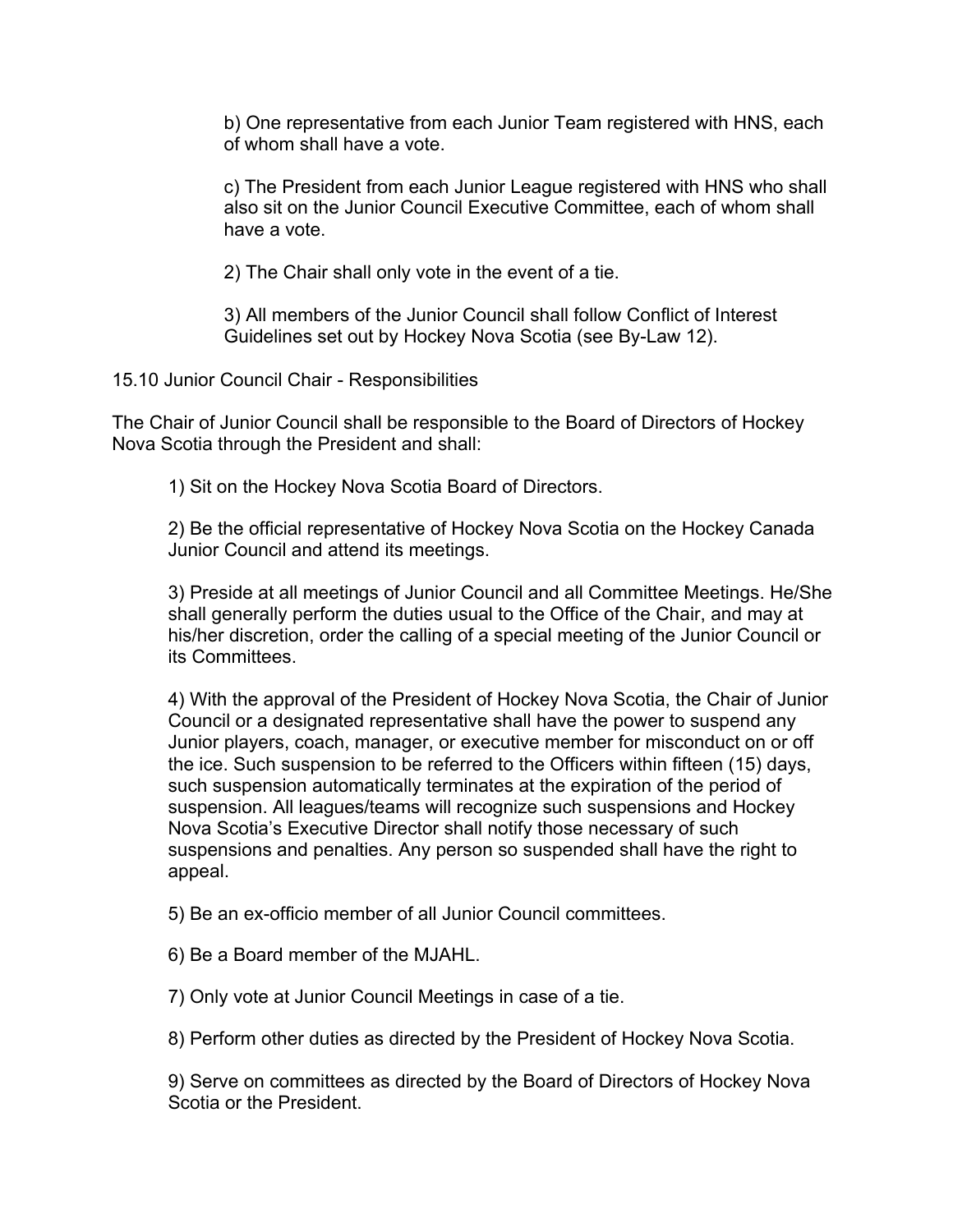### 15.11. Senior & Adult Recreation Council

1) Senior and Adult Recreation Council shall be responsible to the Board of Directors of Hockey Nova Scotia for managing the affairs of all Risk Management, Senior/Adult Recreation hockey activities in accordance with Hockey Nova Scotia/Canadian Hockey, Rules, Regulations, By Laws and Special Regulations adopted by Risk Management, Senior/Adult Recreation Council and approved by Hockey Nova Scotia. Senior & Adult Recreation Council shall be comprised of:

a) Chair who shall also be responsible for Risk Management.

b) One representative from each Senior Team registered with HNS, each of whom shall have a vote.

c) The President from each Senior League registered with HNS who shall also sit on the Senior & Adult Recreation Council Executive Committee, each of whom shall have a vote.

2) Within the Senior and Adult Recreation Council, the Chair shall only vote in the event of a tie.

3) All members of the Senior and Adult Recreation Council shall follow Conflict of Interest Guidelines set out by Hockey Nova Scotia (see By-Law 12).

15.12. Risk Management, Senior and Adult Recreation Council Chair - Responsibilities

The Chair of Risk Management, Senior/Adult Recreational Council shall be responsible to the Board of Directors of Hockey Nova Scotia through the President and shall:

1) Sit on the Hockey Nova Scotia Board of Directors.

2) Be the official representative of Hockey Nova Scotia on the Hockey Canada Senior/Adult Recreation Council and attend its meetings.

3) Preside at all meetings of Senior/Adult Recreation Council and all Committee Meetings. He/she shall generally perform the duties usual to the Office of the Chair of Senior/Adult Recreation and may at his/her discretion, order the calling of a special meeting of the Senior/Adult Recreation Council or its Committees.

4) With the approval of the President of Hockey Nova Scotia the Chair of Senior/Adult Recreation Council or a designated representative shall have the power to suspend any Senior players, coach, manager, or executive member for misconduct on or off the ice. Such suspension is to be referred to the Officers of Hockey Nova Scotia within 15 days, and such suspension automatically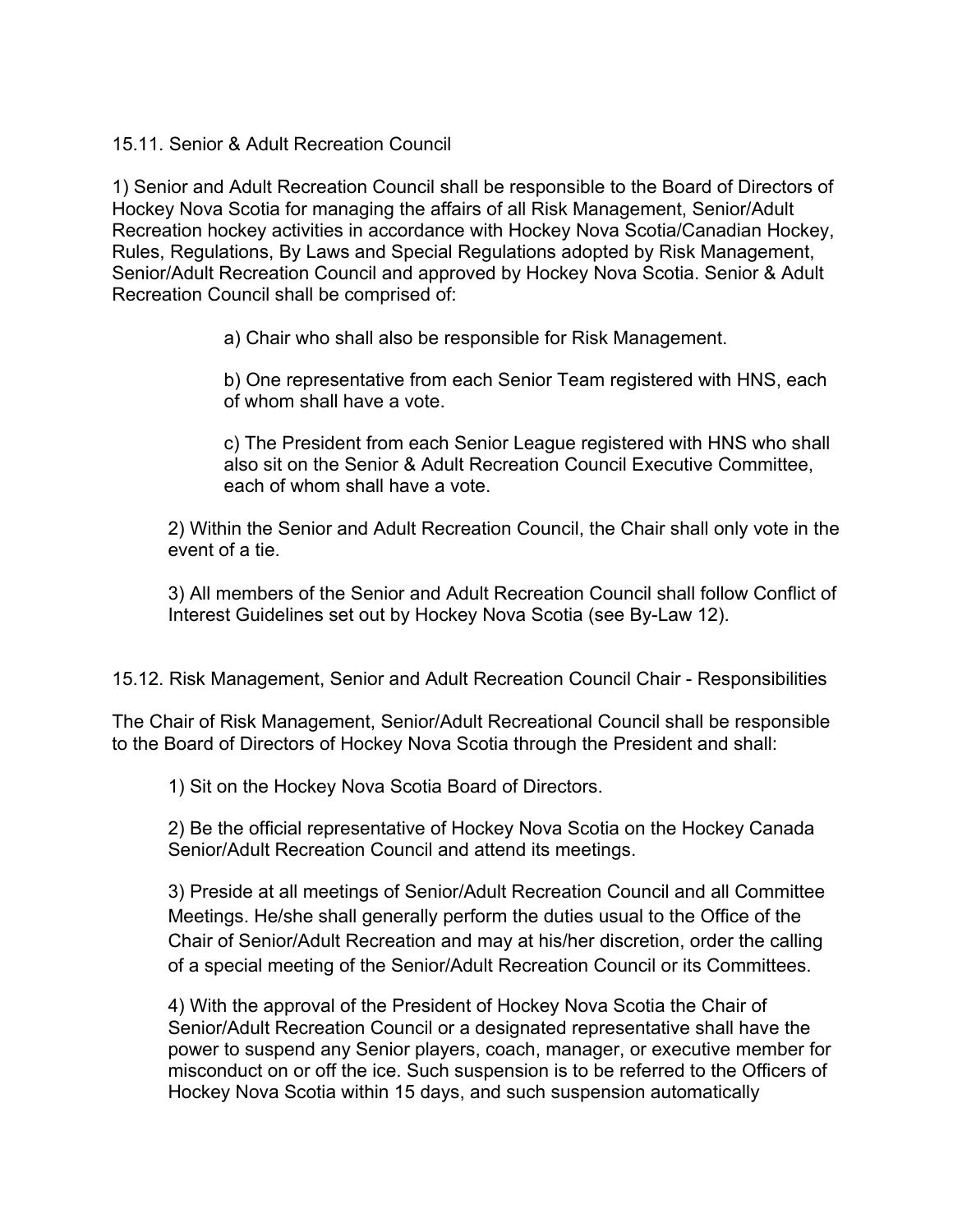terminates at the expiration of the period of suspension. All Leagues/teams will recognize such suspensions and the Executive Director of Hockey Nova Scotia shall notify the appropriate people of such suspensions and penalties. Any person so suspended shall have the right to appeal.

5) Shall be an ex-officio member of all Senior/Adult Recreation Council committees.

6) Shall only vote at Senior/Adult Recreation Council Meetings in case of a tie.

7) If for any reason the Chair is unable to complete his/her tenure of office, the position shall be filled by an appointment by the President on recommendation by Hockey Nova Scotia's Board of Directors. Such appointment shall be valid until the next Annual General Meeting of Hockey Nova Scotia.

8) Chair the Risk Management Committee (consisting of the Council Chairs or designates in addition to volunteers recommended by the Chair and approved by the President) with the following responsibilities:

i) develop a Branch strategy to promote Risk Management practices by all Hockey Nova Scotia's participants.

ii) develop, produce and distribute resource materials that will be used in the promotion of Risk and Safety Management in the Hockey Nova Scotia program.

iii) coordinate the delivery of information concerning the benefits of Hockey Canada Liability, Accidental Death and Dismemberment and Major Medical and Dental Insurance to Hockey Nova Scotia members.

iv) oversee the promotion and implementation of the STOP and Respect in Sport Programs

v) recommend policy and direction to the Hockey Nova Scotia Board.

vi) prior to April 15 develop a budget for the following season to be forwarded to the Hockey Nova Scotia Finance Committee for inclusion in the Hockey Nova Scotia Budget.

vii) be the official representative for Hockey Nova Scotia on the Hockey Canada Risk and Safety Management Committee.

9) The Chair of Risk Management, Senior/Adult Recreational Council shall be appointed for a two (2)-year term by the elected members of Hockey Nova Scotia at a meeting called for that purpose following the Hockey Nova Scotia Annual General Meeting.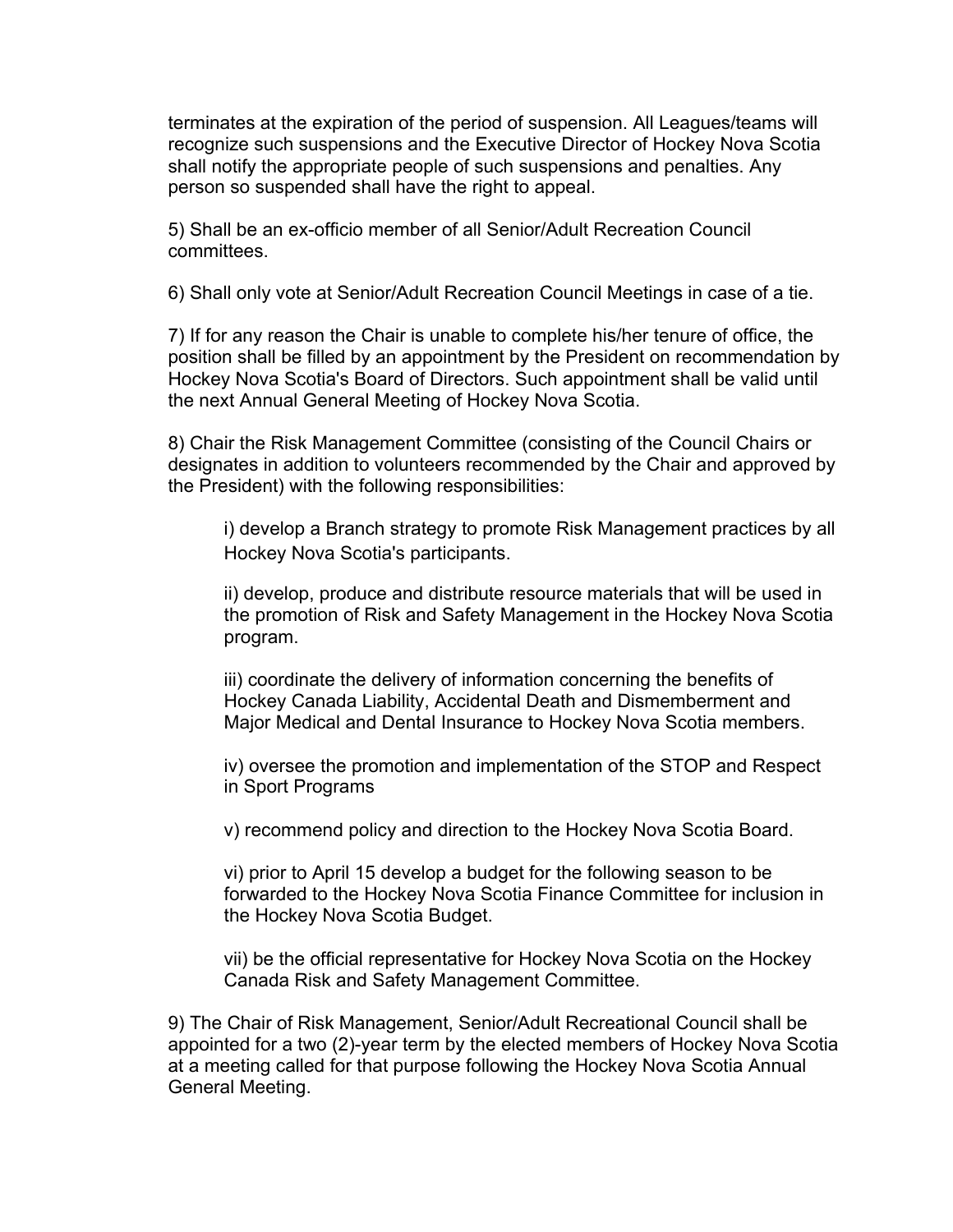10) Perform other duties as directed by the President of Hockey Nova Scotia.

11) Serve on Committees as directed by the Hockey Nova Scotia Board of Directors or the President.

15.13. Hockey Development Council (HDC)

Hockey Development Council is responsible to the Board of Directors of Hockey Nova Scotia for the administration, coordination and conducting of development programs in accordance with Hockey Canada's National Development Program and Hockey Nova Scotia's Development Program.

The Hockey Development Council shall consist of:

- a) Chair
- b) Technical Support (Staff)
- c) U7 Program Coordinator
- d) Hockey Canada Safety Program (HCSP) Coordinator
- e) National Coaches Certification Program (NCCP) Coordinator
- f) National Coaches Mentorship Program (NCMP) Coordinator
- g) Development Program Coordinator
- h) High Performance Program Coordinator
- i) Coordinator at Large

Hockey Development Council shall annually conduct the High Performance Program on behalf of its members.

15.14. Hockey Development Council Chair - Responsibilities

The Chair of Hockey Development Council (HDC) shall be responsible to the Hockey Nova Scotia Board of Directors through the President and shall:

1) Sit on the Hockey Nova Scotia Board of Directors.

2) Be the official representative of Hockey Nova Scotia at the Hockey Canada HDC meetings.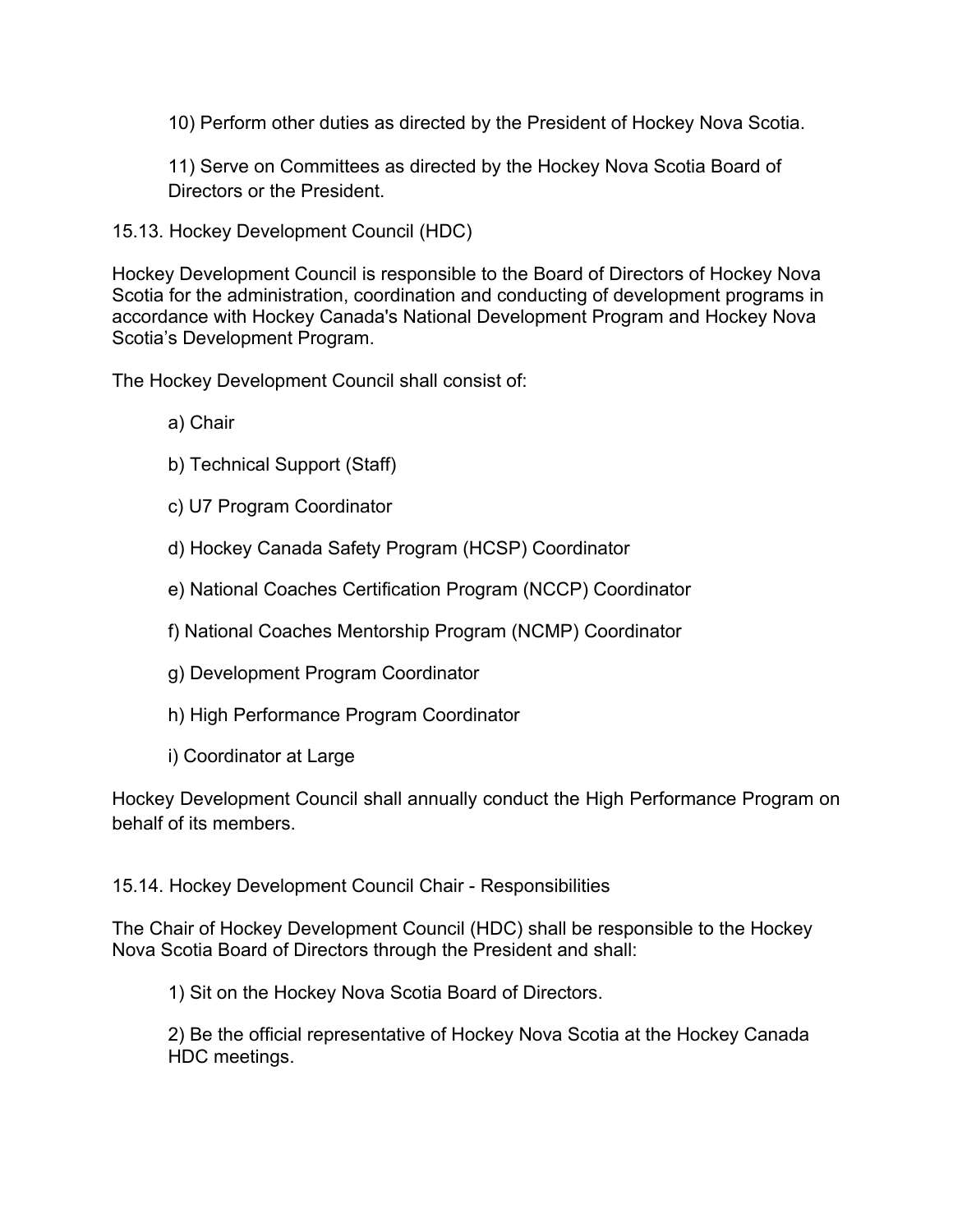3) Be a member of the management team of the Hockey Canada Atlantic Regional Centre (ARC).

4) Chair the Hockey Development Council and be responsible for the delivery of the Development programs to the membership of Hockey Nova Scotia. These programs shall include but are not limited to:

- a) The National Coaches Certification Program (NCCP)
- b) The U7 Program (U7)
- c) The Hockey Canada Safety Program (HCSP)
- d) High Performance Program (HPP)
- e) National Coach Mentorship Program (NCMP)

5) Shall appoint delivery network Program Coordinators prior to the AGM each year. The Program Coordinators shall be appointed for a period of one year. The Program Coordinators shall include:

- a) U7 Program (U7) Coordinator
- b) Hockey Canada Safety Program (HCSP) Coordinator
- c) National Coaches Certification Program (NCCP) Coordinator
- d) National Coaches Mentorship Program (NCMP) Coordinator
- e) Development Programs Coordinator
- f) High Performance Program Coordinator
- g) Coordinator at Large

6) Provide a schedule for all development clinics prior to each season. The Program Coordinators shall be responsible to the Chair of HDC to assign and coordinate all course instructors.

7) Shall annually conduct the High Performance Program on behalf of its members.

8) Serve on any committee as directed by the Board of Directors of Hockey Nova Scotia or the President.

9) Perform other duties as designated by the President of Hockey Nova Scotia.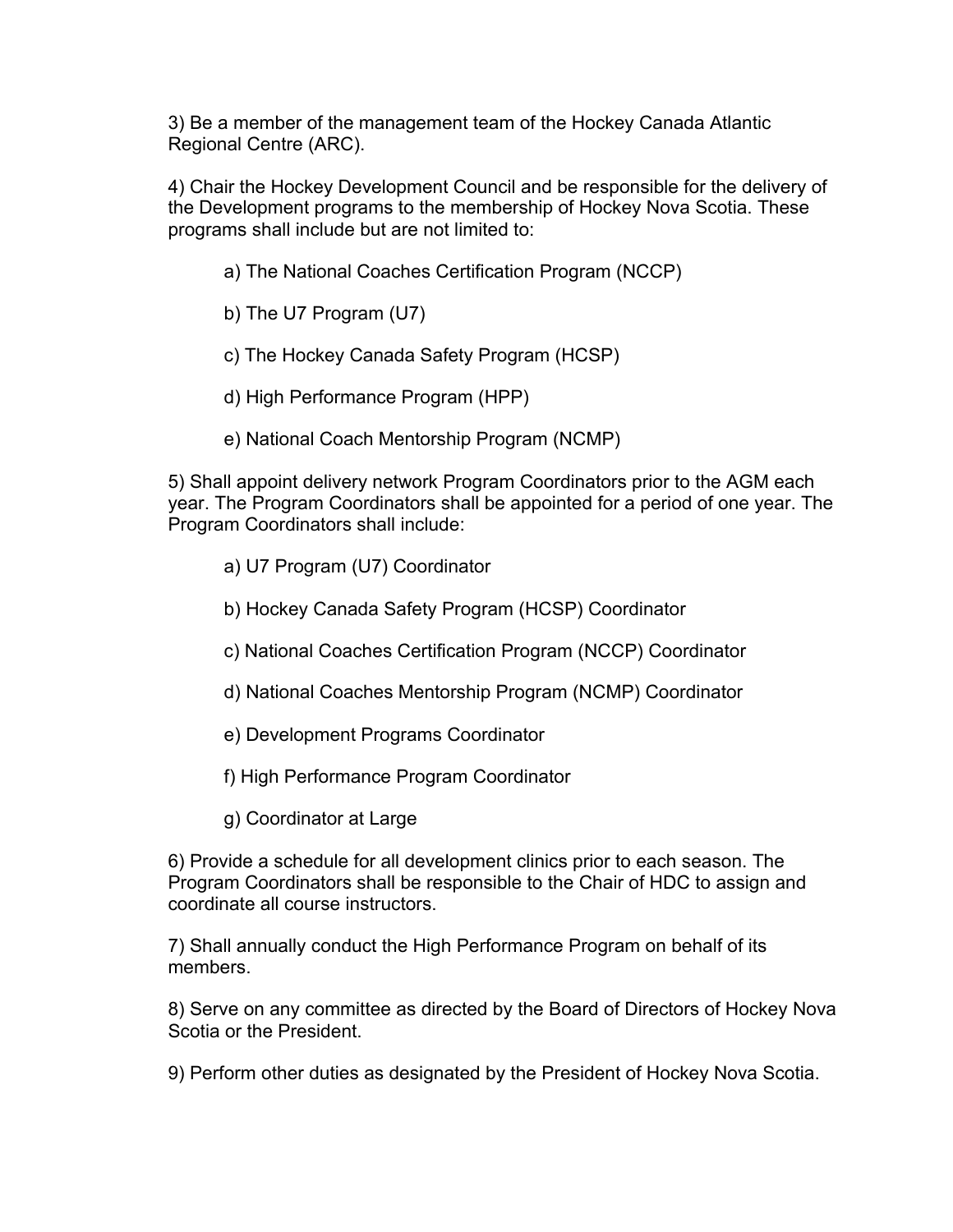15.15. Chair at Large - Special Projects - Responsibilities

The Chair at Large - Special Projects shall be responsible to the Hockey Nova Scotia Board of Directors through the President, and shall:

1) Sit on the Board of Directors of Hockey Nova Scotia.

2) Attend Hockey Nova Scotia/Hockey Canada meetings as approved by the Board of Directors.

3) Be responsible for all Elite Hockey Programs in Hockey Nova Scotia.

4) Carry out any other duties/responsibilities as assigned by the Hockey Nova Scotia Officers, Board of Directors and/or President.

5) Sit as an ex-officio member of the Hockey Nova Scotia Risk Management Committee.

6) Coordinate all (research and development projects) and any other special projects assigned by the Hockey Nova Scotia Board of Directors.

7) Perform other duties as assigned by the President of Hockey Nova Scotia.

8) Serve on Committees as directed by the Hockey Nova Scotia Board of Directors of the President.

### 15.16. Referee in Chief - Responsibilities

The Referee-in-Chief shall be responsible to the Hockey Nova Scotia Board of Directors through the President for the development, administration and implementation of the Officiating Program in accordance with Hockey Canada's National Referees Certification Program (NRCP) and in addition to the duties assigned by the President shall:

- 1) Sit on the Hockey Nova Scotia Board of Directors.
- 2) Be the Official Representative of Hockey Nova Scotia at the Hockey Canada Officiating meetings.
- 3) Assist in the registration of all Hockey Nova Scotia Officials in conjunction with the Hockey Nova Scotia office.
- 4) Establish final registration dates for referees.
- 5) Recommend fees for game officials subject to the approval of the Hockey Nova Scotia Board of Directors.
- 6) Coordinate Development Opportunities for the membership.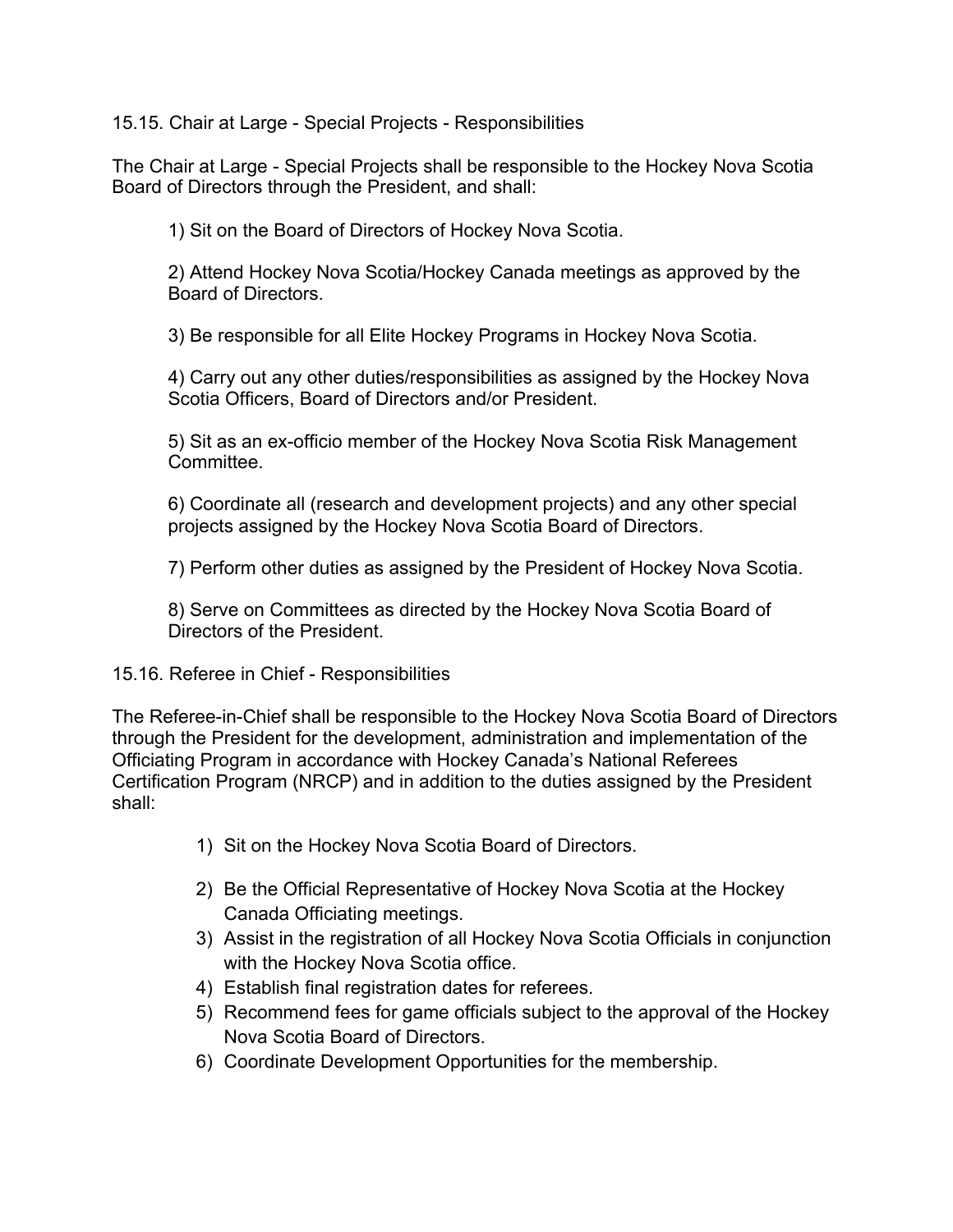- 7) Appoint/assign volunteers to act as Officiating Administrators under the direction of the Referee-in-Chief as follows: appointment of Zone Supervisors, appointment of Area Assigners, appointment and training NRCP Instructors, appointment and training of on-ice Supervisors and assignment of Referees and Linesmen.
- 8) Ensure that all Registered Officials are familiar with the NRCP, Policies and Guidelines.
- 9) Recommends Strategic Direction and Objectives for all aspects of officiating.
- 10)Establish and recommend Officiating Policies.
- 11)Conduct a regular review of the Playing Rules and of Rule interpretations.
- 12)Perform other duties as designated by the President of Hockey Nova Scotia.
- 13)Serve on Committees as directed by the Hockey Nova Scotia Board of Directors or the President.

# **REGULATION SIXTEEN – MEETINGS OF THE ASSOCIATIONS/COUNCILS**  *See also By-Law 10*

16.1. At the Annual Meeting of Hockey Nova Scotia, the following shall be the order of business of the Association:

- 1) Minutes
- 2) Business Arising From Minutes
- 3) Correspondence
- 4) Reports
- 5) Committee reports, recommendations, resolutions, etc.
- 6) Election of Officers (even numbered years only)
- 7) General and New Business
- 8) Adjournment (No later than 12 Noon)
- 16.2. Hockey Nova Scotia Minor Council Meetings

1) The Annual Meeting of Minor Council shall be held in the same location and on the same weekend as Hockey Nova Scotia's Annual Meeting, with a minimum of 45 days' notice.

2) Special meetings may be called by the Minor Council Executive Committee, or at the request of 2/3 of the membership, upon not less than seven days' notice in Regulation 17.6 Voting. Such notice shall state the date, time, place and purpose of the meeting.

3) At all Annual or Special meetings of the Council, a quorum shall consist of at least 50% plus one of the eligible voting delegates at the meeting.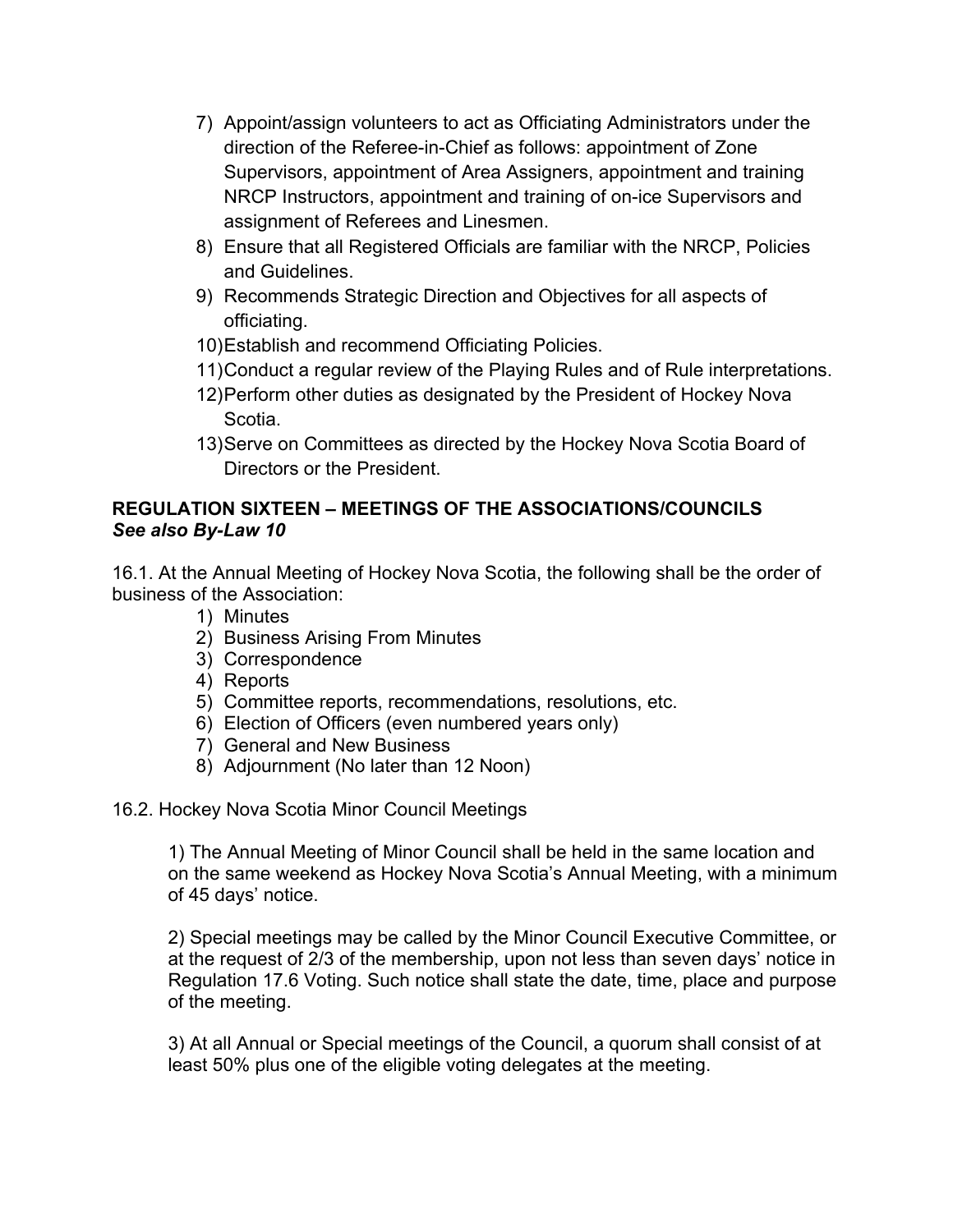4) At the Annual Minor Council Congress, the following shall be the order of business:

a) Welcome by Chair

b) Moment of silence for former members

c) Opening Remarks

d) Motion to close credentials Appointment of scrutineers Roll Call of **Delegates** 

e) Minutes prior meeting (AGM) Business arising from minutes

f) Financial report

g) Officer's reports

h) Committee reports

i) Resolutions

j) Elections

k) New Business

l) Adjournment

16.3. Rules of Order

The following are the regulations for the governing of Hockey Nova Scotia and its Councils during the time of business and the business shall be disposed of in the following order:

1) No delegate shall speak twice on the same subject without permission of the chair unless in explanation or the mover, in reply.

2) A delegate desiring to speak or submit a motion shall rise and remain standing and respectfully address the chair and shall confine his remarks to the question and shall not be interrupted unless upon a point of order.

3) Upon a point of order being raised while a delegate is speaking or when called to order by the presiding officer, he/she shall at once take his/her seat when the delegate objecting shall then state the point of order. The presiding officer shall decide thereupon without debate and the delegates may then proceed.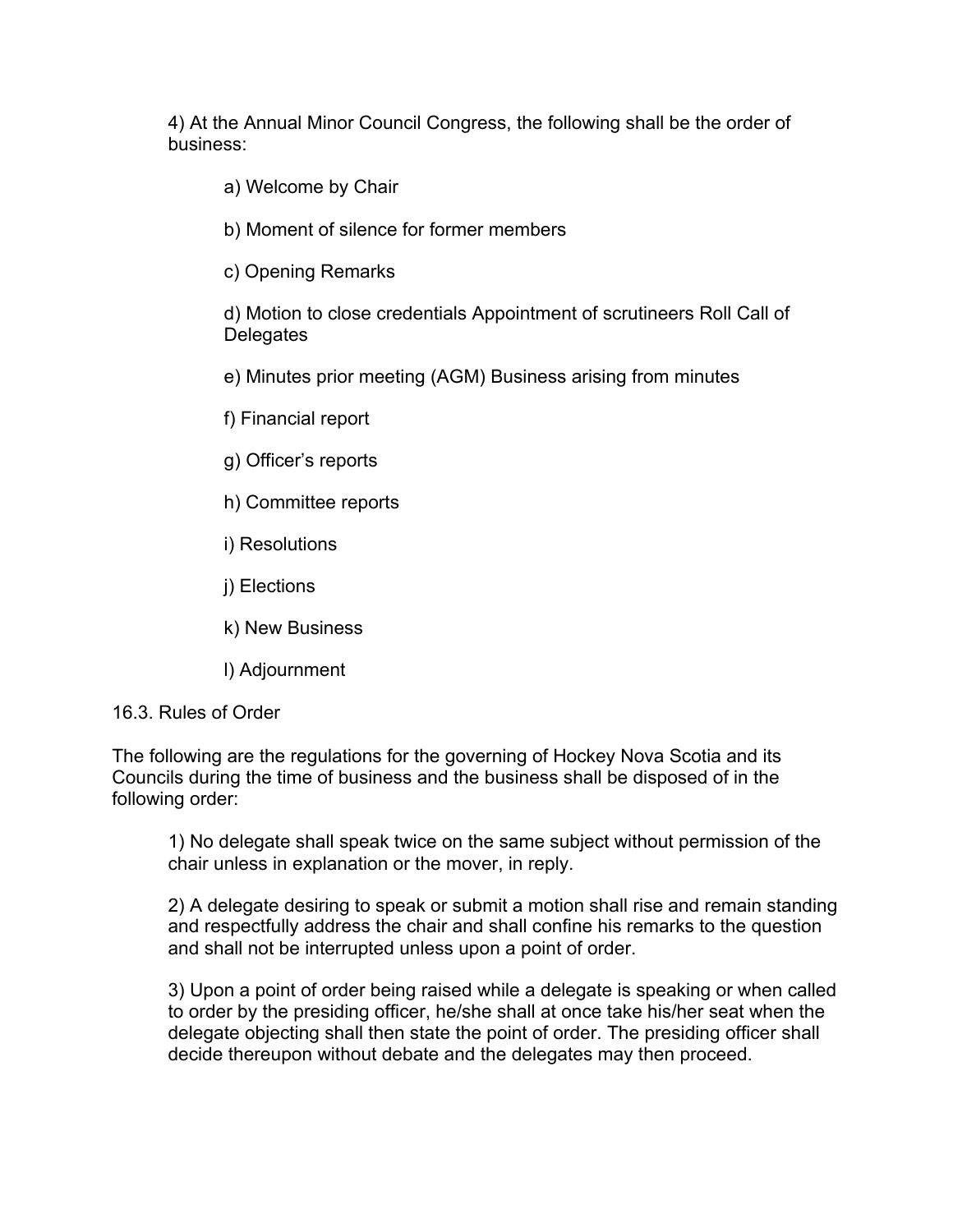4) No amendment to a motion shall be in order after an amendment to an amendment.

5) When a motion is under debate, no motion shall be entertained except to table, or amend, and these motions shall take precedence in the order named.

6) An amendment, which entirely changes the subject of the original motion, shall not be entertained as an amendment or substituted for the motion under debate.

7) No delegate except one, who has voted with the majority, shall be allowed to move for reconsideration, and in this connection the word majority shall apply to the vote by which the question was first decided.

8) After the President or Presiding Officer of Hockey Nova Scotia has stated the motion, it becomes the property of Hockey Nova Scotia, but may be withdrawn at any time previous to amendment unless objected by a delegate.

9) There shall be no debate upon any question after it has been put to the vote by the President or Presiding Officer.

10) At all meetings of Hockey Nova Scotia or of its Committees, voting shall be by show of hands unless the meeting decides on a ballot.

11) Decisions shall be by majority of the votes cast unless the favorable vote of a larger proportion of the votes is required by the By-Laws.

12) Notwithstanding the above, Robert's Rules of Order shall govern Hockey Nova Scotia.

# **REGULATION SEVENTEEN - VOTING**

17.1. At the Annual, Semi Annual and Special Meetings of Hockey Nova Scotia, the following, shall be entitled to vote:

1) Officers of Hockey Nova Scotia

2) Board of Directors of Hockey Nova Scotia

3) Junior Council Official Delegates (three) the President or Designate of the Jr. Leagues

4) Female Council (one) to be determined by Female Council

5) Minor Council Official Delegates (five) to be determined by Minor Council

6) Elite Hockey two votes, Major U18 and Major U15 Leagues, one vote for the president or their designate of each league.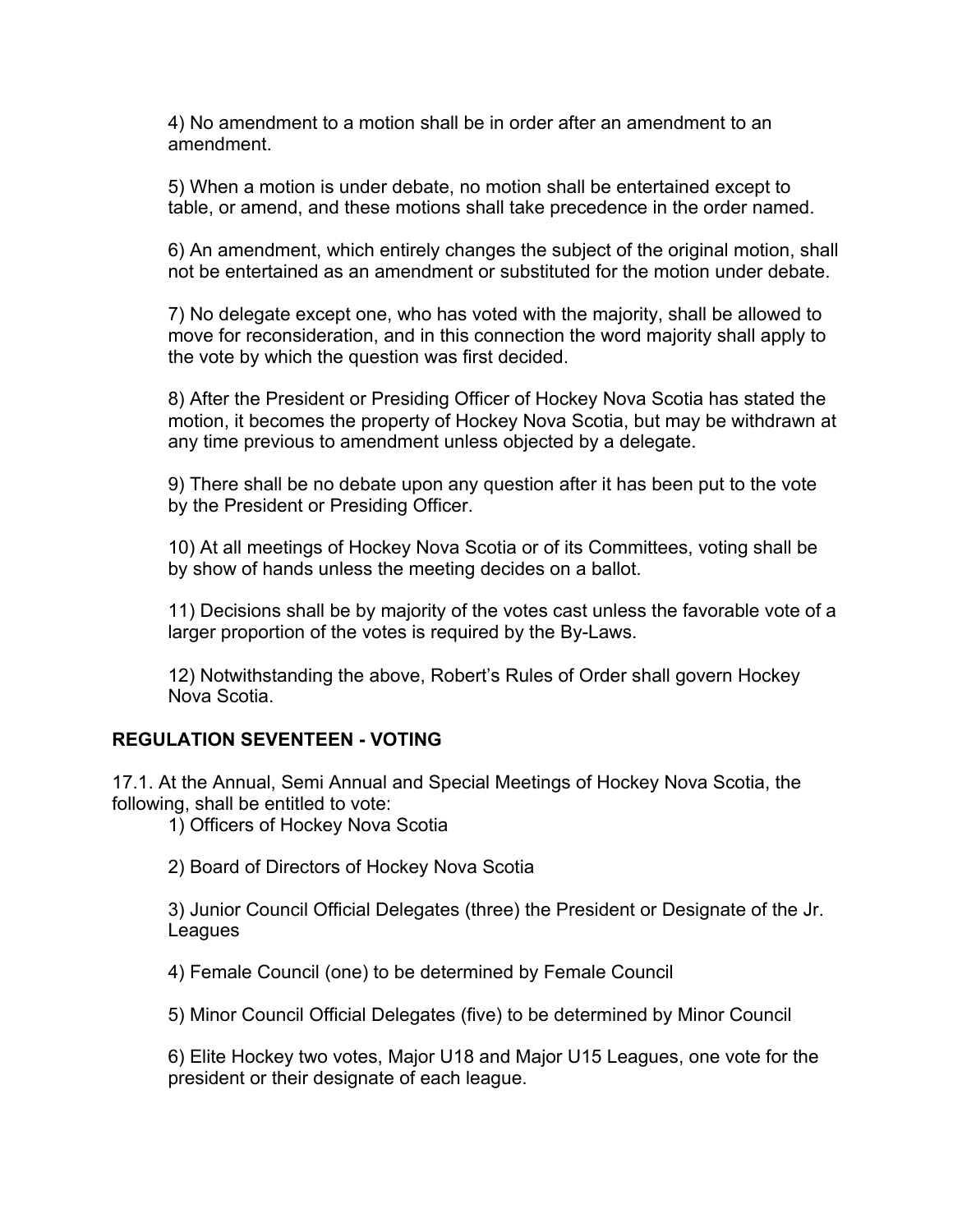17.2. Any delegate holding a credential signed by the President and Secretary of the registered league or team shall be considered the legal representative of that league or team, but in any case, a delegate cannot represent more than one league or team.

17.3. At all meetings of Hockey Nova Scotia, or of its Committees, voting shall be by a show of hands, unless otherwise decided.

17.4. Any matter, which could be voted upon by a Committee of Hockey Nova Scotia in session, may be submitted to the members of such Committee by registered or electronic mail and the members shall vote thereof in like manner, a majority in accordance with the By-Laws the votes thus received by the Hockey Nova Scotia Executive Director shall decide the matter. Such mail or fax votes shall be taken by the Executive Director under the direction of the President of Hockey Nova Scotia and the ballot of each member must be preserved by the Executive Director. Within 48 hours from the closing of the vote, the Executive Director shall advise the members of the Committee of the result of the vote.

17.5. The President of Hockey Nova Scotia may, of his own volition or upon written request of three members of Hockey Nova Scotia order an electronic mail or fax vote be taken by the Executive Director.

17.6. At the Annual, Semi Annual and/or Special meetings of Minor Council, each member association shall be represented by one official delegate, but voting shall be distributed on the following basis:

1) One (1) vote for the Minor Hockey Association.

2) One (1) vote for each age division in which 50 or more players are registered, provided proper credentials are deposited with Hockey Nova Scotia's Executive Director or designate at the opening of the meeting.

3) Any Minor Hockey Association that has one (1) vote only per the above, will be granted an additional vote for a total of two voting delegates.

4) One (1) vote for each Officer of Minor Council.

5) Should Member Associations, Federations and/or Leagues be represented by one (1) delegate, such delegate will be entitled to only one (1) vote on behalf of said members.

6) All Federations and Leagues of three or more associations shall be entitled to one (1) vote at all Regional, Annual or Special meetings of the Council.

7) All official delegate credentials shall be signed by the delegates' MHA President or designate, and then approved by the appropriate Regional Director or Conference Coordinator if the Regional Director is absent. No voting credentials will be accepted if not properly authorized.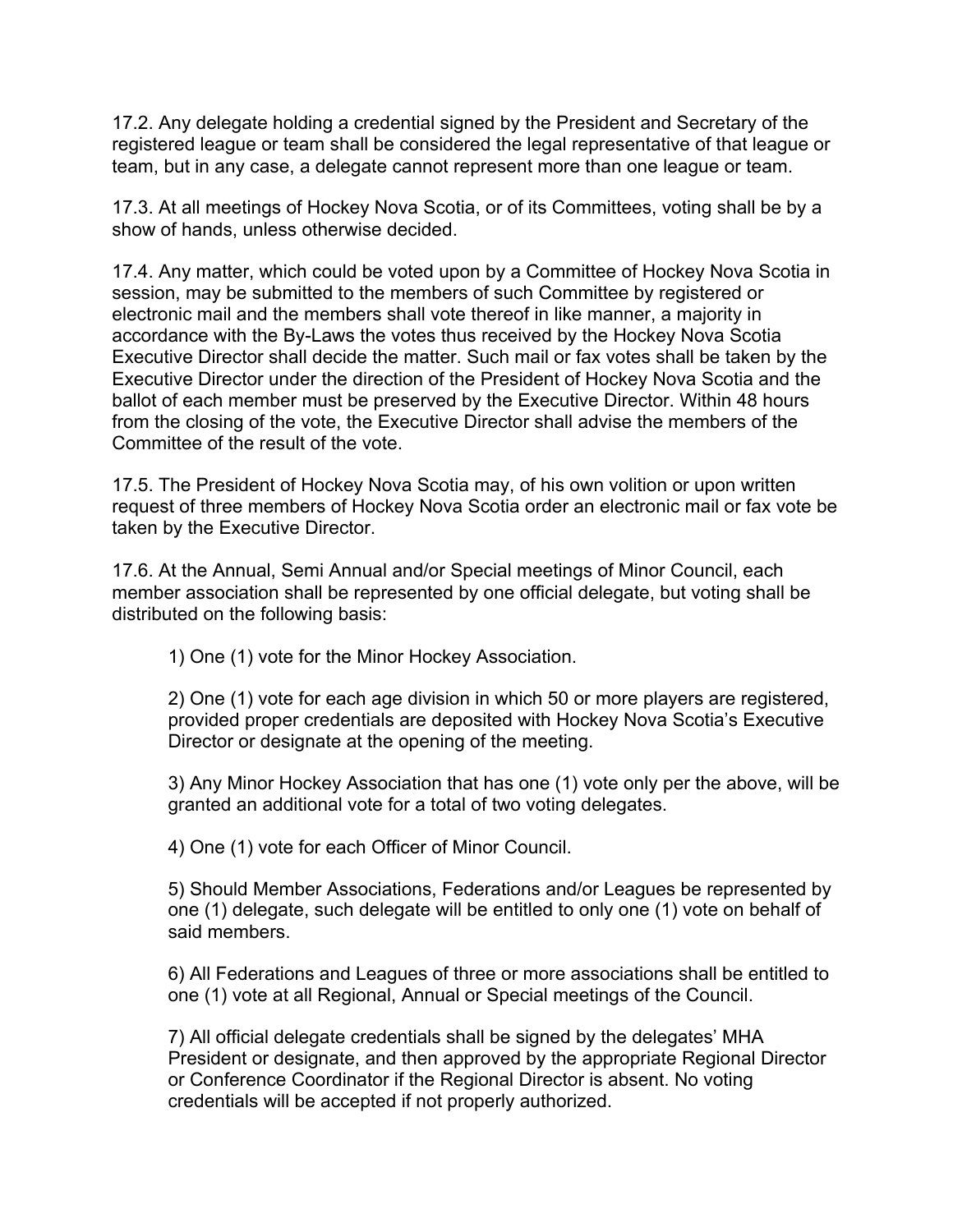## 17.7. No proxy vote will be accepted.

17.8. At all meetings of the council, voting will be by show of hands unless the meeting decides upon a ballot.

# **REGULATION EIGHTEEN – U7 PROGRAM**

## 18.1. OBJECTIVES

Hockey Nova Scotia strives to provide all players within the U7 Program with a positive learning environment that includes the opportunity to learn the basic skills of hockey, have fun, and develop self-confidence. Our goal is to teach participants the basic skills, including skating, shooting, and puck handling, while providing a positive experience for players in order to foster continued participation in the sport of hockey.

## 18.2. EDUCATION

Hockey Nova Scotia recommends that all member associations provide education, orientation and awareness to their membership on the benefits of the U7 Program through the use of the U7 Program Jamboree, on an annual basis. Furthermore, member associations are encouraged to seek Branch support in identifying resources to assist in the overall education of its membership on the merits of the U7 Program and the need to focus volunteers and parents on making the experience a positive one.

### 18.3. CURRICULUM

Member Minor Hockey Associations shall use the national U7 Program curriculum developed by Hockey Canada to lead their efforts in providing programming as follows:

- Level One U7 Program Phase 1 and 2
- Level Two U7 Program Phase 3 and 4

Players, regardless of age, should be placed at the level that is appropriate to their skill and ability. Associations shall provide for ongoing evaluation of participants and continue to place each at the level appropriate to their level of skill and ability throughout the season.

### 18.4. CERTIFICATION

Individuals who work on-ice teaching the participants within the U7 Program shall be referred to as "instructors". All instructors involved at the four-six year age group must be certified in the four-hour Intro Coach Program Clinic offered annually by Hockey Nova Scotia. Every U7 team must have at least two registered and certified bench staff per team.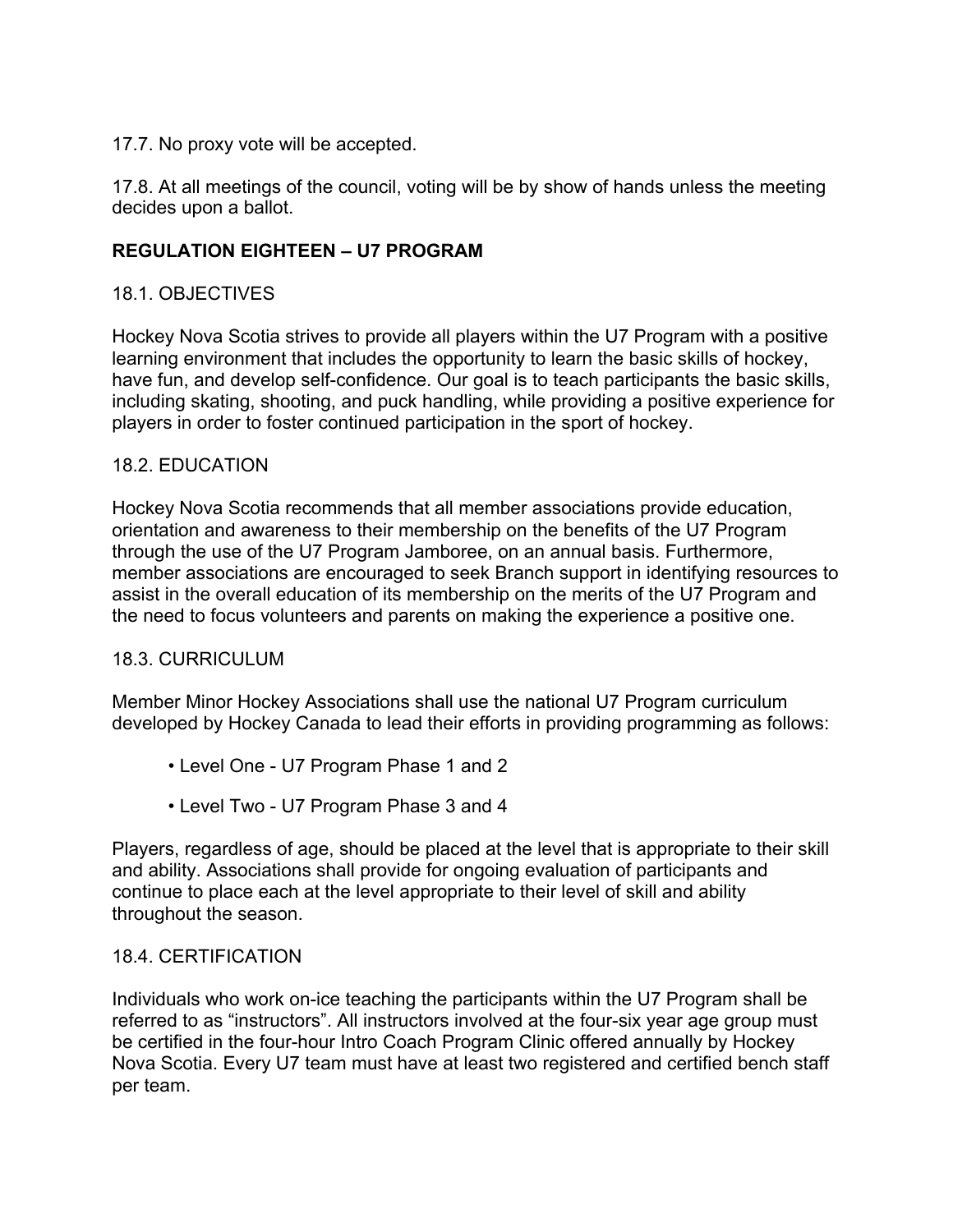#### 18.5 JAMBOREES

U7 teams may enter a maximum of four U7 jamborees per season.

Permits are required for Jamborees hosted by Minor Council Associations, to satisfy the sanction requirements of Hockey Canada.

Travel permits are required by any U7 team wishing to play in Jamborees outside their Region.

Teams at the U7 level shall not be permitted to travel outside the province of Nova Scotia.

Permits for U7 Jamborees involving Minor teams (Branch jamborees) are obtained from the Regional Director. There is no fee for these permits. Two weeks' notice is required.

18.6 U7 players are not permitted to be assessed for or to participate in on ice activities at the U9 age levels except with approval of both the Regional Director and Conference Coordinator.

### **REGULATION NINETEEN - U9 PROGRAM**

### 19.1. OBJECTIVES

The objective of the Hockey Nova Scotia U9 Program is to foster respect, sportsmanship and a fun atmosphere. The U9 Program shall strive to continue to develop the participants in the basic skills areas of skating, shooting, and puck handling while introducing them to competitive opportunities within an environment based on skill and ability. The intent is to continue to place a high emphasis on skill development while introducing participants to competition, playing rules, and the "team" concept.

### 19.2. EDUCATION

Hockey Nova Scotia recommends that all member Minor Hockey Associations continue to provide education, orientation and awareness to their membership on the benefits of skill development and the need to continue to focus on making each experience a positive one.

#### 19.3. COMPETITION

Players within the U9 Program shall be assigned to levels based on their skill and ability. Minor Hockey Associations shall assign participants to an appropriate learning environment based on an evaluation at the start of the season and continue to provide ongoing evaluation throughout the season to ensure each participant continues to be assigned to the appropriate skill level and most appropriate learning environment. The levels for use within the U9 Program include Level 1 (Developmental), Level 2 (Intermediate), and Level 3 (Advancing).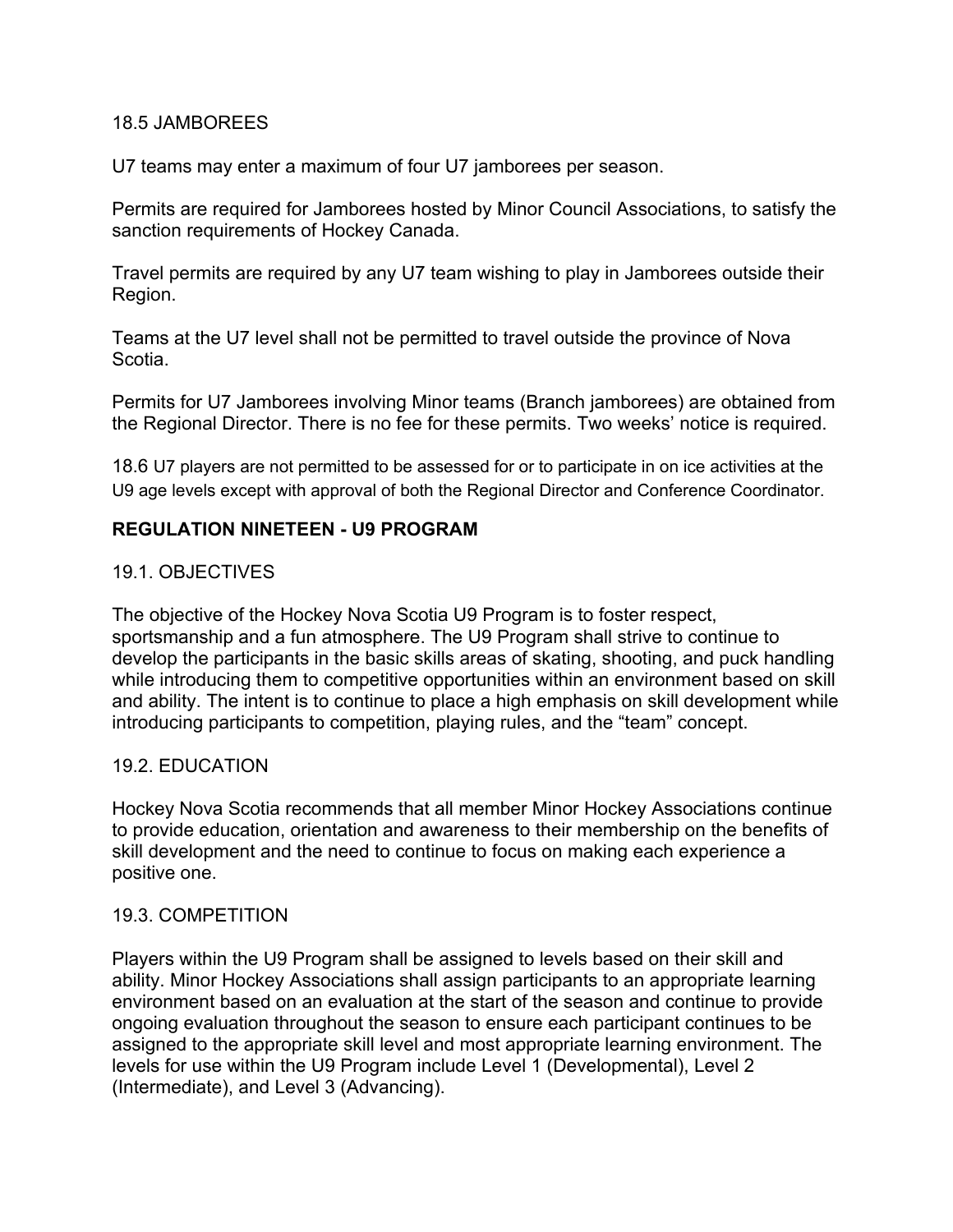Minor Hockey Associations may establish leagues, which are internal to the association, for the sole purposes of scheduling competition. Any such league may not include any placement or standings, the retention or publishing of individual statistics, any playoffs or a declared league winner under any format.

Minor Hockey Associations may not join together with other Minor Hockey Associations to form leagues which involve teams from multiple participating Minor Hockey Associations and which are external to a Minor Hockey Association, under any circumstance. Teams, where appropriate based on skill and ability, may play exhibition games against similar caliber teams from other Minor Hockey Associations.

In all U9 program competition, Minor Hockey Associations shall ensure that all players are treated fairly with respect to ice time distribution and situational opportunities. To maximize ice use during competition, if a team is assessed a penalty, the offending player will sit in the penalty box, but the team shall not play a player short. The offending team shall put another player on the ice. There shall be no power plays and no team shall play a player short during any games.

19.4 U9 Seasonal Structure (All levels of U9)

DEVELOPMENT SEASON: From start date in respective associations until December  $1$ st

HALF ICE/CROSS ICE SEASON: Starts December 1 with maximum of 30 half-ice games, including Jamborees.

FULL ICE SEASON: Begins February 15 with a maximum of six (6) scrimmages between associations or within an association to be used for the purpose of full ice playing education/instruction in preparation for moving into the U11 division. No officials are to be on the ice, coaches only. All scrimmages shall be approved by the local Regional Director.

19.5. LEVEL 1 - DEVELOPMENTAL

The Developmental level is for players who are either new to the sport or continue to require focused development in the basic skills areas of skating, shooting, and puck handling. The objective of this level is to place a heavy emphasis on skill development while providing minimal introduction to competition. Players may participate in games at this level with a minimum practice to game ratio of 2:1. Teams may participate in a maximum of 30 half-ice games per season including any exhibition and/or tournament play.

19.6. LEVEL 2 - INTERMEDIATE

The Intermediate level is for players who possess the basic skills of skating, shooting, and puck handling but who require continued development to accomplish a satisfactory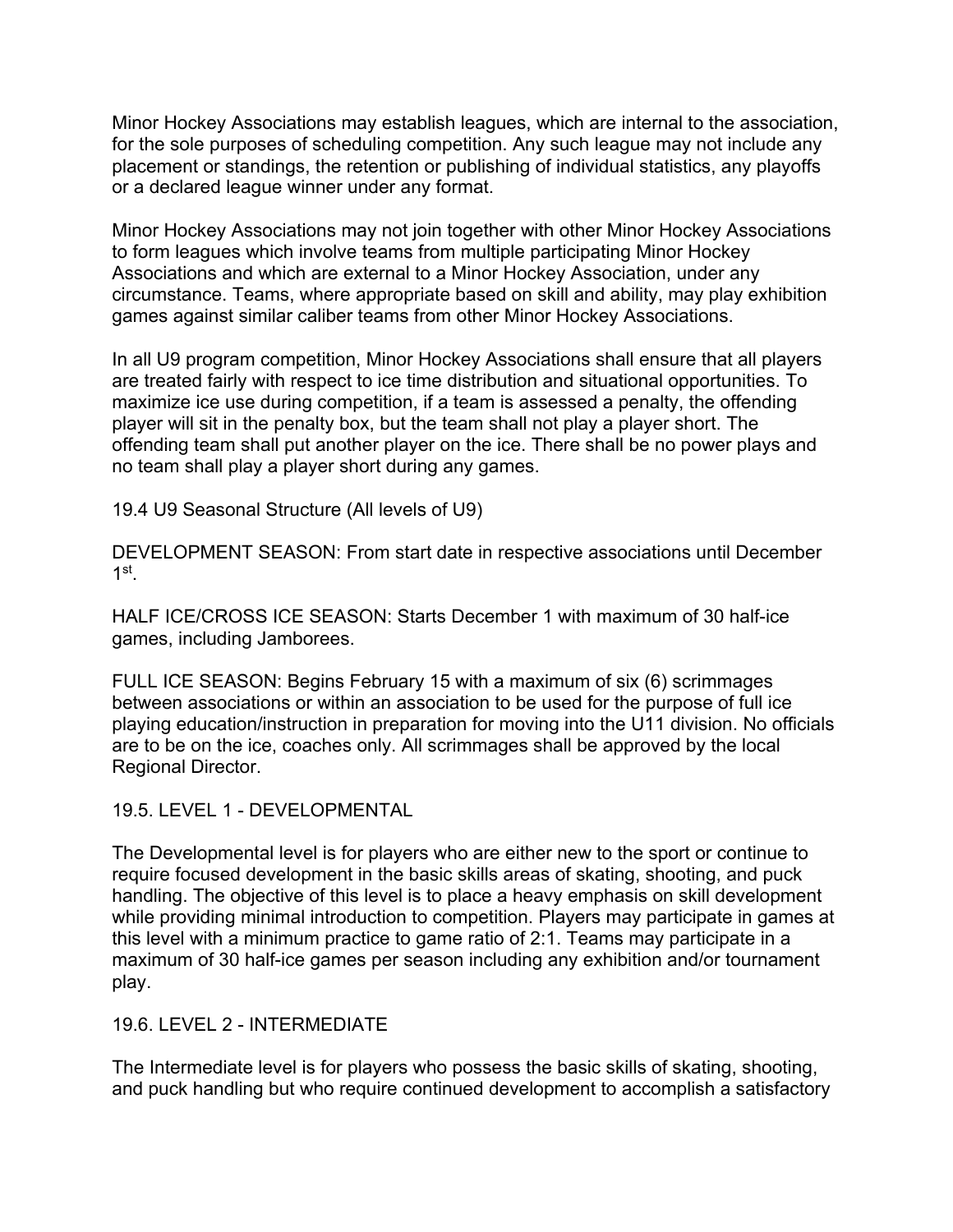level of some or all of the skills. Players at this level should have sufficient skill and ability to be able to actively participate in a competitive environment with a satisfactory level of success. Players may participate in games at this level with a minimum practice to game ratio of 1:1. Teams may participate in a maximum of 30 half-ice games per season, including any exhibition and/or tournament play.

### 19.7. LEVEL 3 - ADVANCING

The Advancing level is for players who possess many of the basic skills, including skating, shooting, and puck handling, and demonstrate the capability to advance to more challenging levels of skill development. Players at this level should be able to participate fully in a competitive environment with a high probability of success. Players may participate in games at this level with a minimum practice to game ratio of 1:1. Teams may participate in a maximum of 30 half-ice games per season, including any exhibition and tournament play.

## 19.8. PLAYER MOVEMENT

Minor Hockey Associations and teams shall refrain from conducting "tryouts" in order to select teams or to place players on teams based on skill and ability. All players shall be grouped at the appropriate level based on their skill and ability through evaluation of their skills, which are performed during typical program activities such as games or practices.

Under no circumstances shall Minor Hockey Associations "cut" or release players from levels or teams. Minor Hockey Associations must carefully consider all aspects of the player's skill, ability, social maturity, physical maturity, capability to compete successfully, and any other factor prior to advancing a player to the next level so as to ensure that the player continues to develop and have fun and thereby eliminating any need to release the player back to a lower level. All movement of the player within the U9 program shall be progressive.

U9 players are not permitted to register for programming in another association unless approved by the Regional Director and Conference Coordinator.

### 19.9. PLAYER ASSESSMENT AND EVALUTION

The assessment of players throughout the season shall be conducted in a fair and objective manner at all times. Minor Hockey Associations are strongly encouraged to implement structured evaluation methods and processes to ensure that all players are treated fairly and are placed at the most appropriate level and learning environment at all times.

The assessment of players shall be done internally at the Minor Hockey Association level in consultation with the U9 Program coaches, administrators, association coaching coordinator, coach mentor coordinator, and approved by the Minor Hockey Association.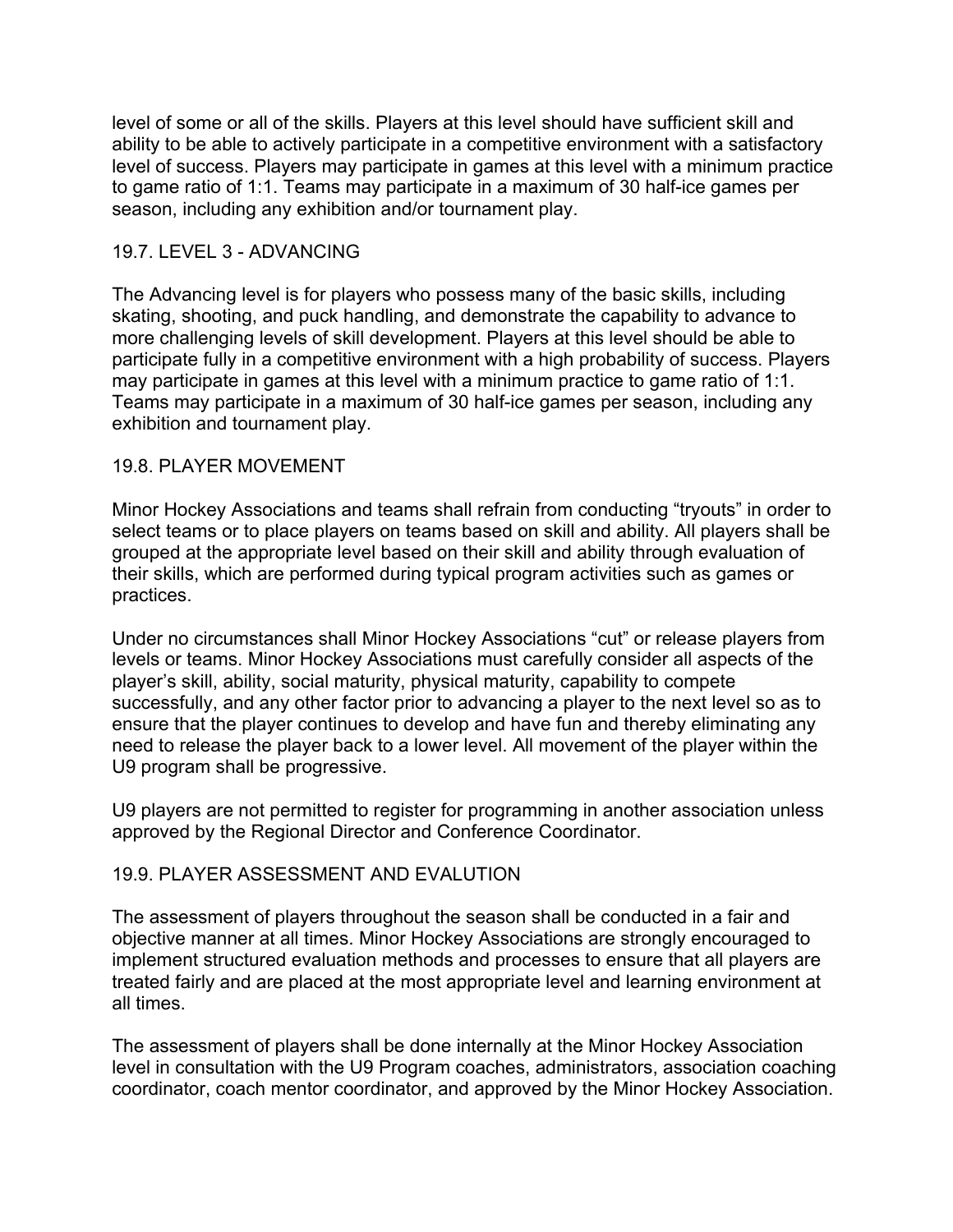Any assessment or evaluation of any player shall not be conducted in a tryout environment. Such evaluation should be conducted while the player is permitted to function within the normal program activities such as games or practices.

### 19.10. TOURNAMENTS

Any tournament in which a U9 team participates must be within Nova Scotia and no U9 team shall be permitted to compete in any activity outside of Hockey Nova Scotia's jurisdiction or Nova Scotia.

Tournaments for the U9 level may not include the retention and posting of statistics, the selection of all-star teams or awards, the selection of MVPs or awards, and shall not include Championship games or any other format that declares a winner.

### 19.11. PLAYER AGE ADVANCEMENT

As specified per HNS Regulation 3.9, at the discretion of the Minor Hockey Association and with approval of Hockey Nova Scotia Minor Council, a highly skilled player within the U9 Program may be placed in the U11 division with the consent of their parent(s) or guardians. For any movement of players from the U9 Program to the U11 level, the following process must be followed:

1) Parents of the player to be considered for advancement must apply in writing to their respective Minor Hockey Association, by November 15th, to request that the player be considered for advancement.

2) Only players that are eight years of age and who have been competing in Level 3 – Advancing, or as approved by the regional director, are eligible to be moved to the higher level and this player must make the U11 team at the highest level offered in that Minor Hockey Association. If the player does not make this team, he/she must play in the U9 Program in their home association for that year.

3) If the Member Minor Hockey Association decides to consider such a request, it must form an evaluation committee of not less than four members. Committee members must be fully certified to coach as per "Hockey Nova Scotia Regulation 8, Certification Requirements", and who have at least three years' experience in coaching. Committee members, being unbiased, shall not be associated in any way to the associations' U7 Program. One member shall be the coach of the U11 team to whom this player may advance. The committee and its members shall be approved by the Hockey Nova Scotia Minor Council upon formation and prior to any evaluations is conducted.

4) The approved committee shall evaluate the player in question to determine if the player possesses the skill and ability to compete at the higher level with a high probability of success. The committee shall also consider the social, physical and skill development impact upon the player before making such a decision. The committee shall submit its findings and recommendation in writing to the Minor Hockey Association President. If the Minor Hockey Association finds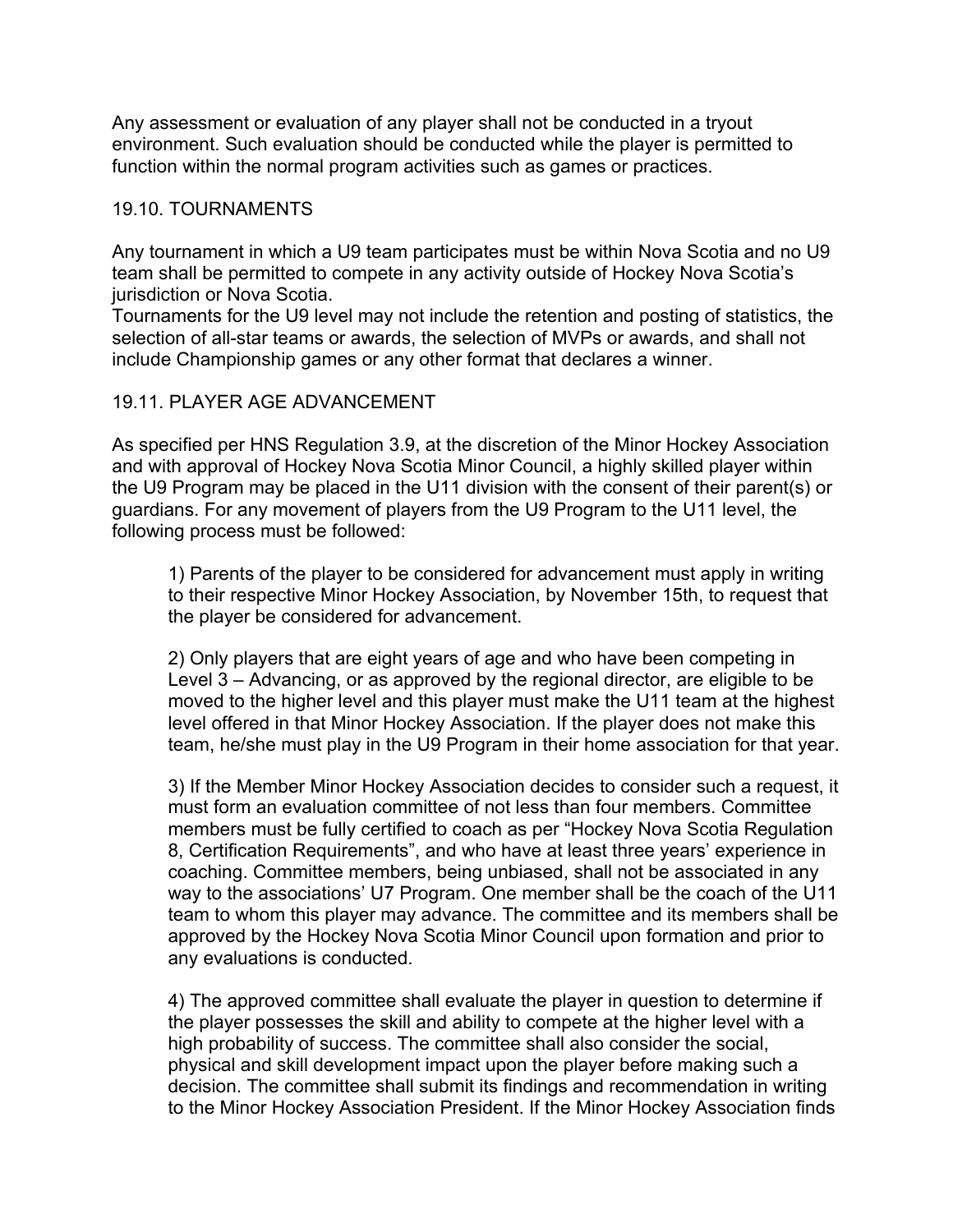that the circumstances of such a request are warranted, the Minor Hockey Association President shall submit the findings and recommendation to the Regional Director for written approval.

5) Minor Hockey Associations must ensure that once the player is advanced so that they are not released back to a lower category U11 team. However the player may be returned to the U9 division.

## 19.12 TRAVEL

Minor Hockey Associations and teams wishing to travel outside of the region in which their Minor Hockey Association resides for the purposes of playing exhibition games or attending tournaments, must have the prior approval of Hockey Nova Scotia Minor Council. Minor Hockey Associations or teams that fail to obtain such approval prior to any such activity shall be sanctioned as described in paragraph 19.14, Sanctions.

### 19.13 CERTIFICATION

All coaches, including assistants, involved at the seven-eight year age group shall be certified in the four-hour Intro Coach Program Clinic as offered annually by Hockey Nova Scotia. Coaches who fail to obtain the necessary certification will not be permitted to participate in any Hockey Nova Scotia U9 Program activity including games or practices for any team.

### 19.14 SANCTIONS

Hockey Nova Scotia, as the governing body for Minor Hockey within Nova Scotia may, through their Minor Council, impose sanctions on Minor Hockey Associations, teams and/or members who do not abide by the regulations established for the U9 Program. Any sanctions will be based on the severity of any infraction and the ranges of response, in no specific order, may vary to include written reprimand; suspension of the coach or coaches; suspension of the team; withdrawal of travel permits and/or approvals for future activities; and/or revocation of membership rights of the coach, team and/or association.

### 19.15 U9 GENERAL INFORMATION

- 1) Every individual game at every Level of U9 is to be calculated into the individual Players', as well as the individual Teams', game cap and ratio of practices to games. This will be monitored by Minor Council and sanctions imposed for noncompliance.
- 2) U9 Players may play within their home MHA at the recreational level after the Player Evaluation and Level Assignment to each player. However, the intent is for these Recreational Teams to have parity with each other within the MHA, and for these Recreational Teams to have as fair an assortment as possible of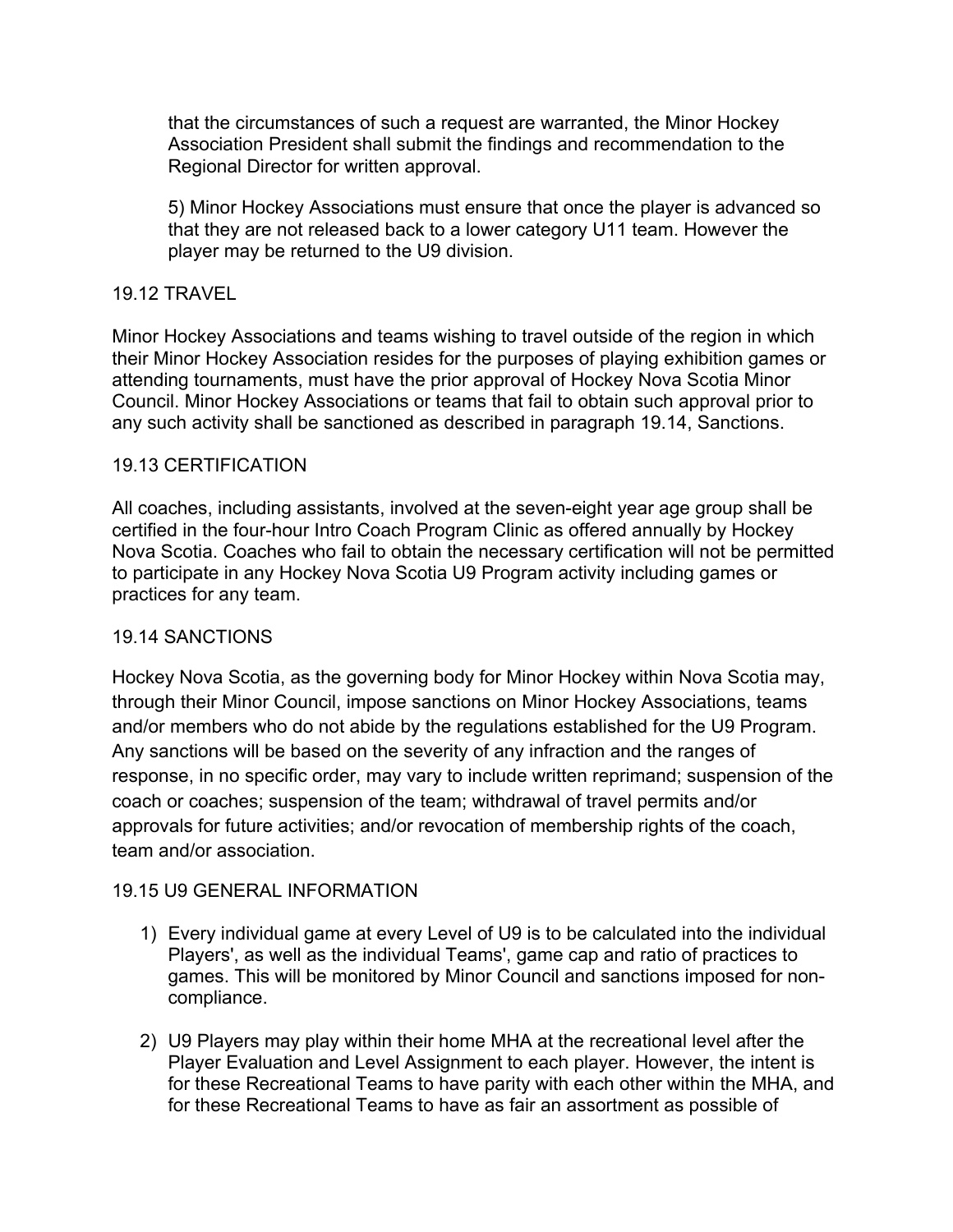Developmental, Intermediate, and Advancing Level Players. Also, so as to provide specific, skill-based instruction pertinent to each Level, MHAs are strongly encouraged to have the various Levels participate in segregated practices with practices and games of their 'Level' Team taking precedence over the 'Recreational' Team.

3) At every Level, U9 Games shall not have posted scores, keep statistics, select All-Stars or MVPs, or present Awards pertinent to any of these, or other, individual skills assessments which indicate the preference of one child over another.

# **REGULATION TWENTY – ELITE HOCKEY**

# 20.1. **Major U18:**

A player's eligibility is based on age and residency as defined within Hockey Nova Scotia Regulations. As further definition for active Major U18 players, the following residency regulations shall apply:

• Cape Breton Mitsubishi Rush - Cape Breton Region as defined by HNS Regulation 15.8 (17.a.i)

• Cape Breton Islanders - Strait Region as defined by HNS Regulation 15.8(17.a.ii) plus areas inclusive of the Antigonish Minor Hockey Association and Canso Minor Hockey Association commencing with the 2012/13 season.

• Weeks Major U18s - Highland Region and Fundy Region as defined by HNS Regulation 15.8 (17.a.iii and iv) excluding the area within the boundaries of Antigonish Minor Hockey Association and Canso Minor Hockey Association commencing with the 2012/13 season.

• Halifax - Halifax Region and Dartmouth Region as defined by HNS Regulation 15.8 (17.b.i and ii)

• Dartmouth - Halifax Region and Dartmouth Region as defined by HNS Regulation 15.8 (17.b.i and ii)

• Cole Harbour - Halifax Region and Dartmouth Region as defined by HNS Regulation 15.8 (17.b.i and ii)

• South Shore Mustangs - Western Region as defined by HNS Regulation 15.8 (17.b.iii)

- Valley Wildcats Nova Region as defined by HNS Regulation 15.8 (17.b.iv)
- a) Spring Player Evaluation Camps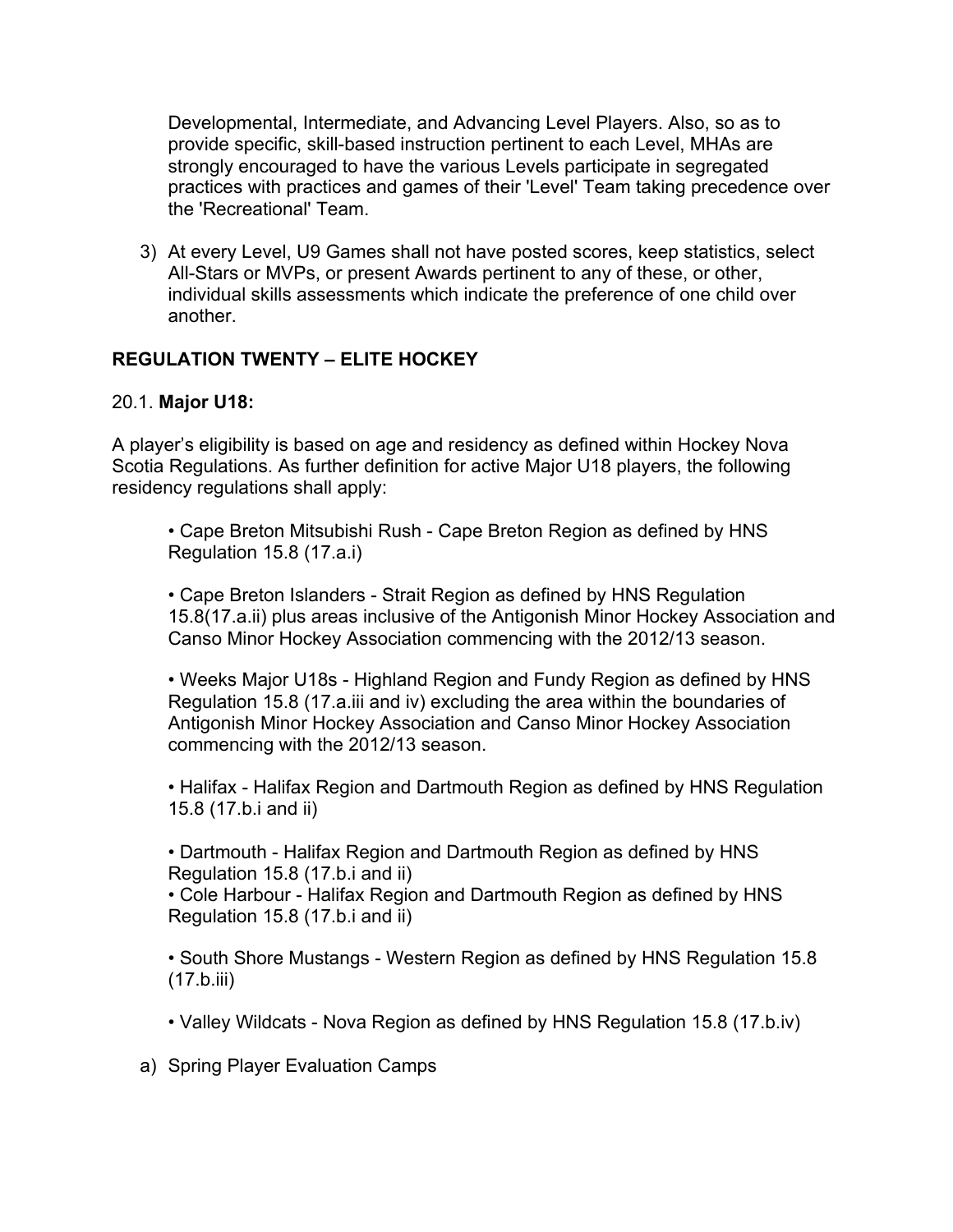Major U18 teams are permitted to conduct player evaluation camps for eligible players from their respective Regions as defined in Regulation 20.1, after the U15 AAA Atlantic Championship has been conducted and the NSMBHL season has ended. Spring player evaluation camps may not be conducted before April 15th or after May 30th. All participants shall be registered on a player roster that must be filed with the League Secretary who shall forward a copy to HNS Coordinator Member Services and HNS Chair Elite Hockey.

### b) Player Selection Camps

Major U18 teams are permitted to conduct player selection camps for eligible players and any released players that are eligible, commencing August 1st. All participants shall be registered on a player roster that must be filed with the League Secretary, who shall forward a copy to HNS Coordinator Member Services and HNS Chair Elite Hockey. Players who are not selected and signed are considered released and may be permitted to tryout with another Major U18 team in accordance with Regulation 20.1(d).

# c) Player Release

1) U18 aged players released by a Major U18 team in the Halifax/Dartmouth Regions may try out for either of the other two Major U18 teams in the Halifax/Dartmouth Regions.

2) Players released by all three Major U18 teams in the Halifax/Dartmouth Regions may try out for the South Shore Mustangs or Valley Wildcats with written request from the League President going to the HNS Coordinator Member Services and Chair Elite Hockey for approval.

3) Players from the Western Region released by the South Shore Mustangs Major U18 team may try out for any Major U18 team in the South Conference with written request from the League President going to the HNS Coordinator Member Services and Chair Elite Hockey for approval.

4) Players from the Nova Region released by the Valley Wildcats Major U18 team may try out for any Major U18 team in the South Conference with written request from the League President going to the HNS Coordinator Member Services and Chair Elite Hockey for approval.

5) Players from the Fundy Region released by Weeks Major U18 team may try out for any Major U18 team in the North Conference or any of the three Major U18 teams in the Halifax/Dartmouth Regions with written request from the League President going to the HNS Coordinator Member Services and Chair Elite Hockey for approval.

6) Players from the Highland Region released by Weeks Major U18 team may try out for any Major U18 team in the North Conference with written request from the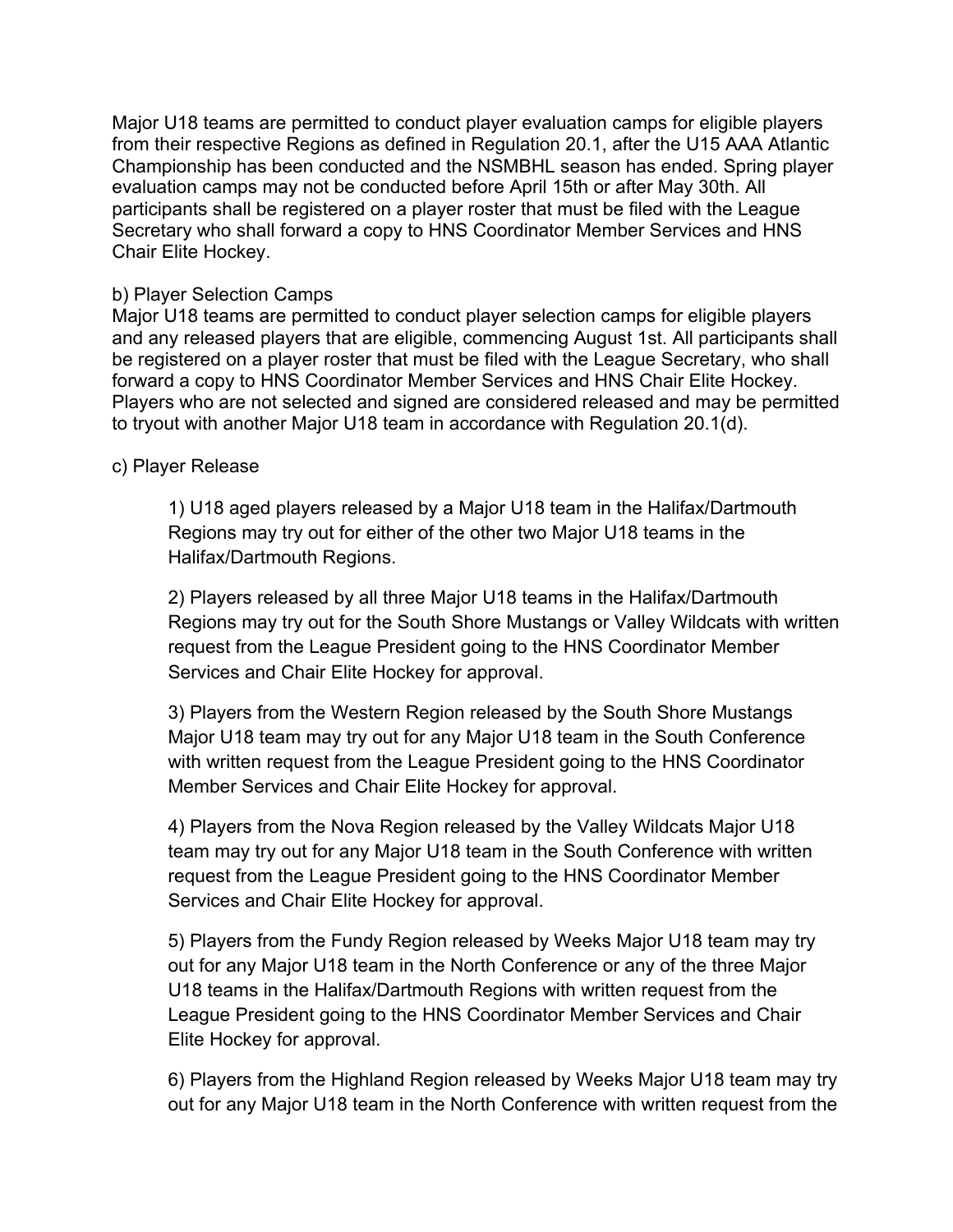League President going to the HNS Coordinator Member Services and Chair Elite Hockey for approval.

7) Players from the Strait Region released by the Cape Breton Islanders Major U18 team may try out for any Major U18 team in the North Conference with written request from the League going to the HNS Coordinator Member Services and Chair Elite Hockey for approval.

8) Players from the Cape Breton Region released by Cape Breton Mitsubishi Rush team may try out for any team in the North Conference with written request from the League President going to the HNS Coordinator Member Services and Chair Elite Hockey for approval.

9) Players released by all teams in their respective conference where they reside may apply to NSMMHL for approval to try-out for teams in other conferences. 20.1(e)

## d) Player Registration

Major U18 teams are required to pay for twenty-five (25) players and five (5) bench staff per team to register on the Hockey Canada Registry.

Major U18 teams are permitted to sign twenty (20) players from those eligible or approved released players.

Players are not permitted to play in any regular season league game until they have been signed and approved by the NSMMHL Registrar, HNS Coordinator Member Services and Chair Elite Hockey.

The HCR will be unlocked and available for team registration on August 1st. Additional bench staff registrations may be purchased as required. Any unused player registrations may be returned for refund provided they are returned no later than January 31.

### e) Registered Player Release

Registered players aged 15 may not be released to a lower division team after October 31st unless written permission is granted by the League President and approved by the HNS Chair Elite Hockey.

Registered players aged 16 and 17 may not be released to a lower division team after December 15th unless written permission is granted by the League President and approved by the HNS Chair Elite Hockey.

### f) Affiliation

Major U18 teams are permitted to sign ten (10) Special Affiliation Agreements, of whom one (1) must be a goalkeeper. U15 aged goalkeepers (second year) and Minor U18 AAA players are permitted to affiliate with Major U18 teams providing they meet the same criteria as all other affiliated players. The signing of the Special Affiliation Agreements must be completed by January 15<sup>th</sup>. Special affiliated players are not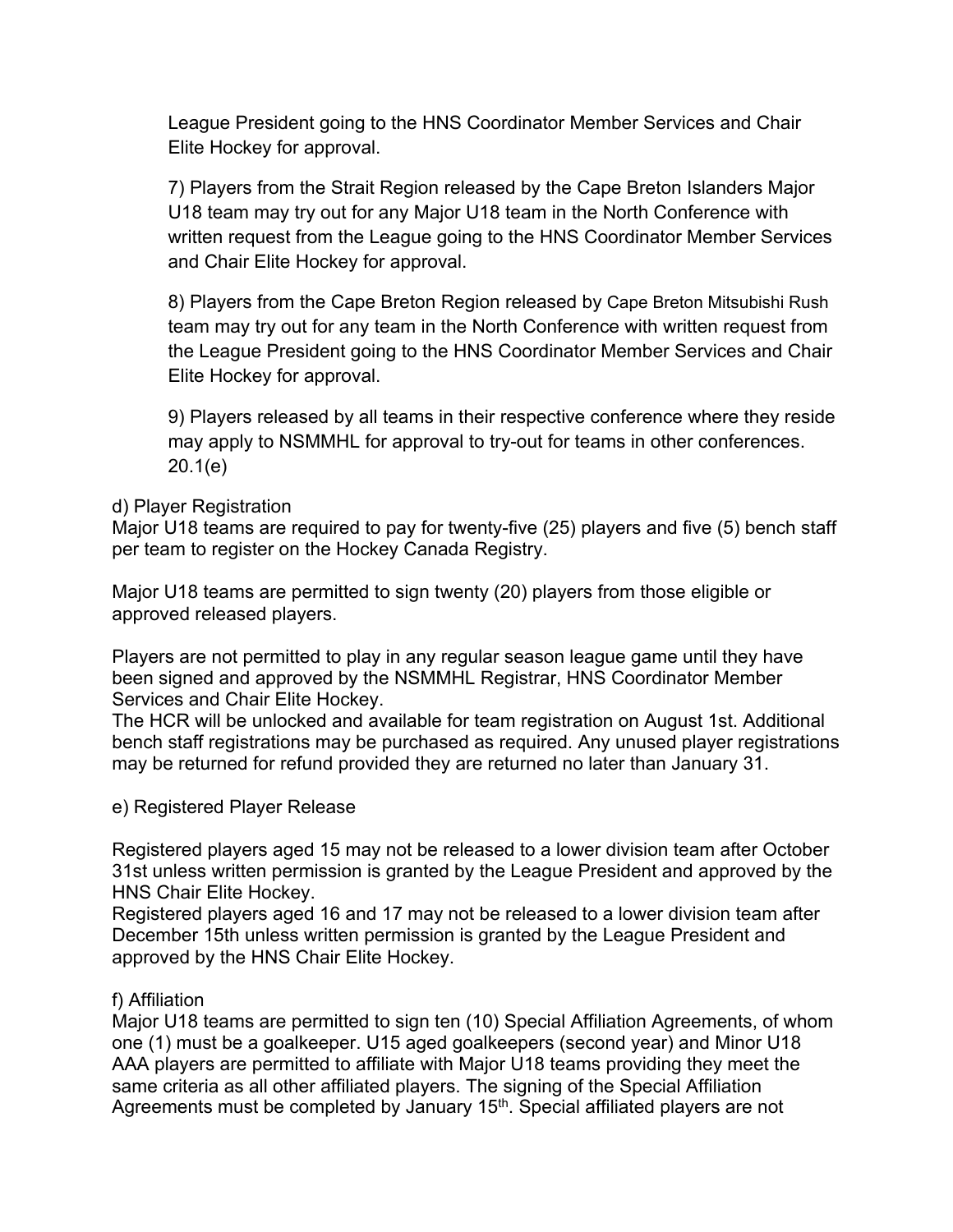permitted to participate for the selecting team until their player certificate has been approved by HNS Chair Elite Hockey. The HNS Chair Elite Hockey approval will not be provided until written consent by both teams involved in the affiliation agreement is filed with the HNS Coordinator Member Services and HNS Chair Elite Hockey. (Should a team require the use of special affiliated players prior to HNS approval; the team shall request permission from the League President who shall coordinate the approval with the HNS Chair Elite Hockey who shall determine the status of the affiliated player).

Prior to using any approved special affiliated player, the Major U18 team must obtain permission in writing from the team with which the affiliated player is registered. For this purpose, 'in writing' may be interpreted as an original email or facsimile.

#### 20.2 **Major U15:**

a) Regional Teams

Twelve regional areas are designated by HNS to offer a Major U15 program. These areas consist of:

• Region 1: The area comprised of the Cape Breton Region as defined by HNS Regulation 15.8 (17.a.i)

• Region 2: The area comprised of Strait Region as defined by HNS Regulation 15.8 (17.a.ii) plus the areas inclusive of the Antigonish Minor Hockey Association and Canso Minor Hockey Association

• Region 3: The area comprised of the Pictou County Minor Hockey Association

• Region 4: The area comprised of the Fundy Region as defined by HNS Regulation 15.8 (17.a.iv)

• Region 5: The area comprised of Cole Harbour Bel Ayr Minor Hockey Association and Eastern Shore Minor Hockey Association

• Region 6: The area comprised of the Dartmouth Whalers Minor Hockey Association

• Region 7: The area comprised of the Bedford Minor Hockey Association

• Region 8: The area comprised of the Halifax Hawks Minor Hockey Association

• Region 9: The areas comprised of the TASA Minor Hockey Association and Chebucto Minor Hockey Association

• Region 10: The areas comprised of the Sackville Minor Hockey Association and East Hants Minor Hockey Association

• Region 11: Western Region as defined by HNS Regulation 15.8(17.b.iii) and Clare / Digby MHA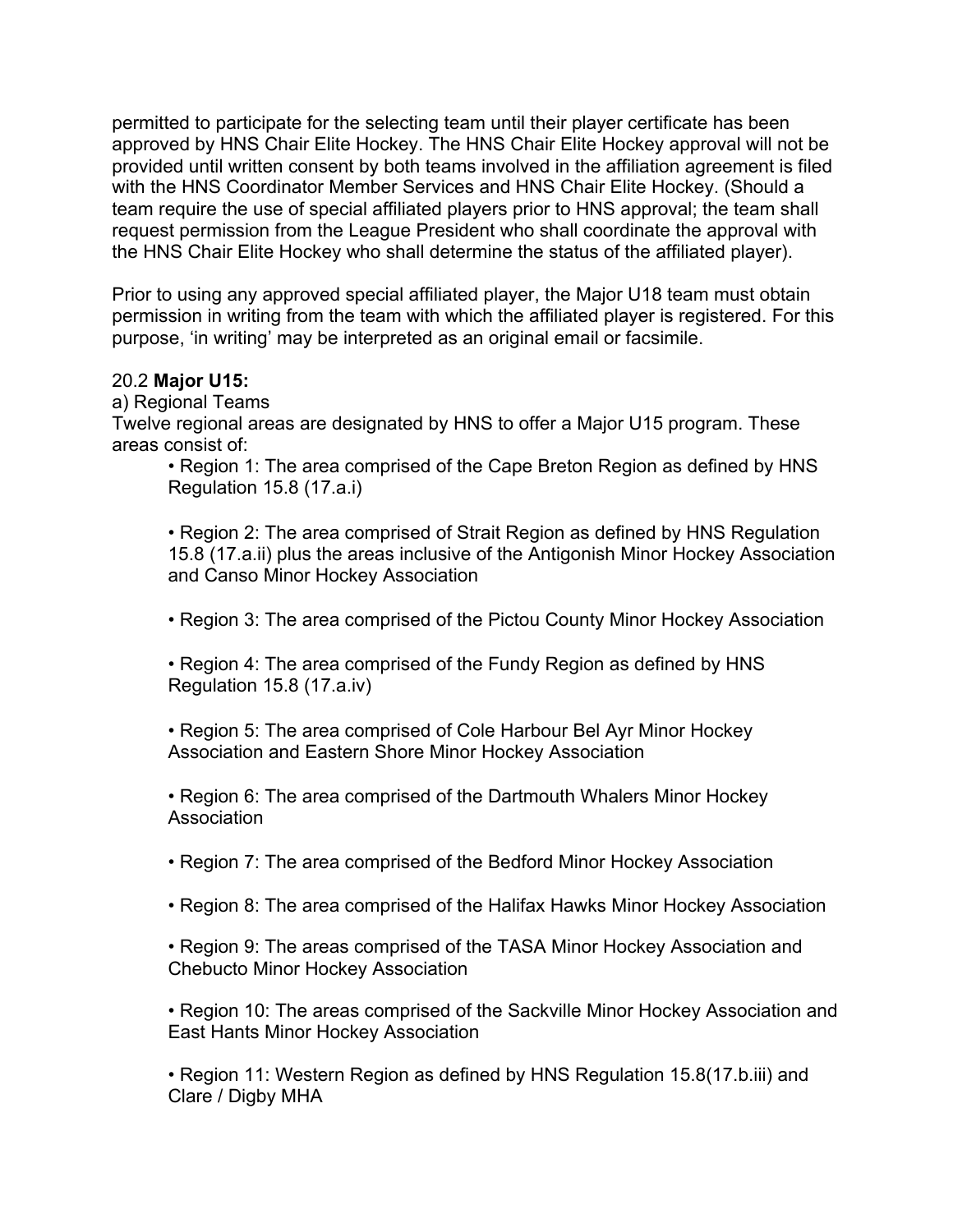• Region 12: Western Valley; Acadia MHA; West Hants MHA as defined by Hockey Regulation 15.8(17.b.iv)

### b) Member Teams

The twelve (12) teams shall be awarded a franchise by HNS for a term of two (2) years. By no later than January 31st, during the year in which the term expires, teams must notify HNS of their intention to re-apply for an extension of the term. The granting of an extension of the term shall be at the sole discretion of HNS.

### c) Player Registration

Major U15 teams are required to pay for twenty-five (25) players and five (5) bench staff per team to register on the HCR.

Major U15 teams must sign a minimum of 17 players, including two goaltenders. Players are not permitted to play in any regular season league game until they have been signed and approved by the NSMBHL Registrar, HNS Manager Member Services and HNS Chair Elite Hockey.

The HCR will be unlocked and available for team registration on August 1st. Additional bench staff registrations may be purchased as required. Any unused player registrations may be returned for refund provided they are returned no later than January 31st.

# d) Residency

Players must try out for the team within the Region in which the player resides. Should a player not be selected to the team within his Region, he shall have the option of trying out for one additional team in any of the other Regions as outlined in 20.2 (a).

# e) Eligibility

Players must be of U15 age (nominal ages of 13 and 14) as defined by HNS Regulation 3.1. Underage players will not be eligible unless approved by the HNS Chair Elite Hockey, under guidelines as established in the HNS Process for Consideration of Exceptional 12-Year-Old Male Hockey Player Status.

### f) Spring Player Evaluation Camps

Teams are permitted to conduct player evaluation camps for eligible players from the respective Regions as defined in Regulation 20.2a. The camps must not commence before fourteen (14) days after the Atlantic Championships for both U11 and U15, and must be completed by May 31st all participants shall be registered on a roster that must be filed with the League Secretary who shall forward a copy to HNS Manager Member Services and HNS Chair Elite Hockey.

# g) Player Selection Camps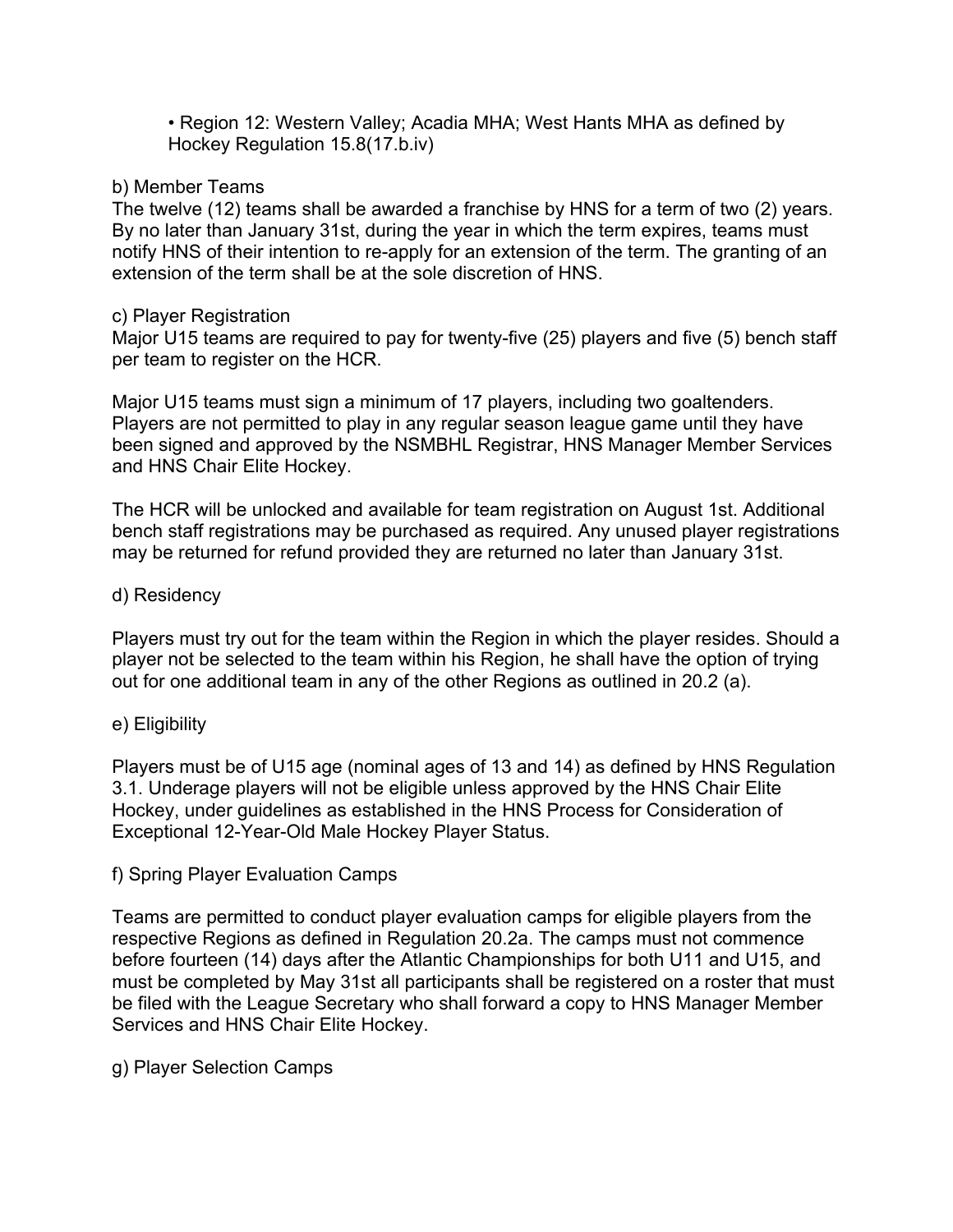Teams are permitted to conduct player selection camps for eligible players and any released players that are eligible, commencing no earlier than August 15th and must be concluded no later than September 10th of each season. All participants shall be registered on a roster that must be filed with the League Secretary, who shall forward a copy to HNS Coordinator Member Services and HNS Chair Elite Hockey. Players who are not selected and signed by September 1st of each year are considered released and may be permitted to tryout with another team in accordance with Regulation 20.2(d).

## h) Affiliation

Teams are permitted to sign ten (10) Special Affiliation Agreements of whom one (1) must be a goalkeeper, with eligible players who reside within the selecting team's Region, as set forth in Regulation 20.2(a). Selected players must be active players on a registered U15 team, within the selecting team's Region. HNS Regulation Four – Residency, and more specifically Sections 4.5 and 4.12 will apply to all affiliates.

Special affiliated players are not permitted to participate for the selecting team until their player certificate has been approved by the HNS Chair Elite Hockey. Approval will not be provided until written consent by both teams involved in the affiliation agreement is filed with the HNS Manager Member Services and HNS Chair Elite Hockey. Should a team require the use of special affiliated players prior to HNS approval; the team shall request permission from the League President who shall coordinate the approval with the HNS Chair Elite Hockey who shall determine the status of the affiliated player. The signing of the Special Affiliation Agreements must be completed by January 15th. Prior to using any approved special affiliate player, the Major U15 team must obtain permission in writing from the team with which the affiliated player is registered. For this purpose, 'in writing' may be interpreted as an original email or facsimile.

### 20.3. **Minor U16 AAA:**

### a) Regional Teams

The NSMMAAAHL consists of eight (8) regionalized teams located in the following regions or as otherwise prescribed by Hockey Nova Scotia. These areas consist of:

Region 1: Dartmouth MHA, Cole Harbour Bel Ayr MHA, Eastern Shore MHA Region 2: Sackville MHA, East Hants MHA Region 3: Bedford MHA, Halifax MHA Region 4: TASA MHA, Chebucto MHA, Chester MHA, South Shore MHA Region 5: Acadia MHA, West Hants MHA, Western Valley MHA, Yarmouth MHA, Clare-Digby MHA, Shelburne, MHA Region 6: Pictou County MHA, Cumberland County MHA, Truro MHA, Tatamagouche MHA, Parrsboro MHA, South Colchester MHA and West Colchester MHA. Region 7: Sydney MHA, Glace Bay MHA, New Waterford MHA, Cape Breton

County MHA and Northside District MHA.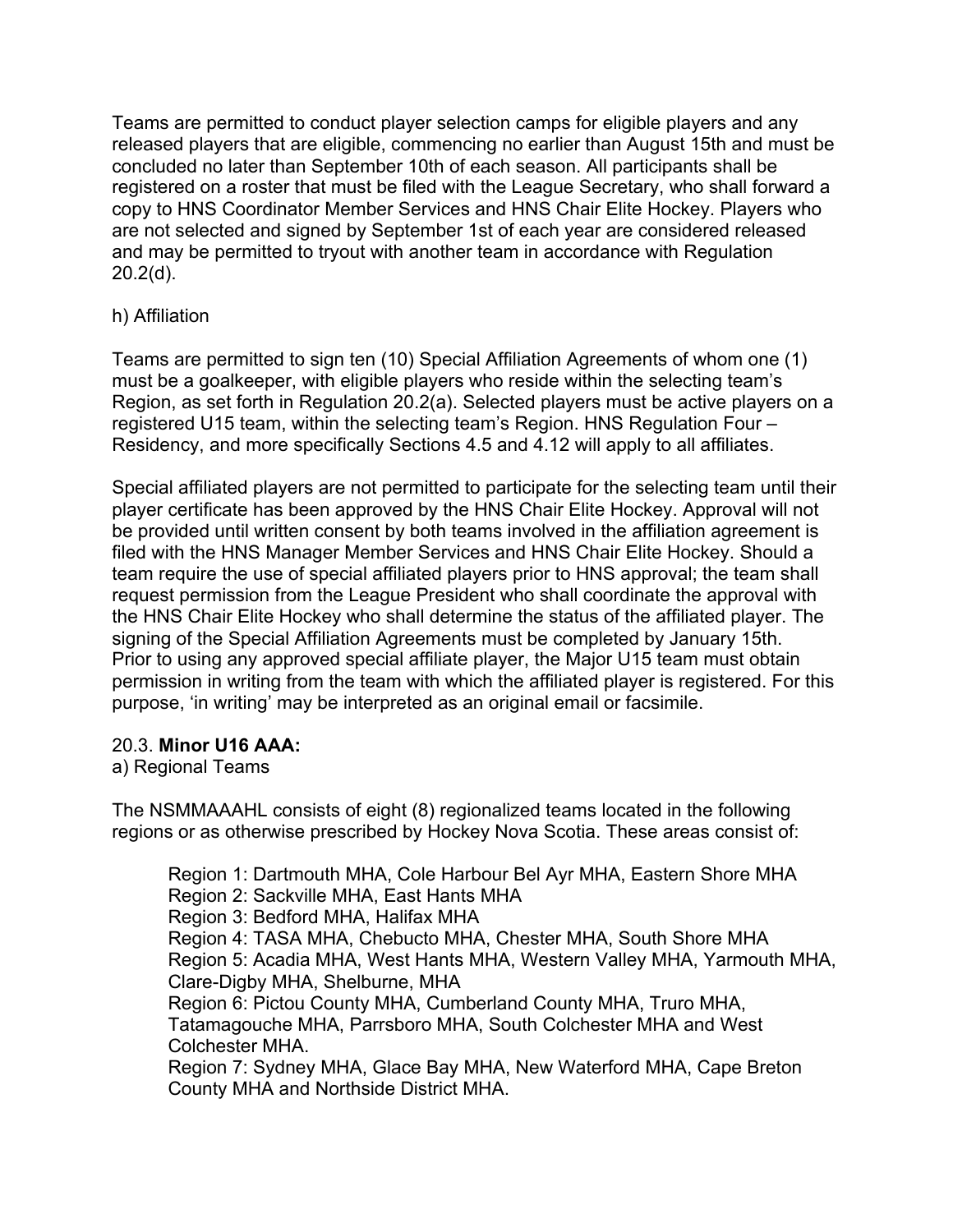Region 8: Antigonish MHA, Canso MHA, Strait/Richmond MHA and Cape Breton West MHA

#### b) Member Teams

The eight teams shall be awarded a franchise by HNS for a term of two years. By no later than January 31st, during the year in which the term expires, teams must notify HNS of their intention to re-apply for an extension of term. The granting of an extension of term shall be at the sole discretion of HNS. As part of the extension, teams are required to submit team financial statements annually to the League President and HNS Chair Elite Hockey by July 31 of each year.

#### c) Player Registration

Minor U16 AAA teams are required to pay for 20 players and five bench staff per team to register on the HCR. Minor U16 AAA teams must sign a minimum of 17 players including two goaltenders. Players are not permitted to play in any regular season league game until they have been signed and approved by the NSMMAAAHL Registrar, HNS Manager Member Services and HNS Chair Elite Hockey.

The HCR will be unlocked and available for team registration on August 1st. Additional bench staff registrations may be purchased as required. Any unused player registrations may be returned for refund provided they are returned no later than January 31st.

#### e) Residency

Players must try out for the team within the Region in which the player resides. Should a player not be selected to the team within his Region, the released players may try out for any other league team with no limitation on how many other teams they may try out for however they are only permitted to try out for one team at a time.

The Nova Scotia Minor U16 AAA hockey league is designed primarily for the 15-yearold,first-year U16 hockey player. To ensure competitive balance and to foster the development aspect of the league, the following are the rules regarding player eligibility:

### The League is open to All players:

• Who are 15 years of age prior to December 31 of the current playing year and • All players who turn 16 years of age between the months of September and December of the current playing year.

• In addition, each team may sign a maximum of five (5) players who are 16 years old between January and August of the current playing year one of which has to be a goaltender.

### e) Spring Player Evaluation Camps

Teams are permitted to conduct player evaluation camps for eligible players from the respective Regions as defined in Regulation 20.3(a). The camps must not commence before 14 days after the Atlantic Championships for U15 and must be completed by May 31st all participants shall be registered on a roster that must be filed with the League Secretary who shall forward a copy to the HNS Manager Member Services and HNS Chair Elite Hockey.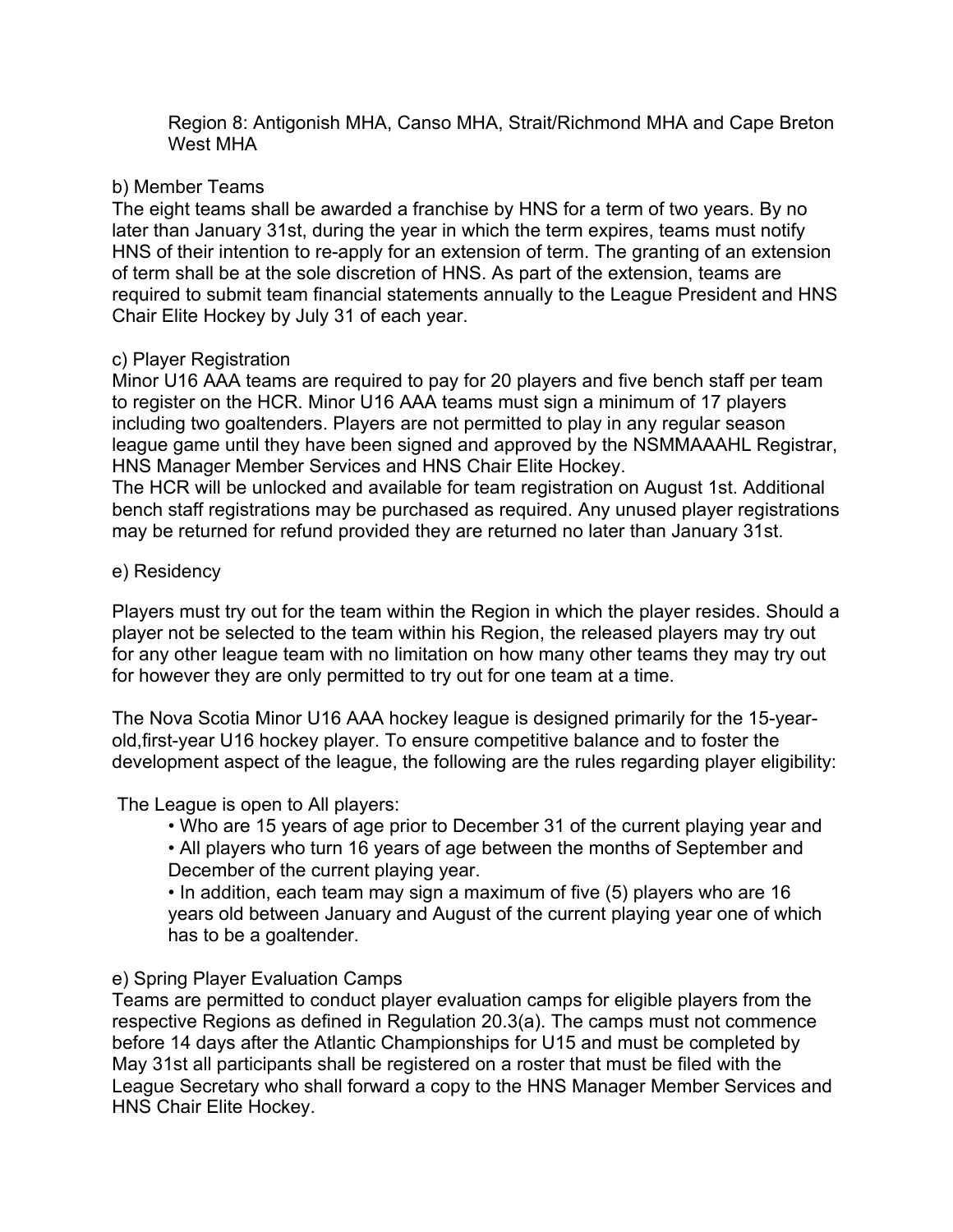### f) Player Selection Camps

Teams are permitted to conduct player selection camps for eligible players and any released players that are eligible, commencing no earlier than August 25th and must be concluded no later than September 20th of each season. All participants shall be registered on a roster that must be filed with the League Secretary, who shall forward a copy to HNS Coordinator Member Services and HNS Chair Elite Hockey. Players (teams to sign a minimum of 15 skaters and 1 goaltender) who are not selected and signed by September 17th of each year are eligible to be released upon player request and may be permitted to tryout with another team in accordance with Regulation 20.3(c). Final team rosters must be filed by October 17th with the League Secretary, who shall forward a copy to the HNS Manager Member Services and HNS Chair Elite Hockey.

#### g) Affiliation

Teams are permitted to sign six (6) Special Affiliation Agreements of whom one (1) must be a goalkeeper, with eligible players who reside within the selecting team's Region, as set forth in Regulation 20.3(a). Selected players must be active players on a registered Major U15 team, U15 AA (second year players), U18 AA and U18 A team within the selecting team's Region. HNS Regulation Four - Residency and more specifically Sections 4.5 and 4.12 will apply to all affiliates. Special approval must be given for affiliation of players who reside outside the selecting team's Region, as set forth in Regulation 20.3(a). The team within the Region in which the affiliated player resides has first choice to affiliate the player to their own team and if not, then the player qualifies to affiliate for one other Minor U16 AAA team within the League.

Special affiliated players are not permitted to participate for the selecting team until their player certificate has been approved by the HNS Chair Elite Hockey. Approval will not be provided until written consent by both teams involved in the affiliation agreement is filed with the HNS Manager Member Services and HNS Chair Elite Hockey. Should a team require the use of special affiliated players prior to HNS approval; the team shall request permission from the League President who shall coordinate the approval with the HNS Chair Elite Hockey who shall determine the status of the affiliated player. The signing of the Special Affiliation Agreements must be completed by January 15.

Prior to using any approved special affiliate player, the Minor U16 AAA team must obtain permission in writing from the team with which the affiliated player is registered. For this purpose, 'in writing' may be interpreted as an original email, text or facsimile.

### **REGULATION TWENTY-ONE – NON-SANCTIONED HOCKEY ACTIVITY**

#### 21.1. Non-Sanctioned Hockey

Participation in non-sanctioned hockey is not permitted during the designated Hockey Nova Scotia season.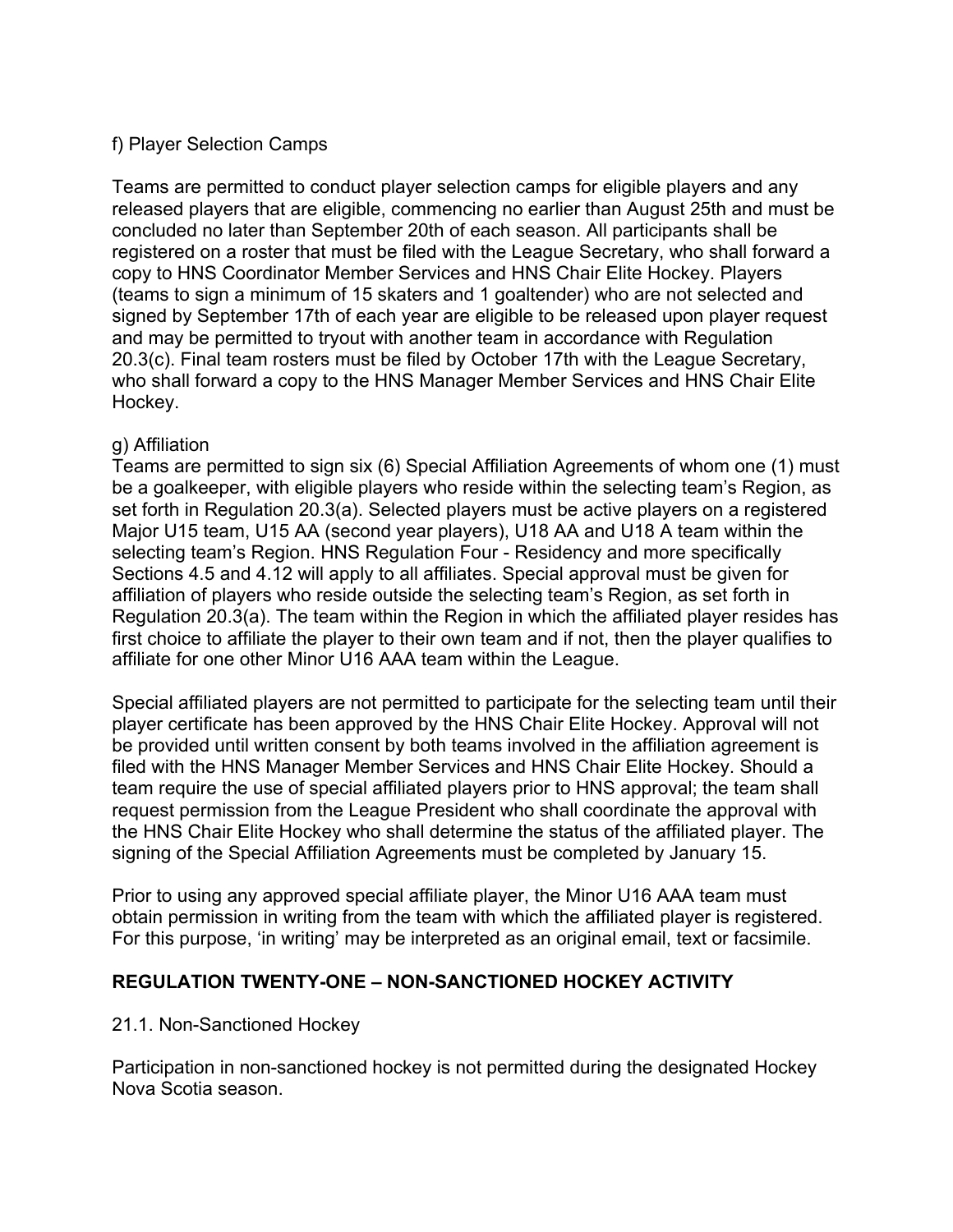Members of Hockey Nova Scotia who were registered in the previous season and participate in "unsanctioned hockey" are herewith advised that Hockey Nova Scotia will not be responsible for actions emanating from said activities and further, that the medical and liability insurance programs under which all members are protected will be automatically voided.

For the purposes of interpretation, non-sanctioned hockey is any program not approved by Hockey Nova Scotia.

The normal Hockey Nova Scotia hockey season is interpreted to be from September 1st to April 30th of the calendar year, during which all Hockey Nova Scotia and Hockey Canada regulations must be adhered to.

No HNS registered team shall play against a non-sanctioned hockey team.

## 21.2. Procedure for Reporting

Any complaint against a member participating in a non-sanctioned activity during Hockey Nova Scotia's year, must be in written form and signed by the coach and manager of the team and/or President of the Minor Hockey Association outlining the nature of their complaint. The evidence associated with this complaint shall be forwarded to the Executive Director of Hockey Nova Scotia, who can arrange for a hearing into this allegation.

# 21.3. Process

Once a complaint has been received by Hockey Nova Scotia there will be an investigation into the complaint. In the event that the President of Hockey Nova Scotia determines that sufficient information has been sent forward to act upon. If sufficient information warrants, a committee shall be struck by the President to hear the complaint.

### 21.4. Decisions

A player, coach, or other member who plays or practices with another team or organization, while retaining Hockey Nova Scotia membership and is proven to have participated in a non-sanctioned event will be sanctioned through any of the following means:

### 1) A reprimand

2) Suspension of playing or coaching privileges from membership for a specified period of time

3) Have his membership privileges withdrawn

4) Such other action as the committee deems appropriate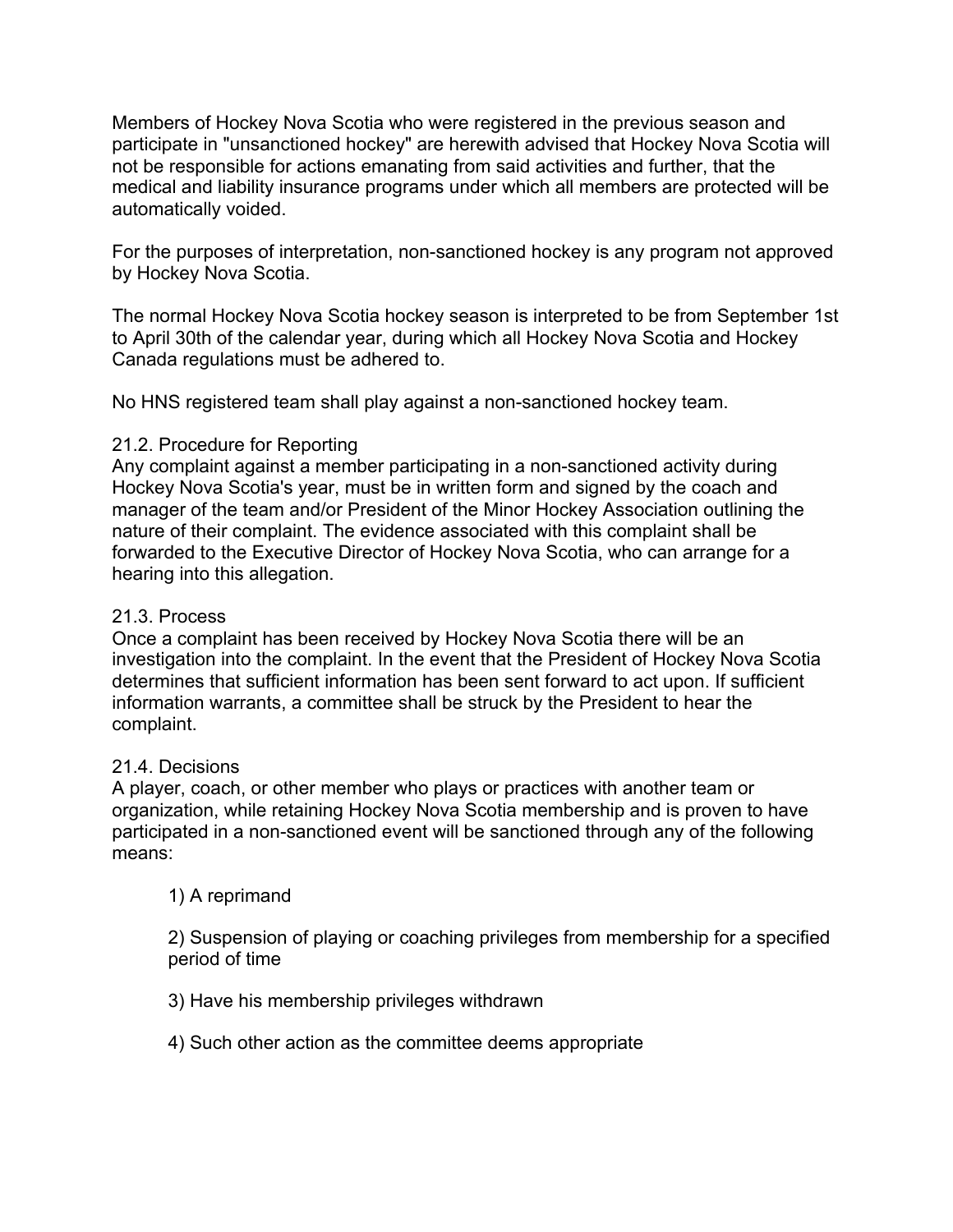### **REGULATION TWENTY-TWO – CONFERENCE PLAY-OFFS, DAY OF CHAMPIONS AND PROVINCIAL CHAMPIONSHIP TOURNAMENTS**

22.1. Hockey Nova Scotia through its Minor/Female Council (HNSMC/HNSFC) shall annually facilitate playoffs leading to Provincial Championships in all competitive divisions and classifications above the U9 division.

22.2. In order to compete in Provincial Championship tournaments or in any HNS playoffs, a team must register a minimum of 16 players where registration numbers permit, except where Hockey Canada rules apply for Regional and National play. Further, that team must play at least 10 games with registered teams in the same division and be classified by the Regional Directors.

22.3. Games required for U15 AA, U18 AA for Provincials: These Leagues shall play a balanced schedule within their own league, with a minimum total of 20 meaningful games being played by each member team. Each member team in the league must also play at least two meaningful games against each team in the league. The first 20 scheduled league games will be used to determine the seeding based on PPP. All League teams must play in the League Tournament that determines Provincial Championship participants. This includes teams who may be hosting Provincial Championship Tournaments.

22.4. A minimum of twelve (12) players in uniform (including one goaltender) on the ice and/or players bench, on each team shall be necessary for the start of any provincial playoff game. Any team dressing less than 12 players will forfeit the game.

22.5. Minor Hockey Associations wishing to host Provincial Championship tournaments must make application to their Regional Director by December 1st of the current playing year.

22.6. Host Minor Hockey Associations are to ensure that a copy of HNS Rules and Regulations are at the timer's bench for all playoff games.

22.7. Only those players who have participated in 10 meaningful Minor games before the beginning of League Provincial Playdowns shall be permitted to compete in provincial playoff games as a player or affiliate.

22.8. In all HNS games, any team found to be playing with illegal players the win will be given to the non-offending team. The Coach or Team Official will be under indefinite suspension, until dealt with by the HNSMC Executive. No protest fee will be required.

For suspensions during HNS Playoffs, to be considered meaningful games, they must be scheduled League games, sanctioned Tournament games and/or Playoff games. These games must be pre-approved games by the Regional Director. Exhibition games are not permitted.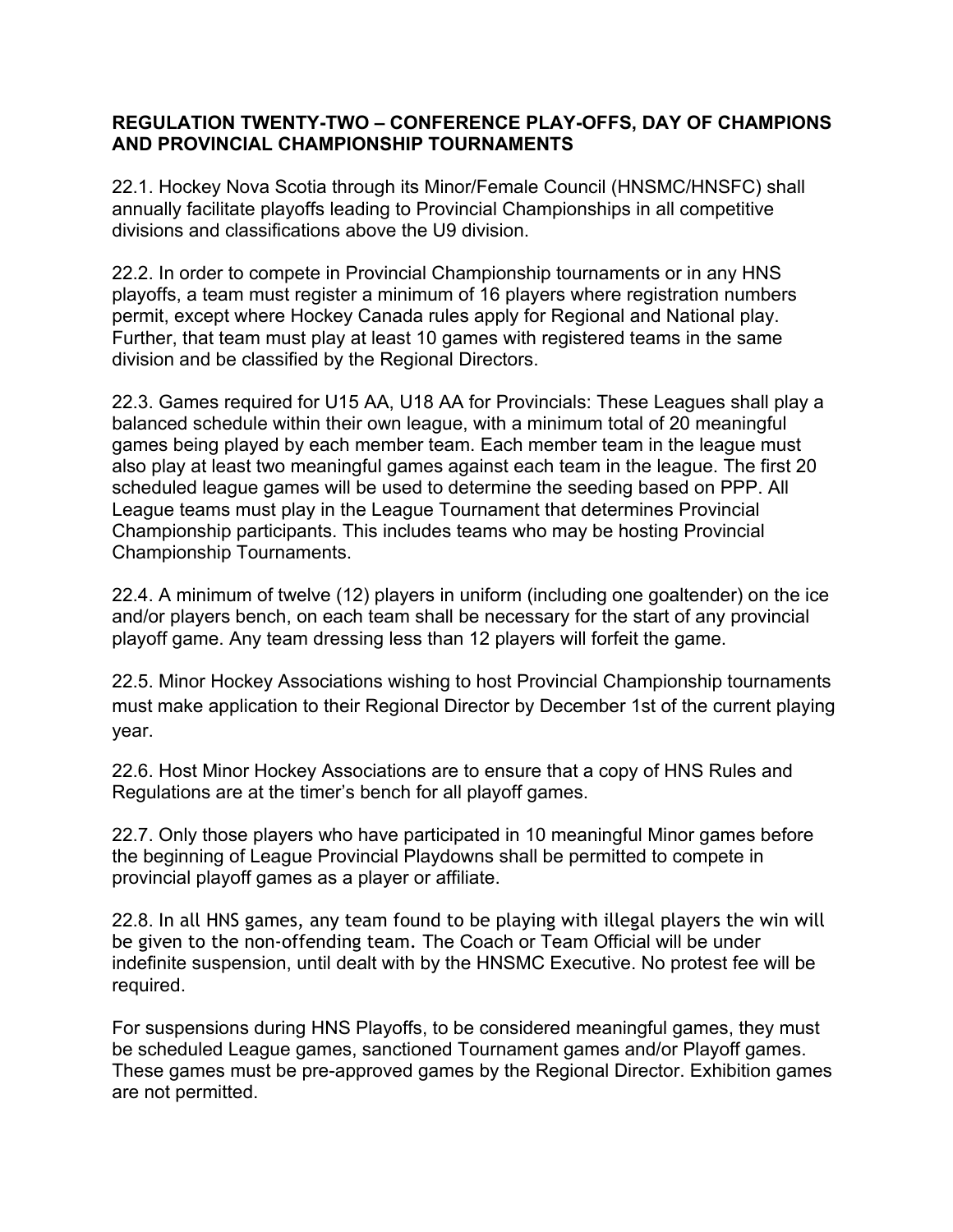22.9. One,30-second time out per team will be permitted in each HNS Playoff game, including overtime.

22.10. All HNS registered teams competing for provincial Championships must play all scheduled games unless otherwise approved by the HNSMC Regional Director or Conference Coordinator. As well, all teams must play in their League play-off tournament that leads to Qualifying for Provincial Championships. This includes teams that may be hosting the HNS Provincial Championship Tournament. Failure to comply will result in sanctions against the team or the Minor Hockey Association.

22.11. No game involving a team that must travel more than100 km (distance between home rinks) shall start before 12 noon unless mutually agreed upon by both teams involved. This does not apply to the Hockey Nova Scotia Day of Champions event.

22.12. In divisions of U11 hockey and below, no game will be scheduled after 6:00 p.m. unless mutually agreed upon by both teams involved.

22.13. The home team will advise their Regional Director, by telephone or email, of the outcome of all playoff games and will forward the original game sheet to the Regional Director within 48 hours.

22.14. Games shall consist of three, 15-minute stop time periods, with ice resurfacing between the second and third periods.

22.15. IN PROVINCIAL PLAYOFF GAMES WHERE A WINNER MUST BE DECLARED, THE FOLLOWING OVERTIME FORMAT MUST BE FOLLOWED

**Overtime period one:** Should a game end in a tie at the end of regulation play, there will be one (1) five-minute, five-on-five sudden victory period. There will be a two (2) minute break at the conclusion of regulation play. Teams will not change ends.

**Overtime period two:** Should a game end in a tie at the end of the first overtime period, there will be one (1) five-minute, four-on-four sudden victory period. There will be a two (2)-minute break at the conclusion of the first overtime. Teams will not change ends.

**Shootout.** Should a game remain tied after overtime, there will be a three-player shootout with the home team shooting first. Each team selects their own three (3) shooters.

• If still tied after the first three rounds, the shootout continues one (1) player at a time per team, moving through the roster until a winner is declared. After eleven (11) players on each team (including the original three shooters) have shot, teams may then use a shooter again going through the same process.

Each team will be permitted one (1) timeout for the game, including overtime.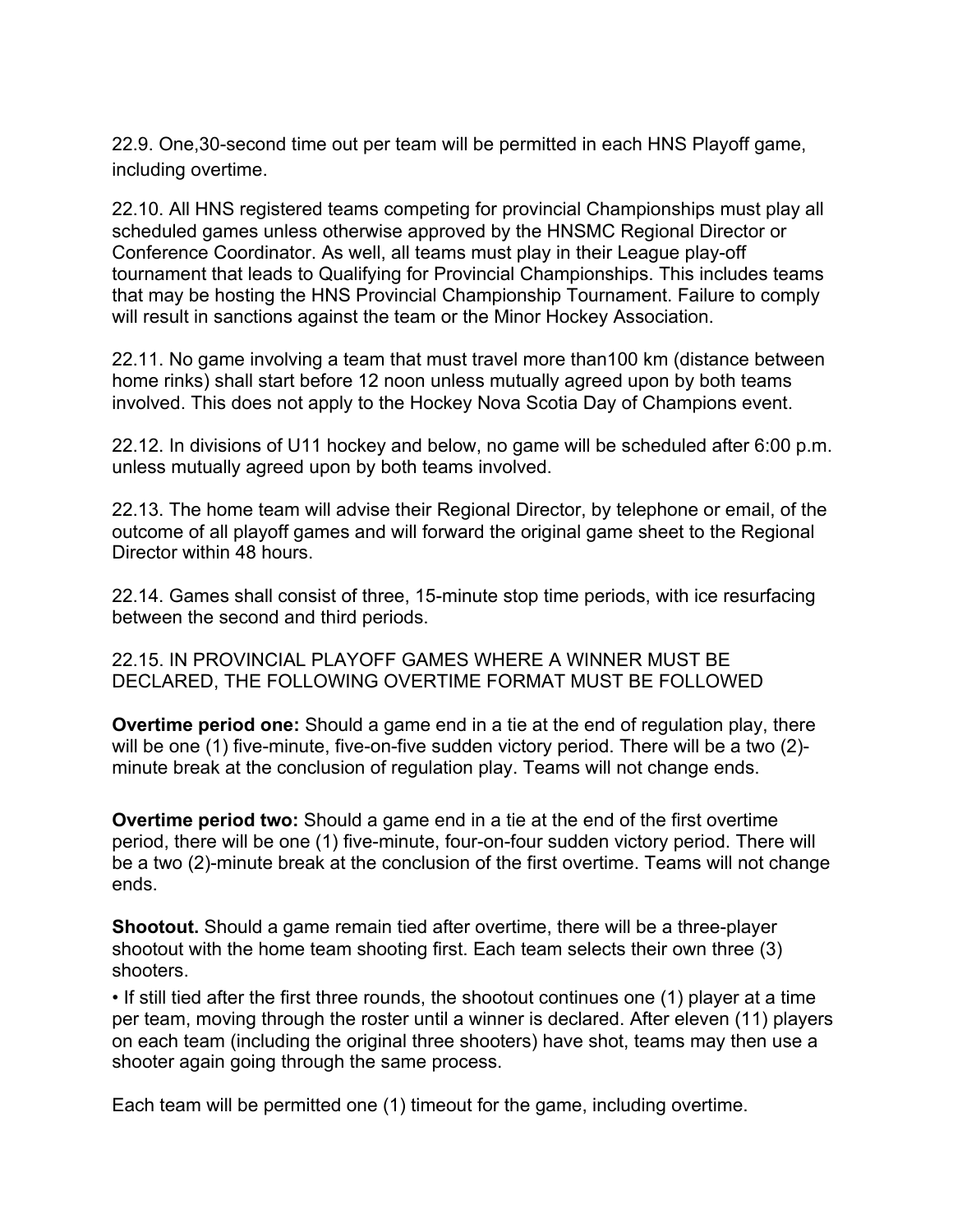22.16. In the event of difficulty in scheduling playoff games, the teams involved may refer their problem to the Regional Director(s) and or the Conference Coordinator for a ruling. Any team declining to play as per the Director's/Conference Coordinator's ruling shall forfeit the series.

22.17. The host MHA or Zone must supply minor officials, including scorekeepers and timekeepers (no goal judges).

# **HNSMC PLAYOFF FORMAT**

22.18. HNSMC will each year establish a Playoff Format that will include all registered teams in all Divisions and Categories within HNS minor hockey. This format will be established in early December each year after HNSMC has completed the final Classification and Categorization of all teams.

22.19. The HNSMC Playoff Format will include all teams, those involved in Leagues as well as all other teams. The Format will establish firm deadlines for the completion of all playoff games and series. This annual Playoff Format will be distributed to all MHAS and HNS stakeholders as early in December as possible.

# **HNSMC DAY OF CHAMPIONS (DoC)**

22.20. At the conclusion of each hockey season Hockey Nova Scotia will host a Day of Champions event to declare Provincial Champions in the following HNSMC Divisions and Categories: U11 AA, A, and B; U13 AA, A and B; U15 A and B; U18 A and B.

22.21. At the Day of Champions, the teams involved will come from the HNS North and South Conferences, one from each Conference.

22.22. HNSMC will establish a playoff format leading to the Day of Champions event. This format will be distributed to all Minor Hockey Associations in early December of each hockey season, this will be completed following the final Classification of all teams within the jurisdiction of HNSMC.

22.23. The games played during the DoC will be Championships consisting of one game, with the winner being declared the Provincial Champion. The HNS Provincial banner and plaque will be presented, as well as gold and silver medals.

22.24. The Rules and Regulations for the DoC games will be those outlined for the Championship games in HNS Regulation 23.

22.25. The home teams in the DoC games will alternate each year, for 2014-15 the team furthest west will be the home team. For the 2015-16 season, it will be the team furthest east geographically.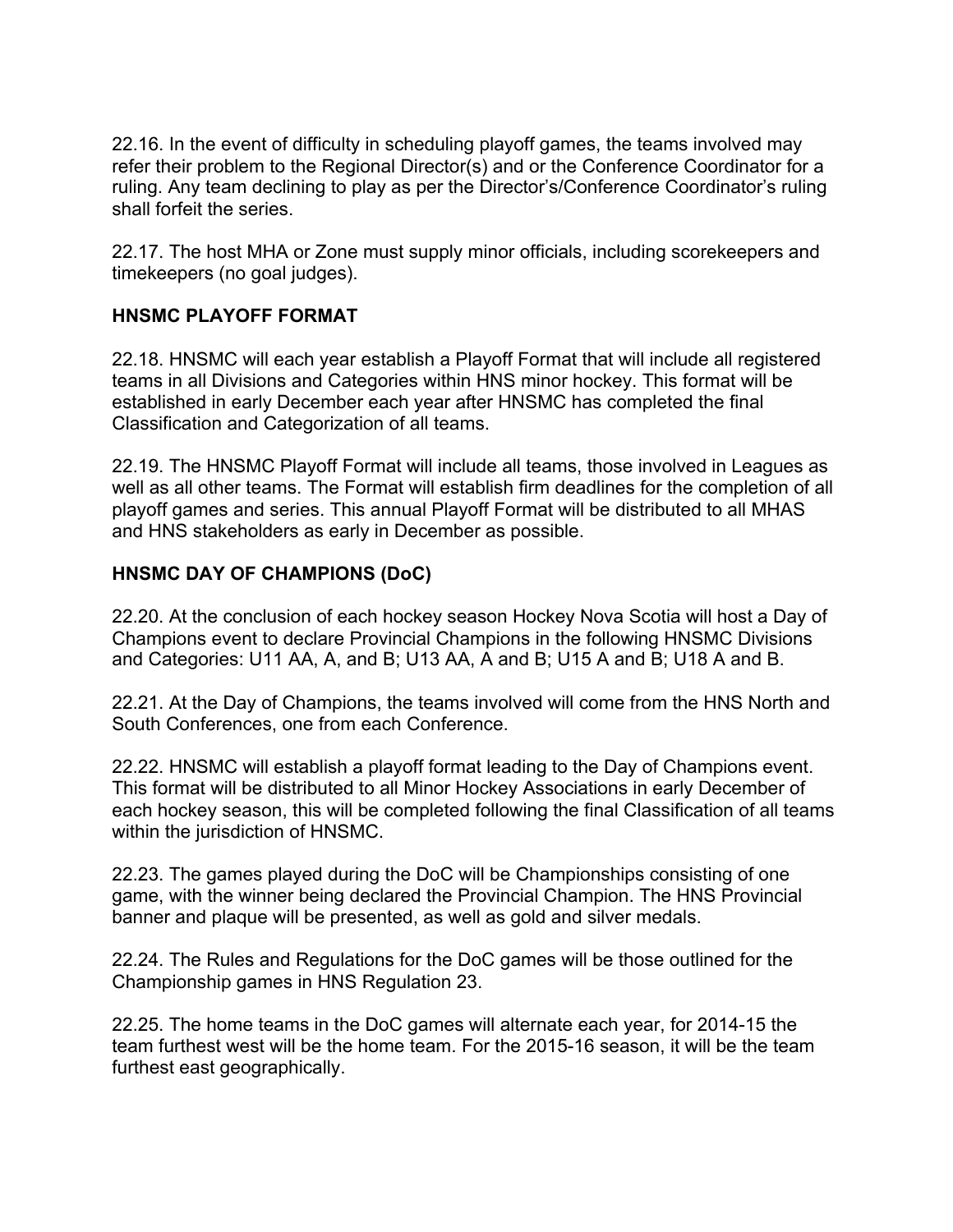22.26. The site of the HNS DoC will be established as early in the hockey season as possible. This information will then be distributed to all Minor Hockey Associations and teams.

## **REGULATION TWENTY-THREE - PROVINCIAL CHAMPIONSHIP TOURNAMENTS (U18 AA)**

23.1. Teams competing in Provincial Championship tournaments shall be the four (4) Inter-Regional Conference winners plus the host team.

23.2. The format and schedule for Provincial Championship tournaments is established annually by the Executive of the HNSMC and is the responsibility of HNS. Neither format nor schedule may be changed without the prior written permission of the HNSMC Chairman or his designate. All games must be played as scheduled, regardless of whether or not they have a bearing on the outcome of the tournament.

23.3. The tournament format is single round robin with a Championship game.

23.4. The tournament schedule is as follows (five teams), with the last named team being designated as the home team:

Friday 11:00 am 1 vs 2 1:00 pm 3 vs 4 3:00 pm 2 vs 5 5:00 pm 4 vs 1 7:00 pm 5 vs 3 **Saturday** 8:30 am 5 vs 1 10:30 am 2 vs 4 12:30 pm 1 vs 3 2:30 pm Skills Competition 4:00 pm 4 vs 5 6:00 pm 3 vs 2 Sunday 11:00 am Championship Game (2nd vs 1st)

# **The team that finished higher in tournament play will be the home team.**

Team Placement:

a) Team 1 will be the host team.

b) The distance teams are located from the host city will determine teams 2 through5.

c) Closer teams will receive a higher placement.

d) This is to allow teams from further away time to travel to the tournament.

23.5. Games shall consist of three, 15-minute stop time periods, with ice resurfacing between the second and third periods.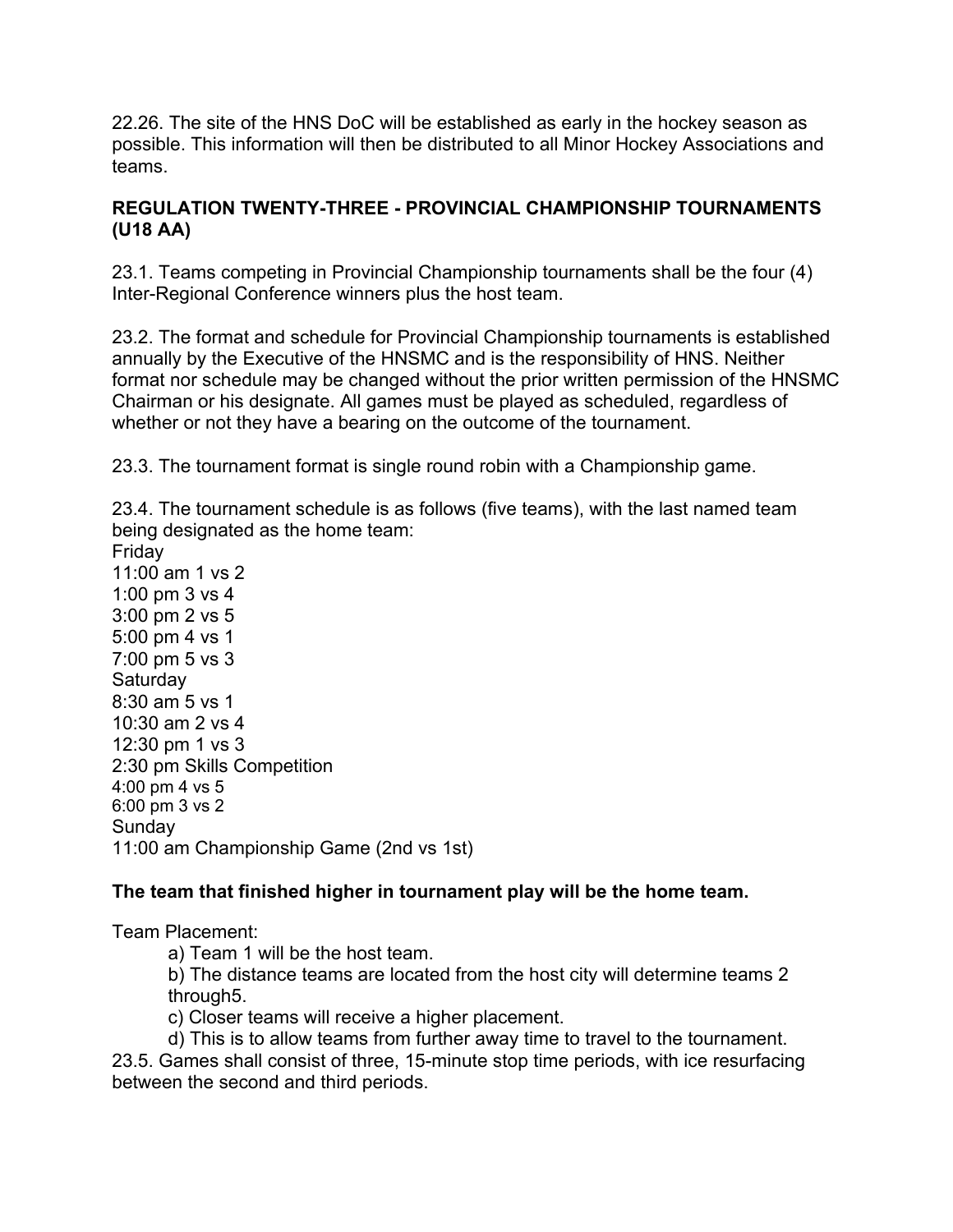23.6. For round robin play, if a game is tied at the end of regulation time, teams shall have a two (2)-minute rest without leaving the ice, not change ends, and commence one, five(5)-minute stop-time, sudden victory period. If teams remain tied after the Overtime period, each team will receive one point.

23.7. IN PROVINCIAL PLAYOFF GAMES WHERE A WINNER MUST BE DECLARED, THE FOLLOWING OVERTIME FORMAT MUST BE FOLLOWED

**Overtime period one:** Should a game end in a tie at the end of regulation play, there will be one (1), five (5)-minute, five-on-five sudden victory period. There will be a two (2)-minute break at the conclusion of regulation play. Teams will not change ends.

**Overtime period two:** Should a game end in a tie at the end of the first overtime period, there will be one (1) five (5)-minute, four-on-four sudden victory period. There will be a two (2)-minute break at the conclusion of the first overtime. Teams will not change ends.

**Shootout.** A player with time left in a penalty shall not be permitted to participate in a shootout. Should a game remain tied after overtime, there will be a three-player shootout with the home team shooting first. Each team selects their own three shooters. If still tied after the first three rounds, the shootout continues one (1) player at a time per team, moving through the roster until a winner is declared. After eleven (11) players on each team (including the original three shooters) have shot, teams may then use a shooter again going through the same process.

Each team will be permitted one (1) timeout for the game, including overtime.

23.8. Hockey Canada Registry rosters and affiliate player certification must be available and presented upon request. Each team shall designate in writing a maximum of 19 eligible players (20 in case of U18 AA), regular, affiliated or any combination thereof who will participate in the Championships. This shall be done at the officials meeting and there will be no changes to the list for any reason after the Championships begin.

23.9. The host Minor Hockey Association must supply minor officials, including scorekeepers and timekeepers. The four (4)-person officiating system must be used for all games.

23.10. Failure to present player credentials, to appear for any game as scheduled, or to complete any game, shall result in forfeiture, and possible suspension from further play. Any game forfeited shall carry a score of 5-0 against the offending team. Individual records, if any, shall count in the overall statistics.

23.11. Tie Breaking Sequence Two Teams Tied

If two or more teams are tied at the conclusion of a round robin series, then the following procedure will be used to determine the final ranking before the semi-final and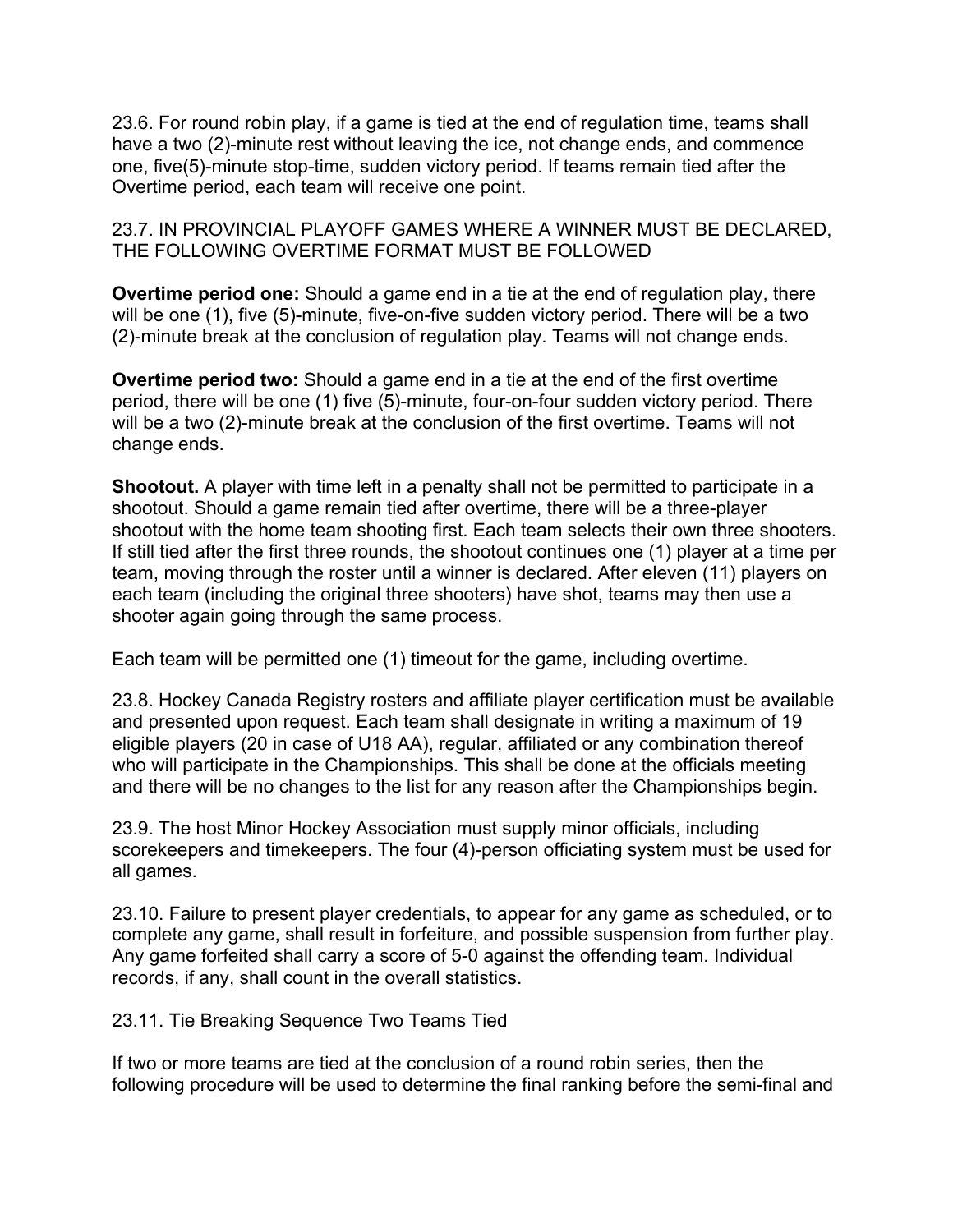final games are played. In the event that teams are tied for a playoff position, the following procedure will apply: If two teams are tied:

a) The winner of the round robin game between the two tied teams gains the higher position.

b) The team with the most wins in the round robin gains the higher position.

c) If the two teams are still tied after 1)a and 1)b have been applied, then the team with the best goal average gains the higher position. The goal average of a team is to be determined in the following manner:

Total number of goals for divided by the total number of goals for and against.

NOTE: All round robin games are included.

Example: For  $= 10$  goals Against  $= 4$  goals

Therefore, Goal Average Percentage = 10 (Goals For) divided by

10+4 (Goals For plus Goals Against) = .714

NOTE: The higher percentage gains the higher position

d) If the two teams are still tied after 1)a, 1)b, and 1)c have been applied, the team with the least number of minutes in penalties throughout all of the round robin games, gains the higher position.

e) If the two teams are still tied after 1)  $a, 1$  b, 1  $c,$  and 1) d. have been applied, then the team which scored the first goal in the game between the tied teams gains the higher position.

f) If the two teams are still tied after 1)a, 1)b, 1)c, 1)d, and 1)e have been applied, a single coin toss will determine which team gains the higher position.

#### **Three or More Teams Tied**

Note: The three-team tiebreaker is used to determine the seeding of the 1st, 2nd, 3rd seed. If any step in the tiebreaker only seeds one team, that team assumes that position. The three-team tiebreaker will continue to determine the seeding of the two remaining teams. At no time will teams using this formula go back to the two-team tiebreaker.

If three teams or more are tied, the head-to-head record between tied teams will determine who advances. If the tied teams have not all played each other, proceed to 2a.

NOTE: All round robin games are included

Example: For  $= 10$  goals Against  $= 4$  goals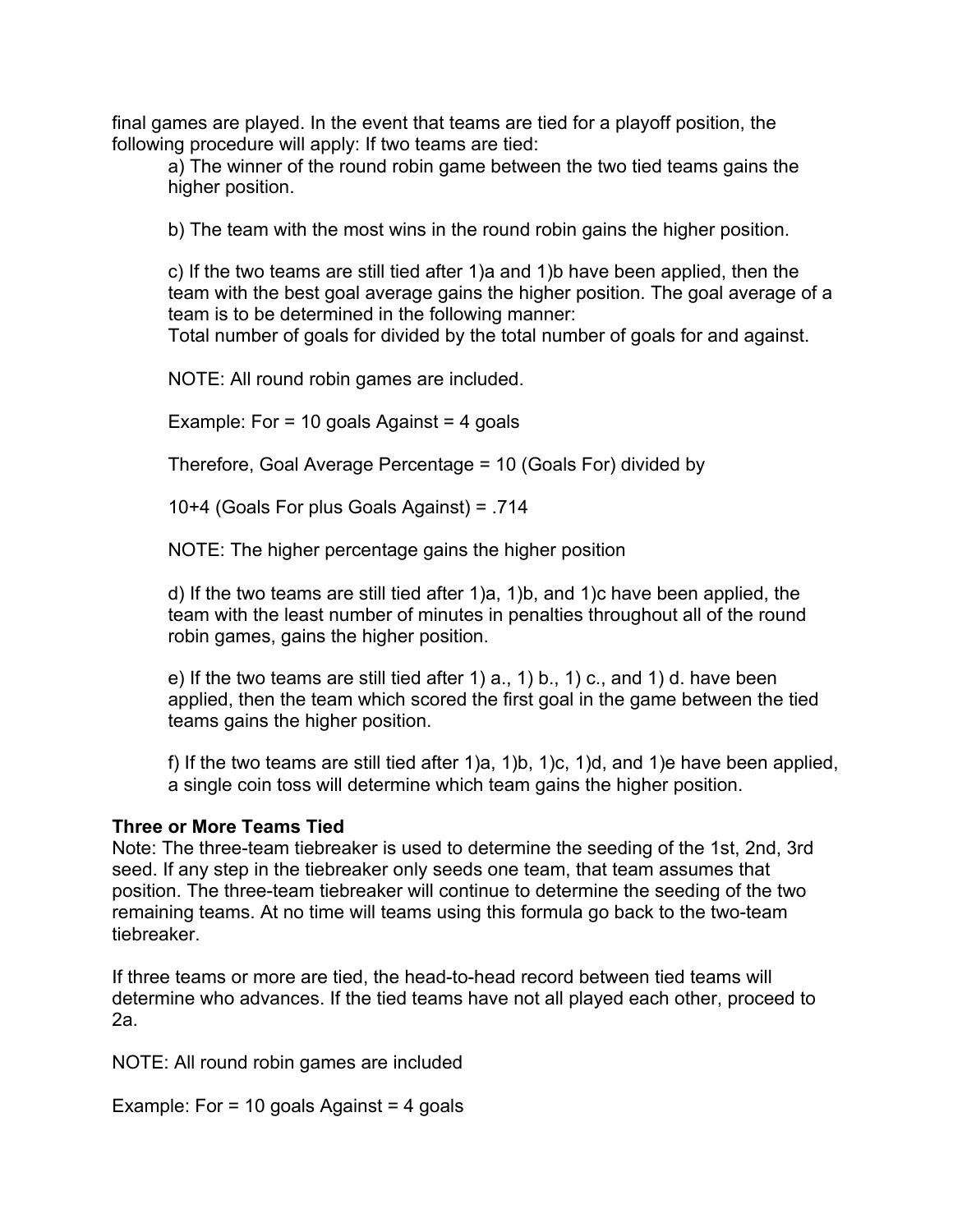a) The team with the most wins would gain the highest position.

b) If teams are still tied after 2) a. has been applied, then the team with the best goal average gains the highest position. The goal average of a team is to be determined in the following manner: total number of goals for divided by total number of goals for and against.

Therefore, Goal Average Percentage = 10 (Goals For) divided by 10+4 (Goals For plus Goals Against) = .714

NOTE: The highest percentage gains the highest position(s).

The exercise of 2)b establishes the team or teams with the highest position(s) by percentage. These teams will advance. If there are still teams tied, they go to the next step. They do not go back to the "Two Team Tiebreaker". Example

i. Team  $A - 0.714 = 1$  seed - Advances. Team  $B - 0.500 = 3$  seed - Does not advance. Team  $C - .650 = 2$  seed - Advances.

ii. Team A - .714 = 1 seed - Advances. Team B - .500 = Still tied with team C - go to next step 2)c. Team C - .500 = Still tied with team B - go to next step 2)c.

iii. Team A –.  $650 = Still$  tied with team B – go to next step 2) c. Team B - .650 = Still tied with team  $A - go$  to next step 2)c. Team  $C - 0.500 = Does$  not advance.

c) If teams are still tied after 2)a, and 2)b, the team with the fewest goals against (all round robin games played) will gain the highest position.

d) If teams are still tied after 2)a, 2)b, and 2)c, the team with the most goals for (all round robin games played) will gain the highest position.

e) If teams are still tied after 2)a, 2)b, 2)c, and 2)d, have been applied, the team to qualify would be the team that received the least number of minutes in penalties throughout all the round robin games.

f) If teams are still tied after 2)a, 2)b, 2)c, 2)d, and 2)e, have been applied, a coin toss shall determine the winner. In a three-team coin toss, the odd team gains the highest position.

23.12. The Chairman of the HNSMC shall appoint an officer of the council /League President or Regional Director to hear and rule without delay on any protests or disputes arising during a Provincial Championship tournament. The requirement for a protest fee is waived. However, should a participant wish to appeal a ruling of the appointed officer, the provisions of Regulation 13.12 must be met.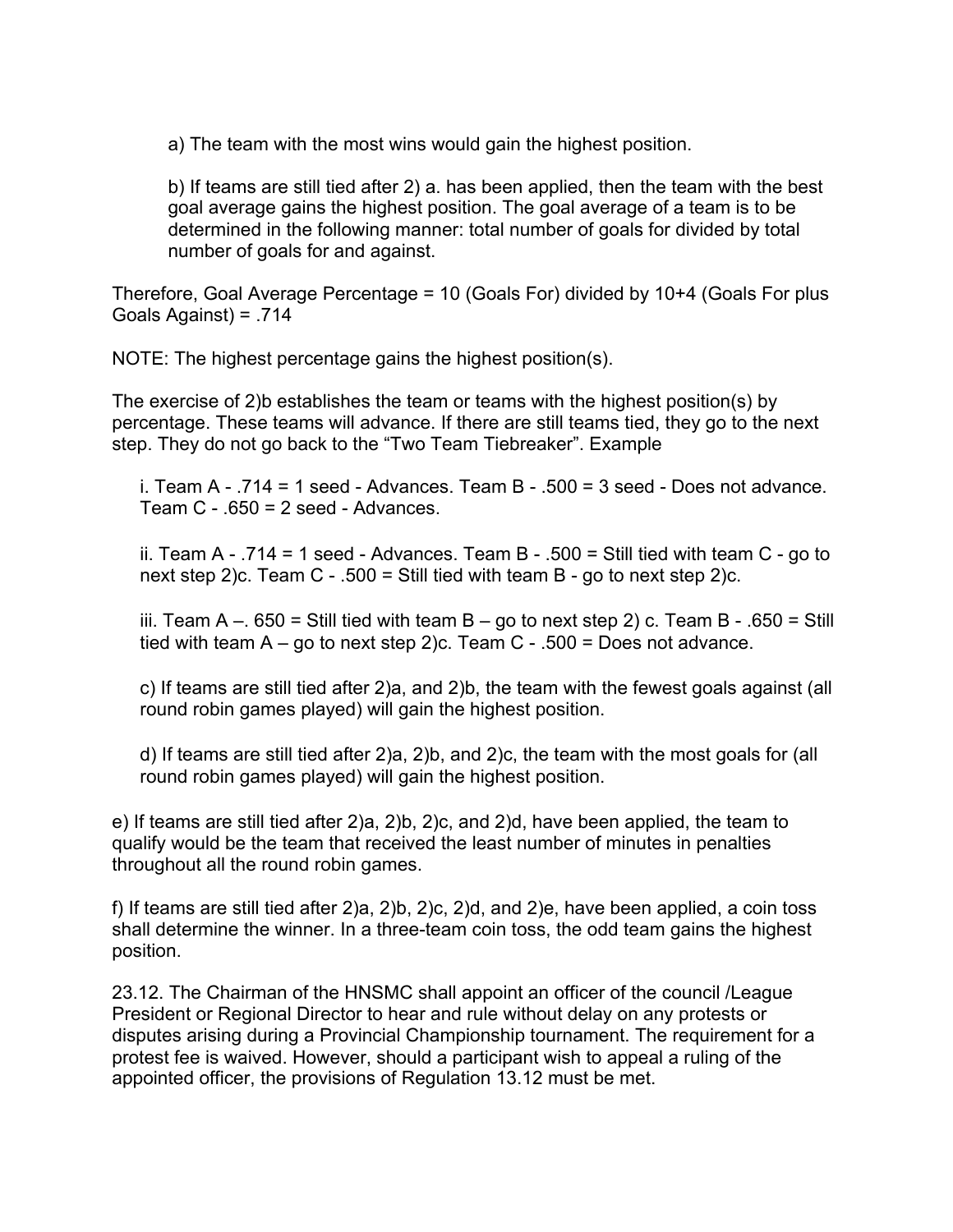23.13. A meeting of tournament officials, coaches and managers, the referee assignor, and a representative of the HNSMC, can be held virtually on the Tuesday evening or two (2) hours before the start of the tournament in person to familiarize all parties with the rules and regulations. All teams must have a representative at this meeting. Final decision on the meeting type will be by majority. Final signed rosters are to be submitted prior to the first game of any team.

23.14. HNS shall provide appropriate individual and team recognition for the winning team. The host Minor Hockey Association will be provided with the official HNS gold, silver and bronze medallions, Championship Banner, Championship Plaque and Fair Play Banner/Plaque to be presented at the conclusion of the tournament. Fair Play banner/plaque to be selected as the "most sportsmanlike team". HNSMC will provide funding to each Provincial host to help offset the cost of hosting. The formula for providing the funding will be determined by HNSMC Executive and announced annually when provincial hosts are selected.

23.15. The host Minor Hockey Association shall provide, as a minimum, 11 trophies as follows: all-star team (six), most valuable player (one), best goalkeeper (one), best defenseman (one), leading scorer (one), and sportsmanship award (one). The awards plus the bronze medals shall be given out following round robin play.

23.16. An awards selection committee shall be appointed by the host Minor Hockey Association. Representatives of this committee shall attend all games to make their selection on ability displayed during the tournament. All teams involved may have representation on the awards selection committee if they request same when forwarding their team information to the organizers.

23.17. A tournament report, including income and expenditures, problems encountered, and recommendations shall be submitted to the HNS Regional Director within 15 days of the completion of the tournament. The information will assist Council in assessing the tournaments and providing information to associations planning to host a tournament.

23.18. The Host Minor Hockey Association shall conduct a tournament skills competition as a condition of hosting. The skills competition format will be provided annually by Hockey Nova Scotia's Technical Director and shall involve participants from all competing teams. The Host Minor Hockey Association shall also provide awards for each of the skills competition events.

23.19. One 30-second time out, per team, will be permitted in each game including overtime.

## **REGULATION TWENTY-FOUR - U15 AA PROVINCIAL CHAMPIONSHIP TOURNAMENTS**

24.1. The format and schedule for Provincial Championship tournaments is established annually by the Executive of the HNSMC and is the responsibility of HNS. Neither format nor schedule may be changed without the prior written permission of the HNSMC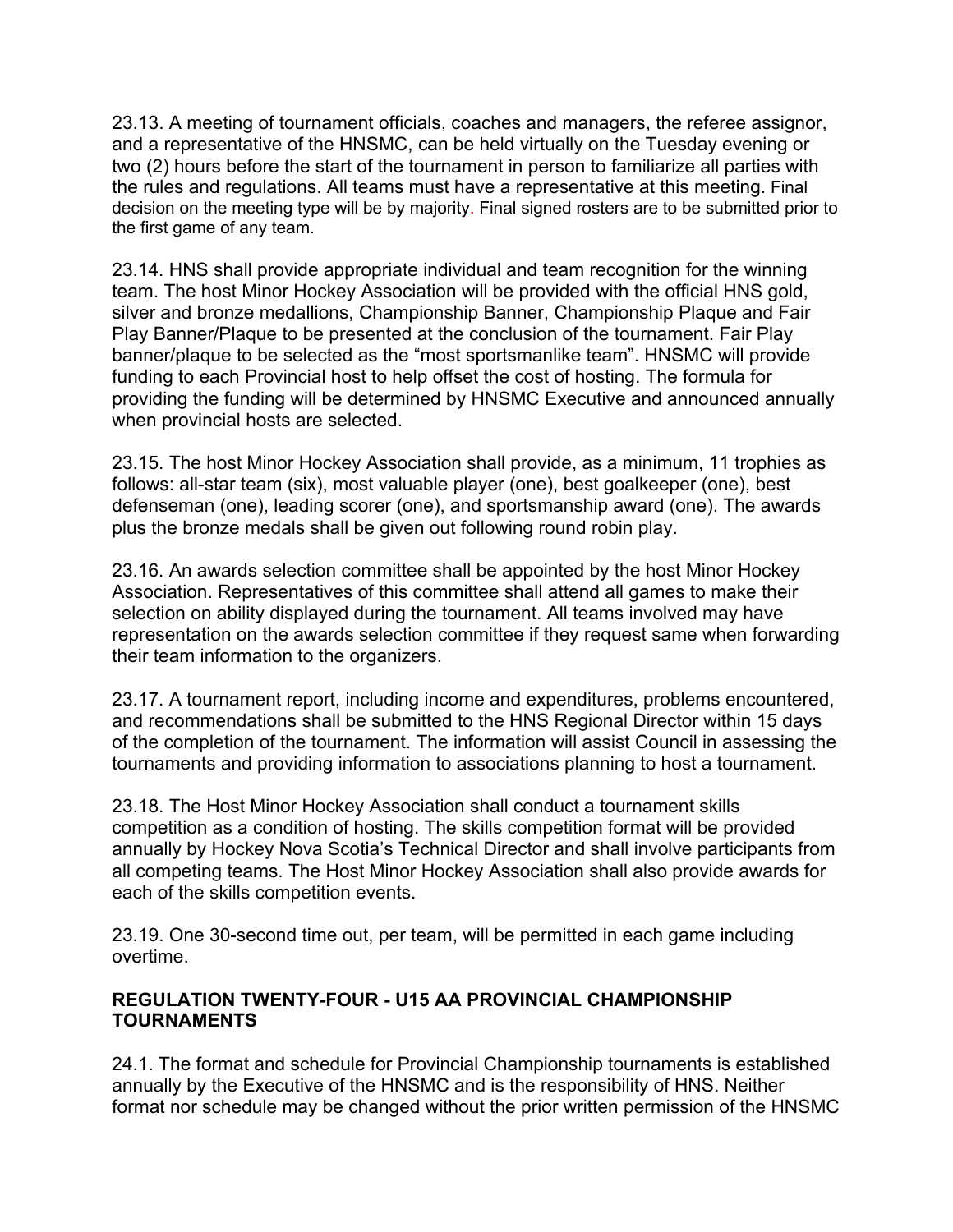Chair or his designate. All games must be played as scheduled, regardless of whether or not they have a bearing on the outcome of the tournament.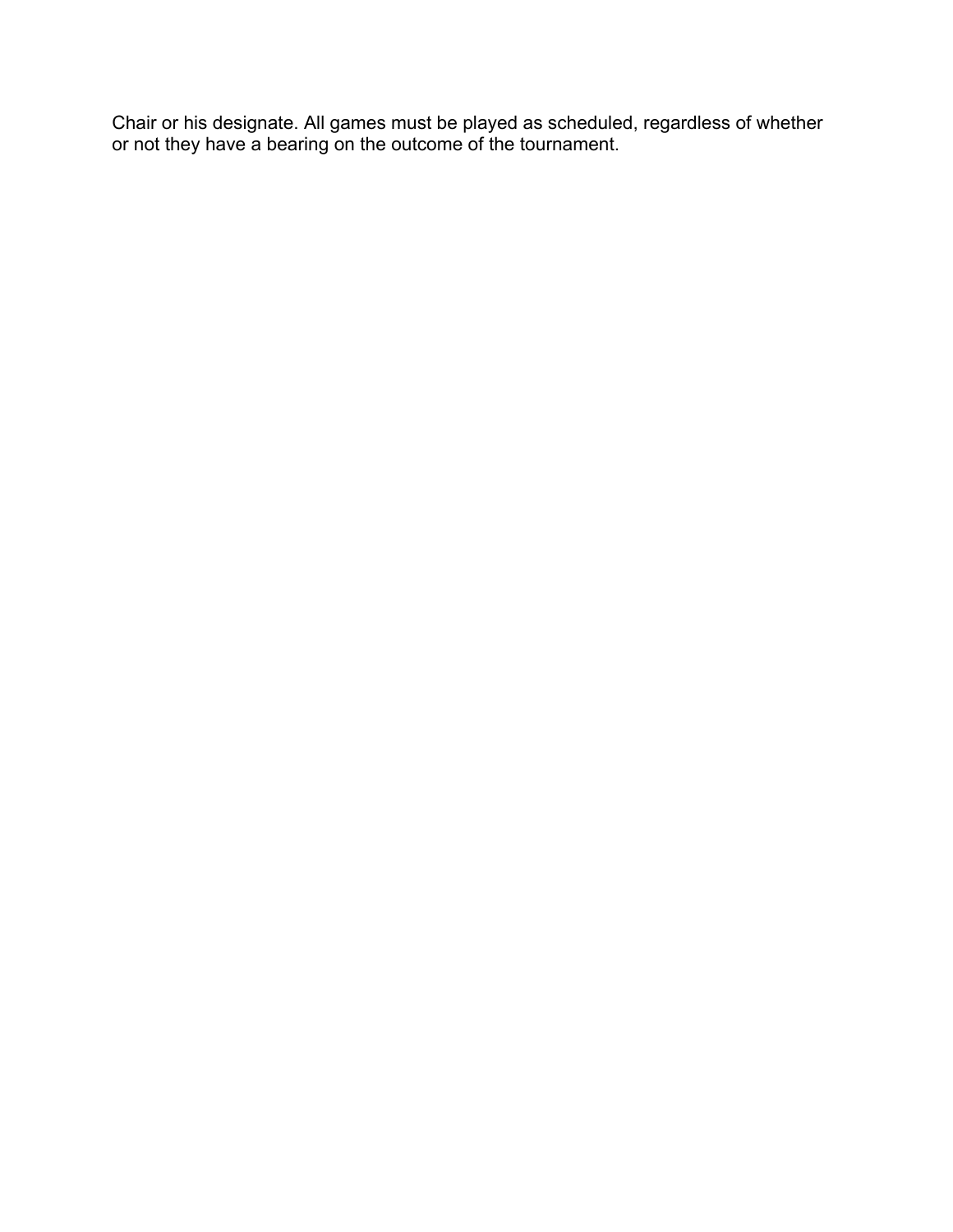24.2. The following is the seven-team format to be used in U15 AA Provincials. Teams on the right column of schedule below will be home team.

| Thursday              |                           |
|-----------------------|---------------------------|
| $12:00 - 2:00$ pm     | 7 vs 1                    |
| $2:00 - 4:00$ pm      | 6 vs 2                    |
| $4:00 - 6:00$         | 5 vs 3                    |
| $6:00 - 8:00$         | 4 vs 7                    |
| Friday                |                           |
| $8:00 - 10:00$ am     | 2 vs 5                    |
| 10:00 am $-$ 12:00 pm | 3 vs 7                    |
| 12:00 pm $-$ 2:00 pm  | 6 vs 4                    |
| $2:00 - 4:00$ pm      | 1 vs 5                    |
| $4:00 - 6:00$ pm      | 7 vs 2                    |
| $6:00 - 8:00$ pm      | 3 v s 6                   |
| $8:00 - 10:00$ pm     | 4 vs 1                    |
| Saturday              |                           |
| 10:00 am $-$ 12:00 pm | 1 vs 6                    |
| 12:00 pm - 2:00 pm    | 2 vs 3                    |
| 2:00 pm               | <b>Skills Competition</b> |
| 4:00pm-6:00 pm        | 5 vs 4                    |
| Sunday                |                           |
| 8:30-10:30 am         | 4 vs 1                    |
| 10:30 am-12:30 pm     | 3 vs 2                    |
| 2:00 pm               | <b>Championship Game</b>  |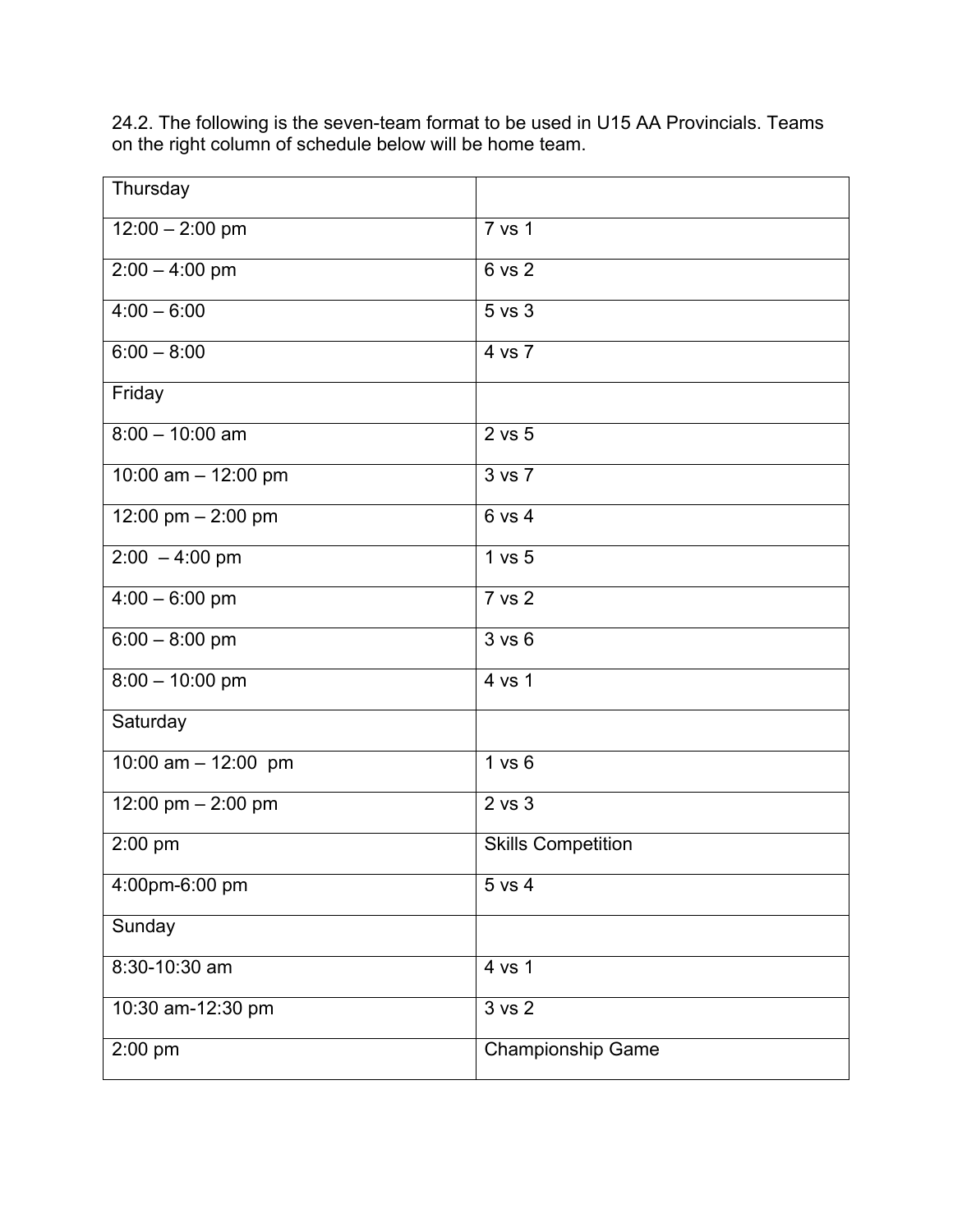The top four teams advance to semi-finals and the two winners advance to the Championship game. Those teams are seeded based on tournament play. The highest seeded team will be the home team.

1) Tournament Format

a) Each team will play four games as scheduled below, with the top four teams advancing to the final four.

b) There will be no overtime in round robin play. Overtime will only be used in the semifinals and Championship games.

c) The final four will then play semi-finals and be seeded based on their standings in this tournament only. The first-place team will play the fourth-place team in one semi-final and second- and third-place teams will meet in the other semi-final. The highest ranked team in each semi-final will be the home team.

1) Seeding

a) The seven teams will be seeded in ranking from one to seven based on their Possible Points.

PPP = Total Points in League Play

b) If any teams have the same PPP, the following criteria will be used to break the tie(s):

i. Team(s) with the highest winning percentage (wins divided by games played).

ii. Still tied: Team(s) with the highest goal ration (goals for divided by goals against).

24.3. Games shall consist of three, 15-minute stop time periods, with ice resurfacing between the second and third periods.

24.4. IN PROVINCIAL PLAYOFF GAMES WHERE A WINNER MUST BE DECLARED, THE FOLLOWING OVERTIME FORMAT MUST BE FOLLOWED

**Overtime period one:** Should a game end in a tie at the end of regulation play, there will be one (1) five (5)-minute, five-on-five sudden victory period. There will be a two (2) minute break at the conclusion of regulation play. Teams will not change ends.

**Overtime period two:** Should a game end in a tie at the end of the first overtime period, there will be one (1) five (5)-minute, four-on-four sudden victory period. There will be a two (2)-minute break at the conclusion of the first overtime. Teams will not change ends.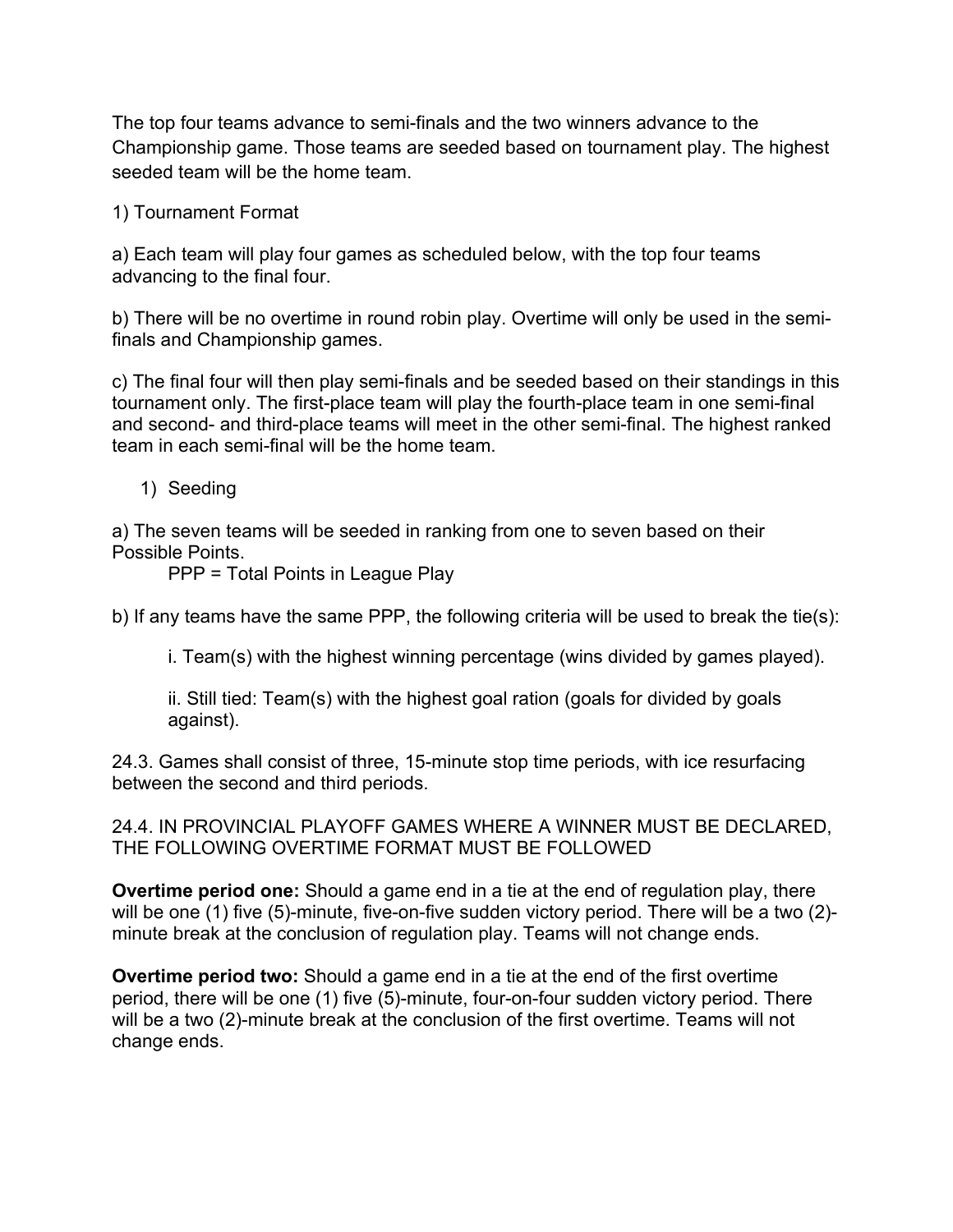**Shootout.** Any player with time remaining in a penalty is not permitted to participate in the shootout. Should a game remain tied after overtime, there will be a three-player shootout with the home team shooting first. Each team selects their own three shooters.

• If still tied after the first three rounds, the shootout continues one (1) player at a time per team, moving through the roster until a winner is declared. After eleven (11) players on each team (including the original three shooters) have shot, teams may then use a shooter again going through the same process.

4. Each team will be permitted one (1) timeout for the game, including overtime.

24.5. Hockey Canada player cards or HNS Team Registration sheets, and affiliate player certification must be available and presented upon request. Each team shall designate in writing a maximum of 19 eligible players, regular, affiliated or any combination thereof who will participate in the Championships. This shall be done at the officials meeting and there will be no changes to the list for any reason after the Championships begin.

24.6. The host Minor Hockey Association must supply minor officials, including scorekeepers and timekeepers. The four (4)-person officiating system must be used for all games.

24.7. Failure to present player credentials, to appear for any game as scheduled, or to complete any game, shall result in forfeiture, and possible suspension from further play. Any game forfeited shall carry a score of 5-0 against the offending team. Individual records, if any, shall count in the overall statistics.

24.8. Tie Breaking Sequence

## **Two Teams Tied**

If two or more teams are tied at the conclusion of a round robin series, then the following procedure will be used to determine the final ranking before the semi-final and final games are played.

In the event that teams are tied for a playoff position, the following procedure will apply: 1) If two teams are tied:

a) The winner of the round robin game between the two tied teams gains the higher position.

b) The team with the most wins in the round robin gains the higher position.

c) If the two teams are still tied after 1)a, and 1)b, have been applied, then the team with the best goal average gains the higher position. The goal average of a team is to be determined in the following manner:

Total number of goals for divided by the total number of goals for and against.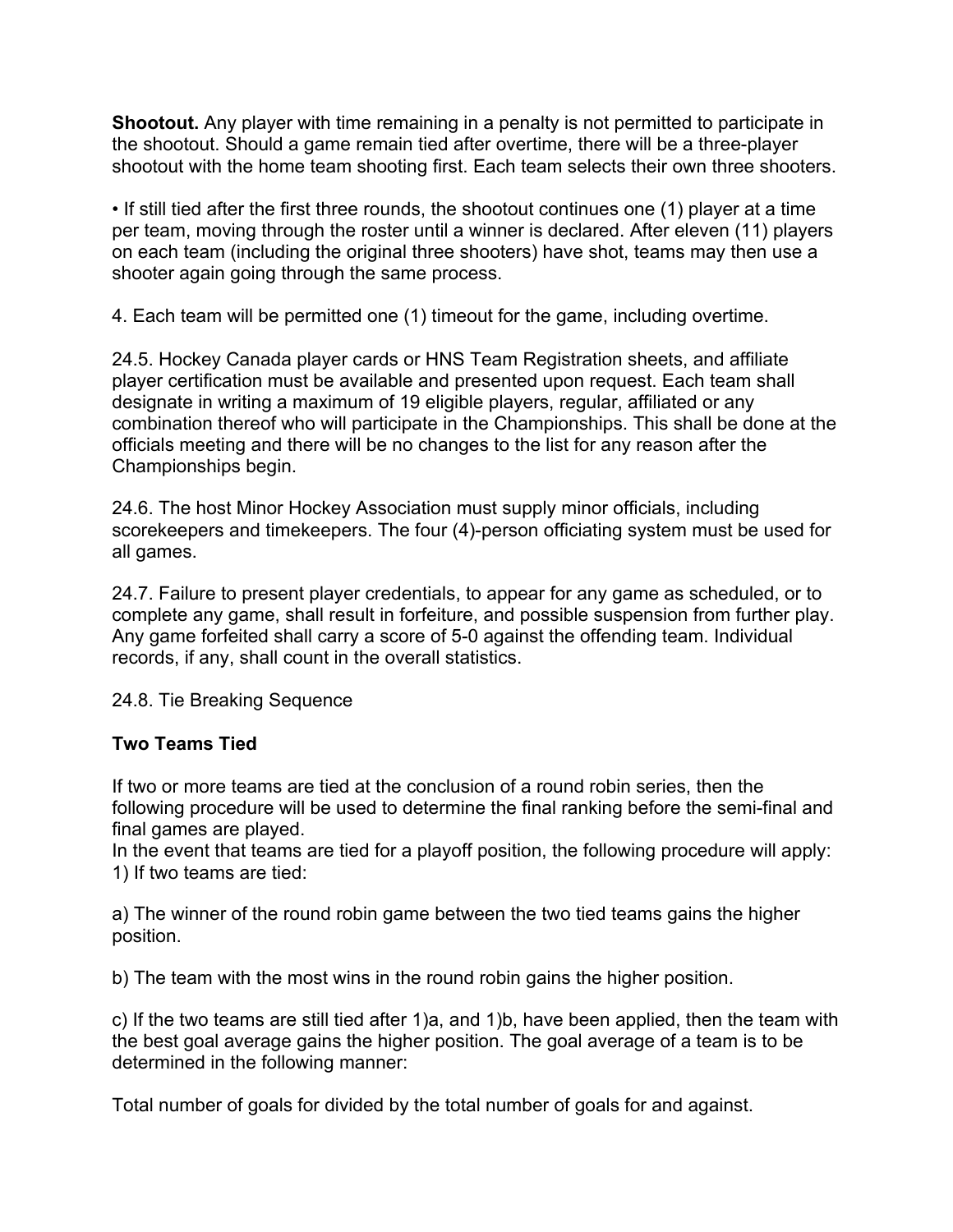NOTE: All round robin games are included. Example: For  $= 10$  goals Against  $= 4$  goals Therefore, Goal Average Percentage = 10 (Goals For) divided by 10+4 (Goals For plus Goals Against) = .714 NOTE: The higher percentage gains the higher position.

d) If the two teams are still tied after 1)a, 1)b, and 1)c have been applied, the team with the least number of minutes in penalties throughout all of the round robin games, gains the higher position.

e) If the two teams are still tied after 1)a, 1)b, 1)c, and 1)d have been applied, then the team which scored the first goal in the game between the tied teams gains the higher position.

f) If the two teams are still tied after  $1$ )a,  $1$ )b,  $1$ )c  $1$ )d, and  $1$ )e have been applied, a single coin toss will determine which team gains the higher position.

# **Three or More Teams Tied**

Note: The three-team tiebreaker is used to determine the seeding of the 1st, 2nd, 3rd seed. If any step in the tiebreaker only seeds one (1) team, that team assumes that position. The three-team tiebreaker will continue to determine the seeding of the two (2) remaining teams. At no time will teams using this formula go back to the two (2)-team tie breaker.

2) If three (3) teams or more are tied, the head-to-head record between tied teams will determine who advances. If the tied teams have not all played each other, proceed to 2a.

a) The team with the most wins would gain the highest position.

b) If teams are still tied after 2)a, has been applied, then the team with the best goal average gains the highest position. The goal average of a team is to be determined in the following manner: total number of goals for divided by total number of goals for and against.

NOTE: All round robin games are included

## Example: For = 10 goals Against = 4 goals

Therefore, Goal Average Percentage = 10 (Goals For) divided by 10+4 (Goals For plus Goals Against) = .714 NOTE: The highest percentage gains the highest position(s). The exercise of 2)b. establishes the team or teams with the highest position(s) by percentage. These teams will advance. If there are still teams tied, they go to the next step. They do not go back to the "Two Team Tiebreaker" Example:

i. Team A - .714 = 1 seed - Advances Team B - .500 = 3 seed - Does not advance Team  $C - .650 = 2$  seed - Advances.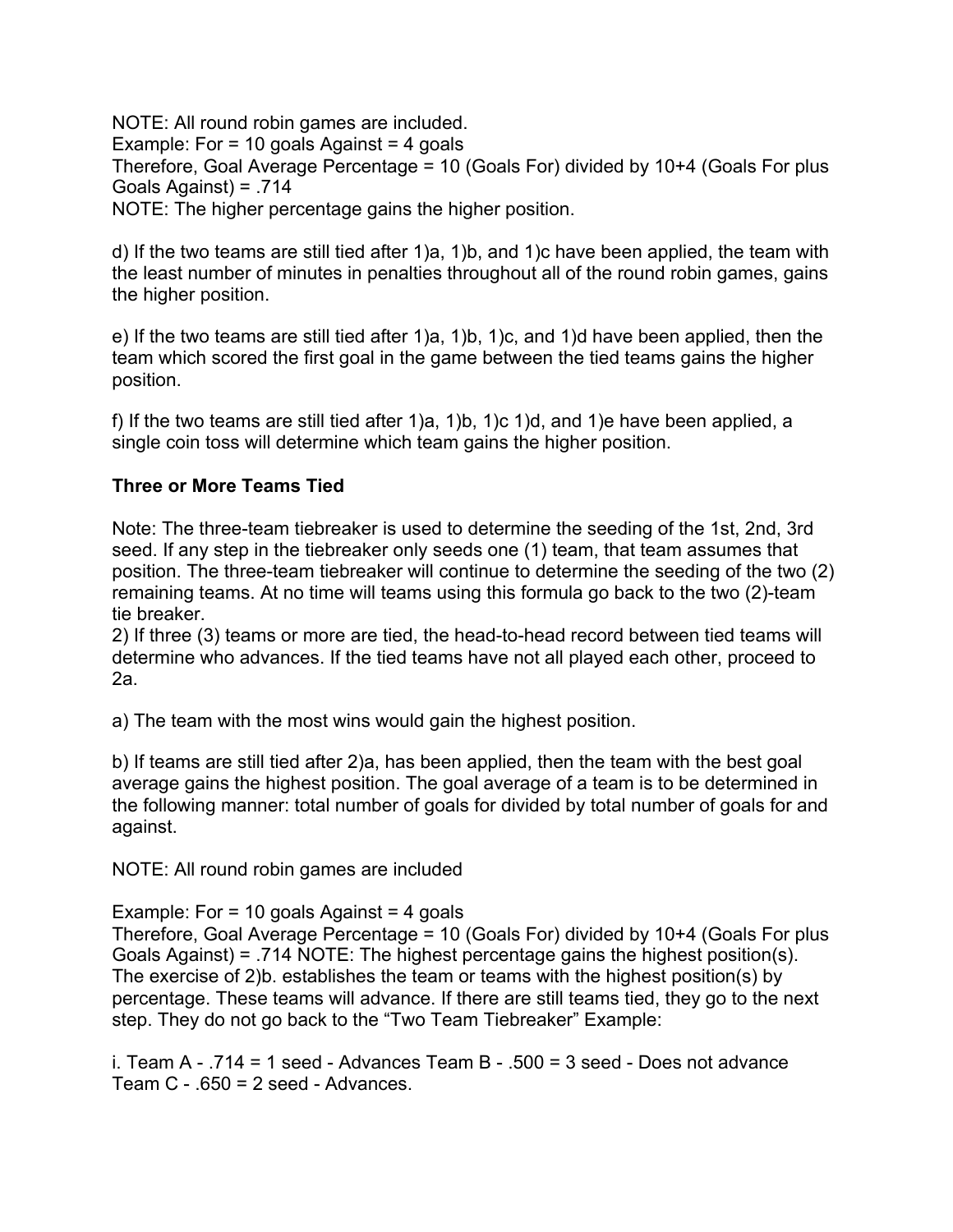ii. Team A - .714 = 1 seed - Advances Team B - .500 = Still tied with team C - go to next step 2)c. Team C - .500 = Still tied with team B - go to next step 2)c.

iii. Team A - .650 = Still tied with team B - go to next step 2)c. Team B - .650 = Still tied with team A - go to next step 2)c. Team C - .500 = Does not advance

c) If teams are still tied after 2)a, and 2)b. The team with the fewest goals against (all round robin games played) will gain the highest position.

d) If teams are still tied after 2)a, 2)b, and 2)c, the team with the most goals for (all round robin games played) will gain the highest position.

e) If teams are still tied after 2)a, 2)b, 2)c, and 2)d, have been applied, the team to qualify would be the team that received the least number of minutes in penalties throughout all the round robin games.

f) If teams are still tied after 2)a, 2)b, 2)c, 2)d and 2)e have been applied, a coin toss shall determine the winner. In a three (3)-team coin toss, the odd team gains the highest position.

24.9. The Chair of the HNSMC shall appoint an officer/League President or Regional Director (Add) of the Council to hear and rule without delay on any protests or disputes arising during a Provincial Championship tournament. The requirement for a protest fee is waived. However, should a participant wish to appeal a ruling of the appointed officer, the provisions of Regulation 13.12 must be met.

24.10. A meeting of tournament officials, coaches and managers, the referee assignor, and a representative of the HNSMC, can be held virtually on the Tuesday evening or two (2) hours before the start of the tournament in person to familiarize all parties with the rules and regulations. All teams must have a representative at this meeting. Final decision on the meeting type will be by majority. Final signed rosters are to be submitted prior to the first game of any team.

24.11. HNS shall provide appropriate individual and team recognition for the winning team. The host Minor Hockey Association will be provided with the official HNS gold, silver and bronze medallions, Championship Banner, Championship Plaque and Fair Play Banner/plaque to be presented at the conclusion of the tournament. Fair Play banner/plaque to be selected as the "most sportsmanlike team". HNSMC will provide funding to each Provincial host to help offset the cost of hosting. The formula for providing the funding will be determined by HNSMC Executive and announced annually when provincial hosts are selected.

24.12. The host Minor Hockey Association shall provide, as a minimum, eleven (11) trophies as follows: all-star team (six), most valuable player (one), best goalkeeper (one), best defenseman (one), leading scorer (one), and sportsmanship award (one). The awards plus the bronze medals shall be given out after completion of the cross over games.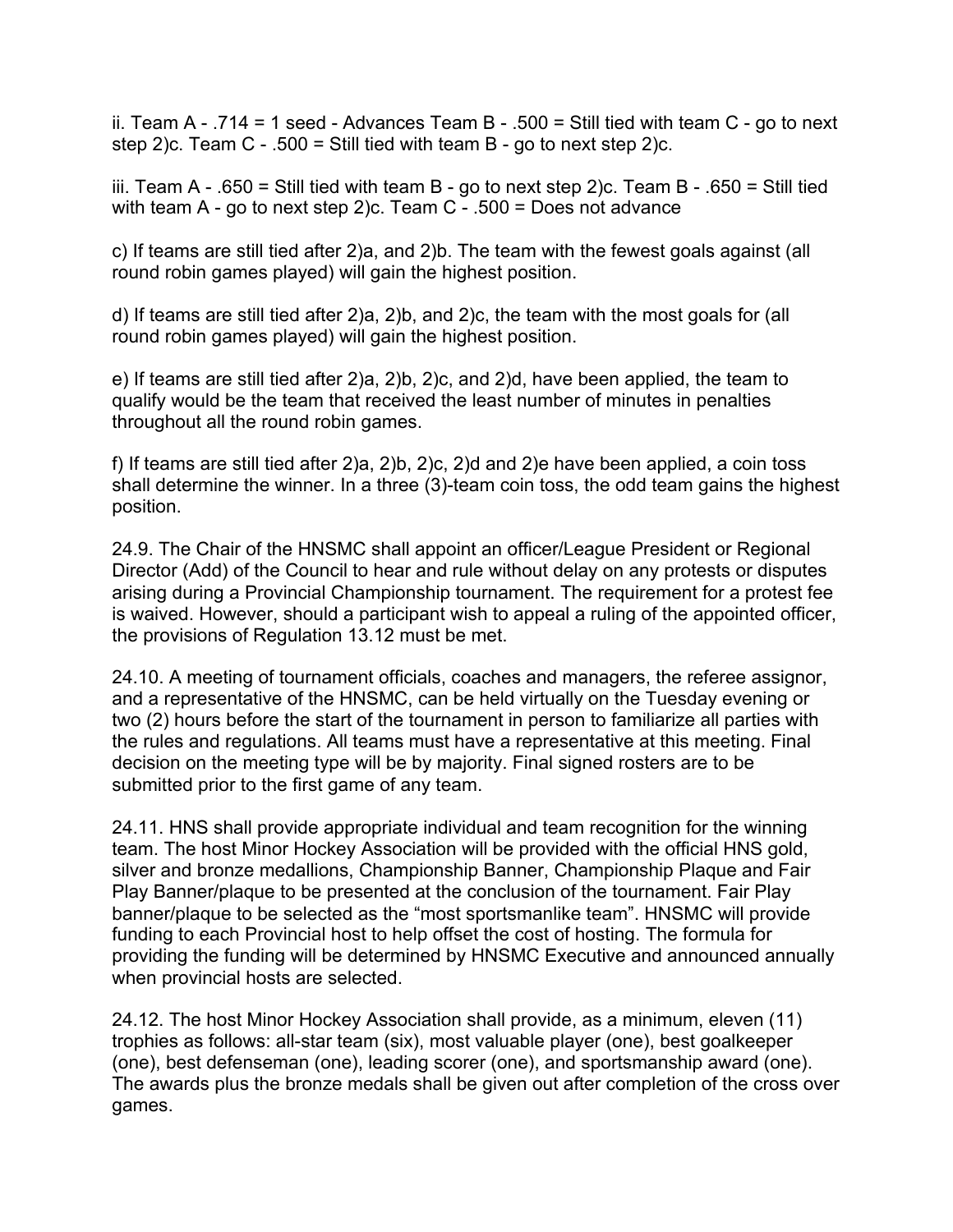24.13. An awards selection committee shall be appointed by the host Minor Hockey Association. Representatives of the committee shall be at all games to make their selection on ability displayed during the tournament. All teams involved may have representation on the awards selection committee if they request same when forwarding their team information to the organizers.

24.14. A tournament report, including income and expenditures, problems encountered, and recommendations shall be submitted to the HNSMC Chair within fifteen (15) days of the completion of the tournament. The information will assist Council in assessing the tournaments and providing information to Minor Hockey Associations planning to host a tournament.

24.15. The Host Minor Hockey Association shall conduct a tournament skills competition as a condition of hosting. The skills competition format will be provided annually by Hockey Nova Scotia's Technical Director and shall involve participants from all competing teams. The Host Minor Hockey Association shall also provide awards for each of the skills competition events.

24.16. One (1) 30-second time out, per team, will be permitted in each game including overtime.

#### **REGULATION TWENTY-FIVE - CODE OF DISCIPLINE**

25.1. The Hockey Nova Scotia Code of Discipline and Minimum Suspensions is located in a separate standalone document, which can be found immediately following the regulations section.

#### **REGULATION TWENTY-SIX - OFFICIALS**

26.1. On-ice officials (referees and/or linesmen) must be registered and in good standing with HNS.

26.2. Minor Hockey Associations through their Referee in Chief are responsible for assigning capable officials for all games within their jurisdiction. This should take into consideration maturity and physical capabilities as well as the level of certification held by an official. During inter Minor Hockey Association games on-ice officials shall not be a member of the executive of the Minor Hockey Association of either of the competing teams except by mutual written consent of the head coach of the participating teams.

26.3. Referees and linesmen should be appropriately dressed for their role, including black (or dark blue) and white striped sweater, black (or dark blue) pants, and CSA approved hockey helmet, preferably black with a clear plastic half-face shield.

26.4. Minor Hockey Associations and leagues may use either the two-man or three-man officiating system for exhibition, league and tournament games within their jurisdiction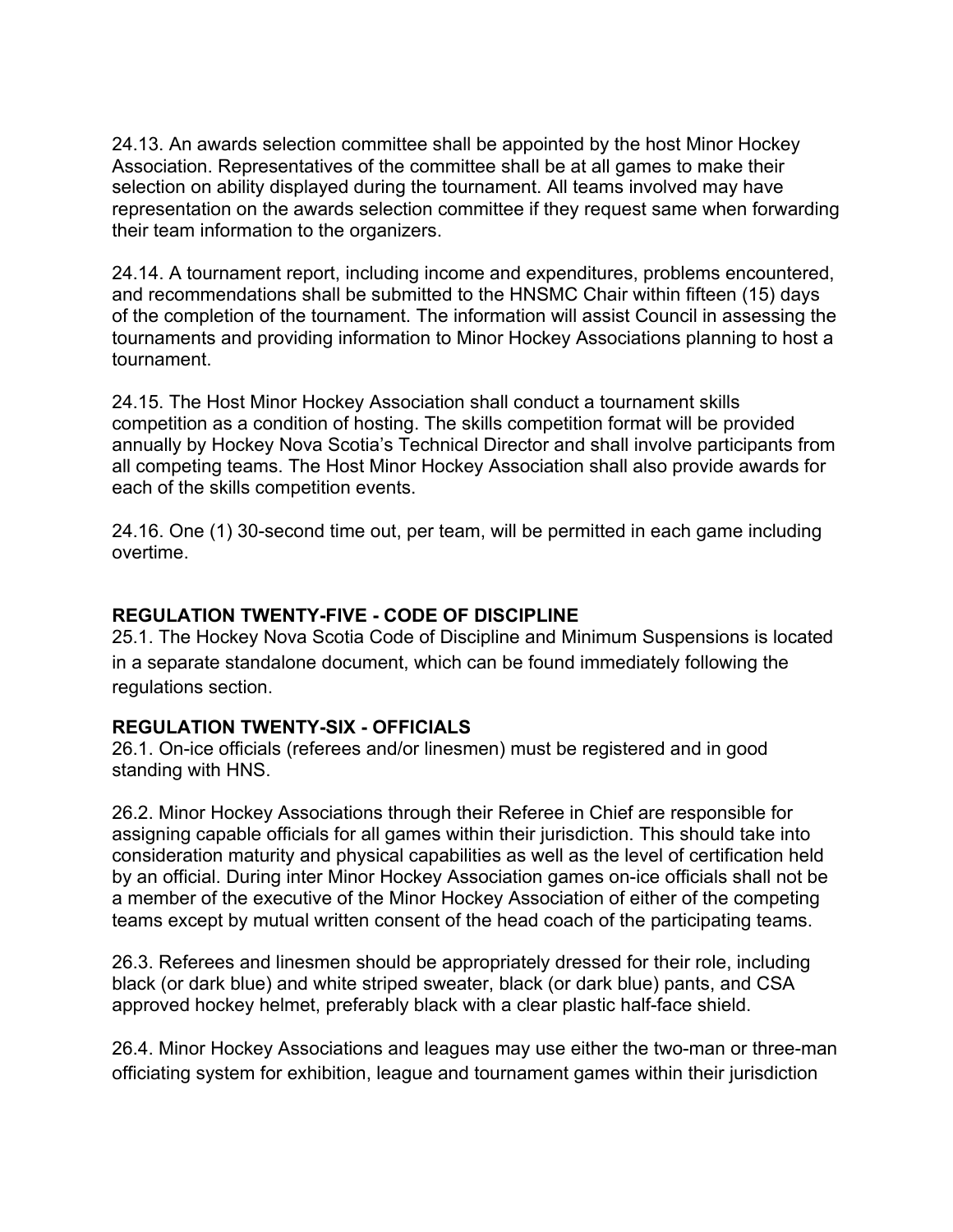with the approval of the Regional Director. Does not apply to U18, U16, U15 Major, U15 AA and U13 AAA.

26.5. The three-man system (consisting of one (1) referee and two (2) linesmen) must be used for all Regional, Inter-Regional and Provincial playoff games (exception: four (4) officials must be used for U13 AAA, U15 AA, U15 Major, U16 and all U18 excluding C). The referee for these games must have at least Level 3 certification and the linesmen Level 2. If officials with these qualifications are not available, the appropriate authority (Zone Supervisor for Officials, Regional Director, Conference Coordinator, or Chair of Minor/Female) may approve assignment of officials with a lower skill level or the use of the two-man system. No protests will be allowed in this respect.

26.6 All hockey at U18 B and above (Minor and Female) must be officiated using four (4) officials. A minimum of three (3) officials must be used for U18 C. It is highly recommended that the four (4) official system also be used at U18 C.

26.7. Unless unavoidable, and only if agreed to by coaches in writing, a referee or linesman shall not officiate in any game in which a participant is related in any way.

26.8. Officials (referees) shall report all Minor/Female game misconducts, gross misconducts and match penalties which lead to a suspension under the HNS Code of Discipline to the HNSMC Suspensions Coordinator at suspensions@hockeynovascotia.ca

26.9. All Minor Hockey Associations, through their President and Referee in Chief, must ensure that officials playing both Minor Hockey and officiating hockey, only referee games up to one division below the level they presently play. (These officials may continue to act as a linesman for games within the division in which they play hockey. EXAMPLE - A U18 player could do lines for any U18 game, but only referee U15 and below.) Associations who find this taxing their officiating resources may make application to the Officiating Committee for exception. We expect applications for exception would only be submitted from smaller Minor Hockey Associations because of their limited resources.

26.10. All Minor Hockey Associations, through their Association President, shall appoint or elect a Referee in Chief who is either a registered referee with HNS or retired referee previously registered with the Hockey Canada/HNS officiating system.

## **REGULATION 27 – RELEASES AND TRANSFERS**

27.1. Releases only apply to players in the Major U18, Major U15 and Female U18 AAA leagues. There may be unusual circumstances where a player who does not play in one of these leagues needs a release. Such requests along with documentation outlining why a release is necessary must be sent to the Executive Director of HNS. The request with the documentation will be forwarded to the appropriate committee for review and action.